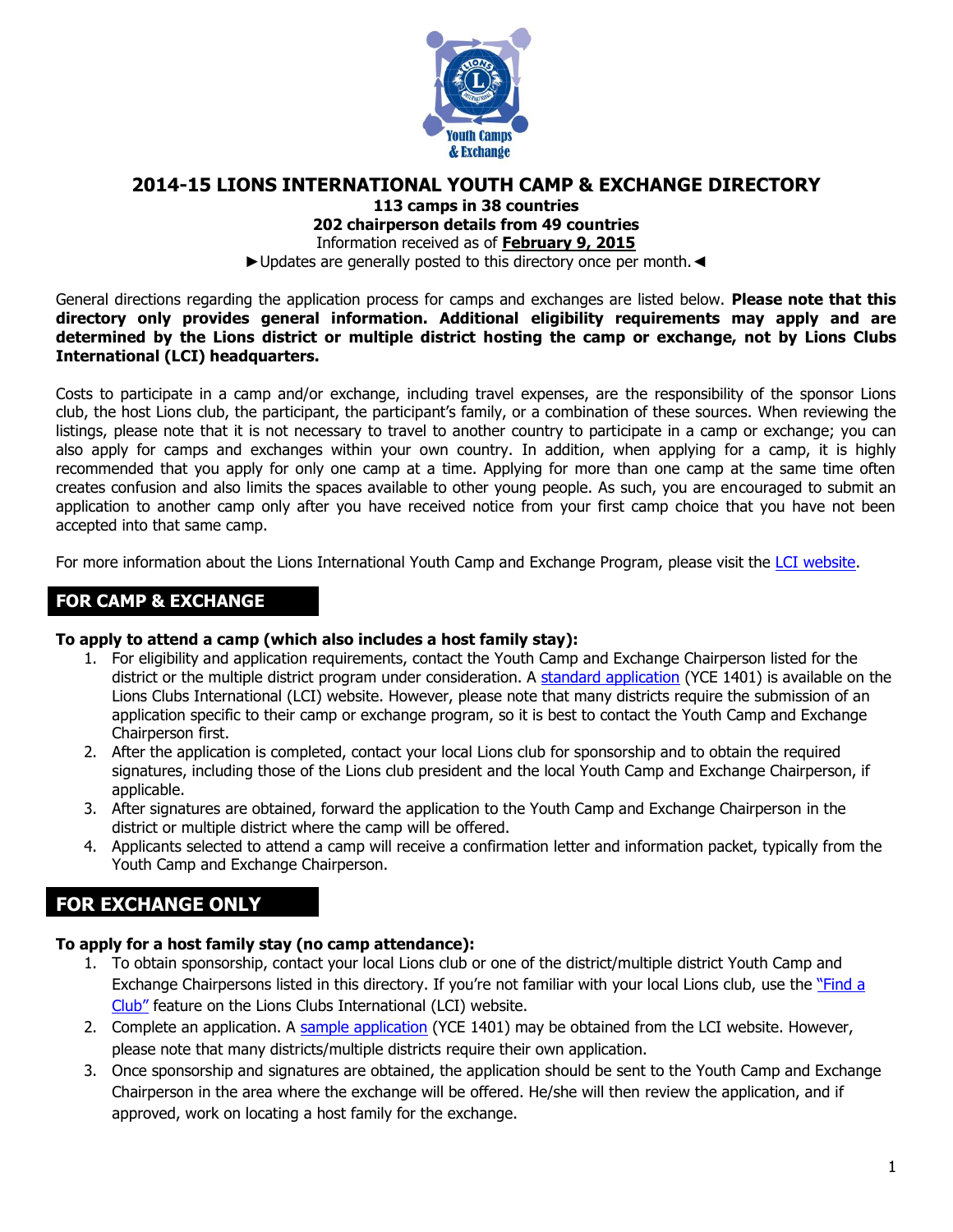# **CONTENTS**

<span id="page-1-0"></span>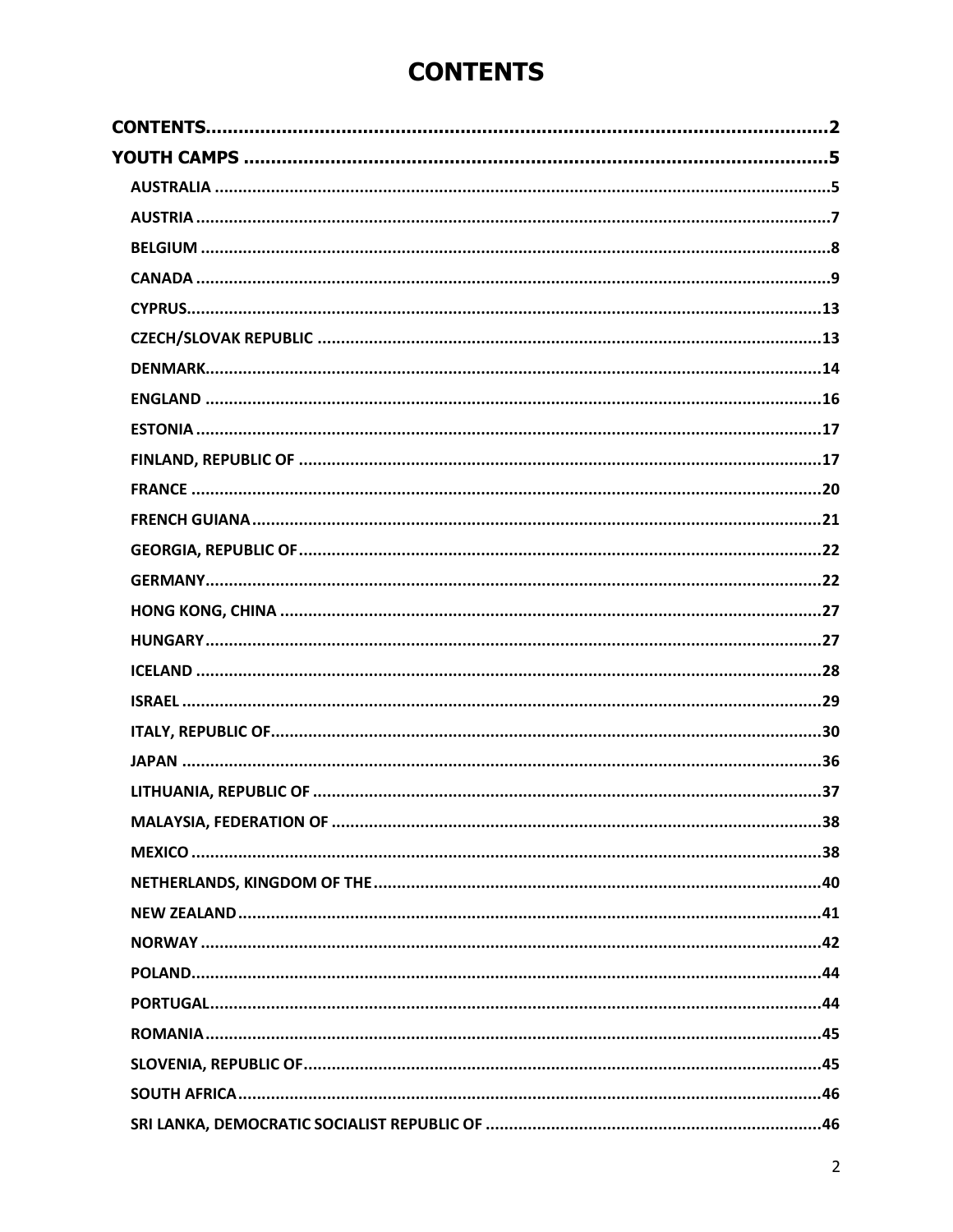| <b>FNGLAND</b> | 65 |
|----------------|----|
|                |    |
|                |    |
|                |    |
|                |    |
|                |    |
|                |    |
|                |    |
|                |    |
|                |    |
|                |    |
|                |    |
|                |    |
|                |    |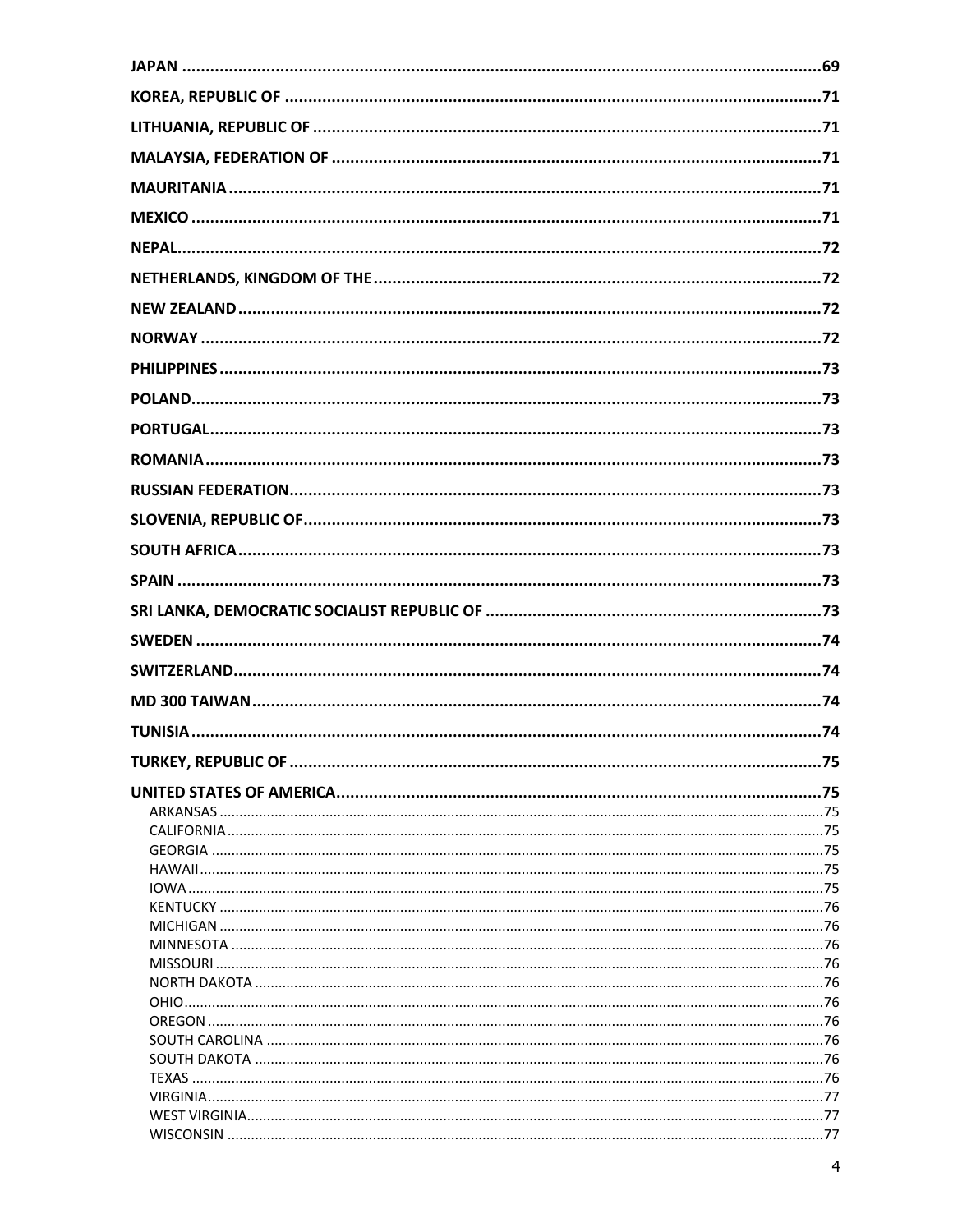## <span id="page-4-0"></span>**------------------------------------------------------------------- YOUTH CAMPS -------------------------------------------------------------------**

# <span id="page-4-1"></span>**AUSTRALIA**

## **DISTRICT 201 N3 Lions Camp Kookaburra**

#### **GENERAL INFORMATION** Camp Dates:

| Callip Dates.                |                                                                                                                                                                                                                                                                                                                                             |
|------------------------------|---------------------------------------------------------------------------------------------------------------------------------------------------------------------------------------------------------------------------------------------------------------------------------------------------------------------------------------------|
| Host Family:                 | Available                                                                                                                                                                                                                                                                                                                                   |
|                              | Before Camp: July 2-24, 2015<br>$\bullet$                                                                                                                                                                                                                                                                                                   |
| Age Limit:                   | 17-21                                                                                                                                                                                                                                                                                                                                       |
| Camp Capacity:               | 30                                                                                                                                                                                                                                                                                                                                          |
| Language:                    | English                                                                                                                                                                                                                                                                                                                                     |
| <b>Application Deadline:</b> | April 30, 2015                                                                                                                                                                                                                                                                                                                              |
| Camp Fees:                   | \$700 AUD                                                                                                                                                                                                                                                                                                                                   |
| Travel Arrangements:         | Youth to travel from host family by car, train and place. To fly into either<br>Sydney or Newcastle Airports. From Sydney they will travel by train to<br>Wyong. From Newcastle Airport by car to Wyong. Meet at station and<br>transported to camp. They will leave the camp on Sunday August 2, 2015 to<br>travel to Sydney and fly home. |
| Other Information:           | Sleeping bags, towels, pillows, and blankets will be provided. Temperature<br>ranges between 16-23 degrees C. Bring bathers (swimsuits) and good<br>walking shoes.                                                                                                                                                                          |

Camp Website:

#### **ACTIVITIES**

Beach and treetop adventures, visit Australian Reptile Park and Sydney (including Opera House, cruise on harbor and educational walk), tour of Newcastle, sailing, aboriginal cultural experience and other various camp activities.

## **CAMP DIRECTOR**

## **DISTRICT 201 Q2 Lions International Youth Camp Kanga**

#### **GENERAL INFORMATION**

| Camp Dates:                  | July 25 to August 1, 2015                 |
|------------------------------|-------------------------------------------|
| Host Family:                 | Available                                 |
|                              | Before Camp: July 4-25, 2015<br>$\bullet$ |
| Age Limit:                   | 16-21                                     |
| Camp Capacity:               | 35                                        |
| Language:                    | English                                   |
| <b>Application Deadline:</b> | May 31, 2015                              |
| Camp Fees:                   | US\$745                                   |
| Travel Arrangements:         | TBD.                                      |
| Other Information:           | None.                                     |
| Camp Website:                | www.campkanga.com.au                      |
|                              |                                           |

## **ACTIVITIES**

Ocean rafting, water skiing, tubing, canoeing, day trip to surrounding areas, experience a Bush Dance.

#### **CAMP DIRECTOR**

Sue Ruddick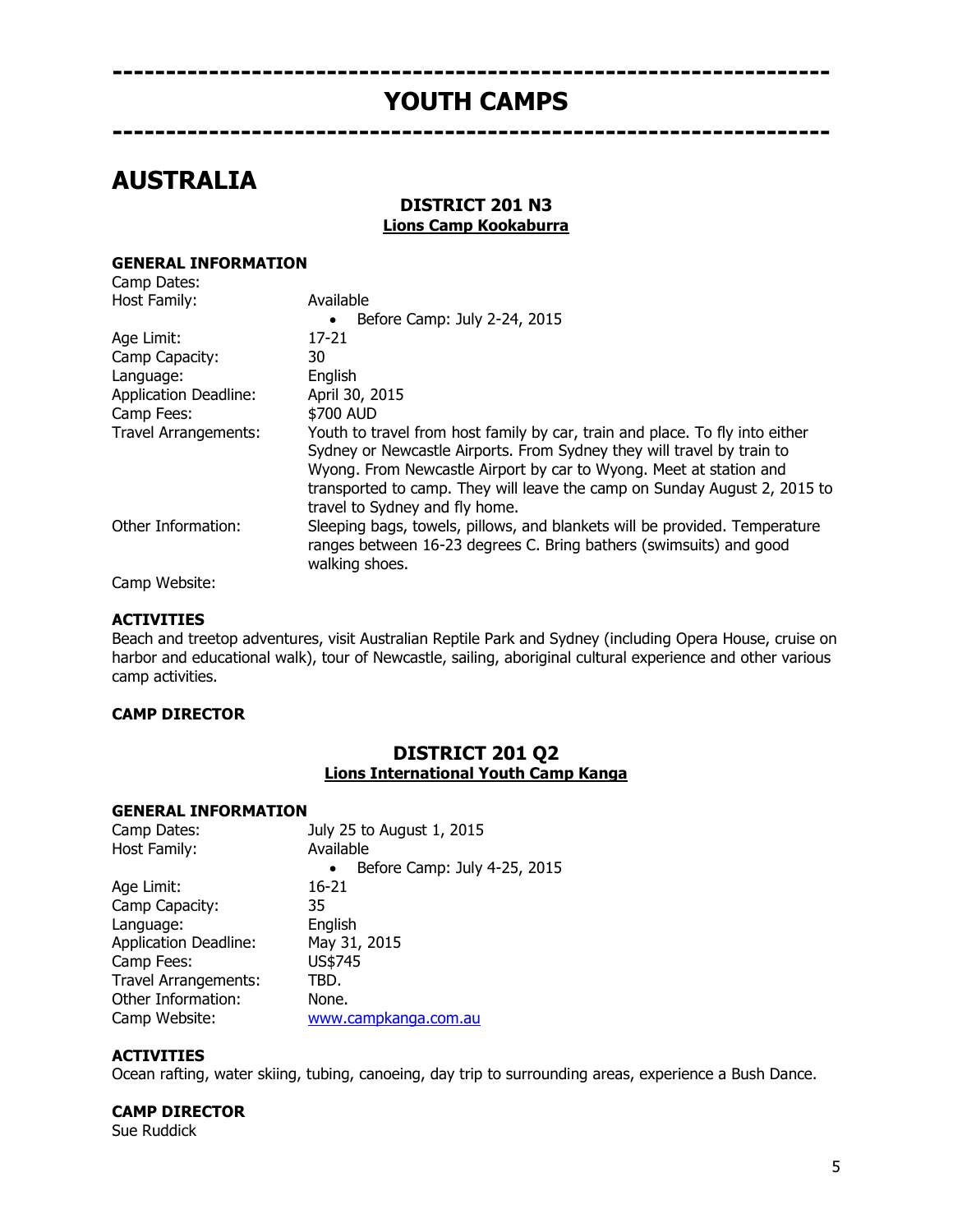39 Havenwood Dve, Mt Low Townsville, OLD 4818 Australia Telephone: 0448217570 [Email the Camp Director](mailto:md201ye@gmail.com)

## **DISTRICT 201 Q3 Lions Camp Krokodile**

#### **GENERAL INFORMATION**

| Camp Dates:                         | July 24 to August 2, 2015                                                                                                                                 |
|-------------------------------------|-----------------------------------------------------------------------------------------------------------------------------------------------------------|
| Host Family:                        | Available                                                                                                                                                 |
|                                     | Before Camp: 3 weeks<br>$\bullet$                                                                                                                         |
| Age Limit:                          | 17-20                                                                                                                                                     |
| Camp Capacity:                      | $30 - 35$                                                                                                                                                 |
| Language:                           | English                                                                                                                                                   |
| <b>Application Deadline:</b>        | April 17, 2015                                                                                                                                            |
| Camp Fees:                          | To be determined                                                                                                                                          |
| Travel Arrangements:                | Arrival and departure from Brisbane and Sunshine Coast airports, trains and<br>buses. Coordination with host families and other details to be determined. |
| Other Information:<br>Camp Website: | Camp participation is integral to the Youth Exchange Program.<br>http://lionsq3.org.au/campkrokodile/                                                     |

## **ACTIVITIES**

Various cultural adventure and team building activities, surfing, kayaking, paddle boarding, dragon boating (Racing dragon boats originated in China over 2000 years ago and in modern times has become a very popular international sport. It is the ultimate in team sports with each race boat crewed by 20 paddlers, a sweep and a drummer. ), visit to scenic highlights, national parks, tourist areas and theme parks.

#### **CAMP DIRECTOR**

Tony Reading 140 Pioneer Cres Bellbowrie, Qld 4070 Australia Telephone: 617-3202-8304 [Email the Camp Director](mailto:md201ye@gmail.com)

## **DISTRICT 201 V2 Lions Camp Koala**

## **GENERAL INFORMATION**

| Camp Dates:                  | July 25 to August 1, 2015                                                                                                                       |
|------------------------------|-------------------------------------------------------------------------------------------------------------------------------------------------|
| Host Family:                 | Available                                                                                                                                       |
|                              | Before Camp: July 4-24, 2015<br>$\bullet$                                                                                                       |
| Age Limit:                   | 17-20                                                                                                                                           |
| Camp Capacity:               | 36                                                                                                                                              |
| Language:                    | English                                                                                                                                         |
| <b>Application Deadline:</b> | April 30, 2015                                                                                                                                  |
| Camp Fees:                   | Approximately \$670 AUD                                                                                                                         |
| <b>Travel Arrangements:</b>  | Camp committee will transport campers to and from airport. All travel<br>arrangements will be made in conjunction with MD YCE committee chairs. |
| Other Information:           |                                                                                                                                                 |
|                              |                                                                                                                                                 |

Camp Website: <http://lionsclubs.org.au/201v2/youth-projects/camp-koala.html>

## **ACTIVITIES**

Walking, cycling, team building activities, visit zoo, visit Gold Mining town, experience a bush dance, film night, concert and campers talks, indoor Olympics, a Miss Camp Koala and other various fun activities.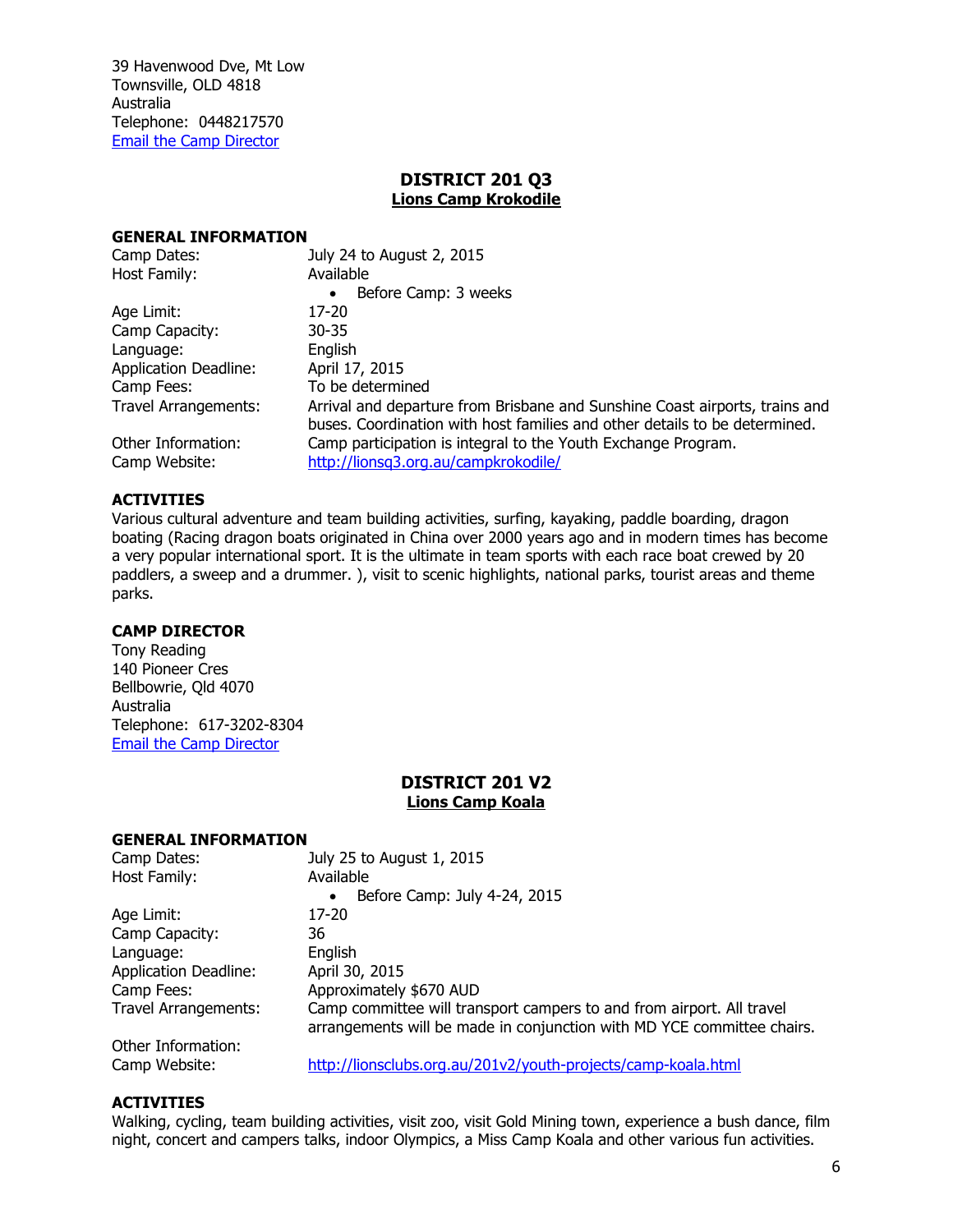## **CAMP DIRECTOR**

Adrian Miles 18 Loupe Cres Leopold, Victoria 3224 Australia Telephone: 61 417 556 086 [Email the Camp Director](mailto:md201ye@gmail.com)

# <span id="page-6-0"></span>**AUSTRIA**

## **DISTRICT 114 M Lions Youth Camp "Sound of Music"**

| <b>GENERAL INFORMATION</b>   |                                                                                                                                                                                                                                                                                                                                                 |
|------------------------------|-------------------------------------------------------------------------------------------------------------------------------------------------------------------------------------------------------------------------------------------------------------------------------------------------------------------------------------------------|
| Camp Dates:                  | July 18 to August 1, 2015                                                                                                                                                                                                                                                                                                                       |
| Host Family:                 | Available<br>Before Camp: July 4-18, 2015 for participants outside Europe.                                                                                                                                                                                                                                                                      |
|                              | Before Camp: July 11-18 for participants from Europe, Middle East<br>and North Africa.                                                                                                                                                                                                                                                          |
| Age Limit:                   | 16 -22 (Date of birth: 30.06.1993 - 30.06.1999)                                                                                                                                                                                                                                                                                                 |
| Camp Capacity:               | 30                                                                                                                                                                                                                                                                                                                                              |
| Language:                    | English                                                                                                                                                                                                                                                                                                                                         |
| <b>Application Deadline:</b> | March 31, 2015                                                                                                                                                                                                                                                                                                                                  |
| Camp Fees:                   | 100 Euros                                                                                                                                                                                                                                                                                                                                       |
| Travel Arrangements:         | Arrival and departure dates strictly enforced due to the distance from the<br>airport. Arrival and departure: Vienna Int. Airport (VIE). Arrive: July 4 (for<br>outside Europe) and July 11 (for those from Europe. Middle East and Africa)<br>between 8:00am and 6:00pm.<br>Departure: August 1, 2015 not before 11:00am.                      |
| Other Information:           | Nonsmoking camp. Participants must be interested in music, singing and<br>playing instruments. There will be choir and musical training every day.<br>Applications must be sent completely and only via email. One email per<br>camper should include all completed and necessary documents. Incomplete<br>applications will not be considered. |
| Camp Website:                | TBD                                                                                                                                                                                                                                                                                                                                             |

## **ACTIVITIES**

Music (singing in choirs and solos, playing instruments) will be the main activity, social activities, information about Lionism, sightseeing, sports, information about culture and people of Austria, traditional Austrian performances

## **CAMP DIRECTOR**

Friedrich Drobesch Hallerstrasse 332 Hall bei Admont 8911 Austria Telephone: 43 664 73588148 [Email the Camp Director](mailto:Yce.austria@gmail.com)

## **DISTRICT 114 O Lions Youth Camp 2015 "Vienna and Around"**

## **GENERAL INFORMATION**

| Camp Dates:  |
|--------------|
| Host Family: |

July 18 to August 1, 2015 Available

Before Camp: July 4-18, 2015 (For oversees youth)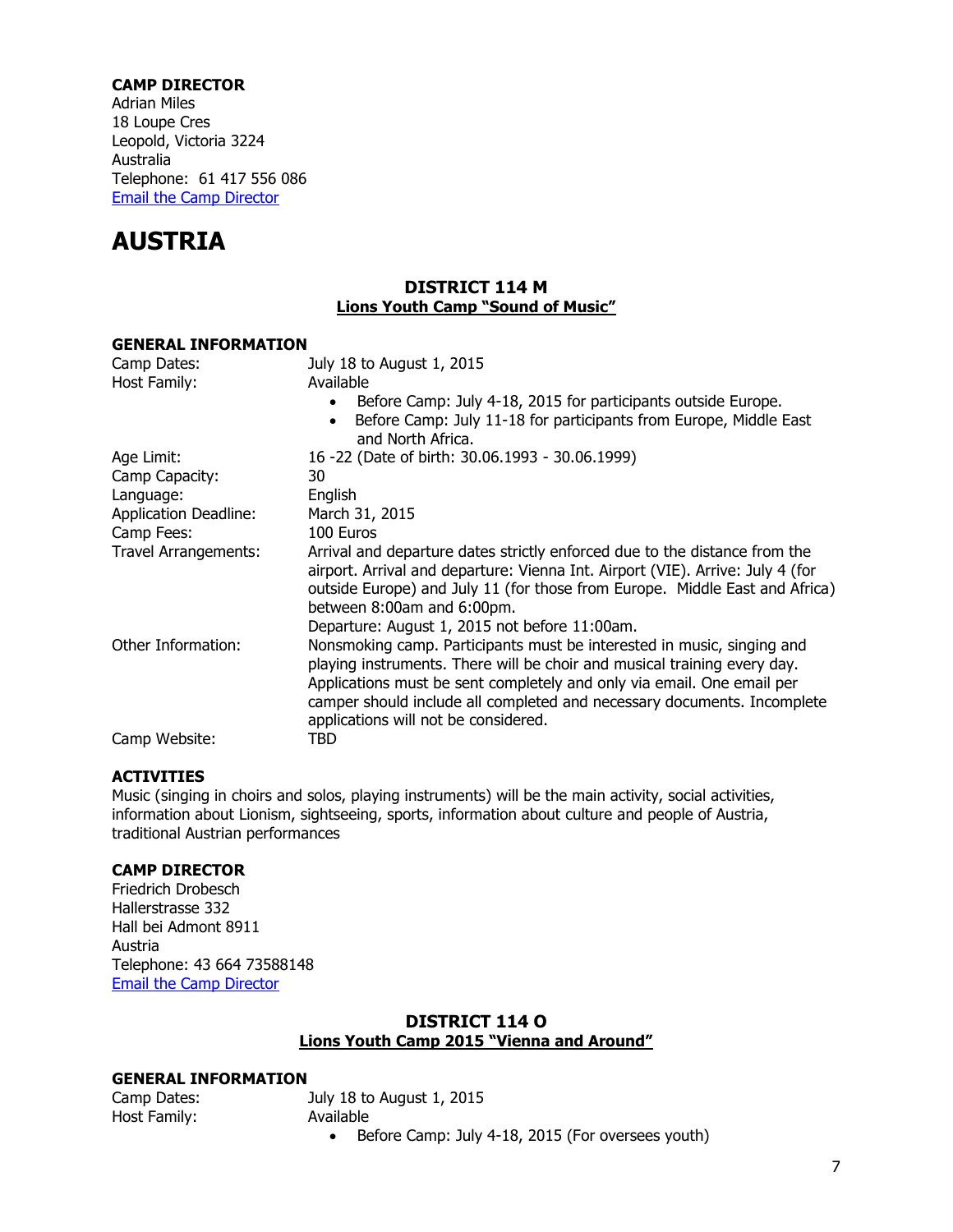|                              | Before Camp: July 11-18, 2015 (For European youth)<br>$\bullet$                                                                                 |
|------------------------------|-------------------------------------------------------------------------------------------------------------------------------------------------|
| Age Limit:                   | 16-21                                                                                                                                           |
| Camp Capacity:               | 30                                                                                                                                              |
| Language:                    | English compulsory                                                                                                                              |
| <b>Application Deadline:</b> | March 31, 2015                                                                                                                                  |
| Camp Fees:                   | 100 euros                                                                                                                                       |
| <b>Travel Arrangements:</b>  | Arrivals and departures through Vienna International Airport (VIE). All other<br>transportation will be arranged by the camp and host families. |
| Other Information:           | Ethnic material for a five minute country presentation required for campers.<br>Camper participation in all other activities is compulsory.     |
| Camp Website:                | https://lions.at/de/aktivitaeten/jugendaustausch-jugendcamp                                                                                     |

Culture, history and arts experiences, sightseeing and leisure time within the region of Vienna.

#### **CAMP DIRECTOR**

## **DISTRICT 114 W Lions Youth Camp "Up and Down" Feel the nature and culture between mountains and the lake.**

### **GENERAL INFORMATION**

| Camp Dates:                  | July 18 - August 1, 2015                                                                                                                                                                                                                                                                                                                                                                                           |
|------------------------------|--------------------------------------------------------------------------------------------------------------------------------------------------------------------------------------------------------------------------------------------------------------------------------------------------------------------------------------------------------------------------------------------------------------------|
| Host Family:                 | Available                                                                                                                                                                                                                                                                                                                                                                                                          |
|                              | Before Camp: July 4 (or 11) -18, 2015                                                                                                                                                                                                                                                                                                                                                                              |
| Age Limit:                   | 18-22                                                                                                                                                                                                                                                                                                                                                                                                              |
| Camp Capacity:               | 30                                                                                                                                                                                                                                                                                                                                                                                                                 |
| Language:                    | English                                                                                                                                                                                                                                                                                                                                                                                                            |
| <b>Application Deadline:</b> | March 15, 2015                                                                                                                                                                                                                                                                                                                                                                                                     |
| Camp Fees:                   | 100 Euros (cash only, payable upon arrival to camp)                                                                                                                                                                                                                                                                                                                                                                |
| Travel Arrangements:         | Arrival and departure Innsbruck Airport (INN) or Dornbirn Train Station                                                                                                                                                                                                                                                                                                                                            |
| Other Information:           | Youth should bring materials for a five minute country presentation to inform<br>campers about themselves and their countries. Youth will be expected to<br>participate in all activities, follow all rules, remain respectful, and be willing<br>to participate with other campers, host families, camp counselors and<br>participating Lions. Use of alcoholic beverages and narcotics is strictly<br>forbidden. |
| Camp Website:                | Vorarlberg is located in the westernmost part of Austria, nestled between<br>Lake Constance and the Alps. It neighbors Germany, Switzerland and the<br>principality of Liechtenstein. Pleasantly small in size, the region stands out<br>for its high-carat culture and stunning natural scenery.<br>www.lionsupanddown.at                                                                                         |
|                              |                                                                                                                                                                                                                                                                                                                                                                                                                    |

## **ACTIVITIES**

Live by the mountains, lakes, and plateaus while engaging in outdoor activities. Educational and cultural exchanges, the making of new friends and experience Elixer Water (the diamond of our future).

## **CAMP DIRECTOR**

Jurgen Piffer Rovert-Schumann-StraBe 9c 6850 Dornbirn, Osterreich Austria Telephone: 43-676-844-711-557 [Email the Camp Director](mailto:Juergen.piffer@lions-bregenzerwald.at)

## <span id="page-7-0"></span>**BELGIUM**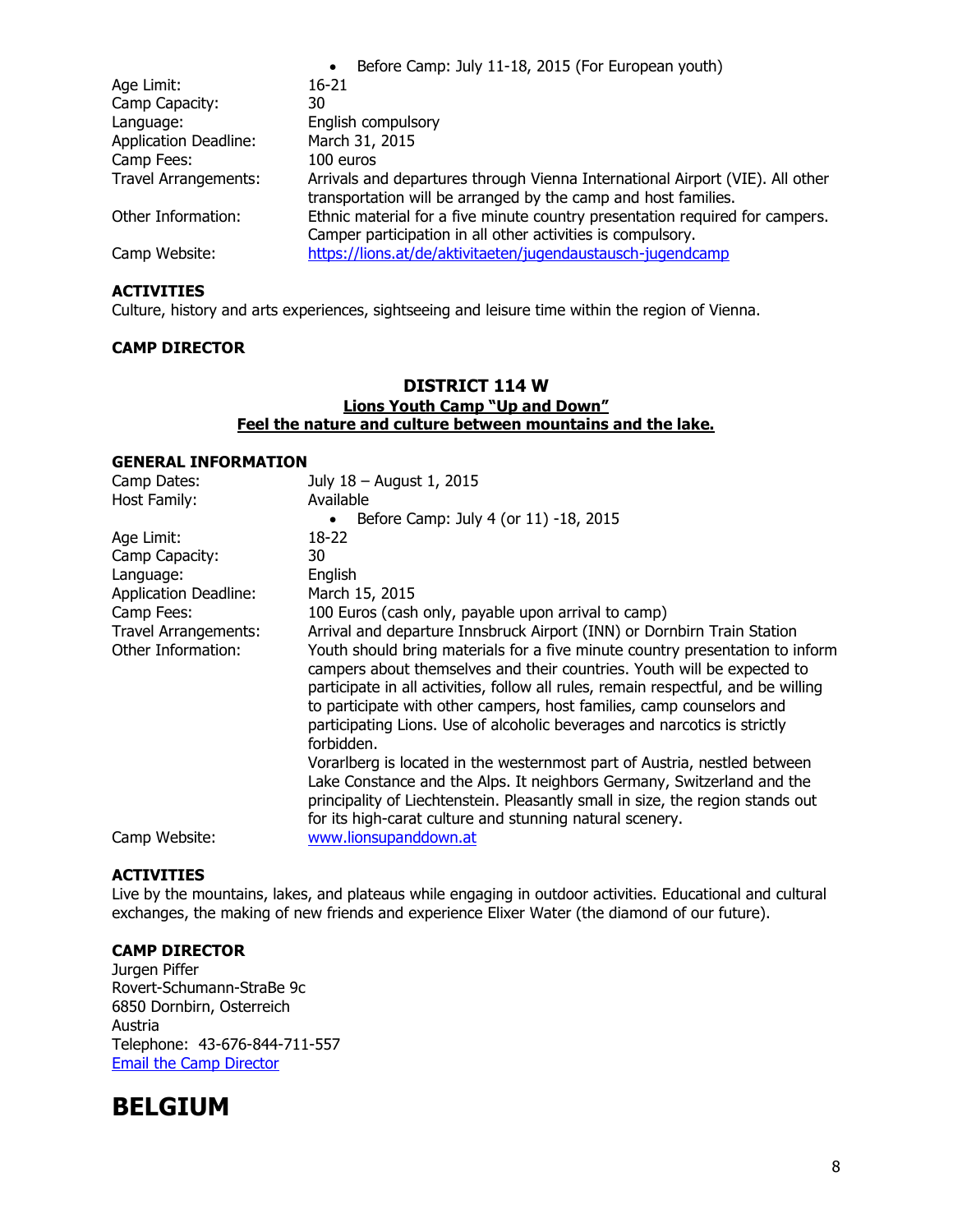## **MULTIPLE DISTRICT 112 Belgian Lions Camp 2015**

#### **GENERAL INFORMATION**

| Camp Dates:                  | July 11-25, 2015                            |
|------------------------------|---------------------------------------------|
| Host Family:                 | Available                                   |
|                              | Before Camp: To be determined.<br>$\bullet$ |
|                              | After Camp: To be determined.<br>$\bullet$  |
| Age Limit:                   | 17-21                                       |
| Camp Capacity:               | 35                                          |
| Language:                    | English                                     |
| <b>Application Deadline:</b> | March 31, 2015                              |
| Camp Fees:                   | None.                                       |
| <b>Travel Arrangements:</b>  | None.                                       |
| Other Information:           | None.                                       |
| Camp Website:                | None.                                       |

#### **ACTIVITIES**

Swimming, adventure, cultural and historical visits, sports, visit to Walibi Amusement-Adventure Park, celebrate Belgium National Day, team building activities, three day trip to Luxembourg.

## **CAMP DIRECTOR**

Paul Vanderhaeghen Zeemeeuwenpad 4 Knokke-Heist 8300 Belgium Telephone: 32-50-60-00-16 [Email the Camp Director](mailto:paulvdh@skynet.be)

## <span id="page-8-0"></span>**CANADA**

## **MULTIPLE DISTRICT A MD "A" Lions – CNIB Lake Joseph Center Youth Exchange Camp**

#### **GENERAL INFORMATION**

| Camp Dates:                         | July 5-18, 2015                                                                                                                                             |
|-------------------------------------|-------------------------------------------------------------------------------------------------------------------------------------------------------------|
| Host Family:                        | Not Available                                                                                                                                               |
| Age Limit:                          | $19 - 25$                                                                                                                                                   |
| Camp Capacity:                      | 4                                                                                                                                                           |
| Language:                           | English                                                                                                                                                     |
| <b>Application Deadline:</b>        | March 13, 2015                                                                                                                                              |
| Camp Fees:                          | None                                                                                                                                                        |
| <b>Travel Arrangements:</b>         | Arrival at Toronto International on Sunday, July 5, 2015. Participants will be<br>picked up at noon. Departure from Toronto International on July 18, 2015. |
| Other Information:<br>Camp Website: | Camp is for young people who are blind or partially sighted.<br>www.lakejo.ca                                                                               |

## **ACTIVITIES**

Canoeing, kayaking, waterskiing, swimming, sailing, exploring nature, arts, campfire sing-alongs, off-site visits, local rural outings and tours. Something new and challenging for you!

## **CAMP DIRECTOR**

Jacqueline Bruce-Moore 4 Finley Way Mactier Ontario P0C 1H0 Canada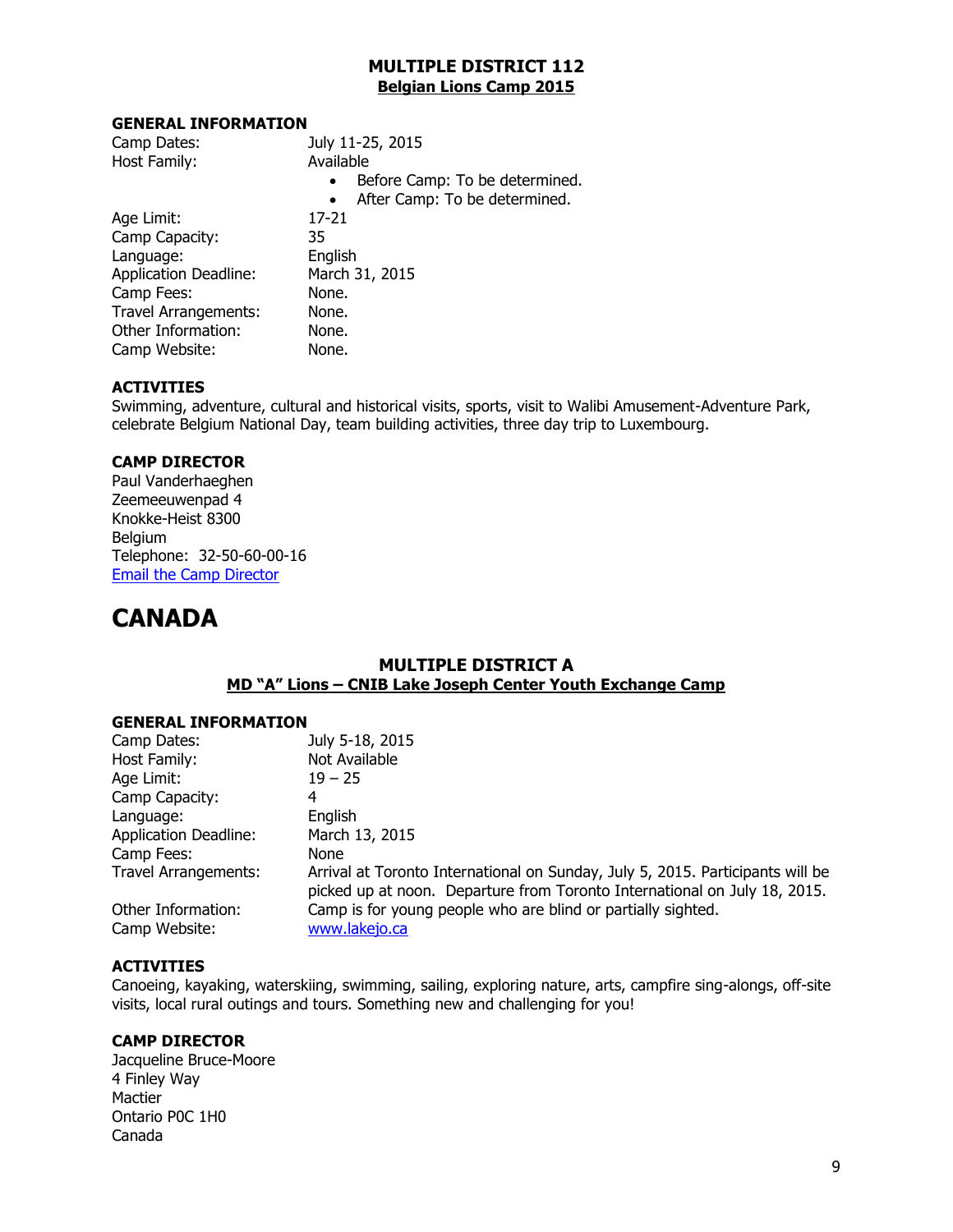## **DISTRICT A1 Lion A1 Betterley Youth Camp and Exchange**

#### **GENERAL INFORMATION**

| Julky 18-25, 2015                                                           |
|-----------------------------------------------------------------------------|
| Available                                                                   |
| Before Camp: Week 1: June 27 to July 8, 2015<br>$\bullet$                   |
| Before Camp: Week 2: July 8-18, 2015<br>$\bullet$                           |
| 17-20                                                                       |
| 15                                                                          |
| English                                                                     |
| March 15, 2015                                                              |
| US\$100.00 due upon arrival.                                                |
| Arrival date is June 27, 2015. Departure is July 25, 2015. Both arrival and |
| departure from Pearson International Airport-Toronto.                       |
| First-time participants are preferred.                                      |
| None.                                                                       |
|                                                                             |

## **ACTIVITIES**

Sightseeing, visiting various parts of the surrounding region, share a meal with the Lions clubs.

#### **CAMP DIRECTOR**

Evelyn Spiering 4 Glenbanner St. St. Thomas, Ontario N5R 1H4 Canada Telephone: 519-631-1625 [Email the Camp Director](mailto:pdglionev@gmail.com)

## **DISTRICT A 12 A12 Lions Youth Camp**

#### **GENERAL INFORMATION**

| Camp Dates:                  | July 18-25, 2015                                                       |
|------------------------------|------------------------------------------------------------------------|
| Host Family:                 | Available                                                              |
|                              | Before Camp: June 27 to July 18, 2015<br>$\bullet$                     |
| Age Limit:                   | 17-21                                                                  |
| Camp Capacity:               | 12                                                                     |
| Language:                    | English                                                                |
| <b>Application Deadline:</b> | May 1, 2015                                                            |
| Camp Fees:                   | \$150.00 CAN                                                           |
| <b>Travel Arrangements:</b>  | Fly into Toronto YYZ on June 27 and depart on July 25.                 |
| Other Information:           | Three weeks of host family stay before camp. We are in a rural area in |
|                              | Ontario.                                                               |
| Camp Website:                | None.                                                                  |

#### **ACTIVITIES**

Visit to Wasaga Beach, Canada's wonderland, a day trip to Niagara Falls, and a visit to the CN Tower in downtown Toronto.

## **CAMP DIRECTOR**

Leonard Day 147 Fox Run Barrie, Otario L4N 6C9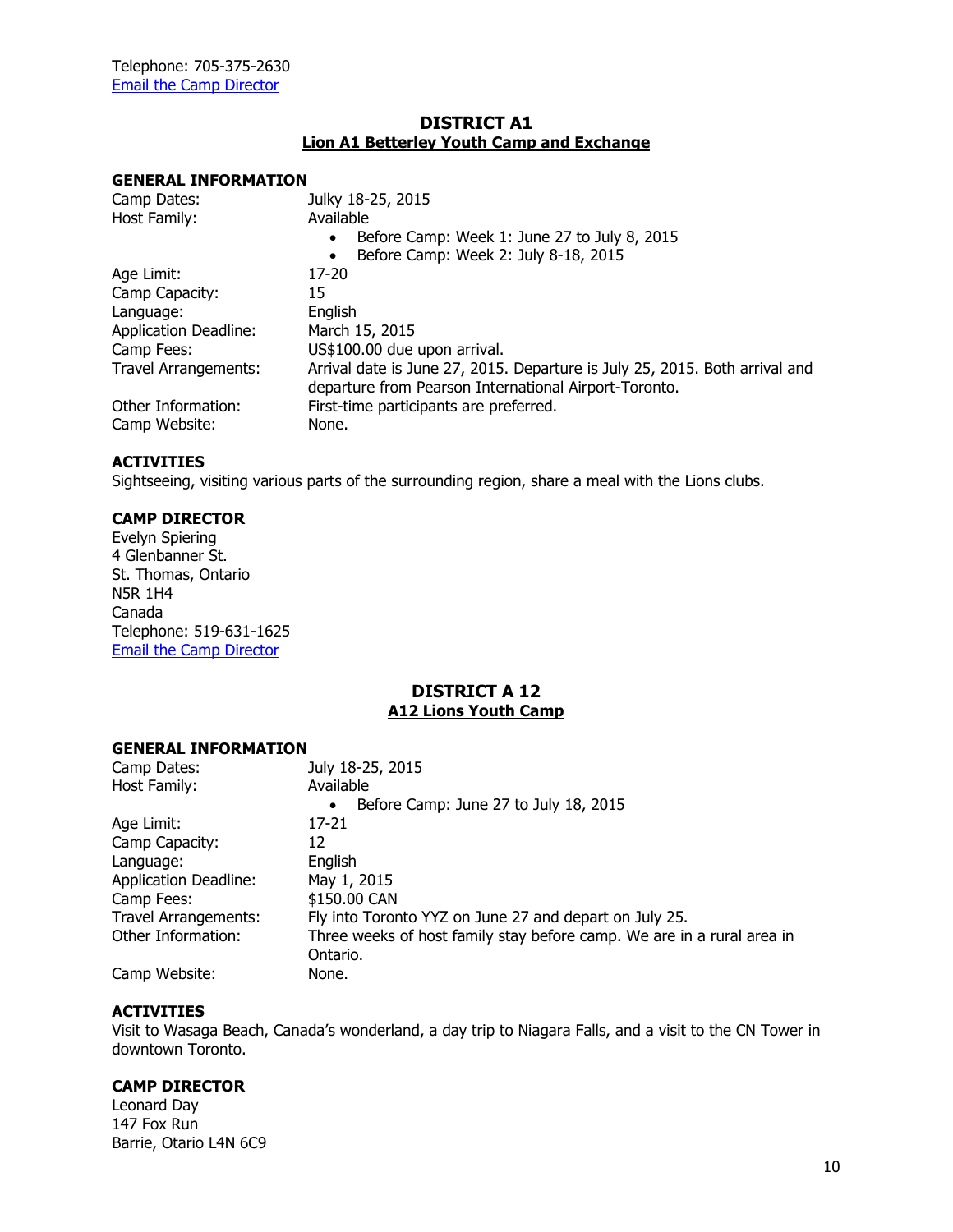## **DISTRICT A 15 Bruce Murray Lions International Youth Camp**

#### **GENERAL INFORMATION**

| Camp Dates:                  | July $11 - 21$ , 2015                                                           |
|------------------------------|---------------------------------------------------------------------------------|
| Host Family:                 | Available                                                                       |
|                              | Before Camp: June $27 -$ July 11, 2015<br>$\bullet$                             |
|                              | After Camp: July $21 - 25$ , 2015                                               |
| Age Limit:                   | $16 - 18$                                                                       |
| Camp Capacity:               | 20                                                                              |
| Language:                    | English                                                                         |
| <b>Application Deadline:</b> | March 30, 2015                                                                  |
| Camp Fees:                   | US\$250                                                                         |
| Travel Arrangements:         | All flights will arrive at Toronto Pearson International Airport on June 27 and |
|                              | depart on July 25.                                                              |
| Other Information:           | Preference will be given to first timers.                                       |
| Camp Website:                | www.a15lions.org                                                                |

### **ACTIVITIES**

Visit to Niagara Falls, Toronto, St. Jacobs Market, Lions Foundation of Canada, Oakville; swimming, canoeing and an International Youth Night

#### **CAMP DIRECTOR**

## **DISTRICT A 2 Lions International Bill Evers Friendship Youth Camp**

#### **GENERAL INFORMATION**

| Camp Dates:                  | July 14-23, 2015                                   |
|------------------------------|----------------------------------------------------|
| Host Family:                 | Available                                          |
|                              | Before Camp: June 27 to July 14, 2015<br>$\bullet$ |
|                              | After Camp: July 23-25, 2015<br>$\bullet$          |
| Age Limit:                   | $16 - 21$                                          |
| Camp Capacity:               | $16 - 20$                                          |
| Language:                    | English                                            |
| <b>Application Deadline:</b> | March 31, 2015                                     |
| Camp Fees:                   | None.                                              |
| <b>Travel Arrangements:</b>  | Toronto International Airport                      |
| Other Information:           | First-time applicants preferred.                   |
| Camp Website:                | None.                                              |
|                              |                                                    |

#### **ACTIVITIES**

Games, sports, contests, visits to Niagara Falls and Toronto, canoeing, jet boat cruise, swimming, zip lining, singing, team building exercises for youth to mix and compete

## **CAMP DIRECTOR**

John & Joyce Harvey 102 Concession 16, R.R. 1 Hagersville, Ontario N0A 1H0 Canada Telephone: 905-768-3498 [Email the Camp Director](mailto:harv@optionsdsl.ca)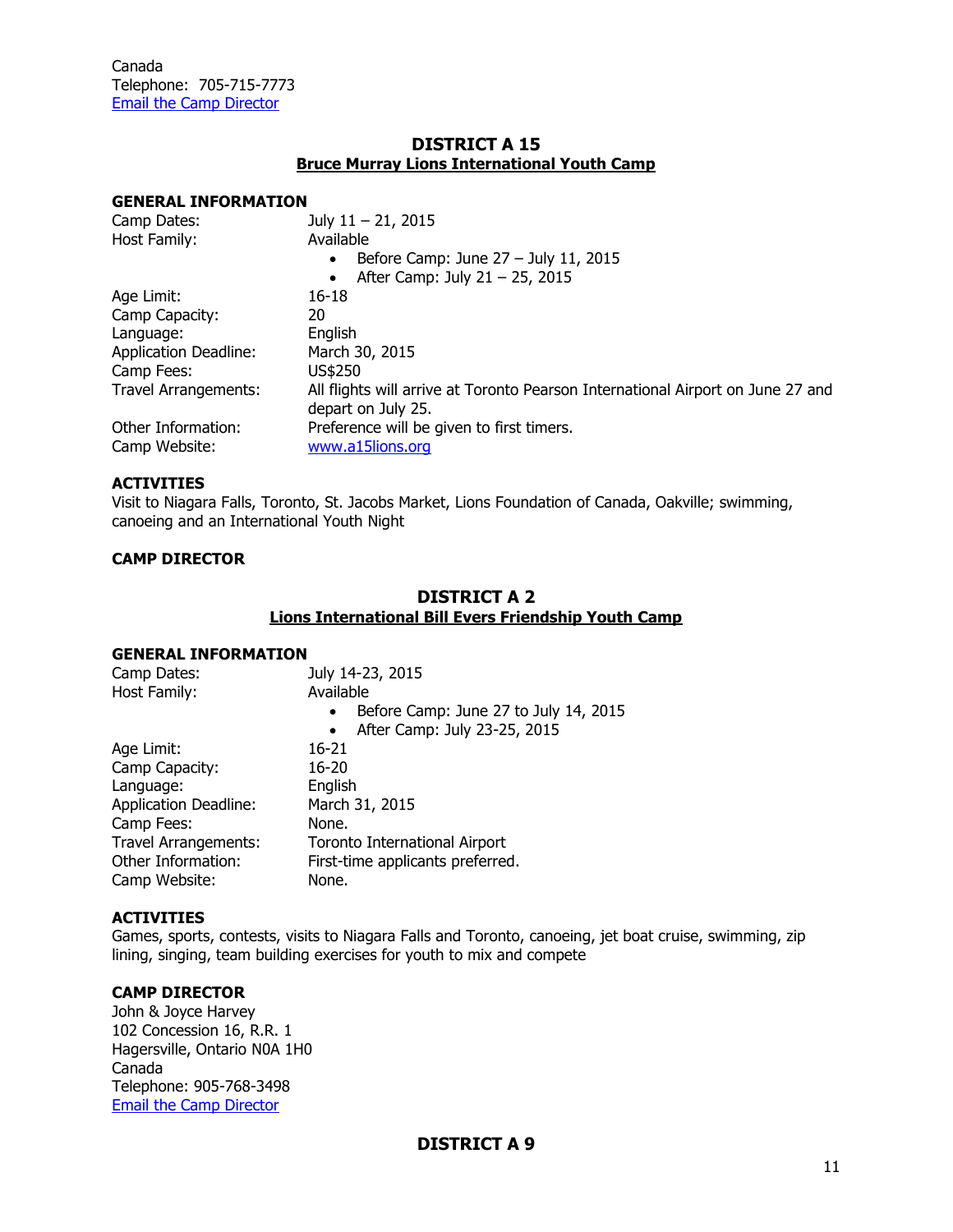#### **Charlie Shaw Lions International Youth Camp**

#### **GENERAL INFORMATION**

| Camp Dates:                  | July 3-10, 2015                                         |
|------------------------------|---------------------------------------------------------|
| Host Family:                 | Available                                               |
|                              | Before Camp: June 27 to July 3, 2015<br>$\bullet$       |
|                              | After Camp: July 10-25, 2015<br>$\bullet$               |
| Age Limit:                   | 17-21                                                   |
| Camp Capacity:               | 14                                                      |
| Language:                    | English                                                 |
| <b>Application Deadline:</b> | March 15, 2015                                          |
| Camp Fees:                   | CDN \$350                                               |
| Travel Arrangements:         | Arrive in Toronto June 27, Depart from Toronto July 25. |
| Other Information:           | None.                                                   |
| Camp Website:                | None.                                                   |

#### **ACTIVITIES**

Rural camp setting with trips to Niagara Falls, a National Park and a stop in Toronto. Activities with the rural camp include swimming, canoeing and baseball.

#### **CAMP DIRECTOR**

Kittie and Don MacGregor 41410 Londesboro Rd. RR1 Londesboro, Ontario N0M2H0 Canada Telephone: 519-523-4368 [Email the Camp Director](mailto:kitmacg@tcc.on.ca)

## **DISTRICT 37 N Lions Youth Leadership Camp**

#### **GENERAL INFORMATION**

| Camp Dates:<br>Host Family:  | August 19 to August 25, 2015<br>Available<br>Before Camp: August $8 -$ August 18, 2015<br>$\bullet$<br>After Camp: August 25 - September 1, 2015<br>$\bullet$ |
|------------------------------|---------------------------------------------------------------------------------------------------------------------------------------------------------------|
| Age Limit:                   | $16 - 19$                                                                                                                                                     |
| Camp Capacity:               | 8                                                                                                                                                             |
| Language:                    | English                                                                                                                                                       |
| <b>Application Deadline:</b> | May 31, 2015                                                                                                                                                  |
| Camp Fees:                   | US\$400                                                                                                                                                       |
| <b>Travel Arrangements:</b>  | Fly into Lethbridge, AB via Calgary, AB                                                                                                                       |
| Other Information:           | Not available                                                                                                                                                 |
| Camp Website:                | Not available                                                                                                                                                 |
|                              |                                                                                                                                                               |

#### **ACTIVITIES**

English as a Second Language classes, hiking, horseback riding, swimming, leadership programs

#### **CAMP DIRECTOR**

George Takashima 3112 – 29 Street South Lethbridge, Alberta TIK759 Canada Telephone: 403-328-0156 [Email the Camp Director](mailto:gptak@shaw.ca)

## **DISTRICT 37 O Lions Waterton Leadership Camp**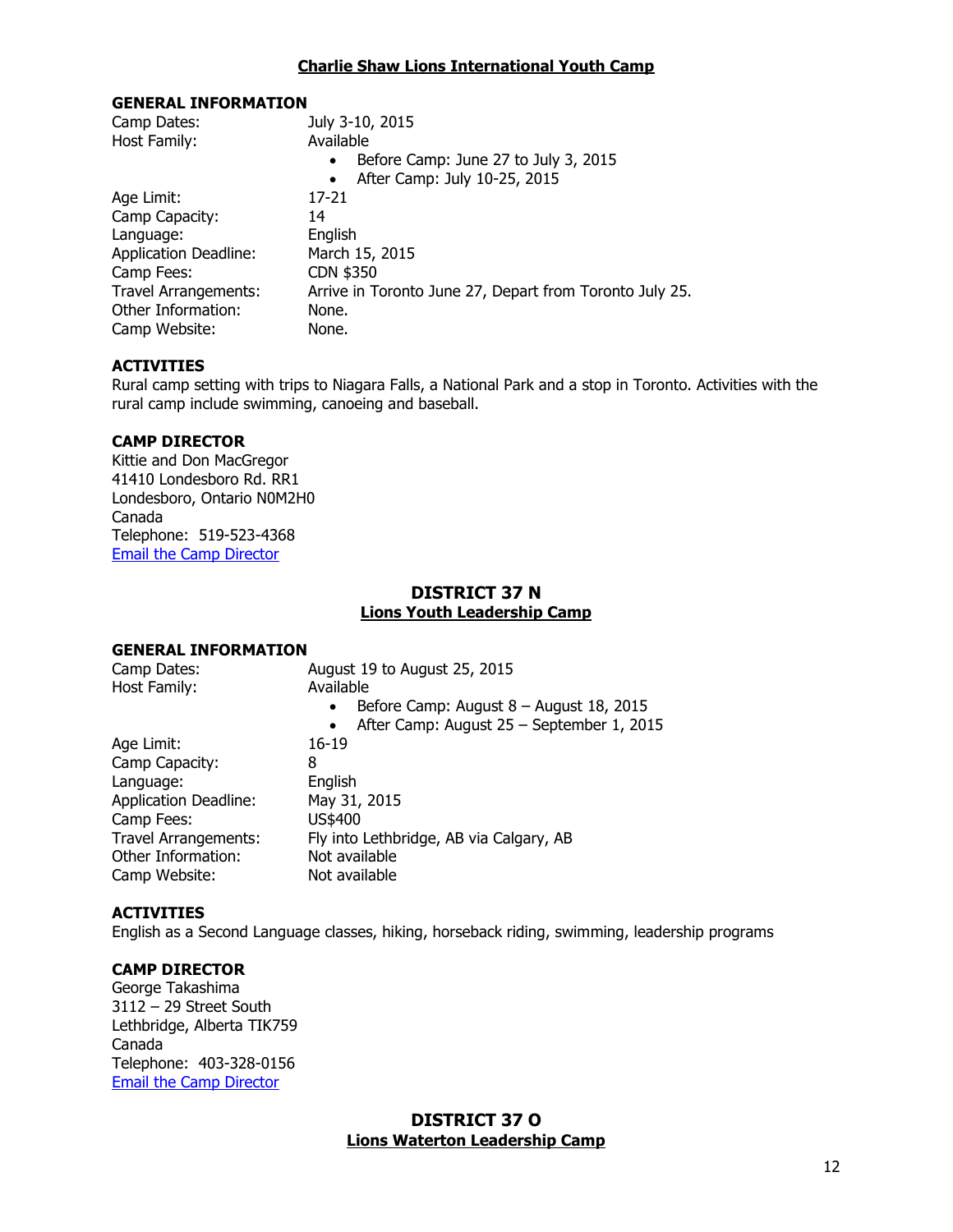#### **GENERAL INFORMATION**

| Camp Dates:                  | July 26-31, 2015                                   |
|------------------------------|----------------------------------------------------|
| Host Family:                 | Available                                          |
|                              | Before Camp: July 11-26, 2015                      |
|                              | After Camp: July 31 to August 8, 2015<br>$\bullet$ |
| Age Limit:                   | 15-19                                              |
| Camp Capacity:               | 40                                                 |
| Language:                    | English                                            |
| <b>Application Deadline:</b> | April 30, 2015                                     |
| Camp Fees:                   | US\$400.00                                         |
| <b>Travel Arrangements:</b>  | Arrival and Departure: Calgary, Alberta (YYC)      |
| Camp Website:                | www.watertonleadershipcamp.ca                      |

## **ACTIVITIES**

Leadership classes, presentations, roundtable discussions, hiking, swimming, horseback riding, achievement and goal discussions, challenge program, campfires and presentations by all students

## **CAMP DIRECTOR**

Tony Prettegiani 5408 Dalrymple Crescent NW Calgary, Alberta T3A 1R3 Canada Telephone: 403-863-4533 [Email the Camp Director](mailto:tonyp@pretteg.com?subject=YCE%20Directory%20Request)

# <span id="page-12-0"></span>**CYPRUS**

## **DISTRICT 117 Nikos Michael**

#### **GENERAL INFORMATION**

| Camp Dates:                  | July 7 to July 21, 2015                                              |
|------------------------------|----------------------------------------------------------------------|
| Host Family:                 | Not Available                                                        |
| Age Limit:                   | 14-16                                                                |
| Camp Capacity:               | 40, 50% male 50% female                                              |
| Language:                    | English and Greek                                                    |
| <b>Application Deadline:</b> | March 31, 2014                                                       |
| Camp Fees:                   | 100 Euros                                                            |
| <b>Travel Arrangements:</b>  | All travel arrangements must be made by the participants themselves. |
| Other Information:           | The camp is situated near the sea in Ayia Napa.                      |
| Camp Website:                | None.                                                                |

#### **ACTIVITIES**

Swimming, various excursions, folkloric dances of campers' countries, seminars for LionsQuest, discussions about youth contributions to human rights.

## **CAMP DIRECTOR**

Tasos Gregoriou 4 Michael Koutsofta Limassol Cyprus Telephone: +357 99628878 [Email the Camp Director](mailto:tasosgregoriou@hotmail.com)

# <span id="page-12-1"></span>**CZECH/SLOVAK REPUBLIC**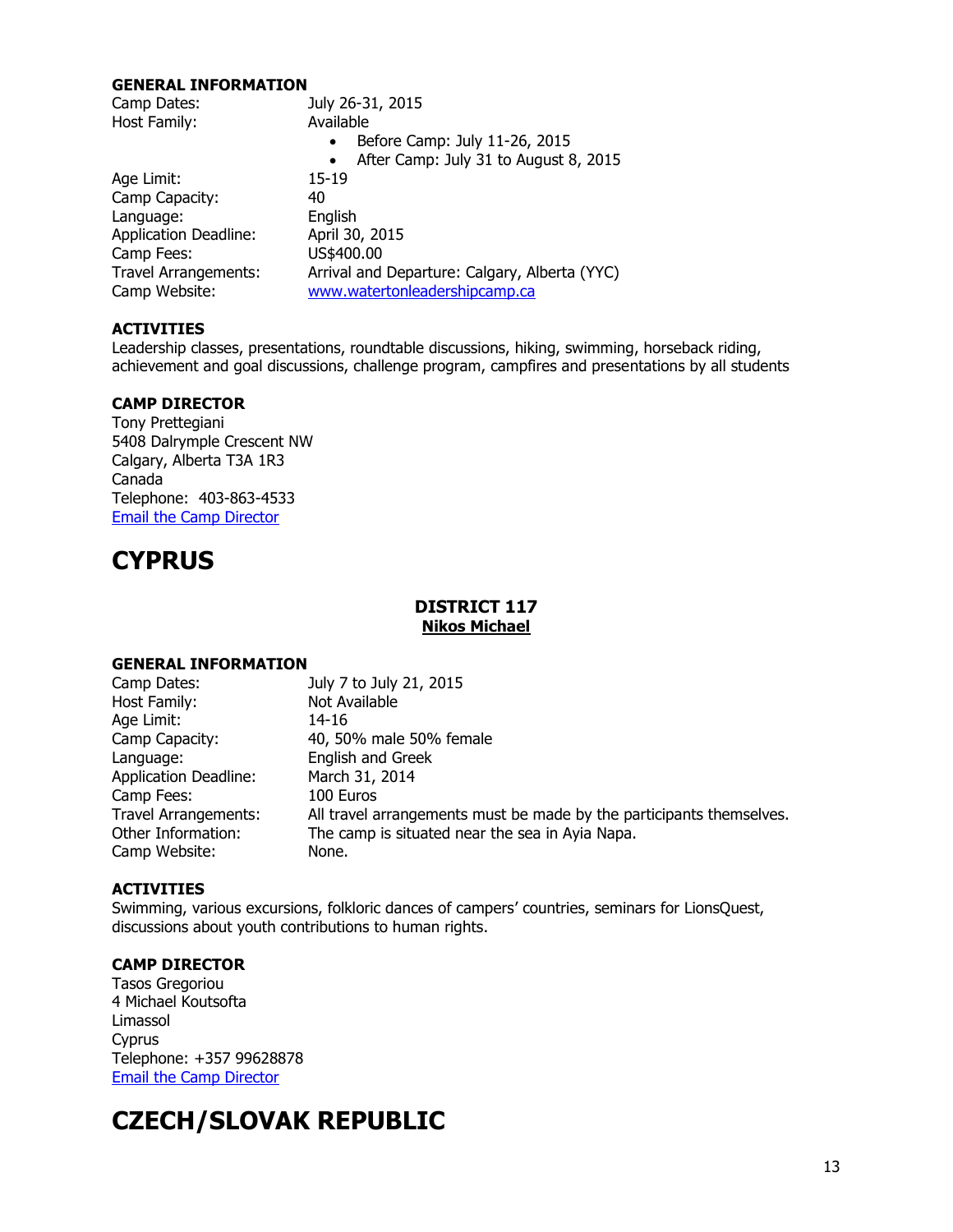## **DISTRICT 122 Lions International Youth Exchange Camp Pilsen 2015**

#### **GENERAL INFORMATION**

| Camp Dates:                  | July 4 to July 18, 2015                                                       |
|------------------------------|-------------------------------------------------------------------------------|
| Host Family:                 | Available                                                                     |
|                              | Before Camp: June 27 to July 4<br>$\bullet$                                   |
|                              | After Camp: July 18 to July 25 (for non-European participants)<br>٠           |
| Age Limit:                   | 18-24                                                                         |
| Camp Capacity:               | 30                                                                            |
| Language:                    | English                                                                       |
| <b>Application Deadline:</b> | March 31, 2015. Please note: All applications are to be sent to Youth Camp &  |
|                              | Exchange Chairperson Martin Rafaj.                                            |
| Camp Fees:                   | 120 Euros                                                                     |
| <b>Travel Arrangements:</b>  | Participants should arrive to Arrival to Bratislava (Slovak Republic), Vienna |
|                              | (Austria) or Prague (Czech Republic), depending on the location of the host   |
|                              | family. Participants should depart from Prague (Czech Republic) after camp.   |
| Other Information:           | None.                                                                         |
| Camp Website:                | www.lcplzen-city.cz/camp/index.php/en/                                        |

## **ACTIVITIES**

Sightseeing, social activities, sports, visits of cultural heritage, visits of famous places around Czech Republic

## **CAMP DIRECTOR**

Jaromir Kasper K Pominku Padlych 8 Plzen CR 32600 Czech/Slovak Republic Telephone: 00420-777-830-897

## <span id="page-13-0"></span>**DENMARK**

## **DISTRICT 106 A Lions Sailing Adventure Camp**

#### **GENERAL INFORMATION**

| Camp Dates:                  | July 18 to August 1, 2015                                                                                                                                 |
|------------------------------|-----------------------------------------------------------------------------------------------------------------------------------------------------------|
| Host Family:                 | Available                                                                                                                                                 |
|                              | Before Camp: July 4-18, 2015 (Non-Europeans)                                                                                                              |
|                              | Before Camp: July 11-18, 2015 (Europeans)                                                                                                                 |
| Age Limit:                   | 17-21                                                                                                                                                     |
| Camp Capacity:               | 24                                                                                                                                                        |
| Language:                    | English                                                                                                                                                   |
| <b>Application Deadline:</b> | March 15, 2015                                                                                                                                            |
| Camp Fees:                   | None.                                                                                                                                                     |
| <b>Travel Arrangements:</b>  | Arrival and departure at Copenhagen Airport (CPH). Youth will be met by<br>Lions and/or host family in the airport. Host family will bring youth to camp. |
| Other Information:           | In case a visa is needed the deadline is February 15, 2015. The camp is<br>absolutely non-alcoholic.                                                      |
| Camp Website:                | www.yce.lions.dk                                                                                                                                          |

## **ACTIVITIES**

Team building activities, sailing culture and activities on board and ashore. Visits to different parts of Denmark.

## **CAMP DIRECTOR – To be determined**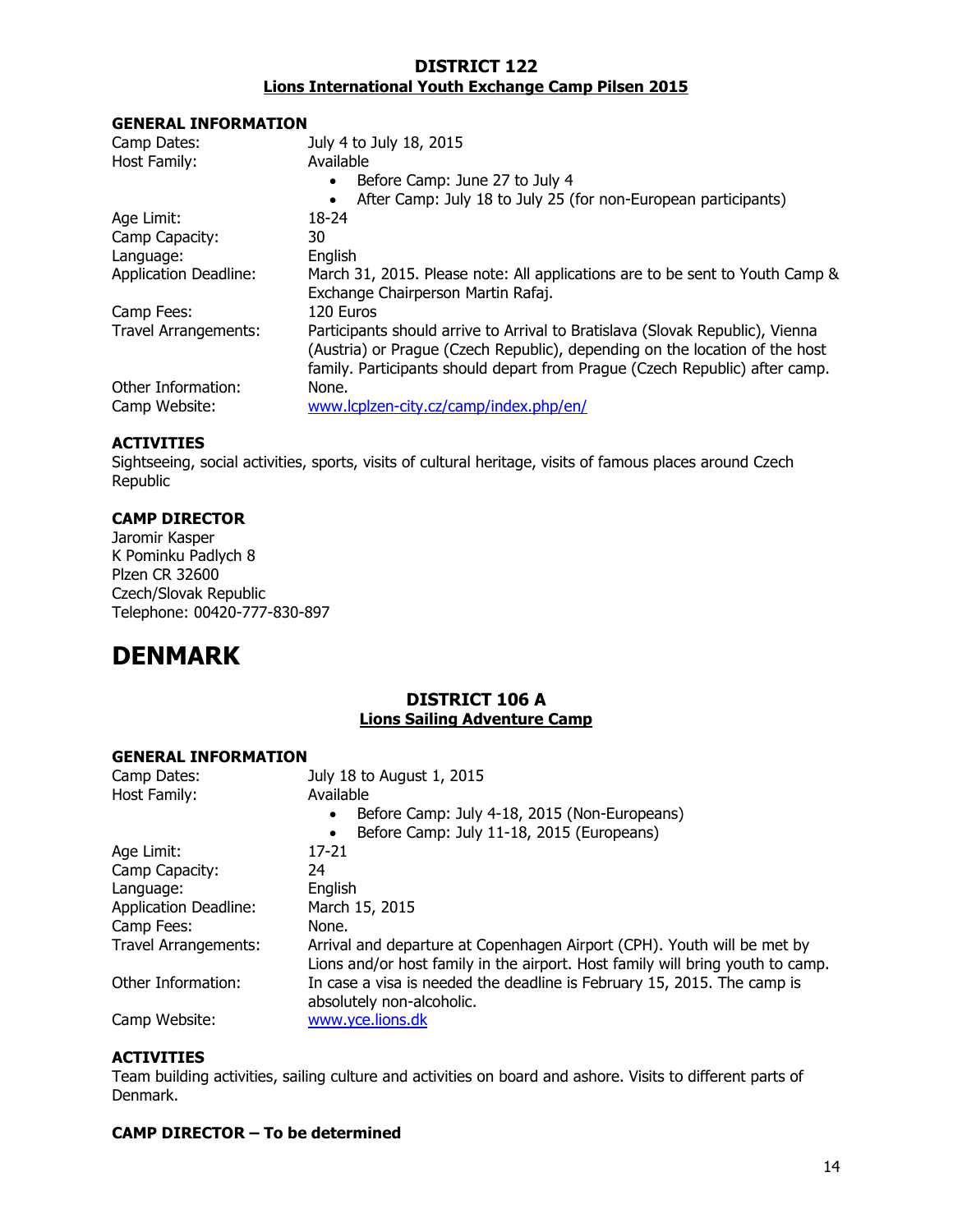## **DISTRICT 106 B Lions Camp with Sustainability, Sports and Social Skills**

#### **GENERAL INFORMATION**

| Camp Dates:<br>Host Family:  | July 18 to August 1, 2015<br>Available<br>Before Camp: July 4-18, 2015 (Non-Europeans)<br>$\bullet$<br>Before Camp: July 11-18, 2015 (Europeans)<br>$\bullet$                  |
|------------------------------|--------------------------------------------------------------------------------------------------------------------------------------------------------------------------------|
| Age Limit:                   | $17 - 21$                                                                                                                                                                      |
| Camp Capacity:               | 35                                                                                                                                                                             |
| Language:                    | English                                                                                                                                                                        |
| <b>Application Deadline:</b> | March 15, 2015                                                                                                                                                                 |
| Camp Fees:                   | None.                                                                                                                                                                          |
| <b>Travel Arrangements:</b>  | Arrival and departure will be provided within the acceptance form. Youth will<br>be met by Lions and/or host family in the airport. Host families will bring<br>youth to camp. |
| Other Information:           | In case a visa is needed the deadline is February 15, 2015. The camp is<br>absolutely non-alcoholic.                                                                           |
| Camp Website:                | www.yce.lions.dk                                                                                                                                                               |

## **ACTIVITIES**

Teambuilding, trips, sport and experiences with Danish sustainable energy.

## **CAMP DIRECTOR**

## **DISTRICT 106 C Lions Camp Fyn. From the Stone-age to 2015**

#### **GENERAL INFORMATION**

| Camp Dates:                  | July 18 to August 1, 2015                                                                                                                                               |
|------------------------------|-------------------------------------------------------------------------------------------------------------------------------------------------------------------------|
| Host Family:                 | Available                                                                                                                                                               |
|                              | Before Camp: July 4-11, 2015 (Non-Europeans)                                                                                                                            |
|                              | Before Camp: July 11-18, 2015 (Europeans)                                                                                                                               |
| Age Limit:                   | $17 - 21$                                                                                                                                                               |
| Camp Capacity:               | 35                                                                                                                                                                      |
| Language:                    | English                                                                                                                                                                 |
| <b>Application Deadline:</b> | March 15, 2015                                                                                                                                                          |
| Camp Fees:                   | None.                                                                                                                                                                   |
| <b>Travel Arrangements:</b>  | Arrival and departure is Billund (BLL) or Copenhagen (CPH). Youth will be<br>met by Lions and/or host families in the airport. Host family will bring youth<br>to camp. |
| Other Information:           | In case a visa is needed the deadline is February 15, 2015. The camp is<br>absolutely non-alcoholic.                                                                    |
| Camp Website:                | www.yce.lions.dk                                                                                                                                                        |

## **ACTIVITIES**

Iron-age village, Danish history, H.C. Andersen and various role-games.

## **CAMP DIRECTOR**

## **DISTRICT 106 C Lions Camp E. Fun, Friendship and Memories for Life**

#### **GENERAL INFORMATION**

| Camp Dates:  | July 18 to August 1, 2015 |
|--------------|---------------------------|
| Host Family: | Available                 |
|              |                           |

• Before Camp: July 4-18, 2015 (Non-Europeans)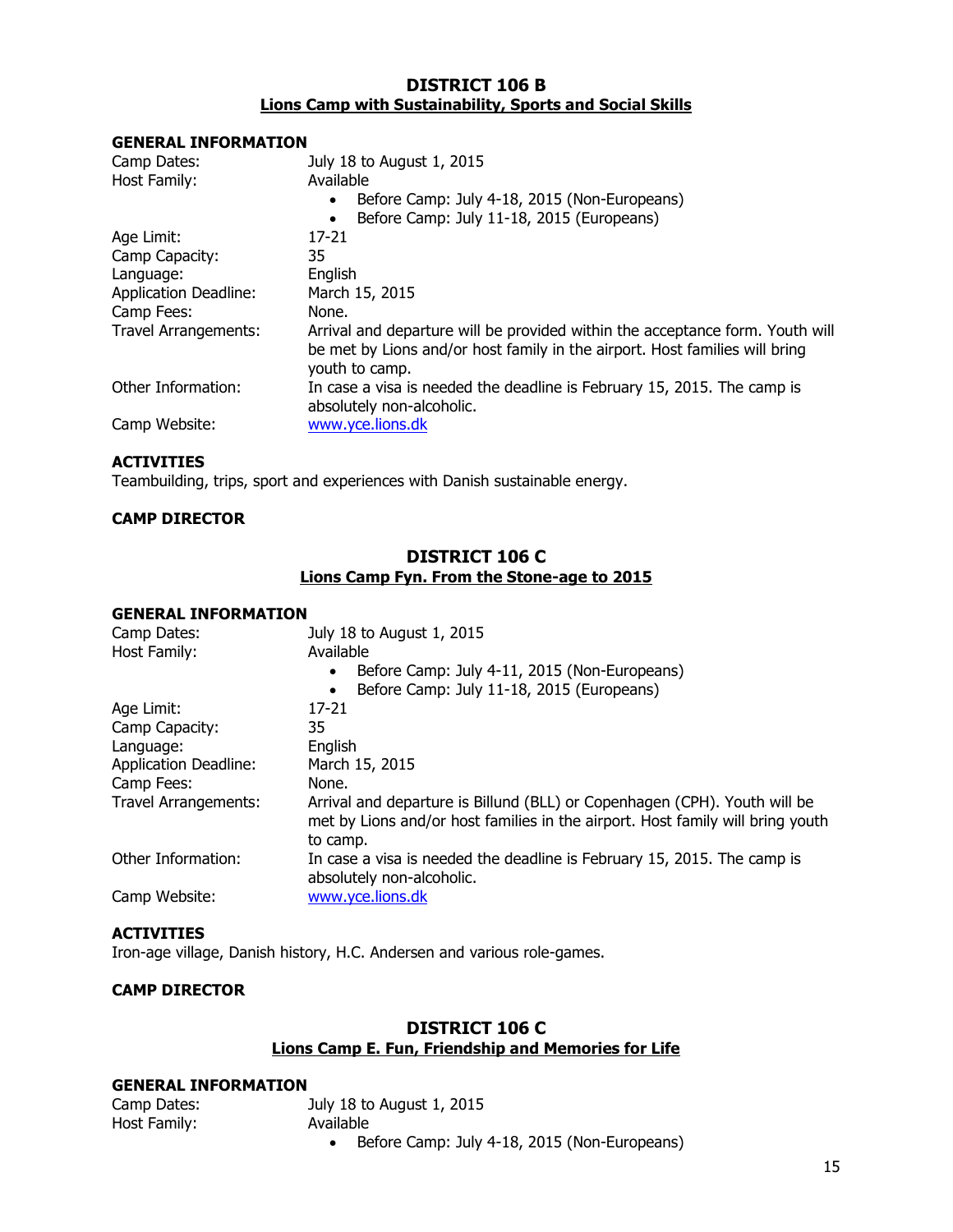|                              | Before Camp: July 11-18, 2015 (Europeans)<br>$\bullet$                                                                                                                  |
|------------------------------|-------------------------------------------------------------------------------------------------------------------------------------------------------------------------|
| Age Limit:                   | 17-21                                                                                                                                                                   |
| Camp Capacity:               | 30                                                                                                                                                                      |
| Language:                    | English                                                                                                                                                                 |
| <b>Application Deadline:</b> | March 15, 2015                                                                                                                                                          |
| Camp Fees:                   | None.                                                                                                                                                                   |
| <b>Travel Arrangements:</b>  | Arrival and departure is Billund (BLL) or Copenhagen (CPH). Youth will be<br>met by Lions and/or host families in the airport. Host family will bring youth<br>to camp. |
| Other Information:           | In case a visa is needed the deadline is February 15, 2015. The camp is<br>absolutely non-alcoholic. The camp is organized by LEO Denmark.                              |
| Camp Website:                | www.yce.lions.dk                                                                                                                                                        |

Teambuilding activities, intercultural learning, excursions and experiences of Danish hospitality.

#### **CAMP DIRECTOR**

## **DISTRICT 106 D Lions Camp for Friendship, Nature and the Forest**

#### **GENERAL INFORMATION**

| Camp Dates:                  | July 18 to August 1, 2015                                                                                                                             |
|------------------------------|-------------------------------------------------------------------------------------------------------------------------------------------------------|
| Host Family:                 | Available                                                                                                                                             |
|                              | Before Camp: July 4 - 18 (Europeans)<br>$\bullet$                                                                                                     |
|                              | Before Camp: July 11 - 18 (Non-Europeans)<br>$\bullet$                                                                                                |
| Age Limit:                   | $17 - 21$                                                                                                                                             |
| Camp Capacity:               | 25                                                                                                                                                    |
| Language:                    | English                                                                                                                                               |
| <b>Application Deadline:</b> | March 15, 2015                                                                                                                                        |
| Camp Fees:                   | None.                                                                                                                                                 |
| Travel Arrangements:         | Arrival and departure airport is Copenhagen (CPH). Youth will be met by<br>Lions and/or host families in the airport. Host family will bring youth to |
|                              | camp.                                                                                                                                                 |
| Other Information:           | In case a visa is needed the deadline is February 15, 2015. The camp is<br>absolutely non-alcoholic. You must be able to cycle (ride a bike).         |
| Camp Website:                | www.yce.lions.dk                                                                                                                                      |

#### **ACTIVITIES**

You must be able to cycle (ride a bike). Team and friendship building activities in the surrounding forests, beach, nature and cultural activities.

## **CAMP DIRECTOR**

## <span id="page-15-0"></span>**ENGLAND**

## **DISTRICT 105 C Lions 105 C Youth International Camp**

| Camp Dates:                  | August 4-14, 2015                                   |
|------------------------------|-----------------------------------------------------|
| Host Family:                 | Available                                           |
|                              | Before Camp: July 25 to August 4, 2015<br>$\bullet$ |
| Age Limit:                   | 18-22                                               |
| Camp Capacity:               | 40                                                  |
| Language:                    | English                                             |
| <b>Application Deadline:</b> | March 1, 2015                                       |
| Camp Fees:                   | £150 pounds sterling                                |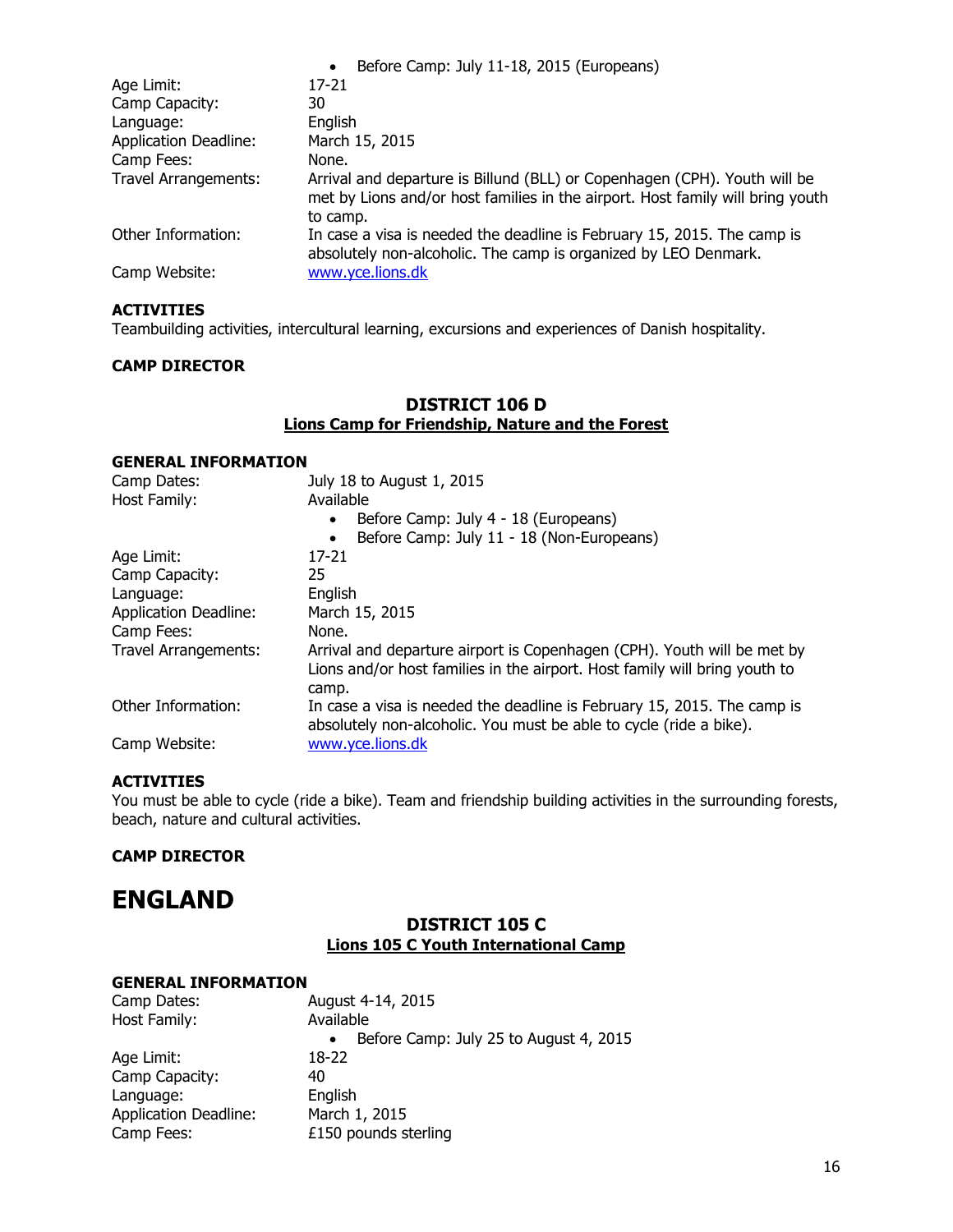Travel Arrangements: Fly home from Manchester. Arrival to be determined. Host families are responsible for getting youth to camp. Other Information: Based in Doncaster Deaf Trust. Applications to MD 105 YCEC.

Camp Website: None.

## **ACTIVITIES**

Various day trips to East Yorkshire, York North Valley Railway, Harnorth Bronte Country and more. Hatfield Marina with various activities. Assisting with a sports and fun day for the disabled. Disco with an international DJ.

## **CAMP DIRECTOR**

## <span id="page-16-0"></span>**ESTONIA**

## **DISTRICT 120 20th Estonian Linos Youth Camp "Jubilee Extravaganza"**

#### **GENERAL INFORMATION**

| Camp Dates:                  | July 7-17, 2015                                                                                                                                                        |
|------------------------------|------------------------------------------------------------------------------------------------------------------------------------------------------------------------|
| Host Family:                 | Available                                                                                                                                                              |
|                              | Before Camp: June 27 to July 7, 2015<br>$\bullet$                                                                                                                      |
|                              | After Camp: Please see Other Information.<br>$\bullet$                                                                                                                 |
| Age Limit:                   | 17-21                                                                                                                                                                  |
| Camp Capacity:               | 20                                                                                                                                                                     |
| Language:                    | English                                                                                                                                                                |
| <b>Application Deadline:</b> | March 15, 2015                                                                                                                                                         |
| Camp Fees:                   | 150 euros                                                                                                                                                              |
| Travel Arrangements:         | Arrival and departure: Lennart Meri Tallinn Airport (TLL). The departure<br>flights on July 17, 2015 (if leaving on that date) must be after 12pm in the<br>afternoon. |
| Other Information:           | After camp hosting (max 10 days, i.e. July 17-27) available for non-European<br>youth upon request.                                                                    |
| Camp Website:                | http://noortevahetus.lions.ee/                                                                                                                                         |

## **ACTIVITIES**

Celebrating 20 years of Lions Youth Exchange in Estonia! This camp includes traditional camp life activities, cultural events, excursions, sightseeing and nature hikes.

## **CAMP DIRECTOR**

Doris Reva Uus 63-20 Tartu, Tartu 50606 Estonia Telephone: 3725225947 [Email the Camp Director](mailto:yce.estonia@gmail.com)

# <span id="page-16-1"></span>**FINLAND, REPUBLIC OF**

Please note:

- Foreign youth, born 1 July 1994 30 June 1999 (ages  $16 21$ ) are invited to participate in a youth exchange in Finland in summer 2015. The exchange will consist of a family stay and, for most of the youth, also a camp. Finnish camps have space for the 130 campers. The duration, including the camp, is about 3 weeks for European youth and 4 weeks for non-Europeans. The family stay is mainly before the camp but can also be partially after the camp. F amily hosting is available in districts where no camp exists.
- All camps are absolutely non-alcoholic and the use of narcotics is strictly forbidden.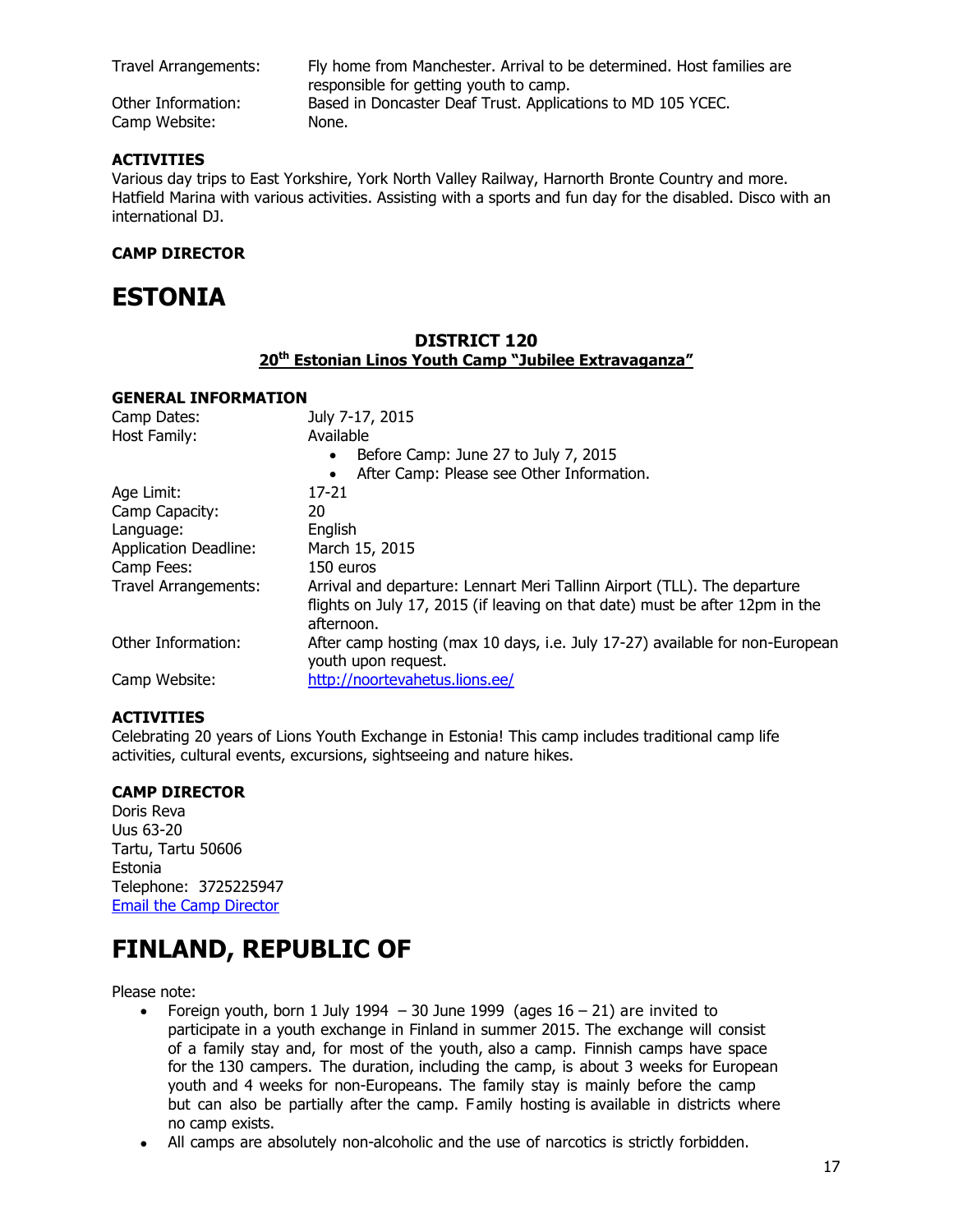- Smoking must be stated in application form and agreed before accepting.
- Application deadline is March 15.
- The program is principally carried out on a reciprocal basis. The number of students for each destination shall be mutually agreed with YCE Chairperson Pirkko Kokkonen or with the appropriate District YCE Chairperson by the end of November 2014.
- All applications to participate must be reviewed by local Lions Clubs. Applications shall be sent by an appointed District or MD YCE Chairperson. Finnish camp organizations do not handle applications. Applicants must complete the [European](http://www.lionsclubs.org/EN/our-work/youth-programs/youth-camp-and-exchange/applications.php)  [application.](http://www.lionsclubs.org/EN/our-work/youth-programs/youth-camp-and-exchange/applications.php)
- The applications should be sent via e-mail separately to YCE Chairperson [Pirkko Kokkonen](mailto:pirkko.kokkonen@lions.fi) 1. Application in Excel (editable)
	- 2. The scanned last side with signatures
	- 3. 1 or two photos of the applicant and family
	- 4. Letter to the host family
	- 5. Copy of passport/ID-card

## **DISTRICT 107 B Lions Youth Camp City Forest Camp 107 B**

#### **GENERAL INFORMATION**

| Camp Dates:                  | July 30 to August 9, 2015                                                           |
|------------------------------|-------------------------------------------------------------------------------------|
| Host Family:                 | Available                                                                           |
|                              | Before Camp: July 18-30, 2015 (European youth)<br>$\bullet$                         |
|                              | Before Camp: July 11-30, 2015 or August 9-16, 2015 (Overseas<br>$\bullet$<br>youth) |
| Age Limit:                   | $16-21$                                                                             |
| Camp Capacity:               | 39                                                                                  |
| Language:                    | English                                                                             |
| <b>Application Deadline:</b> | March 15, 2015                                                                      |
| Camp Fees:                   | None.                                                                               |
| Travel Arrangements:         | Date of arrival is July 18 European youth and July 11 for overseas youth.           |
|                              | Date of departure is August 9 for European youth and August 9 or 16 for             |
|                              | overseas youth.                                                                     |
| Other Information:           | None.                                                                               |
| Camp Website:                | http://www.lions.fi/district107-B/EspooCity/Nuorisovaihtoleiri2015/index.html       |
|                              |                                                                                     |

## **ACTIVITIES**

Experience the rich capital area nature. Make yourself at home in a nice hotel in the middle of a typical Finnish landscape. Hike the wilderness of the local national park and spend an unforgettable night in tents in the forest with a campfire. Enjoy games, sports, other activities and workshops and then relax in Finnish sauna by the lake. You'll also get to know Helsinki and take part to Amazing Race through our beautiful capital's city center with some different tasks on the way. And don't worry, in between racing and culturing you'll have time for shopping in Helsinki city center as well! Come and see Finland from two different angles: camping and shopping, lakes and trams, and all in between.

## **CAMP DIRECTOR**

## **DISTRICT 107 H Lions Youth Camp "Find North Carelia" 107 H**

| Camp Dates:    | August 1 to August 11, 2015                                 |
|----------------|-------------------------------------------------------------|
| Host Family:   | Available                                                   |
|                | Before Camp: July 19-31, 2015 (Europeans)                   |
|                | Before Camp: July 12-31, 2015 (Overseas youth)<br>$\bullet$ |
| Age Limit:     | 16-21                                                       |
| Camp Capacity: | 35                                                          |
| Language:      | English                                                     |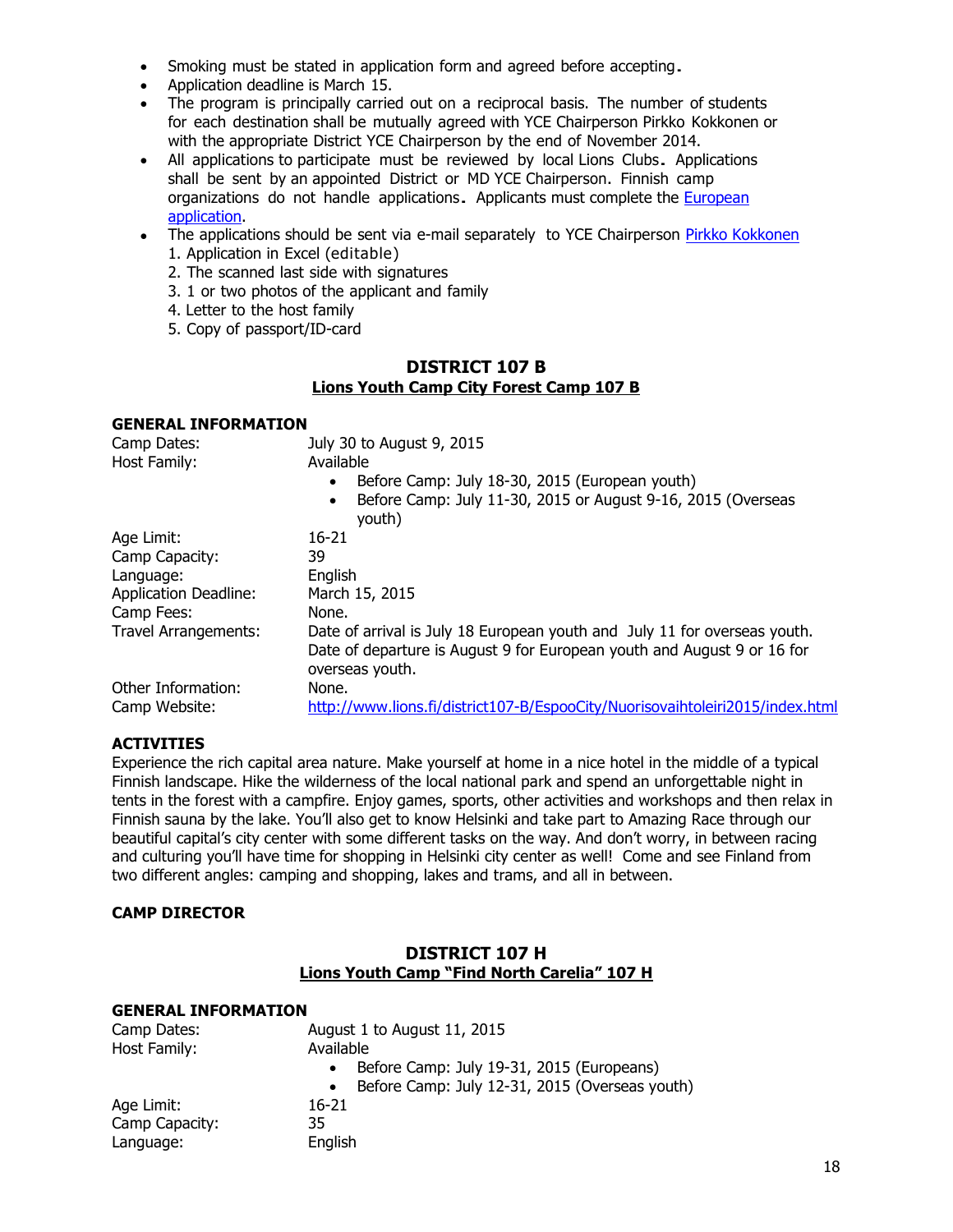| Application Deadline: | March 15, 2015                                                                |
|-----------------------|-------------------------------------------------------------------------------|
| Camp Fees:            | None.                                                                         |
| Travel Arrangements:  | Date of arrival is July 19 for European youth and July 12 for overseas youth. |
| Other Information:    | None.                                                                         |
| Camp Website:         | http://www.lions.fi/district107-h/YouthCamp2015/                              |

Experience special features of North Carelia people and living. Camp place is Hyvärilä Holiday and Youth Centre in Nurmes close to Russian border. Hyvärilä is located beside the great lake Pielinen. Camp program is a mixture of culture, nature and outside activities. Three full day trips are included to the program. Shooting Ruunaa Rapids, sports, shopping, sauna and much more.

### **CAMP DIRECTOR**

### **DISTRICT 107 K Lions Youth Camp – National Park Safari – 107K**

#### **GENERAL INFORMATION**

| Camp Dates:                  | August 8 to August 16, 2015                                                   |
|------------------------------|-------------------------------------------------------------------------------|
| Host Family:                 | Available                                                                     |
|                              | Before Camp: July 26 to August 8 (European youth)<br>$\bullet$                |
|                              | Before Camp: July 19 to August 8 (Overseas youth)                             |
| Age Limit:                   | 16 to 21                                                                      |
| Camp Capacity:               | 36                                                                            |
| Language:                    | English                                                                       |
| <b>Application Deadline:</b> | March 15, 2015                                                                |
| Camp Fees:                   | No fee.                                                                       |
| Travel Arrangements:         | Date of arrival is July 26 for European youth and July 19 for overseas youth. |
|                              | Date of departure for all youth is August 16.                                 |
| Other Information:           | None.                                                                         |
| Camp Website:                | None.                                                                         |

#### **ACTIVITIES**

Experiencing the Savonian nature on land and water. Hike in the wilderness of the local national park. Take a boat cruise. Go riding. Get to know the culturally rich Rautalampi area. Visit Kuopio (capital of Northern Savonia), with a possibility for shopping. Enjoy sports & workshops including paintball and handicrafts. Participate in camp festivities and bathe in a real Finnish sauna - and much more.

#### **CAMP DIRECTOR**

## **DISTRICT 107 M Lions Youth Sailing Camp at the Archipelago Sea**

| <b>GENERAL INFORMATION</b>   |                                                                                                       |  |
|------------------------------|-------------------------------------------------------------------------------------------------------|--|
| Camp Dates:                  | July 17 to July 24, 2015                                                                              |  |
| Host Family:                 | Available                                                                                             |  |
|                              | Before Camp: July 3-17, 2015 (European youth)<br>$\bullet$                                            |  |
|                              | Before Camp: Overseas youth to be informed.                                                           |  |
| Age Limit:                   | $16-21$                                                                                               |  |
| Camp Capacity:               | 20                                                                                                    |  |
| Language:                    | English                                                                                               |  |
| <b>Application Deadline:</b> | March 15, 2015                                                                                        |  |
| Camp Fees:                   | None.                                                                                                 |  |
| Travel Arrangements:         | Arrival is July 3 for European youth. Overseas youth to be informed. Date of<br>departure is July 24. |  |
| Other Information:           | Good health and attitude requested. Toleration of sea and sea sickness<br>needed.                     |  |
| Camp Website:                | www.ihana.fi                                                                                          |  |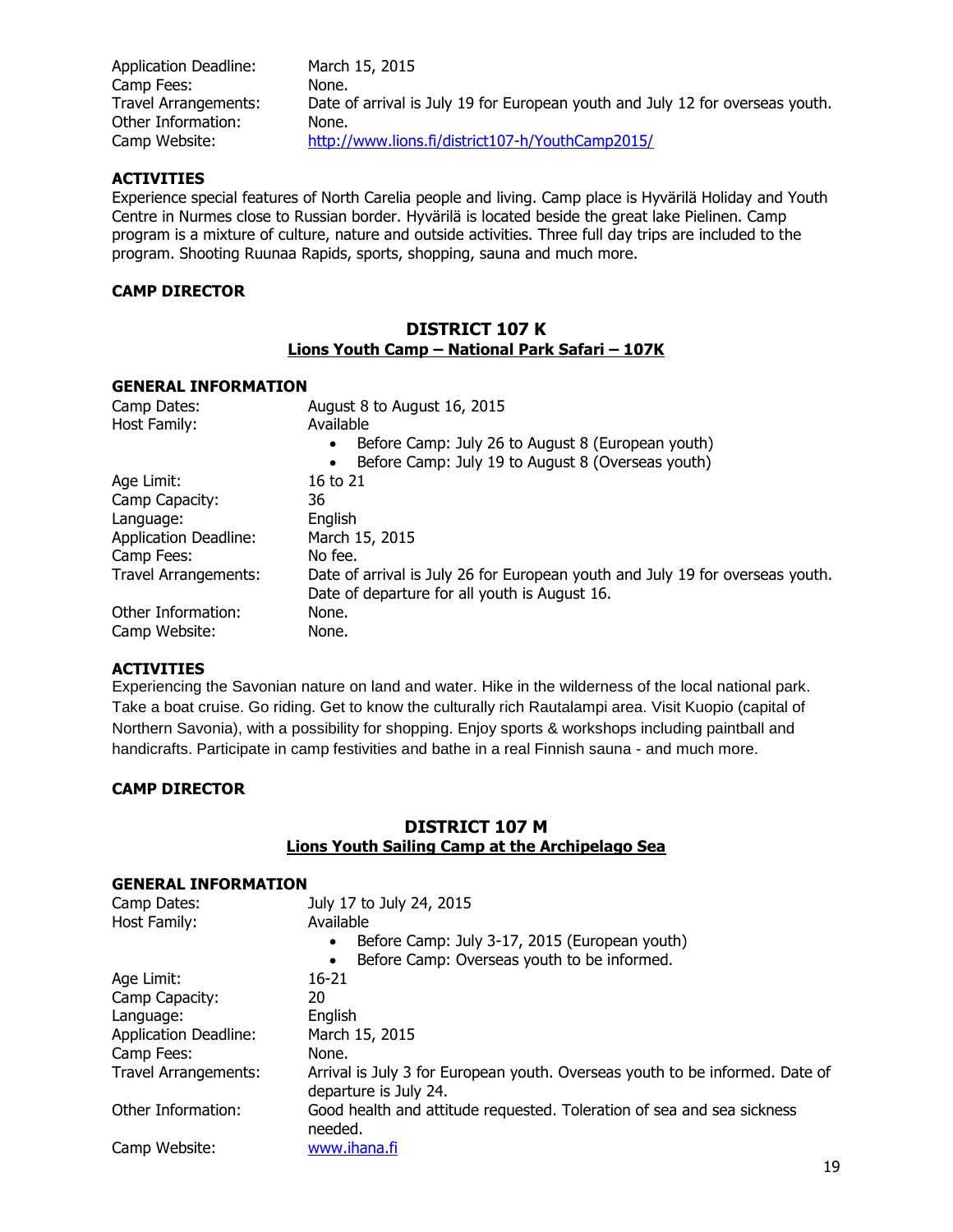7 days of continuous sailing on galleass IHANA, Accommodation in a limited space on traditional sailor style on board on the galleass. Campers also participate in daily activities during the camp 24/7. More info from Sailing at the Archipelago Sea. Visiting different islands like Utö, Åland Islands etc. Water activities, sauna.

## **CAMP DIRECTOR**

## <span id="page-19-0"></span>**FRANCE**

## **DISTRICT 103 Camp Lions du District Nord**

#### **GENERAL INFORMATION**

| Camp Dates:                  | July 14-25, 2015                                                                                                      |
|------------------------------|-----------------------------------------------------------------------------------------------------------------------|
| Host Family:                 | Available                                                                                                             |
|                              | Before Camp: July 7-14, 2015<br>$\bullet$                                                                             |
| Age Limit:                   | 18-22                                                                                                                 |
| Camp Capacity:               | 12                                                                                                                    |
| Language:                    | French                                                                                                                |
| <b>Application Deadline:</b> | March 1, 2015                                                                                                         |
| Camp Fees:                   | None.                                                                                                                 |
| <b>Travel Arrangements:</b>  | Arrival July 7, 2015 at the Paris Airport Charles de Gaulle, and departure<br>from the same airport on July 25, 2015. |
| Other Information:           | None.                                                                                                                 |
| Camp Website:                | None.                                                                                                                 |

#### **ACTIVITIES**

Visits to Paris, visit to Picardie (Amiens, Beauvais, Senlis, Chantilly), a meeting with a Belgian camp, some sporting events, cultural events and other fun activities.

#### **CAMP DIRECTOR**

Claude Perard 26 Rue du Vert Bout Glissy (pres Amiens) 80440 France Telephone: 33-0-6-07-21-59-38 [Email the Camp Director](mailto:perardclaude@orange.fr)

## **DISTRICT 103 CE International Center for Youth "Roger Dilon Camp"**

| Camp Dates:                  | July 6-19, 2015                                                                                                                              |
|------------------------------|----------------------------------------------------------------------------------------------------------------------------------------------|
| Host Family:                 | Available                                                                                                                                    |
|                              | After Camp: July 19-25, 2015                                                                                                                 |
| Age Limit:                   | 18-22                                                                                                                                        |
| Camp Capacity:               | 25                                                                                                                                           |
| Language:                    | French                                                                                                                                       |
| <b>Application Deadline:</b> | March 31, 2015                                                                                                                               |
| Camp Fees:                   | None.                                                                                                                                        |
| Travel Arrangements:         | Transportation fees are paid by participants traveling to Vichy. Departure will<br>be from the cities of the residence of the host families. |
| Other Information:           | None.                                                                                                                                        |
| Camp Website:                | None.                                                                                                                                        |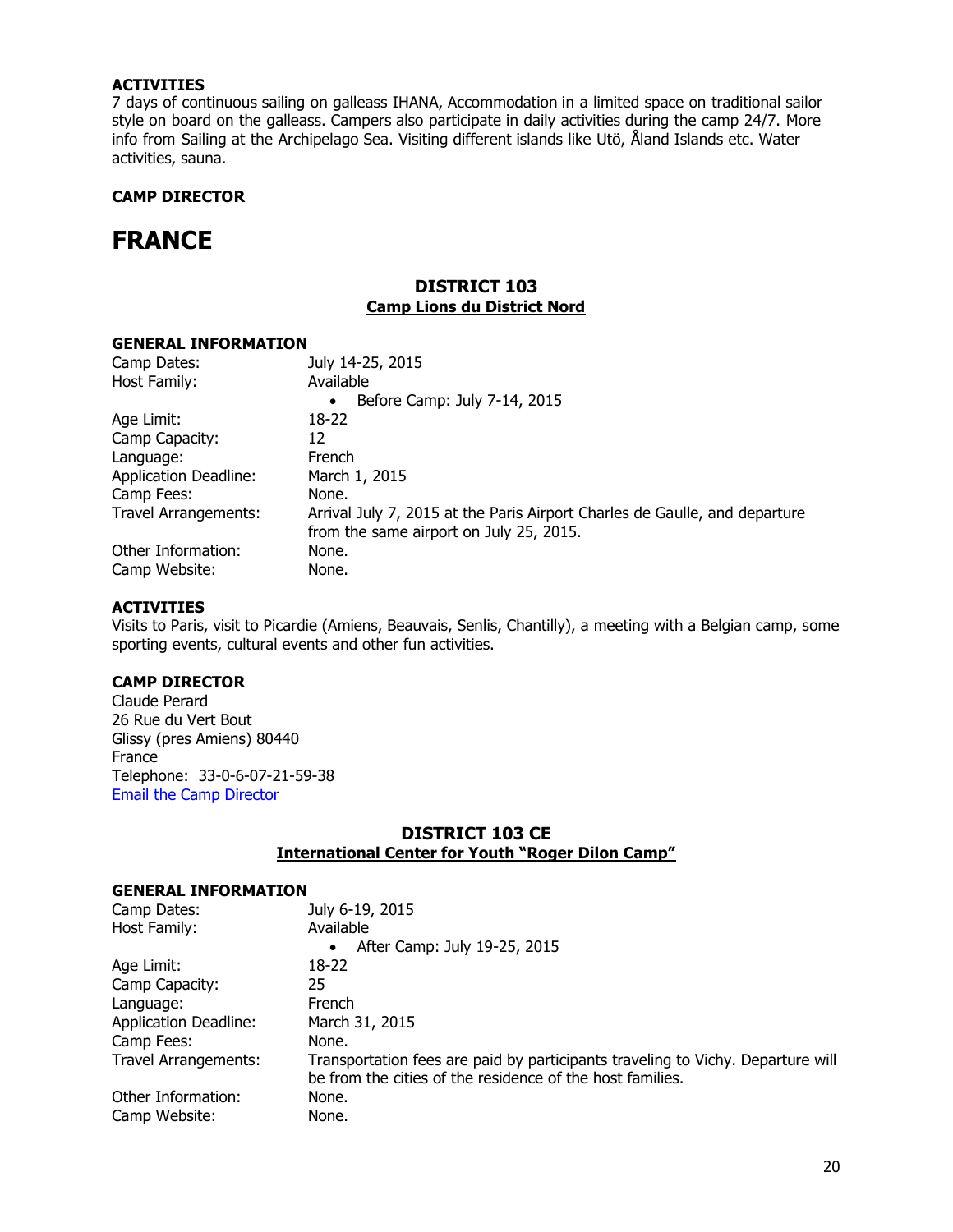Exploratory excursions around the region. Various sports including: judo, canoeing, kayaking, fencing, wall climbing, tennis, ping-pong, volleyball, football, rugby, rowing, etc.

#### **CAMP DIRECTOR**

Georges Truffaut 20, Rue Des Fleurs Creuzier le Vieux 03300 France Telephone: 06-07-56-00-58 [Email the Camp Director](mailto:Georges.truffaut@wanadoo.fr)

## **DISTRICT 103 CS Lions CI – Rene Cornillon Youth Camp**

#### **GENERAL INFORMATION**

| Camp Dates:                  | July 10-25, 2015                                                                                                                                                      |
|------------------------------|-----------------------------------------------------------------------------------------------------------------------------------------------------------------------|
| Host Family:                 | Available                                                                                                                                                             |
|                              | Before Camp: July 3-10, 2015<br>$\bullet$                                                                                                                             |
| Age Limit:                   | 18-22                                                                                                                                                                 |
| Camp Capacity:               | 30                                                                                                                                                                    |
| Language:                    | French                                                                                                                                                                |
| <b>Application Deadline:</b> | March 30, 2015                                                                                                                                                        |
| Camp Fees:                   | None.                                                                                                                                                                 |
| Travel Arrangements:         | The round trip travel from the country of origin to Annecy (France) will be at<br>the expense of the youth and/or his/her family, or of the sponsoring Lions<br>Club. |
| Other Information:           | Objectives: To develop respect, tolerance and friendship among all; to learn<br>the French language, culture and society.                                             |
| Camp Website:                | www.campdesjeunes.fr                                                                                                                                                  |

#### **ACTIVITIES**

First week will be with host families. Second week will be in the cities around District 103 CS, where the clubs have organized activities, visits, events and dinners. Third week will be in Annecy, where Lions will conduct a tour of the city, the lake, the mountains and various Lion projects.

## **CAMP DIRECTOR**

Jean-Marcel Charrier 15 Chemin Du Paradis Vieugy. Seynod 74600 France Telephone: 33680305322 [Email the Camp Director](mailto:jmcharrier@charrier.fr)

## <span id="page-20-0"></span>**FRENCH GUIANA**

## **DISTRICT 63 Lions Camp International Jacky Vaude**

| Camp Dates:                  | July 15-26, 2015 |
|------------------------------|------------------|
| Host Family:                 | Not available.   |
| Age Limit:                   | 18-22            |
| Camp Capacity:               | 14               |
| Language:                    | French           |
| <b>Application Deadline:</b> | May 15, 2015     |
| Camp Fees:                   | None.            |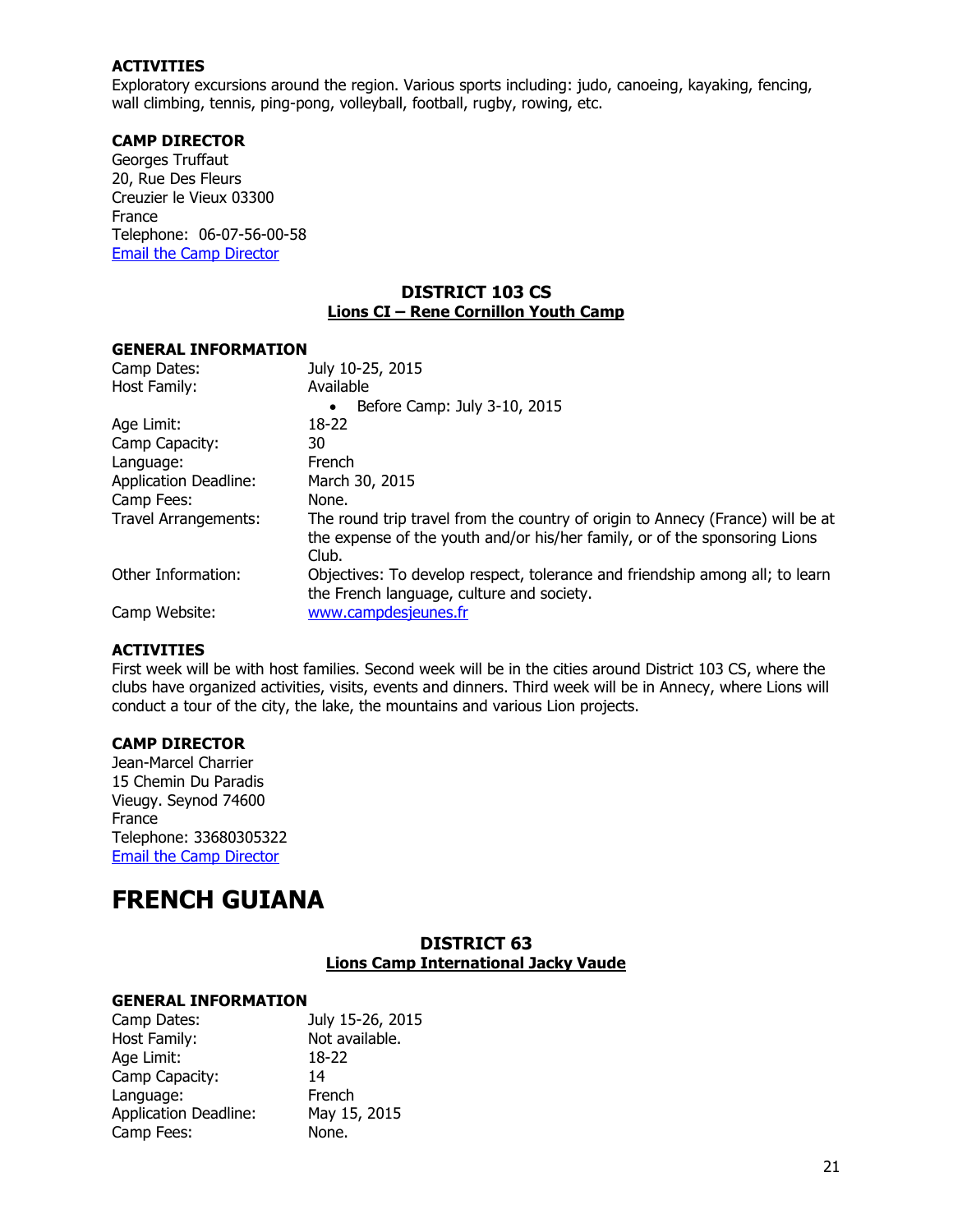Camp Website: None.

Travel Arrangements: Arrival and departure at the Felix Eboue-Cayenne airport. Other Information: Obligatory vaccination against yellow fever.

## **ACTIVITIES**

Various tours and touristic activities, cultural exchanges, sports, history and gastronomical activities, cultural activities related to the rich diversity of the people of French Guiana.

## **CAMP DIRECTOR**

Neila Polius Les Jardins de Matoury-Pavillion 43 Matoury 97351 French Guiana Telephone: 0694-21-55-64

# <span id="page-21-0"></span>**GEORGIA, REPUBLIC OF**

## **UNDISTRICTED**

**"Discover Georgia"**

## **GENERAL INFORMATION**

| Camp Dates:                  | July 27 - August 10, 2014                                                                              |
|------------------------------|--------------------------------------------------------------------------------------------------------|
| Host Family:                 | Available                                                                                              |
|                              | Before Camp: July 20-27, 2015<br>$\bullet$                                                             |
| Age Limit:                   | 18-23                                                                                                  |
| Camp Capacity:               | 25                                                                                                     |
| Language:                    | English                                                                                                |
| <b>Application Deadline:</b> | March 15, 2015                                                                                         |
| Camp Fees:                   | 150 euros                                                                                              |
| <b>Travel Arrangements:</b>  | Date of arrival is July 20. Date of departure is August 10. Arrival and<br>departure: Tbilisi Airport. |

## **ACTIVITIES**

Mountain hiking and backpacking, three days near the Black Sea coast.

#### **CAMP DIRECTOR**

Levan Lomtadze Barnovi Str Tbilisi Georgia Telephone: +995-591118152 [Email the Camp Director](mailto:l.lomtadze@labeaute.ge?subject=YCE%20Directory%20Request)

## <span id="page-21-1"></span>**GERMANY**

## **DISTRICT 111 BN Lions International Youth Camp Franconia**

| Camp Dates:                  | August 3 to August 15, 2015                         |
|------------------------------|-----------------------------------------------------|
| Host Family:                 | Available                                           |
|                              | Before Camp: July 25 to August 2, 2015<br>$\bullet$ |
| Age Limit:                   | 16-23                                               |
| Camp Capacity:               | 24                                                  |
| Language:                    | English and German                                  |
| <b>Application Deadline:</b> | April 30, 2015                                      |
| Camp Fees:                   | 100 Euros                                           |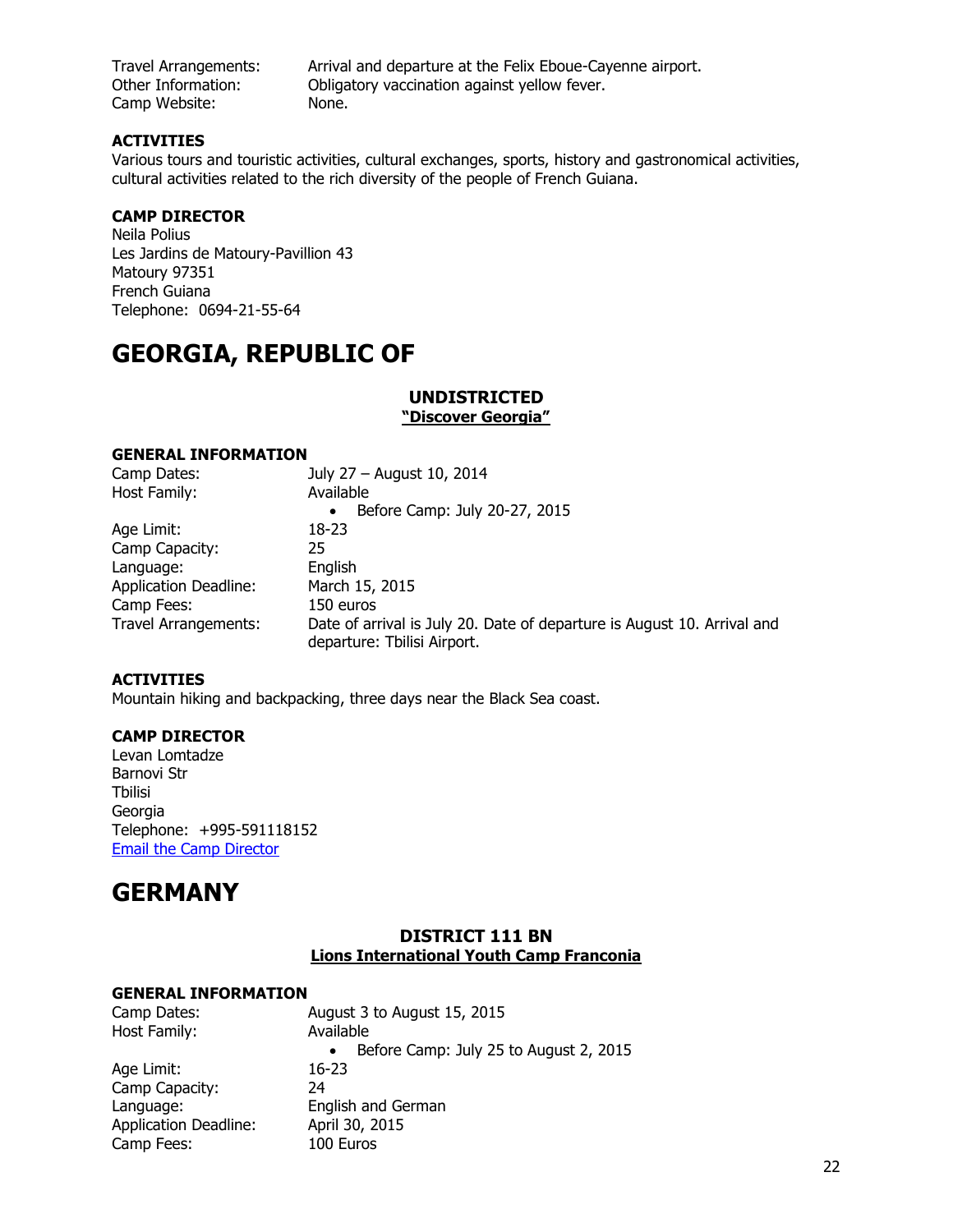Travel Arrangements: Arriving at Nuremberg or Frankfurt International Airport on Saturday July 25, 2015 or Sunday July 26, 2015. Leaving from those airports on Saturday August 15, 2015 or August 16, 2015. Travelling by train or coach to and from Germany is also possible. Other Information: None. Camp Website: [www.lions.de/web/111bn/youth-camp-in-bn](http://www.lions.de/web/111bn/youth-camp-in-bn)

#### **ACTIVITIES**

#### **CAMP DIRECTOR**

## **DISTRICT 111 BS Lions International Bayerisches Jugend Camp**

#### **GENERAL INFORMATION**

| Camp Dates:                  | July 31 to August 15, 2015                 |
|------------------------------|--------------------------------------------|
| Host Family:                 | Available                                  |
|                              | Before Camp: July 15-31, 2015<br>$\bullet$ |
| Age Limit:                   | 17-22                                      |
| Camp Capacity:               | $16 - 18$                                  |
| Language:                    | English and German                         |
| <b>Application Deadline:</b> | April 1, 2015                              |
| Camp Fees:                   | None.                                      |
| <b>Travel Arrangements:</b>  | None.                                      |
| Other Information:           | None.                                      |
| Camp Website:                | None.                                      |
|                              |                                            |

#### **ACTIVITIES**

Hiking, rafting, BMW-World, city visits, biking, bow shooting, theatre, and cultural exchange.

#### **CAMP DIRECTOR**

Gerald Kreuwel Arzbacher Str. 37 83646 Bad Tolz Germany Telephone: 49-172-5241534 [Email the Camp Director](mailto:Gerald.kreuwel@lions-bayern-sued.de)

## **DISTRICT 111 MS L.Y.C a Healthy Life in a Healthy Environment**

## **GENERAL INFORMATION**

| Camp Dates:                  | August 1-15, 2015                                   |
|------------------------------|-----------------------------------------------------|
| Host Family:                 | Available                                           |
|                              | Before Camp: July 25 to August 1, 2015<br>$\bullet$ |
| Age Limit:                   | 16-19                                               |
| Camp Capacity:               | 20                                                  |
| Language:                    | English                                             |
| <b>Application Deadline:</b> | March 31, 2015                                      |
| Camp Fees:                   | None.                                               |
| <b>Travel Arrangements:</b>  | None.                                               |
| Other Information:           | None.                                               |
| Camp Website:                | None.                                               |
|                              |                                                     |

#### **ACTIVITIES**

**CAMP DIRECTOR** Harald Dauth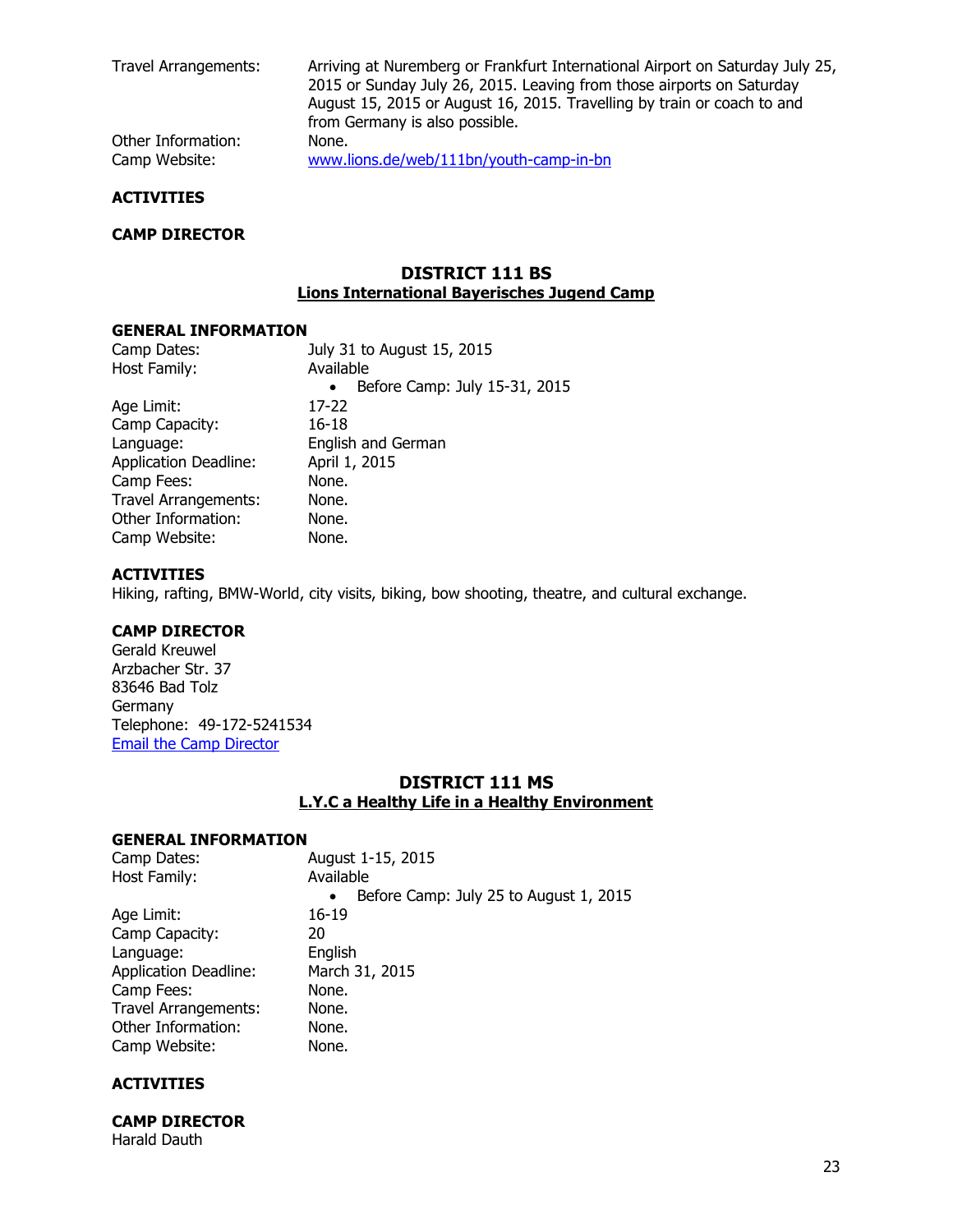Treburger Str. 3 65474 Bischofsheim Germany Telephone: 06144-33214 [Email the Camp Director](mailto:Harald.dauth@googlemail.com)

## **DISTRICT 111 N Moin, Moin, Just Join! –Hamburg: Gateway to the World**

#### **GENERAL INFORMATION**

| Camp Dates:                  | July 19 to August 2, 2015                                                                        |
|------------------------------|--------------------------------------------------------------------------------------------------|
| Host Family:                 | Available                                                                                        |
|                              | Before Camp: July 12, 2015 to July 19, 2015<br>$\bullet$                                         |
| Age Limit:                   | 17 to 21                                                                                         |
| Camp Capacity:               | 25, 50% male 50% female                                                                          |
| Language:                    | Enalish                                                                                          |
| <b>Application Deadline:</b> | February 28, 2015                                                                                |
| Camp Fees:                   | None.                                                                                            |
| <b>Travel Arrangements:</b>  | Arrival and departure by plane or train preferably in Hamburg (HAM)<br>between 8:00am and 8:00pm |
| Other Information:           | None.                                                                                            |
| Camp Website:                | None.                                                                                            |

#### **ACTIVITIES**

Discovering Hamburg and the northern part of Germany between the Baltic Sea and the North Sea, possibly including a weekend in Berlin, Germany's capital.

## **CAMP DIRECTOR**

## **DISTRICT 111 NH Lions Youth Camp Braunschweig 2015**

#### **GENERAL INFORMATION**

| Camp Dates:                  | July 25 to August 14, 2015                                           |
|------------------------------|----------------------------------------------------------------------|
| Host Family:                 | Available                                                            |
|                              | Before Camp: 1 week<br>$\bullet$                                     |
| Age Limit:                   | 17-21                                                                |
| Camp Capacity:               | 10, 5 male and 5 female                                              |
| Language:                    | English and German                                                   |
| <b>Application Deadline:</b> | March 31, 2015                                                       |
| Camp Fees:                   | 100 Euros                                                            |
| <b>Travel Arrangements:</b>  | Airport: Hanover - Langenhagen - Railstation and Busline ZOB Hanover |
| Other Information:           | None.                                                                |
| Camp Website:                | None.                                                                |

## **ACTIVITIES**

Sports and cultural program

## **CAMP DIRECTOR**

Michele Donadei Ahltenerstrasse 78a D-31275 Lehrte Germany Telephone: 495132-3465 [Email the Camp Director](mailto:ginosa@live.de)

> **DISTRICT 111 NW Lions "Peace Camp" 2015**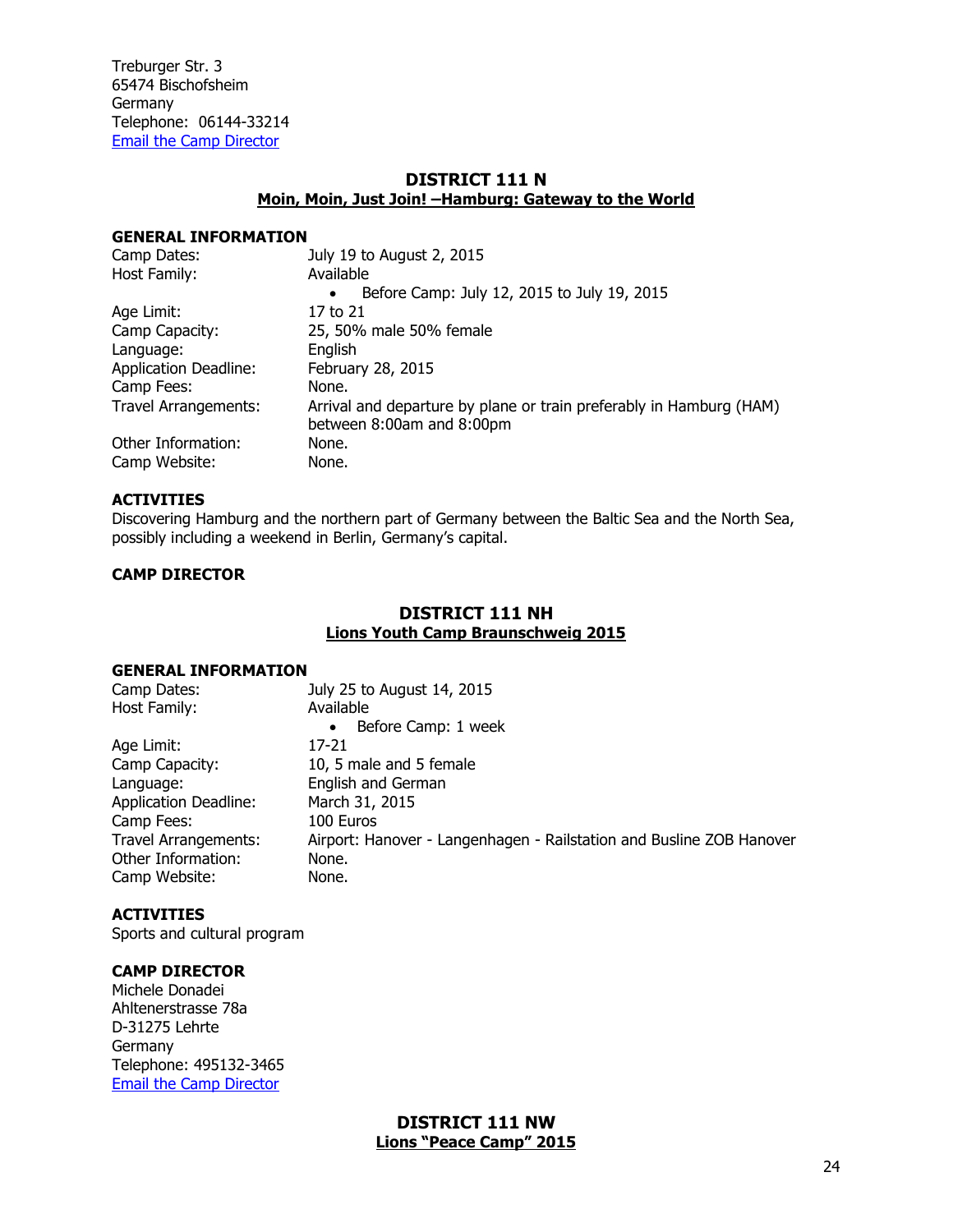#### **GENERAL INFORMATION**

| Camp Dates:                  | August 17 to August 30, 2015                          |
|------------------------------|-------------------------------------------------------|
| Host Family:                 | Available                                             |
|                              | Before Camp: August 10 to August 17                   |
|                              | After Camp: August 30 to September 6                  |
| Age Limit:                   | 18-23                                                 |
| Camp Capacity:               | 20, 7 male 13 female                                  |
| Language:                    | English, German                                       |
| <b>Application Deadline:</b> | March 30, 2015                                        |
| Camp Fees:                   | US\$131.29                                            |
| <b>Travel Arrangements:</b>  | Airport: Munster/Osnabruck, Central Station Osnabruck |
| Other Information:           |                                                       |
| Camp Website:                | None                                                  |
|                              |                                                       |

#### **ACTIVITIES**

Fridens workshop (a workshop filled with themes on how to create and secure peace), peace talks, visit the peace town of Munster and Osnabruck, visit the Bundestag in Berlin.

## **CAMP DIRECTOR**

Bernd Harras Wittekindstrabe 4 a 49152 Ba Essen Germany Telephone: (49) 05472 - 35 78 Business: (49) 05472 – 95 40 20 Fax: (49) 05472 – 95 40 22 [Email the Camp Director](mailto:Bernd.harras@t-online.de)

## **DISTRICT 111 OS Lions Youth Camp Saxony**

#### **GENERAL INFORMATION**

| Camp Dates:                  | June 27 to July 4, 2015                            |
|------------------------------|----------------------------------------------------|
| Host Family:                 | Available                                          |
|                              | Before camp: June 20 to June 26, 2015<br>$\bullet$ |
| Age Limit:                   | 18-21                                              |
| Camp Capacity:               | 14, 50% male 50% female                            |
| Language:                    | German and English                                 |
| <b>Application Deadline:</b> | February 28, 2015                                  |
| Camp Fees:                   | None.                                              |
| <b>Travel Arrangements:</b>  | None.                                              |
| Other Information:           | None.                                              |
| Camp Website:                | None.                                              |

#### **ACTIVITIES**

Water Sports, Tourism and slight travelling, experiencing art and culture in the region around Leipzig

#### **CAMP DIRECTOR**

## **DISTRICT 111 RN Lions Camp Rhineland**

| Camp Dates:  | August 1-14, 2015              |  |
|--------------|--------------------------------|--|
| Host Family: | Available                      |  |
|              | After Camp: August 14-29, 2015 |  |
| Age Limit:   | 18-21                          |  |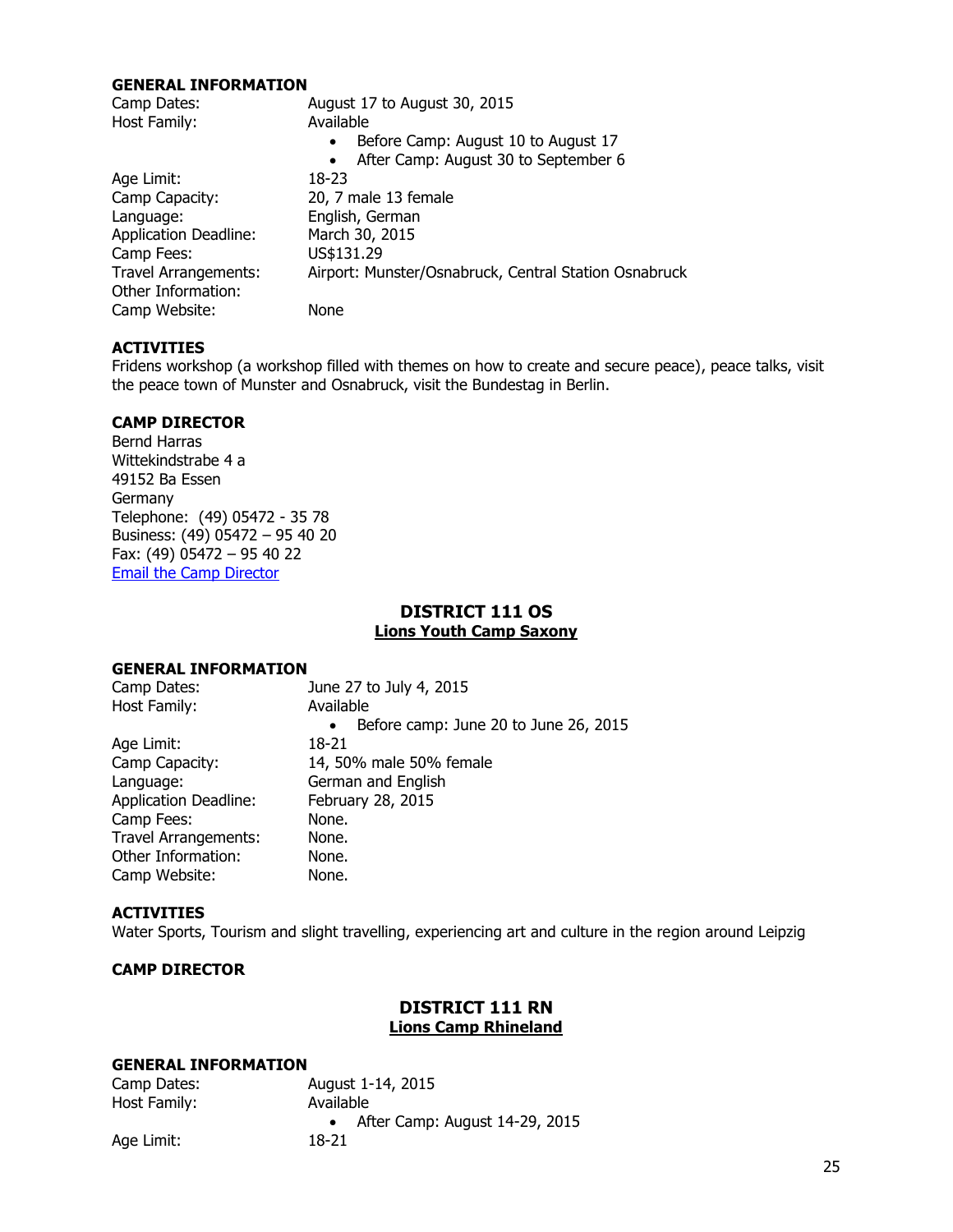| Camp Capacity:               | 10                          |
|------------------------------|-----------------------------|
| Language:                    | English                     |
| <b>Application Deadline:</b> | March 31, 2015              |
| Camp Fees:                   | 100 Euros                   |
| <b>Travel Arrangements:</b>  | None.                       |
| Other Information:           | None.                       |
| Camp Website:                | www.lions-camp.de/Rhineland |

Leadership training, workshops, sightseeing, sports, and a joint workshop with 5 other Lions camps in Germany for 3 days.

## **CAMP DIRECTOR**

#### **DISTRICT 111 WL Lion International Youth Camp "Sauerland" 2015**

#### **GENERAL INFORMATION**

| Camp Dates:                  | June 26 to July 8, 2015                                                                                                                                                                                                                                                    |
|------------------------------|----------------------------------------------------------------------------------------------------------------------------------------------------------------------------------------------------------------------------------------------------------------------------|
| Host Family:                 | Available                                                                                                                                                                                                                                                                  |
|                              | Before Camp: June 12 to June 26<br>$\bullet$                                                                                                                                                                                                                               |
| Age Limit:                   | 18-22                                                                                                                                                                                                                                                                      |
| Camp Capacity:               | 22, Male: 11 Female: 11                                                                                                                                                                                                                                                    |
| Language:                    | English                                                                                                                                                                                                                                                                    |
| <b>Application Deadline:</b> | March 10, 2015                                                                                                                                                                                                                                                             |
| Camp Fees:                   | None.                                                                                                                                                                                                                                                                      |
| <b>Travel Arrangements:</b>  | Transportation to and from Arnsberg Stations will be provided; Visa and any<br>insurance to be provided by participants.                                                                                                                                                   |
| Other Information:           | Campers must be able to swim. Swimming sportswear will need to be<br>brought to camp. Smoking and alcohol is strictly forbidden during the<br>duration of the host family stay and camp. It is a custom for guests to bring<br>a small gift present for local host family. |
| Camp Website:                | None.                                                                                                                                                                                                                                                                      |

#### **ACTIVITIES**

Activities within nature such as diving and canoeing on Lake Sorpe, tight rope walks, golfing, a short presentation on youths country, visits to schools, cities and playing of various sports.

#### **CAMP DIRECTOR**

## **DISTRICT 111 WR 35th International Lions Youth Camp Metropole Ruhr**

#### **GENERAL INFORMATION** Camp Dates: June 25 to July 5, 2015 Host Family: Available Before Camp: June 12 to June 25, 2014<br>16-19 Age Limit: Camp Capacity: 25 Language: English and German Application Deadline: March 31, 2015 Camp Fees: 80 Euros Travel Arrangements: Arrival and departure to/from Dusseldorf Airport or Gelsenkirchen Main Station. Arrival will need to be arranged with the host families. Definite day of departure: July 5, 2015 best between 8:00am and 2:00pm Other Information: Camp Website: [www.lions-youthexchange.de](http://www.lions-youthexchange.de/)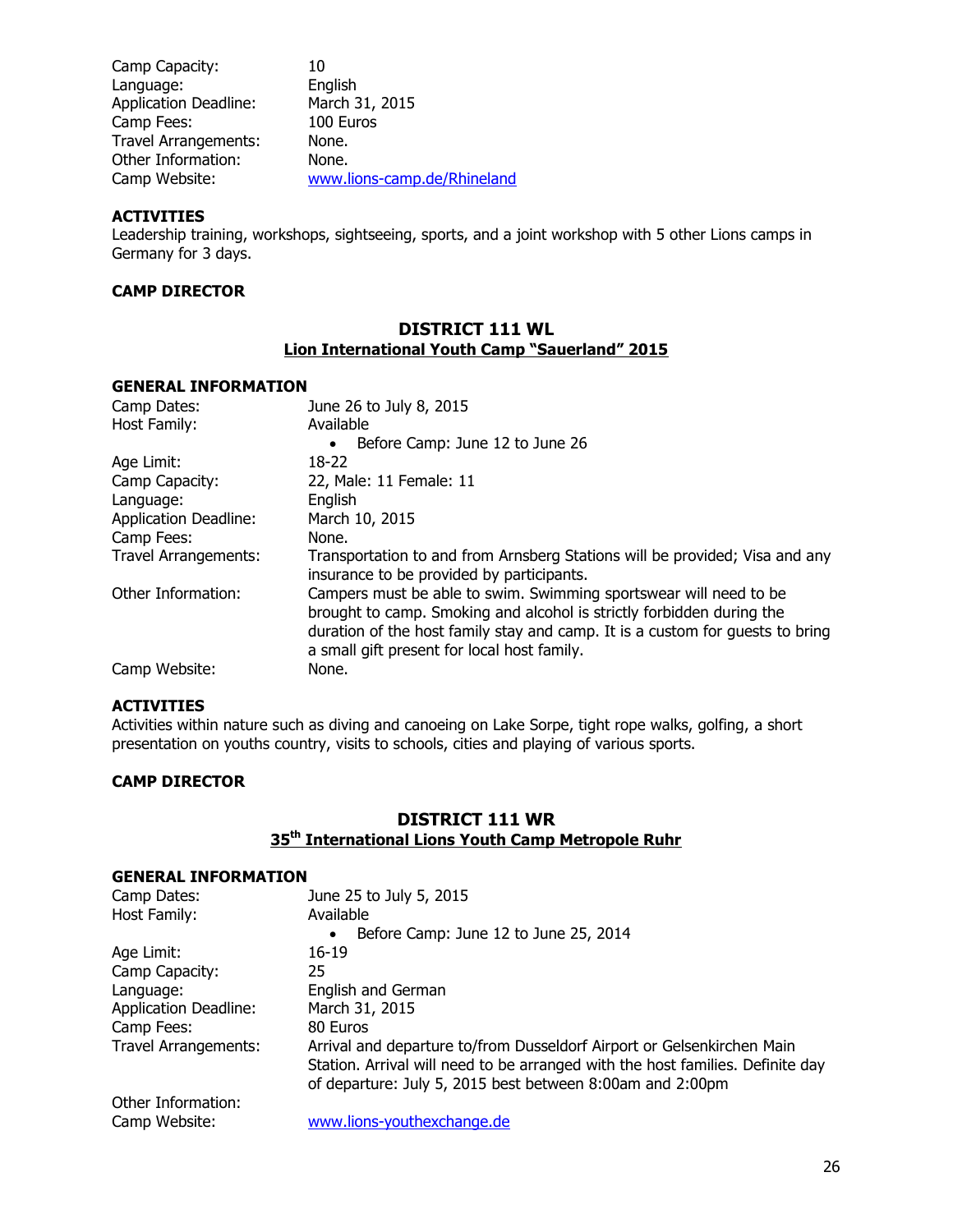Sightseeing, various sports activities (swimming, beach volleyball), visit to an amusement park, visit of a musical, campfire experience, visits to different museums, visit of typical industrial culture

## **CAMP DIRECTOR**

Martin Klinger Bochumer Str. 163 Herne 44625 Germany Telephone: +49 163 8584830, Business: +49 232 10010, Fax: +49 232 9593840 [Email the Camp Director](mailto:klinger-mail@t-online.de)

## <span id="page-26-0"></span>**HONG KONG, CHINA**

## **DISTRICT 303 Lions Youth Exchange Camp**

#### **GENERAL INFORMATION**

| Camp Dates:                  | July 18 to August 4, 2015                   |
|------------------------------|---------------------------------------------|
| Host Family:                 | Available                                   |
|                              | Before Camp: To be determined.<br>$\bullet$ |
|                              | After Camp: To be determined.<br>$\bullet$  |
| Age Limit:                   | 18-22                                       |
| Camp Capacity:               | 25                                          |
| Language:                    | English                                     |
| <b>Application Deadline:</b> | To be determined.                           |
| Camp Fees:                   | US\$380.00                                  |
| <b>Travel Arrangements:</b>  | None.                                       |
| Other Information:           | None.                                       |
| Camp Website:                | www.yecamp.com                              |

#### **ACTIVITIES**

Macau Camp Visit, Mei Ho House Camp Visit, Dialoque in the Dark (Dialogue in the dark is a program that allows all participants to experience darkness like blind people. Participants will be blind folded to go through a series of activities in the workshop for 90 minutes.), LNEC Park excursion, visiting with elders, Sightseeing in Hong Kong, Ham Tin Beach, Boat Trip.

## **CAMP DIRECTOR**

Samuel Yeung Unit 8, 4/F, Winful Ctr., No. 30 Shing Yip St. Kwun Tong, Kowloon Hong Kong Telephone: 852-25518673 [Email the Camp Director](mailto:Youthexchange2015@gmail.com)

## <span id="page-26-1"></span>**HUNGARY**

All applications should be sent to the Youth Camp & Exchange Chairperson, [Lion László Kende.](mailto:kende-Laszlo@t-online.hu?subject=YCE%20Directory%20Request%20) Please refer to the chairperson section of the document for Lion Kende's full contact information.

## **DISTRICT D 119 Nature, Culture & Fun, Lions Camp Hungary**

#### **GENERAL INFORMATION**

| Camp Dates:  |  |
|--------------|--|
| Host Family: |  |

July 12-24, 2015 Available • Before Camp: July 5-12, 2015 (Europeans)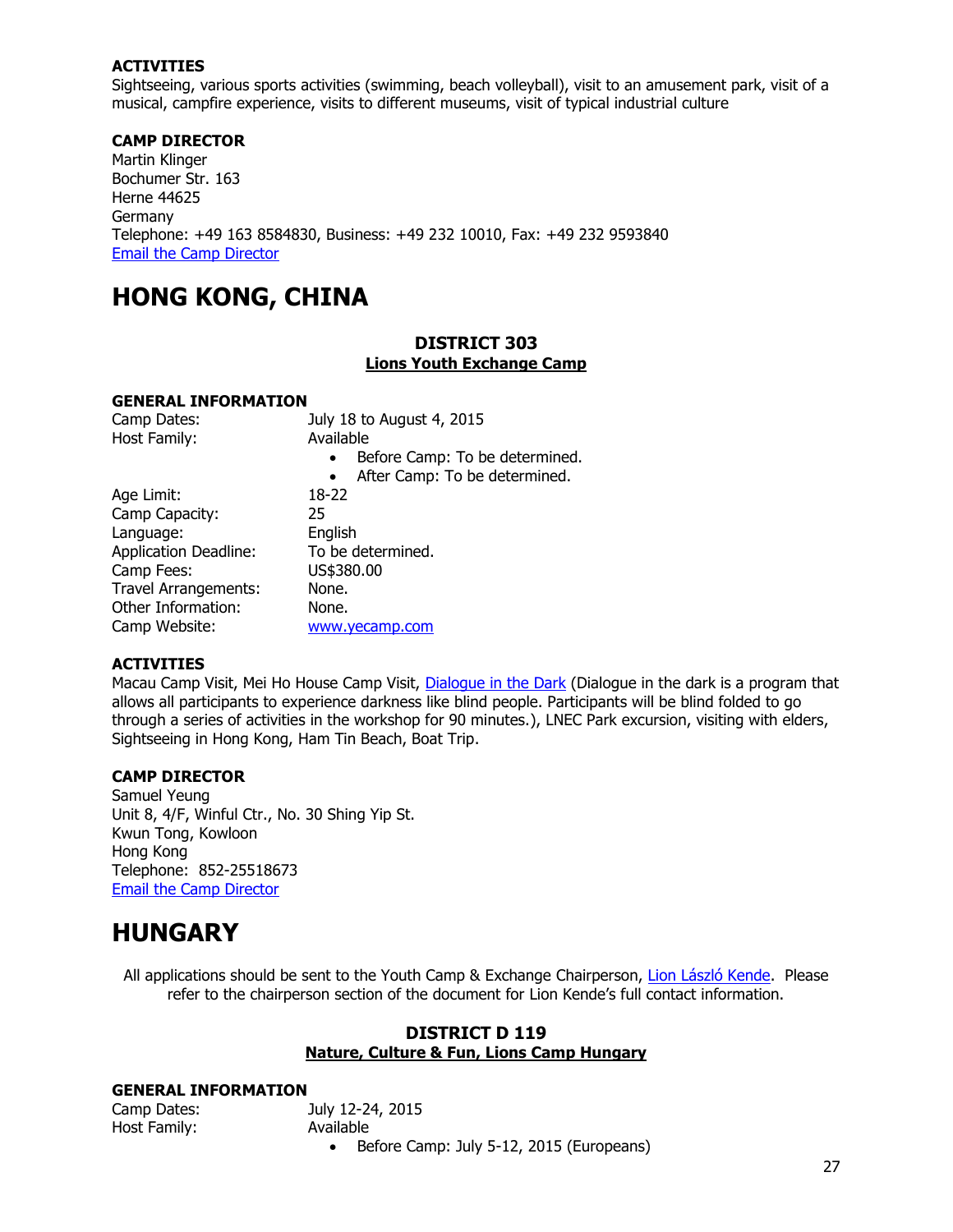• After Camp: July 24-31, 2015 (Non-Europeans) Age Limit: 18-22 Camp Capacity: 27 Language: English Application Deadline: April 15, 2015 Camp Fees: 195 Euros Travel Arrangements: Arrival and departure: Budapest, Liszt Ferenc airport. http://bud.hu/english Campers should be in good physical condition and able to swim. Camp Website: <http://www.lions.hu/youth-camp-in-hungary.html>

• Before Camp: July 5-12, 2015 (Non-Europeans)

#### **ACTIVITIES**

Hiking in the hills and a grotto, canoeing, swimming and spa. Training guide dogs for the blind. City tour of Miskolc, Castle of Diosgyor and Budapest.

#### **CAMP DIRECTOR**

Peter Koleszar

## <span id="page-27-0"></span>**ICELAND**

## **MULTIPLE DISTRICT 109 Lions Youth Camp Golden Circle**

#### **GENERAL INFORMATION**

| July 9 to July 23, 2015                          |
|--------------------------------------------------|
| Available                                        |
| Before Camp: July 2 to July 9, 2015<br>$\bullet$ |
| 18-20                                            |
| 16                                               |
| English                                          |
| February 28, 2015                                |
| None.                                            |
| Keflavik Airport for arrival and departure.      |
| None.                                            |
| None.                                            |
|                                                  |

## **ACTIVITIES**

Exploring Icelandic nature (hiking, horseback riding, fishing, possibility for camping), sailing and expanding international friendship.

#### **CAMP DIRECTOR**

## **INDIA**

## **DISTRICT 321 A2 Lions Delhi Darshan 2015**

| Camp Dates:                  | March 1-10, 2015              |
|------------------------------|-------------------------------|
| Host Family:                 | Available                     |
|                              | After Camp: March 11-15, 2015 |
| Age Limit:                   | $21 - 22$                     |
| Camp Capacity:               | 10                            |
| Language:                    | English                       |
| <b>Application Deadline:</b> | To be determined.             |
| Camp Fees:                   | US\$50                        |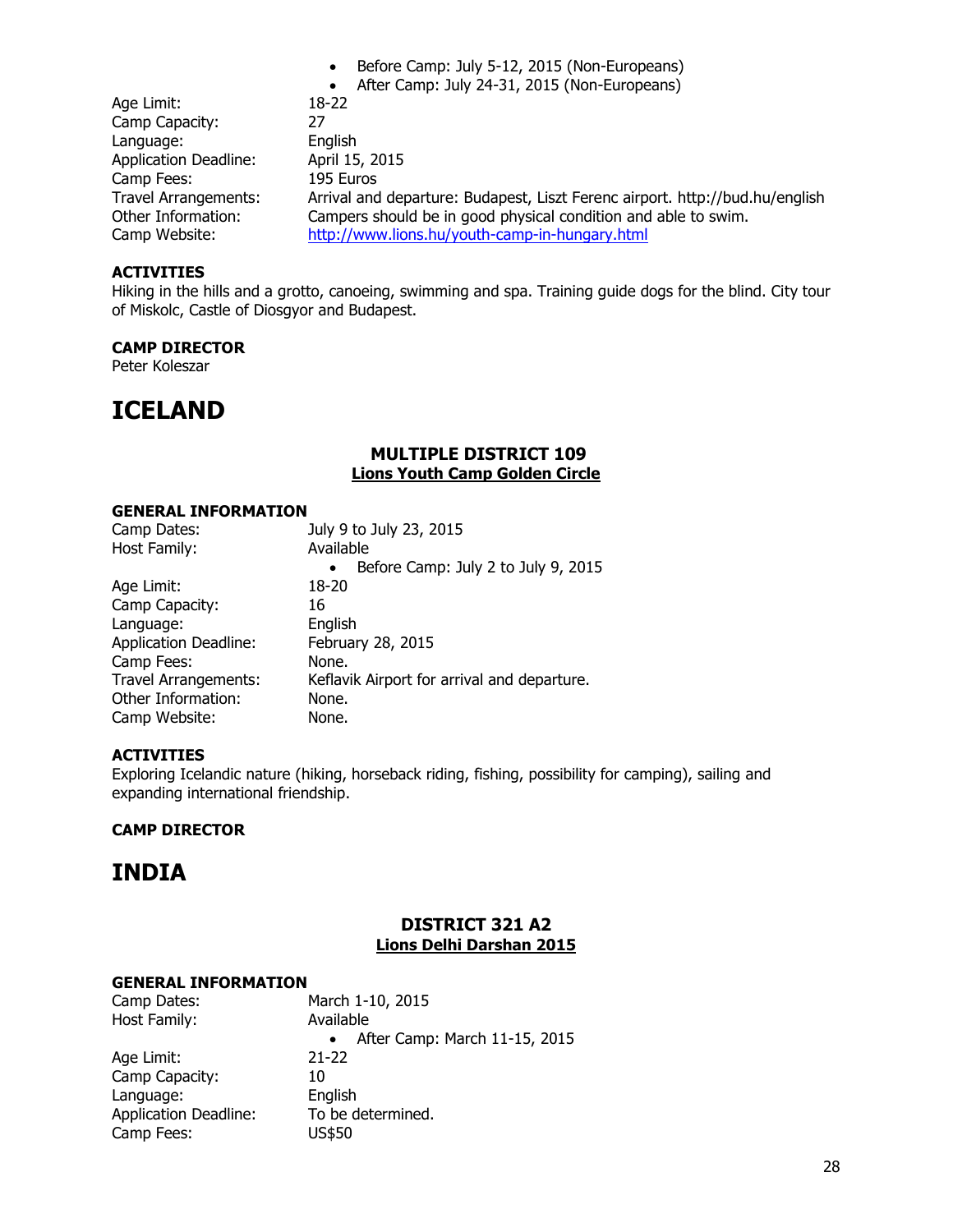Travel Arrangements: None. Other Information: None. Camp Website: None.

## **ACTIVITIES**

Meet district 321 A2 Lion leaders, sightseeing in Delhi and Agra.

### **CAMP DIRECTOR**

Sanjeev Soni 3417-19,  $1<sup>st</sup>$  Floor, Street No. 1 Regharpura, Krol Bagh New Delhi, Delhi 11005 India Telephone: 9958296000 [Email the Camp Director](mailto:Sanjeev007soni@gmail.com)

## **DISTRICT 323 A 2 Lions Cultural & Heritage Camp**

#### **GENERAL INFORMATION**

| August 7-21, 2015                                   |
|-----------------------------------------------------|
| Available                                           |
| Before Camp: July 25 to August 6, 2015<br>$\bullet$ |
| 16-22                                               |
| 20                                                  |
| English                                             |
| April 15, 2015                                      |
| US\$200.00                                          |
| Roadways and railways.                              |
| None.                                               |
| None.                                               |
|                                                     |

#### **ACTIVITIES**

Beach visits, river rafting, hiking, cultural programs, yoga (both aerobic and power), visiting cultural and heritage sites.

## **CAMP DIRECTOR**

Jyoti Mehta  $4/R$ avi Apartment,  $1<sup>st</sup>$  Floor Gurukul Lane, Ghatkopar (East) Mumbai 400077 Maharash State, India Telephone: 0091-9967465455 [Email the Camp Director](mailto:audreyroseg4jyoti@gmail.com) or [Email the Camp Director](mailto:mjflionjyoti@gmail.com)

## <span id="page-28-0"></span>**ISRAEL**

## **DISTRICT 128 The LIONS Wondering Camp**

| Camp Dates:    | July 11 to August 1, 2015        |  |  |
|----------------|----------------------------------|--|--|
| Host Family:   | Available                        |  |  |
|                | Specific dates to be determined. |  |  |
| Age Limit:     | 17-21                            |  |  |
| Camp Capacity: | 20                               |  |  |
| Language:      | English                          |  |  |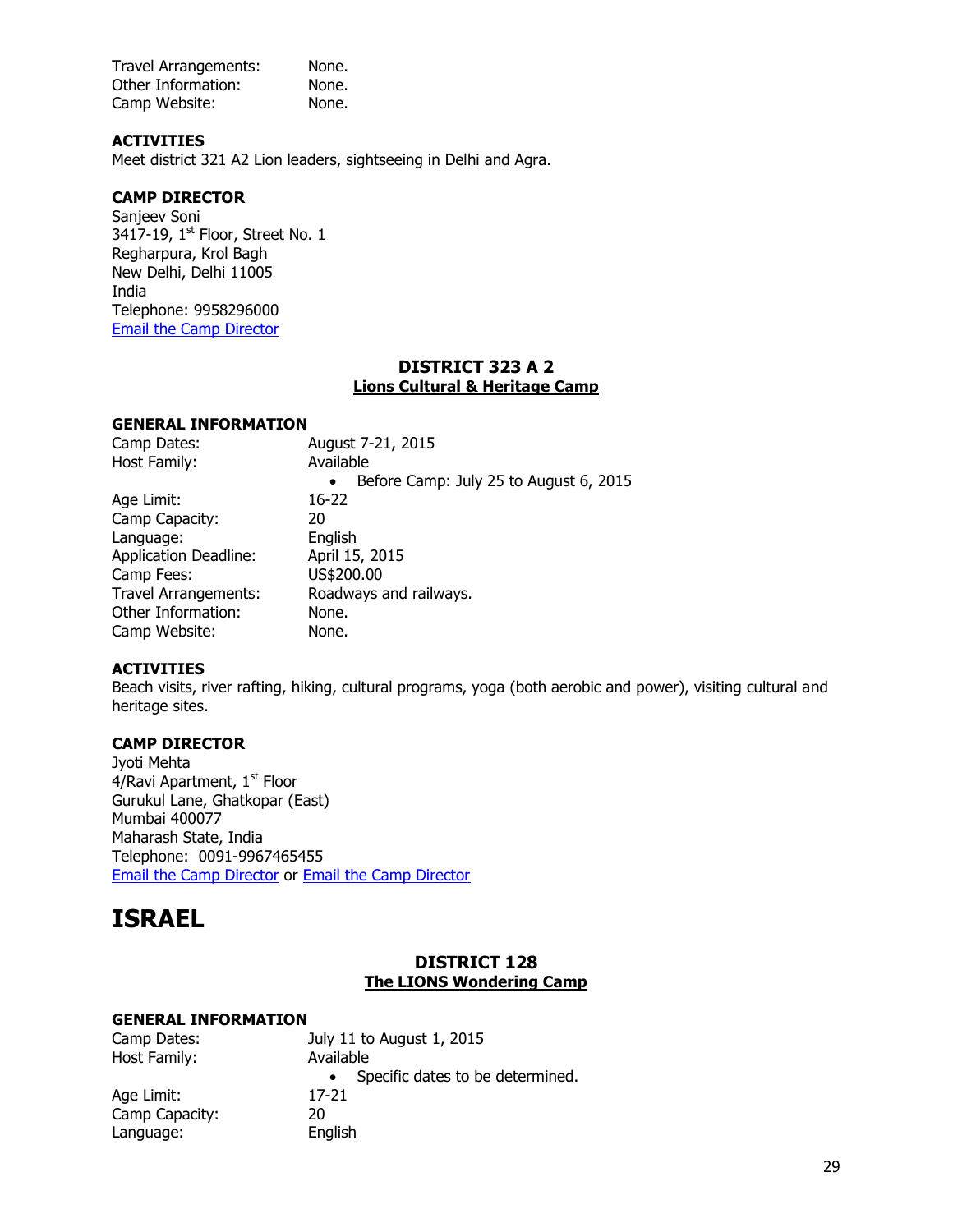Application Deadline: February 28, 2015 Camp Fees: 250 Euros Travel Arrangements: Arrival: July 11, 2015. Departure: August 1, 2015 from Ben Gurion Airport. Other Information: None. Camp Website: None.

## **ACTIVITIES**

Traveling throughout Israel. Playing of various sports and going on various excursions.

## **CAMP DIRECTOR**

Beni Berg Hakomemiyut 8 Ra'anana 4341435 Israel Telephone: 972-505333224 [Email the Camp Director](mailto:Beny.berg@gmail.com)

## <span id="page-29-0"></span>**ITALY, REPUBLIC OF**

Please note:

 Requests for participation in Italian camps, excluding the Multiple District camp, are to be sent to [Lion Loris Baraldi.](mailto:lorisbaraldi@gmail.com)

## **MULTIPLE DISTRICT 108 "Italia" Lions Camp for Young People with Disabilities**

#### **GENERAL INFORMATION**

| Camp Dates:                  | July 11-25, 2015                                                                                                                                                |
|------------------------------|-----------------------------------------------------------------------------------------------------------------------------------------------------------------|
| Host Family:                 | Not available                                                                                                                                                   |
| Age Limit:                   | 17-27                                                                                                                                                           |
| Camp Capacity:               | 22                                                                                                                                                              |
| Language:                    | English                                                                                                                                                         |
| <b>Application Deadline:</b> | April 30, 2015                                                                                                                                                  |
| Camp Fees:                   | None.                                                                                                                                                           |
| Travel Arrangements:         | Arrival and departure from Catania Airport                                                                                                                      |
| Other Information:           | The campers will be lodged in a big house in Linguaglossa (built by the<br>contributions of LCIF, with comforts and adjustments for those with<br>disabilities) |
| Camp Website:                | None.                                                                                                                                                           |

## **ACTIVITIES**

Two weeks to gain friendship with others, visits to the biggest island of Italy, the Sicily. Activities on the beach, swimming pool time, excursions to the volcano and sightseeing to the beautiful cities of Sicily.

#### **CAMP DIRECTOR**

Aldo Cordaro Pazza Boris Giuliano, 2 Piazza Armerina, CT 94015 Italy Telephone: 393332316570 [Email the Camp Director](mailto:campolionsdisabili@gmail.com)

## **MULTIPLE DISTRICT 108 Lions Camp Italia**

| Camp Dates:  | July 11-29, 2015 |
|--------------|------------------|
| Host Family: | Available        |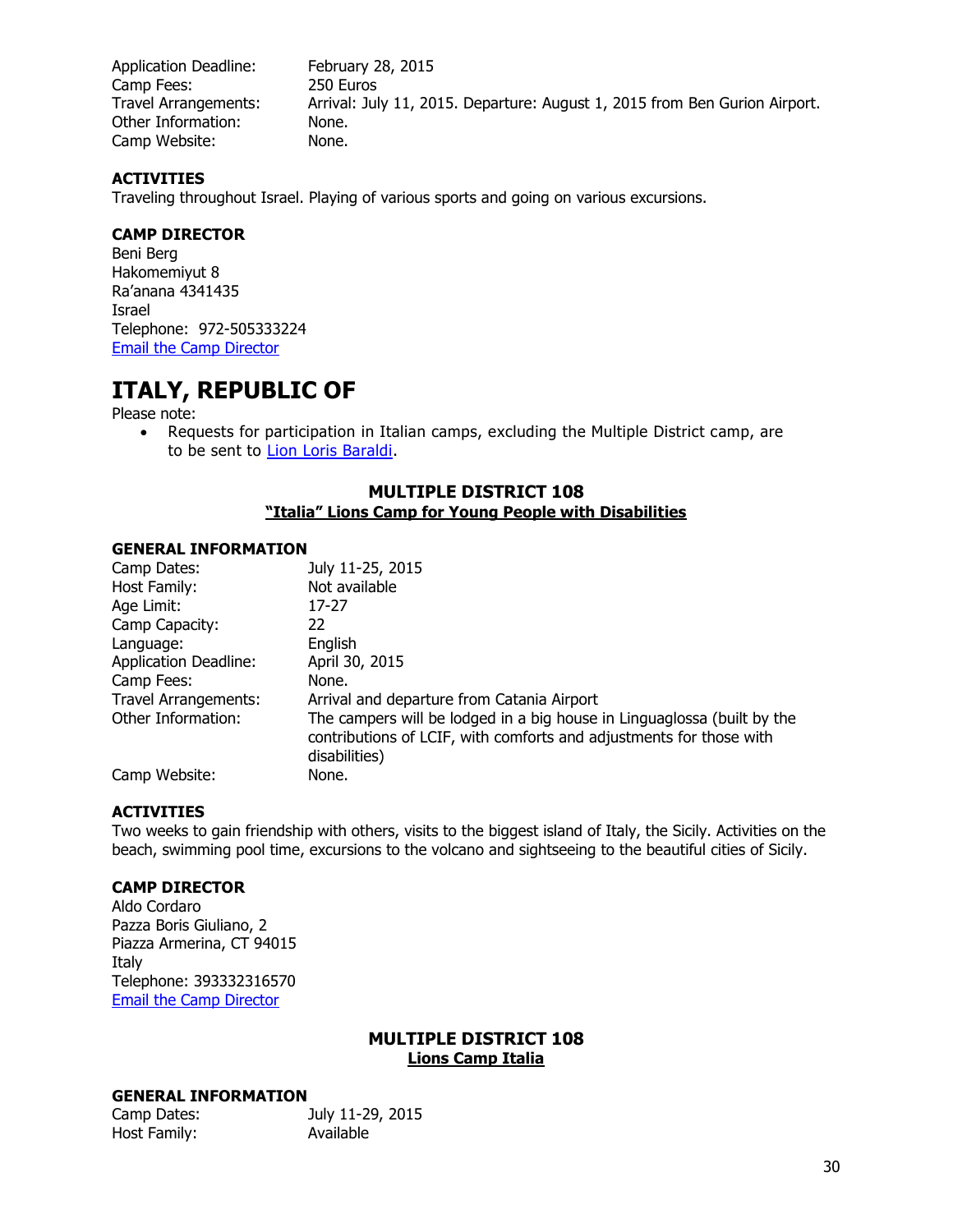| Before Camp: 1 week for European youth |  |  |  |  |  |  |  |  |
|----------------------------------------|--|--|--|--|--|--|--|--|
|----------------------------------------|--|--|--|--|--|--|--|--|

• Before Camp: 2 weeks for oversees youth

| Age Limit:                   | $17 - 21$                     |
|------------------------------|-------------------------------|
| Camp Capacity:               | 45                            |
| Language:                    | English                       |
| <b>Application Deadline:</b> | March 15, 2015                |
| Camp Fees:                   | None.                         |
| <b>Travel Arrangements:</b>  | None.                         |
| Other Information:           | None.                         |
| Camp Website:                | www.scambigiovanili-lions.org |

## **ACTIVITIES**

Training on Lionism and Peace Themes, sports activities, Italian culture, art and food, meeting with local authorities and youths of the town, visit to all major Italian cities, music and shows, recreational activities.

## **DISTRICT 108 A Lions Camp Azzurro**

## **GENERAL INFORMATION**

| Camp Dates:                  | July 5 to July 19, 2015                                   |
|------------------------------|-----------------------------------------------------------|
| Host Family:                 | Available, 1 week for Europeans 2 weeks for non-Europeans |
|                              | Before Camp: June 28 to July 4<br>$\bullet$               |
|                              | After Camp: July 19 to July 26                            |
| Age Limit:                   | 17-21                                                     |
| Camp Capacity:               | 10                                                        |
| Language:                    | English                                                   |
| <b>Application Deadline:</b> | March 15, 2015                                            |
| Camp Fees:                   | 100 Euros                                                 |
| Travel Arrangements:         | Arrival: Bologna Airport, Departure: Rome Airport         |
| Other Information:           | More information provided once youth has been accepted.   |
| Camp Website:                | None.                                                     |

## **ACTIVITIES**

Visits to art cities and villages (the main Ravenna, Venice, Rome and perhaps Florence), trip to the parks of the area, days at the seaside of the Adriatic Sea

## **DISTRICT 108 AB Archeo Camp Lions**

#### **GENERAL INFORMATION**

| Camp Dates:                  | December 12-20, 2014                                       |
|------------------------------|------------------------------------------------------------|
| Host Family:                 | Available                                                  |
|                              | Before Camp: December 5-12, 2014<br>$\bullet$              |
| Age Limit:                   | 16-22                                                      |
| Camp Capacity:               | 10                                                         |
| Language:                    | English and Italian                                        |
| <b>Application Deadline:</b> | November 20, 2014                                          |
| Camp Fees:                   | None.                                                      |
| <b>Travel Arrangements:</b>  | As provided within Chapter 23 of the International Bylaws. |
| Other Information:           | None.                                                      |
| Camp Website:                | www.lionscampitaloladisa.wordpress.com                     |

## **ACTIVITIES**

Activities within the National Museum and archeological park. Direction of fine arts to help make youths aware of basic techniques concerning archeological diggings with simulations made on territory's sites.

## **DISTRICT 108 AB**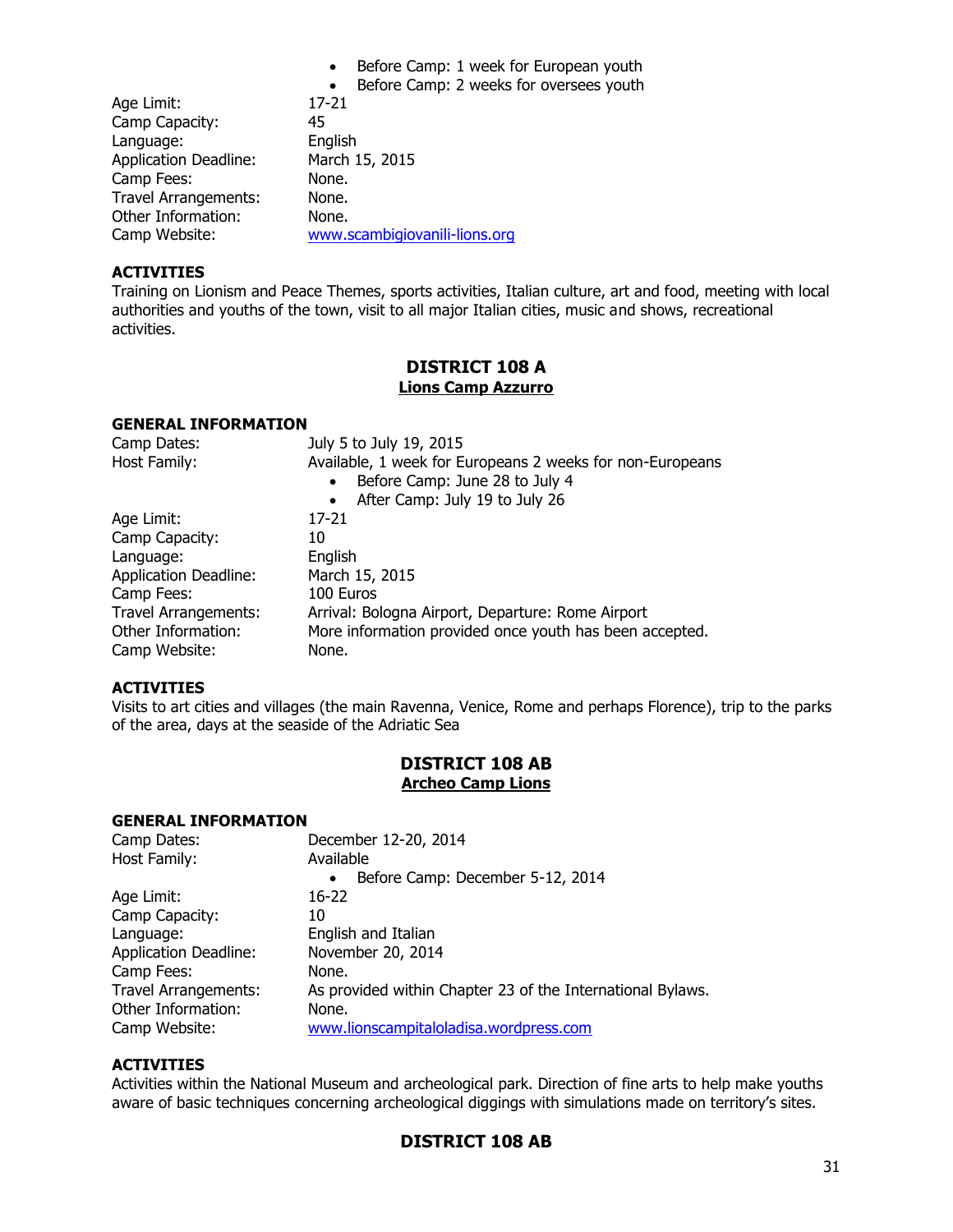#### **Lions Summer Camp Apulia "Italio Ladisa"**

#### **GENERAL INFORMATION**

| As provided within Chapter 23 of the International Bylaws. |
|------------------------------------------------------------|
|                                                            |
|                                                            |
|                                                            |

## **ACTIVITIES**

Guided tours of historical and cultural tours regarding the areas territory, nature trails, socialization with information exchange about customs and traditions from participants native countries and their Leo peers, recreational activities with sports played in groups and arts and crafts representing our traditions.

## **DISTRICT 108 IA 2 Lions Camp de Alpi a del Mare**

## **GENERAL INFORMATION**

| Camp Dates:                  | July 4-14, 2015                                                                                                                                                                        |
|------------------------------|----------------------------------------------------------------------------------------------------------------------------------------------------------------------------------------|
| Host Family:                 | Available                                                                                                                                                                              |
|                              | Before Camp: June 22 to July 4, 2015<br>$\bullet$                                                                                                                                      |
| Age Limit:                   | 17-21                                                                                                                                                                                  |
| Camp Capacity:               | 20                                                                                                                                                                                     |
| Language:                    | English                                                                                                                                                                                |
| <b>Application Deadline:</b> | March 31, 2015                                                                                                                                                                         |
| Camp Fees:                   | None.                                                                                                                                                                                  |
| Travel Arrangements:         | The closest airports are preferable. They are Genova, Milano Malpensa,<br>Turin.                                                                                                       |
| Other Information:           | The Alpi mare camp is shared between Dsitrict 108 LA 1 and 108 LA 3. Camp<br>chairperson is the Lion President Oreste Gagliardi of the Savona Toretta<br>Lions Club, District108 LA 3. |
| Camp Website:                | www.lionssavonatorretta.it                                                                                                                                                             |

#### **ACTIVITIES**

Historical, cultural and nature tours, visits to various Italian cities and other social occasions for the group.

#### **CAMP DIRECTOR**

## **DISTRICT 108 IB 2 Lions Youth Camp the Lakes**

| Camp Dates:                  | July 8-19, 2015                 |
|------------------------------|---------------------------------|
| Host Family:                 | Available                       |
|                              | Before Camp: To be deteremined. |
| Age Limit:                   | 17-21                           |
| Camp Capacity:               | 18                              |
| Language:                    | English                         |
| <b>Application Deadline:</b> | March 15, 2015                  |
| Camp Fees:                   | None.                           |
| <b>Travel Arrangements:</b>  | None.                           |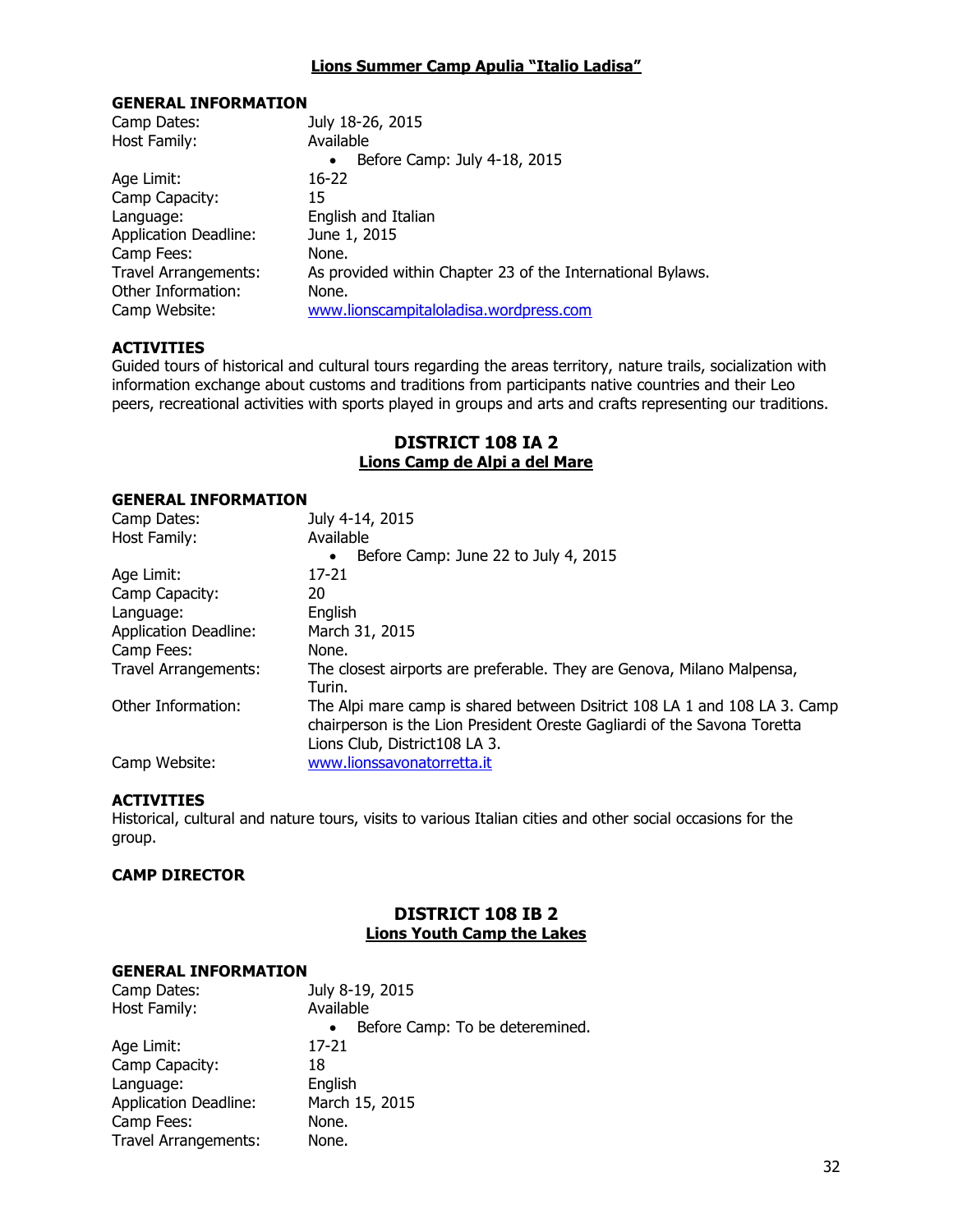Other Information: The camp is located in Casellaro Lagusello (Mantova) in Coret Fattori Farm [\(www.cortefattori.it](http://www.cortefattori.it/) ). Camp Website: Lakes Camp on Facebook.

## **ACTIVITIES**

Cultural visits (Brescia, Bergamo, Mantova, Verona, Venezia), boat trip on Garda and Iseo Lake, visit to Limbiate Lions Dog Trainsin Center for the blind, visit to Expo 2015, various sports and parties at the camp location.

## **CAMP DIRECTOR**

Ivo Benedetti Salvemini 31 Collebeato BS 25060 Italy

## **DISTRICT 108 LA Lions Youth Camp Toscana**

#### **GENERAL INFORMATION**

| Camp Dates:                  | July 10 to July 24, 2015      |
|------------------------------|-------------------------------|
| Host Family:                 | Available                     |
|                              | Before Camp: TBD<br>$\bullet$ |
| Age Limit:                   | 17-21                         |
| Camp Capacity:               | 15                            |
| Language:                    | English                       |
| <b>Application Deadline:</b> | March 15, 2015                |
| Camp Fees:                   | None.                         |
| <b>Travel Arrangements:</b>  | TBD.                          |
| Other Information:           | None.                         |
| Camp Website:                | None.                         |

## **ACTIVITIES**

Excursions to surrounding areas, sports, various games.

## **DISTRICT 108 LA Lions Youth Camp Solidarity "Giancarlo Poggi"**

#### **GENERAL INFORMATION**

| Camp Dates:                  | July 5-13, 2015                                                              |
|------------------------------|------------------------------------------------------------------------------|
| Host Family:                 | Not available.                                                               |
| Age Limit:                   | 18-24 (at June 30, 2015)                                                     |
| Camp Capacity:               | 8                                                                            |
| Language:                    | English and Italian                                                          |
| <b>Application Deadline:</b> | March 30, 2015                                                               |
| Camp Fees:                   | None.                                                                        |
| <b>Travel Arrangements:</b>  | Information will follow with applications form. Arrival and departure is the |
|                              | Firenze Peretola Airport [FLR] and PISA [PSA].                               |
| Other Information:           | None.                                                                        |
| Camp Website:                | http://www.lionstoscanacamps.org/                                            |

#### **ACTIVITIES**

Cultural and tourist activities, sports and recreational activities, visits to Florence, Pisa and other towns and cities.

#### **CAMP DIRECTOR**

Mariella Talini Via Guglianese, 17 Pistoia 51100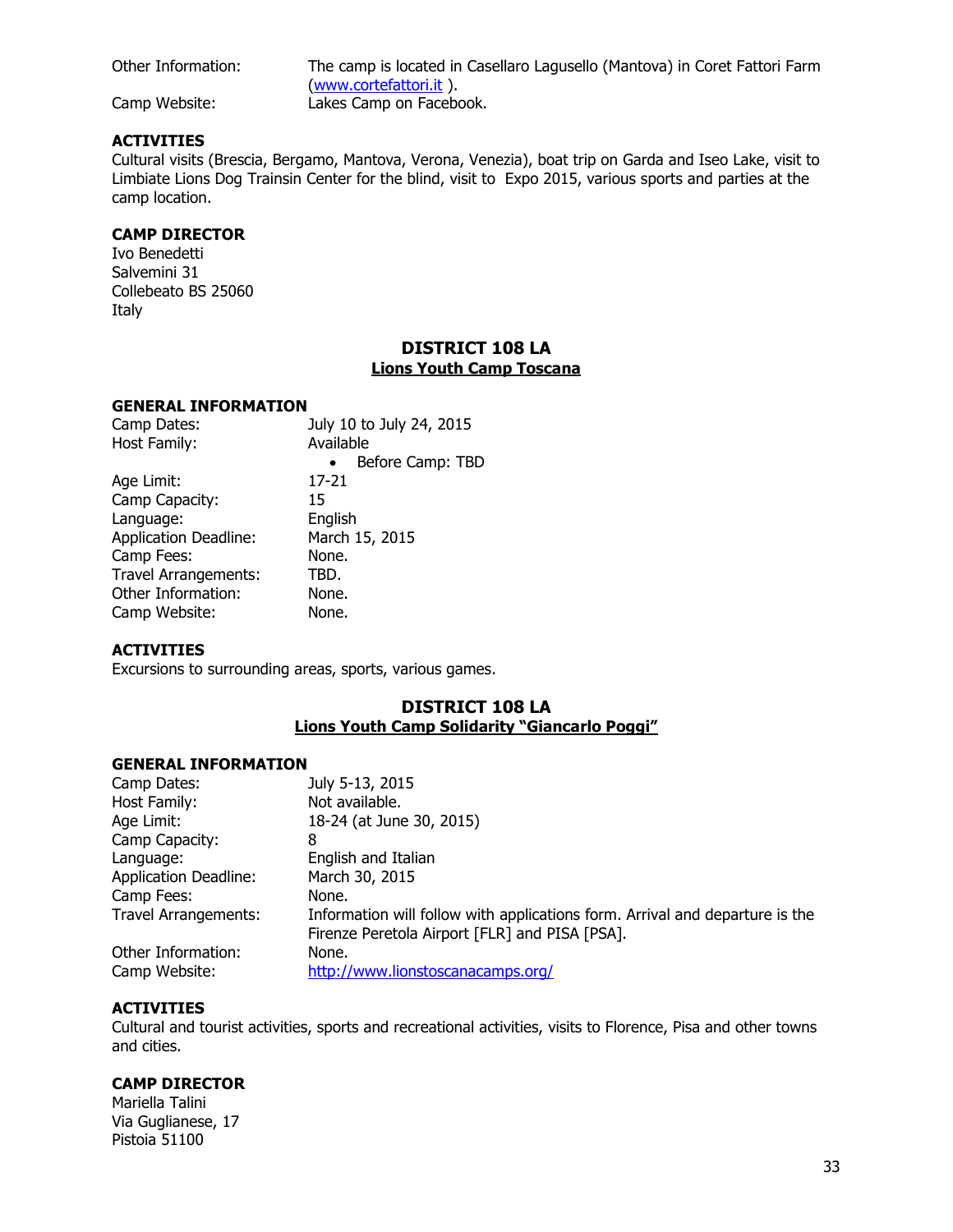## **DISTRICT 108 LA Lions Disabled Youth Tuscan Camp**

#### **GENERAL INFORMATION**

| Camp Dates:                  |                                                                              |
|------------------------------|------------------------------------------------------------------------------|
| Host Family:                 | Not available.                                                               |
| Age Limit:                   | 14-24 (by June 30, 2015)                                                     |
| Camp Capacity:               | 12                                                                           |
| Language:                    | English and Italian                                                          |
| <b>Application Deadline:</b> | March 30, 2015                                                               |
| Camp Fees:                   | None.                                                                        |
| <b>Travel Arrangements:</b>  | Information will follow with applications form. Arrival and departure is the |
|                              | Firenze Peretola Airport [FLR] and PISA [PSA].                               |
| Other Information:           | None.                                                                        |
| Camp Website:                | http://www.lionstoscanacamps.org/                                            |
|                              |                                                                              |

#### **ACTIVITIES**

The development of disabled youths capabilities while being engaged in cultural, recreational, tourist and sports activities. Visits to Florence, Pisa and other towns and cities.

#### **CAMP DIRECTOR**

Claudio Geri Via Gora E Barbatole, 126 /E Pistoia 5100 Italy [Email the Camp Director](mailto:claudio.geri@svra.it)

#### **DISTRICT 108 TA 2 Lions Youth Camp "Alpe Adria 2000"**

#### **GENERAL INFORMATION**

| Camp Dates:                  | July 11 to July 26, 2015                                                            |
|------------------------------|-------------------------------------------------------------------------------------|
| Host Family:                 | Available                                                                           |
|                              | Before Camp: European Youths: (1 week) July 4 to July 11, 2015<br>$\bullet$         |
|                              | Before Camp: Non-European Youth: (2 weeks) June 29 to July 11,<br>$\bullet$<br>2015 |
| Age Limit:                   | 16-22                                                                               |
| Camp Capacity:               | 21                                                                                  |
| Language:                    | English                                                                             |
| <b>Application Deadline:</b> | March 15, 2015                                                                      |
| Camp Fees:                   | 200 Euros                                                                           |
| <b>Travel Arrangements:</b>  | Arrival at Venice Airports, either (VCE or TSF)                                     |
|                              | Departure from Rome Airports, either (FCO or CIA)                                   |
| Other Information:           | None.                                                                               |
| Camp Website:                | None.                                                                               |

#### **ACTIVITIES**

Visit of the main cities in the three districts where youth can and will meet the Lions and Leos, visit the Dolomites Mountains (Heritage of UNESCO). White water rafting on Brenta River, Sightsee of Rome, Florence and Pisa. During the camp education on Lionism and peace themed training sessions.

#### **DISTRICT 108 IB 1 Valtellina Lions Camp**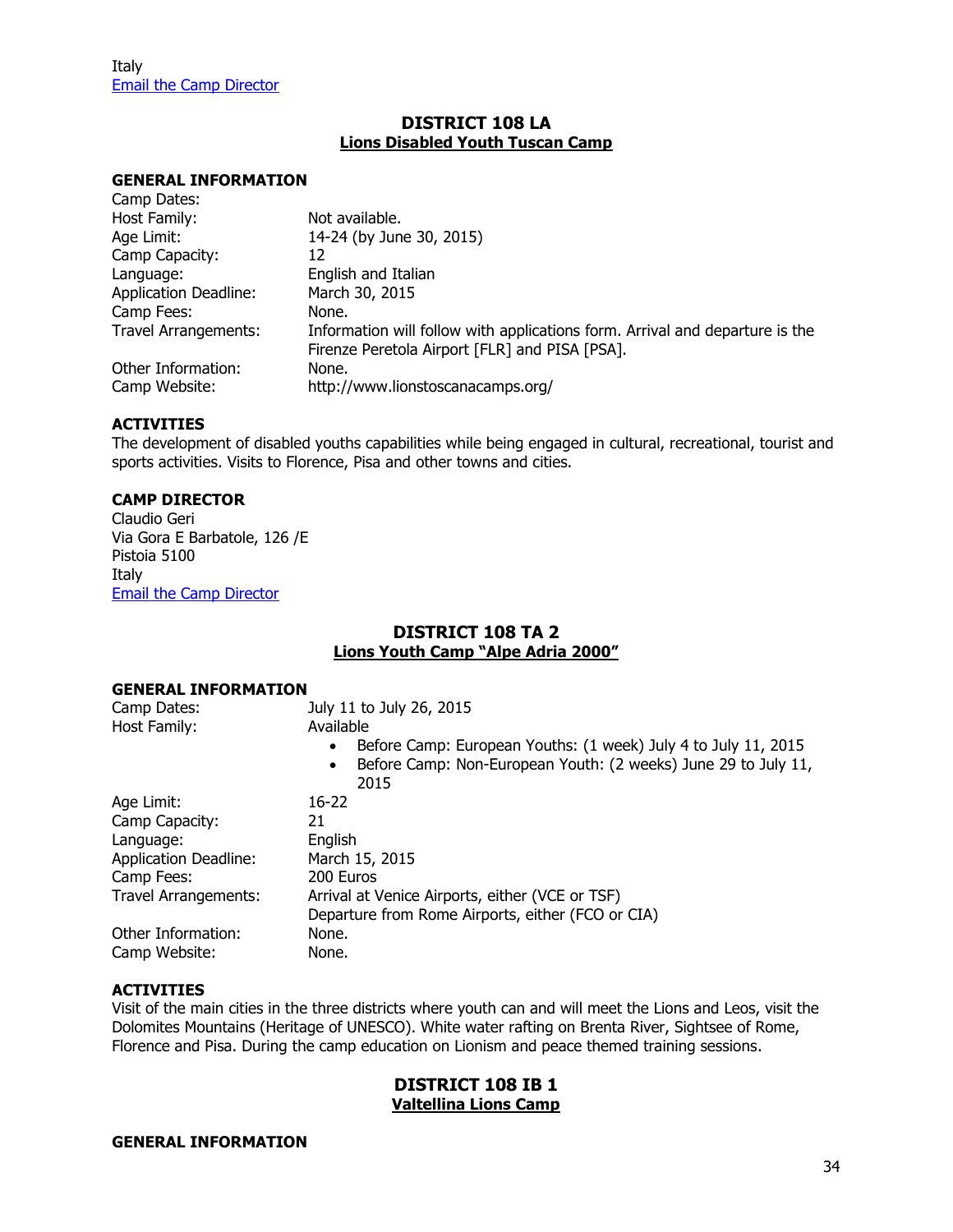| Camp Dates:                  | July 5 to July 19, 2015                                                       |
|------------------------------|-------------------------------------------------------------------------------|
| Host Family:                 | Available                                                                     |
|                              | Before Camp: All campers: June 28 to July 5<br>$\bullet$                      |
|                              | After Camp: Non-European youth only: July 19 to July 26<br>$\bullet$          |
| Age Limit:                   | $16-22$                                                                       |
| Camp Capacity:               | 14                                                                            |
| Language:                    | English                                                                       |
| <b>Application Deadline:</b> | March 31, 2015                                                                |
| Camp Fees:                   | None.                                                                         |
| <b>Travel Arrangements:</b>  | Railway station in Tirano from Milan Central Station; Milan airports (Linate, |
|                              | Malpensa Orio al Serio)                                                       |
| Other Information:           | None.                                                                         |
| Camp Website:                | None.                                                                         |

Visiting 'the Mountains', hiking, excursions to nearby Switzerland, Stelvio Natioanl Park, art and history, culture, traditions, way of life in the Alps, artificial lakes of Cancano, Stelvio summer skiing, golf and spa

## **DISTRICT 108 TB Lions Campo Emilia**

## **GENERAL INFORMATION**

| Camp Dates:                  | July 10 to July 19, 2015                                                   |
|------------------------------|----------------------------------------------------------------------------|
| Host Family:                 | Available                                                                  |
|                              | Before Camp: 2 weeks for European youth.<br>$\bullet$                      |
|                              | Before Camp: 3 weeks for non-European youth.<br>$\bullet$                  |
| Age Limit:                   | 17-21                                                                      |
| Camp Capacity:               | 25                                                                         |
| Language:                    | English                                                                    |
| <b>Application Deadline:</b> | March 15, 2015                                                             |
| Camp Fees:                   | None.                                                                      |
| <b>Travel Arrangements:</b>  | Arrival: airport Bologna BLQ. Departure: airport Bologna BLQ               |
| Other Information:           | Each participant is responsible for their own insurance, travel costs, and |
|                              | pocket money.                                                              |
| Camp Website:                | www.108tbcamp.it                                                           |

#### **ACTIVITIES**

Educational and recreational activities, sightseeing around northern Italy, meeting Lions and Leos, tasting food of Emilia Romagna.

## **DISTRICT 108 YA Lions Youth Camp Vesuvio**

| Camp Dates:                  | July 11 to July 25, 2015                                                  |
|------------------------------|---------------------------------------------------------------------------|
| Host Family:                 | Available                                                                 |
|                              | Before Camp: 1 week for European youth<br>$\bullet$                       |
|                              | Before Camp: 2 weeks for non-European youth<br>$\bullet$                  |
| Age Limit:                   | $17 - 21$                                                                 |
| Camp Capacity:               | 15                                                                        |
| Language:                    | English                                                                   |
| <b>Application Deadline:</b> | March 15, 2015                                                            |
| Camp Fees:                   | None.                                                                     |
| Travel Arrangements:         | Arrival Airports: Bari (BRI) or Neaples (NAP) [depending on host family], |
|                              | Departure airport: Neaples (NAP)                                          |
| Other Information:           | None.                                                                     |
| Camp Website:                | None.                                                                     |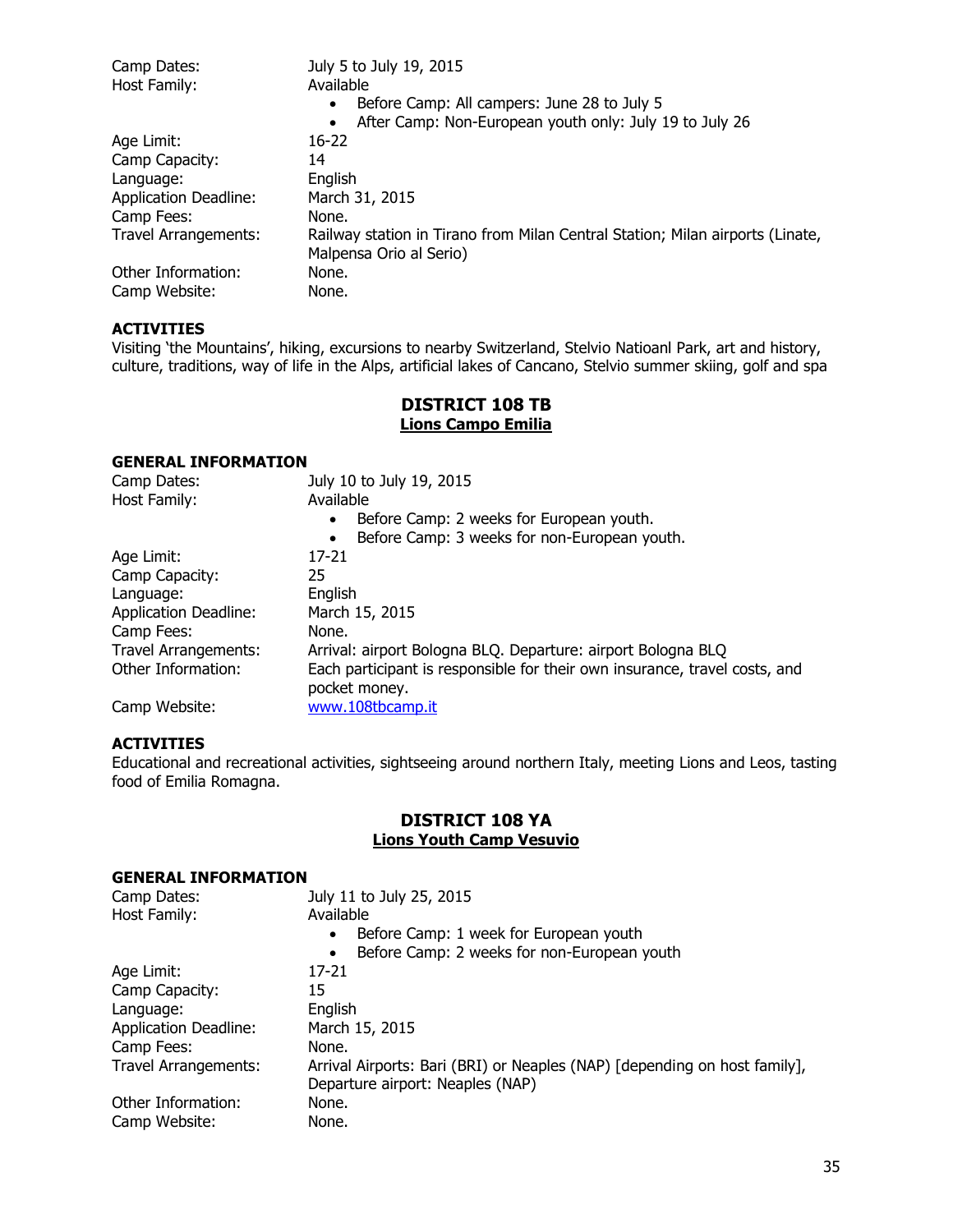Group activities about the analysis of landscapes and about the observations of the ambient shapes. Short thematic excursions, visits to historical places and museums, visits to archeological areas.

## **DISTRICT 108 YB Trinacria Lions Youth Camp**

#### **GENERAL INFORMATION**

| Camp Dates:                  | July 18 to August 1, 2015                                                  |
|------------------------------|----------------------------------------------------------------------------|
| Host Family:                 | Available                                                                  |
|                              | Before Camp: July 11 to July 18<br>$\bullet$                               |
| Age Limit:                   | 17-21                                                                      |
| Camp Capacity:               | 14                                                                         |
| Language:                    | English                                                                    |
| <b>Application Deadline:</b> | March 15, 2015                                                             |
| Camp Fees:                   | 150 Euros                                                                  |
| Travel Arrangements:         | Catania Airport                                                            |
| Other Information:           | See other information at the Facebook page: Trinacria Lions Youth Exchange |
|                              | Camp                                                                       |
| Camp Website:                | None.                                                                      |

#### **ACTIVITIES**

Tour around Sicily, sightseeing of surrounding mountains and beaches.

## **DISTRICT 108 L Lions Youth Camp Amicizia "Enrico Cesarotti"**

#### **GENERAL INFORMATION**

| Camp Dates:                  | June 30 to July 6, 2015                            |
|------------------------------|----------------------------------------------------|
| Host Family:                 | Available                                          |
|                              | Before Camp: July 7-21, 2015<br>$\bullet$          |
|                              | After Camp: July 21-27, 2015<br>$\bullet$          |
| Age Limit:                   | 18-22 (18 by July 6, 2015)                         |
| Camp Capacity:               | 15                                                 |
| Language:                    | English                                            |
| <b>Application Deadline:</b> | March 15, 2015                                     |
| Camp Fees:                   | 300 Euros                                          |
| <b>Travel Arrangements:</b>  | Provided after official acceptance form.           |
| Other Information:           | Host family details provided after flight details. |
| Camp Website:                | www.campoamicizia.com                              |

#### **ACTIVITIES**

Cultural and recreational activities, visits to the 3 regions of the district: Lazio, Umbria and Sardinia.

## <span id="page-35-0"></span>**JAPAN**

## **MULTIPLE DISTRICT 333 MD333 Lions Club International Summer Camp**

| Camp Dates:    | July 26 to August 2, 2015                  |
|----------------|--------------------------------------------|
| Host Family:   | Available                                  |
|                | Before Camp: July 20-26, 2015<br>$\bullet$ |
|                | After Camp: August 2-10, 2015<br>$\bullet$ |
| Age Limit:     | 16-21                                      |
| Camp Capacity: | 30                                         |
| Language:      | English                                    |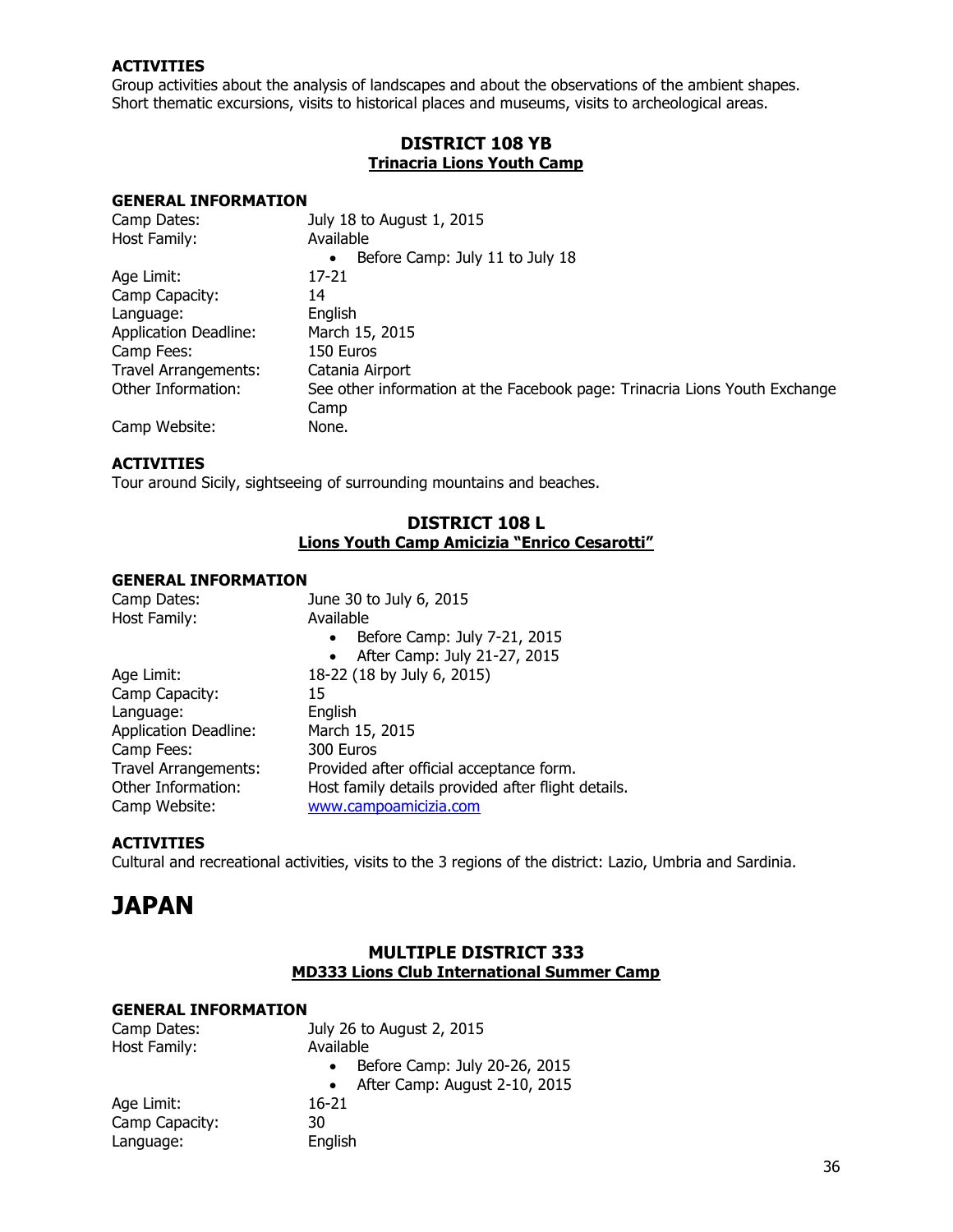| <b>Application Deadline:</b><br>Camp Fees: | March 31, 2015<br>US\$300                                                                                                                                                                   |
|--------------------------------------------|---------------------------------------------------------------------------------------------------------------------------------------------------------------------------------------------|
| <b>Travel Arrangements:</b>                | Arrive at Narita International airport (NRT) or Tokyo International airport<br>(HND) between July 19 and July 25.                                                                           |
| Other Information:                         | (1) $1 - 2$ youths from each country. (2) Participants have to apply for this<br>camp through MD YCE Chairperson and the Lions club that is sponsoring<br>them. (3) No smoking, no alcohol. |
| Camp Website:                              | www.md333.sakura.ne.jp/md-333                                                                                                                                                               |

Experiencing Japanese traditional culture (Japanese boat, traditional Japanese drums, etc.), sightseeing (historic museums and temples) and sea bathing

## **CAMP DIRECTOR**

Shigeyuki Kubo 2-18-7-401 Higshi-Ueno, Taito-ku Tokyo 110-0015 Japan Telephone: 81-3-5688-6436 [Email the Camp Director](mailto:333camp@mbr.nifty.com)

#### **DISTRICT 335 B The 34th Japan Lions International Youth Camp**

#### **GENERAL INFORMATION**

| July 17-26, 2015            |
|-----------------------------|
| Available                   |
| 17-21 (as of July 16, 2015) |
| 30                          |
| English                     |
| March 20, 2015              |
| 30,000 Japanese yen         |
| None.                       |
| None.                       |
| None.                       |
|                             |

#### **ACTIVITIES**

Experience Japanese cultures and meet students from all over the world.

## **CAMP DIRECTOR**

Toru Hayase 2F, Kawaramachi 4-Chrome Bldg. 4-4-8, Kawaramachi, Chuo-ku Osaka 541-0048 Japan Telephone: 81-6-6222-7331 [Email to the Camp Director](mailto:ye@lc335b.gr.jp)

## **LITHUANIA, REPUBLIC OF**

#### **DISTRICT 131 Lions Camp "Life is . . . "**

#### **GENERAL INFORMATION**

| Camp Dates:  |   |
|--------------|---|
| Host Family: | Д |

**August 3-12, 2015** Available Before Camp: July 27 to August 2, 2015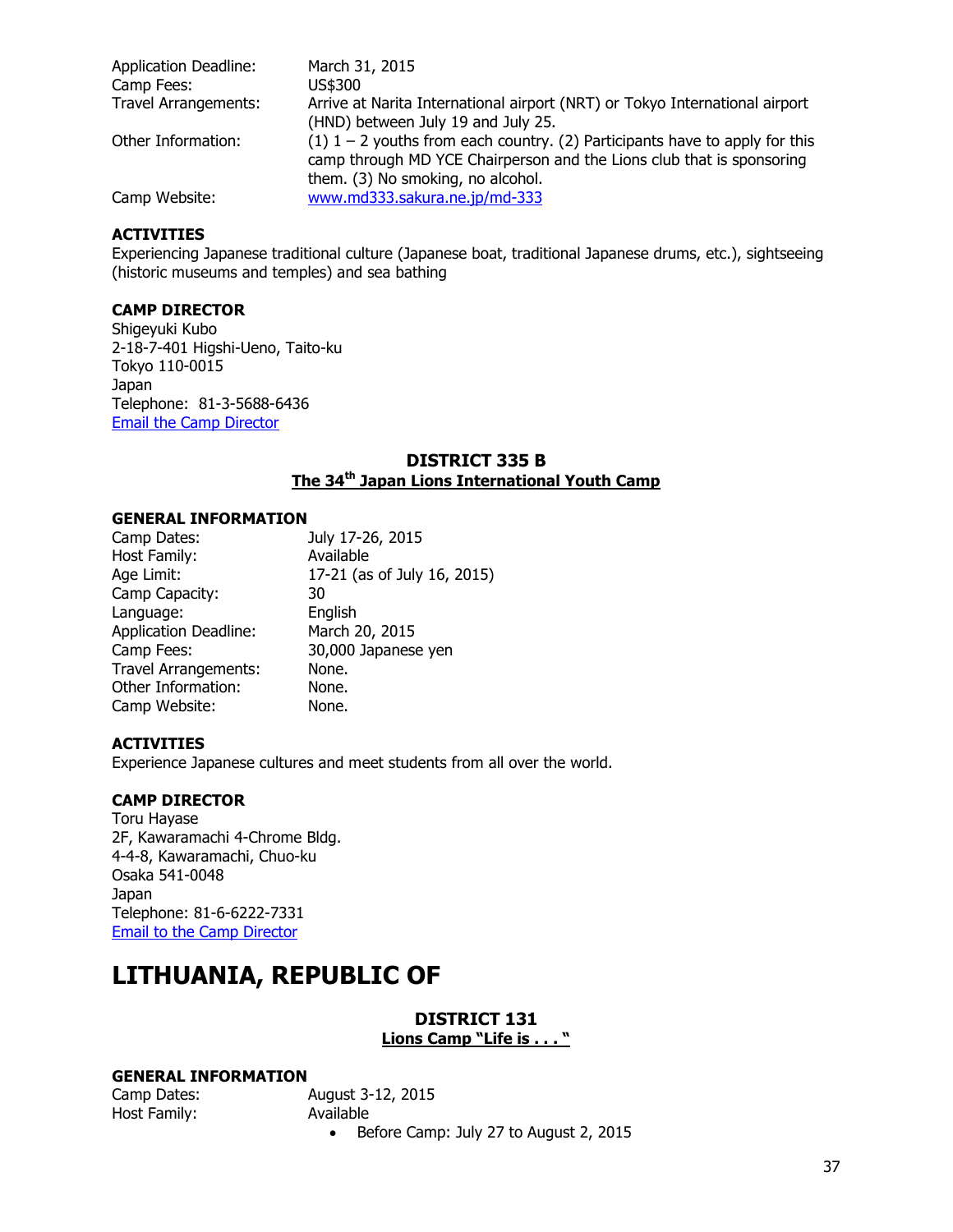| Age Limit:                   | 16-21                                 |
|------------------------------|---------------------------------------|
| Camp Capacity:               | 20                                    |
| Language:                    | English                               |
| <b>Application Deadline:</b> | March 15, 2015                        |
| Camp Fees:                   | None.                                 |
| <b>Travel Arrangements:</b>  | Arrival and departure at Riga Airport |
| Other Information:           | None.                                 |
| Camp Website:                | None.                                 |

Leadership and project implementation training, international evening event, sports activities, creativity and self-development workshops, uncovering Lithuanian beauty.

### **CAMP DIRECTOR**

Elena Savickiene Vytauto St. 26 Vilkaviskis LT-70125 Lithuania Telephone: None. [Email the Camp Director](mailto:yce@lionsclubs.lt)

## **MALAYSIA, FEDERATION OF**

## **DISTRICT 308 B 2 Lions Georgetown World Heritage Camp**

#### **GENERAL INFORMATION**

| Camp Dates:                  | To be announced.  |
|------------------------------|-------------------|
| Host Family:                 | Not Available     |
| Age Limit:                   | 16-22             |
| Camp Capacity:               | 40                |
| Language:                    | English           |
| <b>Application Deadline:</b> | November 15, 2015 |
| Camp Fees:                   | US\$600           |
| <b>Travel Arrangements:</b>  | None.             |
| Other Information:           | None.             |
| Camp Website:                | None.             |
|                              |                   |

#### **ACTIVITIES**

Outdoor activities, Jungle trekking, visit world heritage sites

### **CAMP DIRECTOR**

Alex Kee Leng Soo 185 Boundary Road Air Hitam, Penang 11400 Malaysia Telephone: 60-124783282 [Email the Camp Director](mailto:Yce308b2@gamil.com)

## **MEXICO**

#### **MULTIPLE DISTRICT B Lions Youth Camp "Chiapas 2015"**

| Camp Dates:  | July 26 to August 2, 2015 |
|--------------|---------------------------|
| Host Family: | Available                 |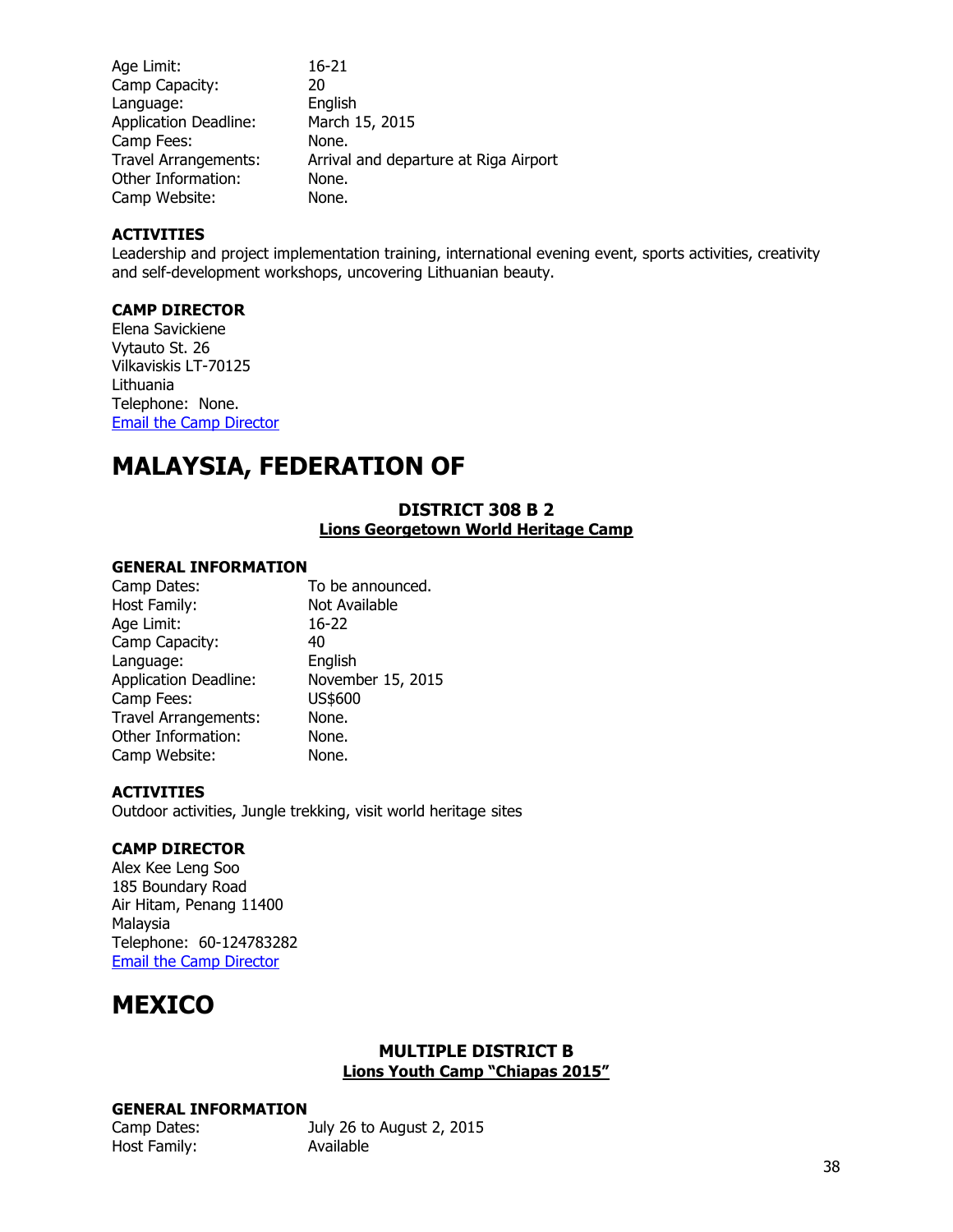|                              | Before Camp: TBD<br>$\bullet$                                                                         |
|------------------------------|-------------------------------------------------------------------------------------------------------|
| Age Limit:                   | 18-21                                                                                                 |
| Camp Capacity:               | 30                                                                                                    |
| Language:                    | English and Spanish                                                                                   |
| <b>Application Deadline:</b> | March 15, 2015                                                                                        |
| Camp Fees:                   | 350 Euros                                                                                             |
| Travel Arrangements:         |                                                                                                       |
| Other Information:           | This camp is aimed at young people interested in learning about the customs<br>and history of Mexico. |

Camp Website:

#### **ACTIVITIES**

Eight days of travelling around Chiapas State. During this time we will visit Lions clubs, participate in a service project and tour different regions. Special activities include swimming, sports, workshops, shopping, visiting, cultural and historical places, music and songs.

#### **CAMP DIRECTOR**

## **DISTRICT B 4 Jalisco Lions Youth Camp**

#### **GENERAL INFORMATION**

| July 21 to 28, 2015                                |
|----------------------------------------------------|
| Available                                          |
| After Camp: July 28 to August 7, 2015<br>$\bullet$ |
| 18-21                                              |
| 20                                                 |
| Spanish and English                                |
| March 31, 2015                                     |
| 350 Euros                                          |
| Must arrive and leave from Guadalajara Airport     |
| None.                                              |
| None.                                              |
|                                                    |

#### **ACTIVITIES**

Visit to a hot springs resort and beach, tour of Guadalajara City

#### **CAMP DIRECTOR**

Manuel Lopez Av Latinoamericana 7A Uruapan, Mich 60080 Mexico Telephone: 52 452 524 1804 Telephone: 52 452 525 5057 [Email the Camp Director](mailto:viajescupaseo@prodigy.net.mx)

#### **DISTRICT B 8 Discovering Yucatan's Wonders with Lions**

| Camp Dates:                  | July 19-26, 2015                          |
|------------------------------|-------------------------------------------|
| Host Family:                 | Available                                 |
|                              | Before Camp: July 8-19, 2015<br>$\bullet$ |
| Age Limit:                   | 18-25                                     |
| Camp Capacity:               | 24                                        |
| Language:                    | English and Spanish                       |
| <b>Application Deadline:</b> | April 30, 2015                            |
| Camp Fees:                   | 350 Euros                                 |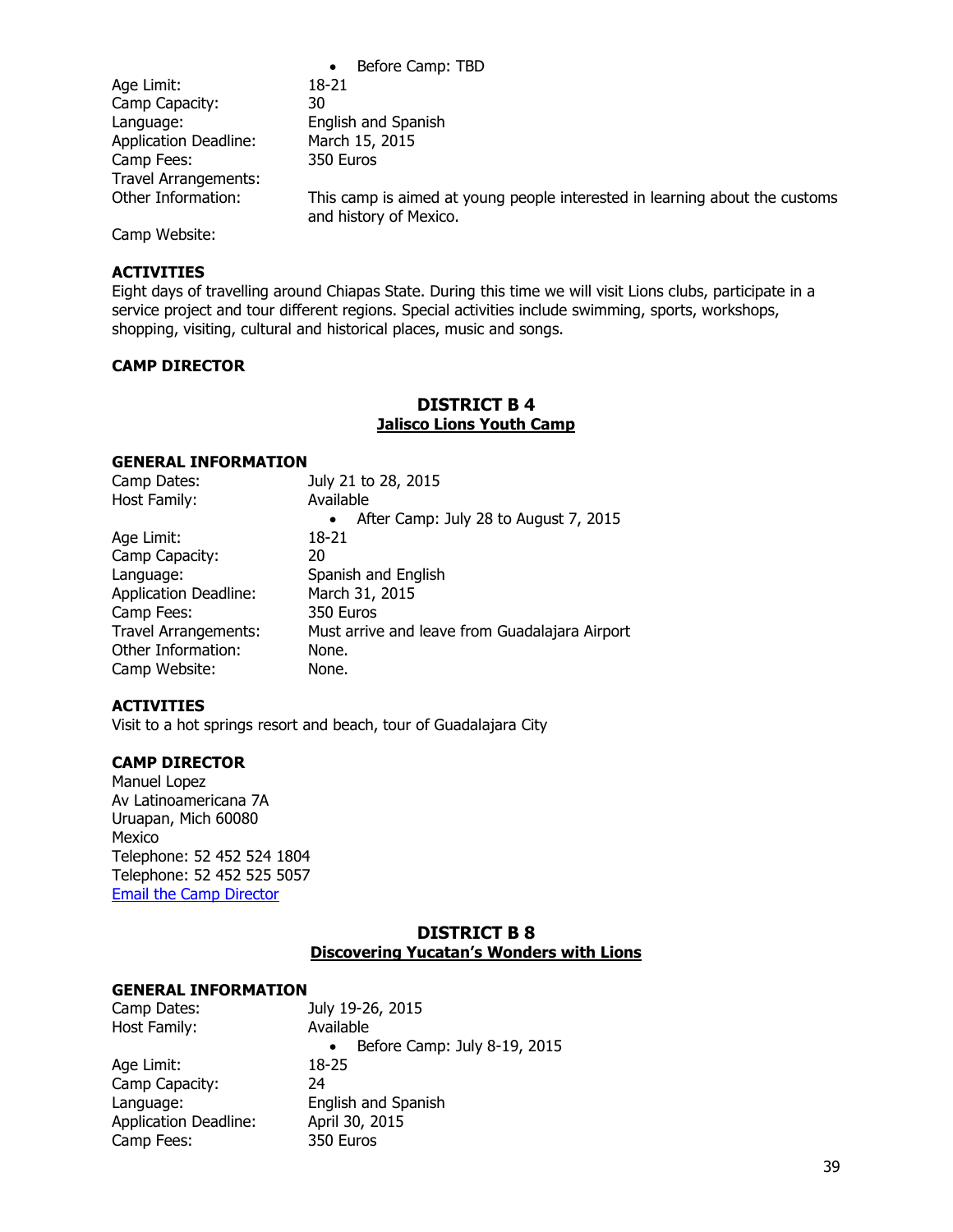Camp Website: None.

Travel Arrangements: Arrival at Merida International Airport on July 9, 2015. Departure from Merida International Airport on July 29, 2015. Other Information: We cannot accept youth who are vegetarians.

#### **ACTIVITIES**

Sightseeing at Merida, visit historical places and museum, countries presentations, visit archeological site, colonial cities, cenotes, cave, beaches, nightlife, Mexican cooking and dance sessions, swimming, campfires and fun camp activities.

#### **CAMP DIRECTOR**

Estefania Narvaez Peniche 40a no 482 x 25 Los Pinos Merida, Yucatan 97138 Mexico Telephone: 52-9991-658821 [Email the Camp Director](mailto:Estefania_np91@hotmail.com)

## **NETHERLANDS, KINGDOM OF THE**

#### **DISTRICT 110 CW Lions Panta Rhei**

#### **GENERAL INFORMATION**

| Camp Dates:                  | July 19 to July 29, 2015                                                                                                 |
|------------------------------|--------------------------------------------------------------------------------------------------------------------------|
| Host Family:                 | Available                                                                                                                |
|                              | Before camp: July 11 to July 19, 2015<br>$\bullet$                                                                       |
|                              | Before camp for over-oceaners (those students who have to travel<br>$\bullet$<br>extremely far): July 4 to July 19, 2015 |
| Age Limit:                   | $17-20$                                                                                                                  |
| Camp Capacity:               | 30                                                                                                                       |
| Language:                    | English                                                                                                                  |
| <b>Application Deadline:</b> | March 15, 2015                                                                                                           |
| Camp Fees:                   | 100 Euros                                                                                                                |
| <b>Travel Arrangements:</b>  | Arrivals to and departures from Amsterdam Airport Schiphol.                                                              |
| Other Information:           | None.                                                                                                                    |
| Camp Website:                | https://www.lions.nl/Jeugd/77/Greenheart.html                                                                            |

#### **ACTIVITIES**

Cultural, social and educational activities and presentations, sports, games.

#### **CAMP DIRECTOR**

George Everdij Schaapsbergweg 66 Zandberg Drenthe 9564PC Telephone: +31 599 416 880 [Email the Camp Director](mailto:George.everdij@kpnmail.nl)

## **DISTRICT 110 BN Lions Camp "Lekker Dutch"**

#### **GENERAL INFORMATION**

Host Family: Available

Camp Dates: July 19 to July 29, 2015

• Before Camp: July 11 to July 19, 2015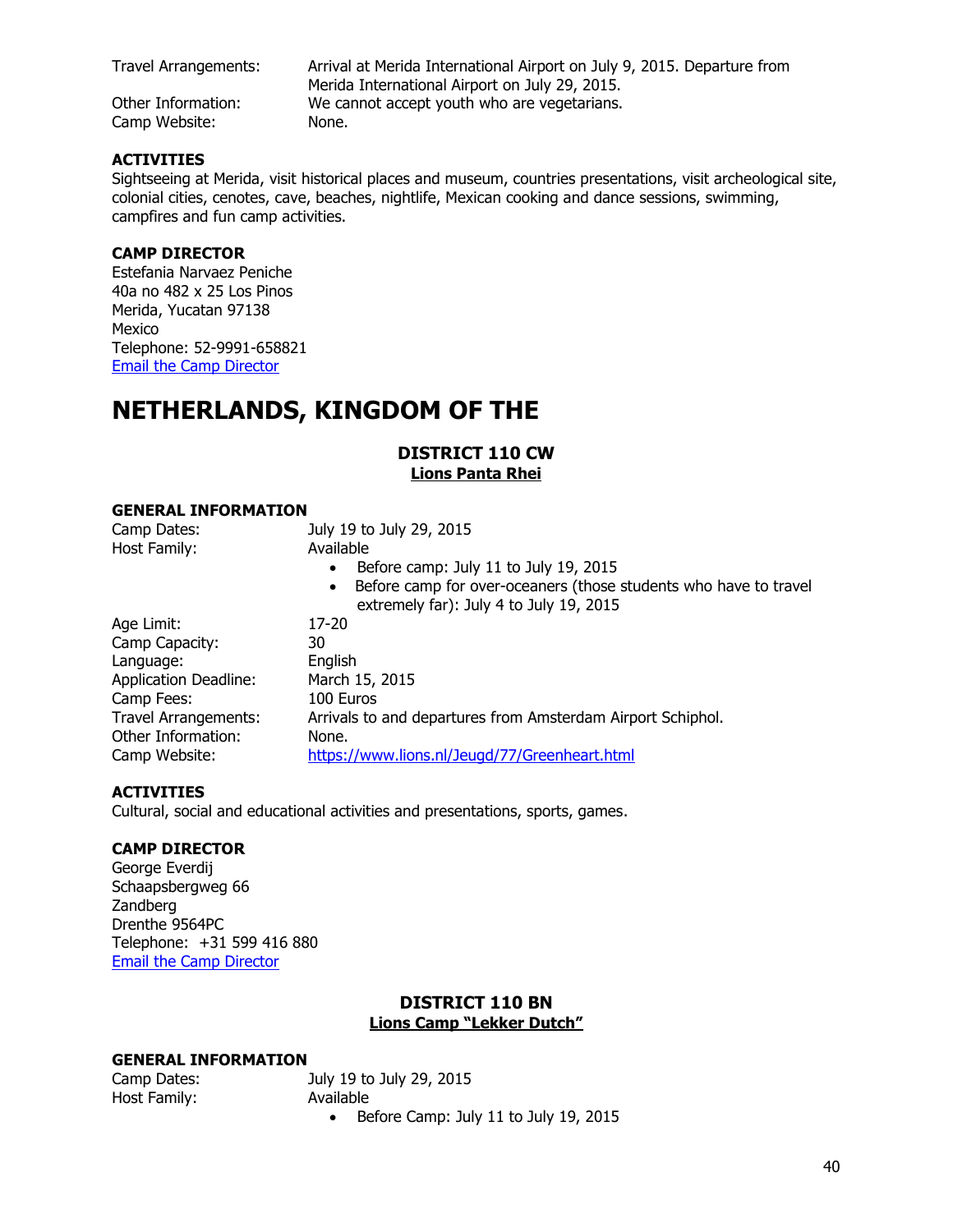• Before camp for over-oceaners: (those students who have to travel extremely far): July 4 to July 19, 2015

| Age Limit:                   | 17-21                                                   |
|------------------------------|---------------------------------------------------------|
| Camp Capacity:               | 30                                                      |
| Language:                    | English                                                 |
| <b>Application Deadline:</b> | March 15, 2015                                          |
| Camp Fees:                   | 100 Euros                                               |
| <b>Travel Arrangements:</b>  | Arrivals and departures from Amsterdam Airport Schiphol |
| Other Information:           | None.                                                   |
| Camp Website:                | https://www.lions.nl/Jeugd/77/Greenheart.html           |

#### **ACTIVITIES**

Cultural, social and educational activities and presentations, water sports, games and exploring nature.

#### **CAMP DIRECTOR**

George Everdij Schaapsbergweg 66 Zandberg Drenthe 9564PC Telephone: +31 599 416 880 [Email the Camp Director](mailto:George.everdij@kpnmail.nl)

### **DISTRICT 110 BZ Lions Riverland**

#### **GENERAL INFORMATION**

| Camp Dates:                  | July 19 to July 29, 2015                                                                                                  |
|------------------------------|---------------------------------------------------------------------------------------------------------------------------|
| Host Family:                 | Available                                                                                                                 |
|                              | Before Camp: July 11 to July 19, 2015<br>$\bullet$                                                                        |
|                              | Before camp for over-oceaners: (those students who have to travel<br>$\bullet$<br>extremely far): July 4 to July 19, 2015 |
| Age Limit:                   | 17-21                                                                                                                     |
| Camp Capacity:               | 30                                                                                                                        |
| Language:                    | English                                                                                                                   |
| <b>Application Deadline:</b> | March 30, 2015                                                                                                            |
| Camp Fees:                   | 100 Euros                                                                                                                 |
| Travel Arrangements:         | Arrivals and departures from Amsterdam Airport Schiphol                                                                   |
| Other Information:           | None.                                                                                                                     |
| Camp Website:                | https://www.lions.nl/Jeugd/77/Greenheart.html                                                                             |

#### **ACTIVITIES**

Cultural, social and educational activities and presentations, sports, games

#### **CAMP DIRECTOR**

George Everdij Schaapsbergweg 66 Zandberg Drenthe 9564PC Telephone: +31 599 416 880 [Email the Camp Director](mailto:George.everdij@kpnmail.nl)

## **NEW ZEALAND**

#### **DISTRICT 202 L New Zealand Lions International Youth Camp**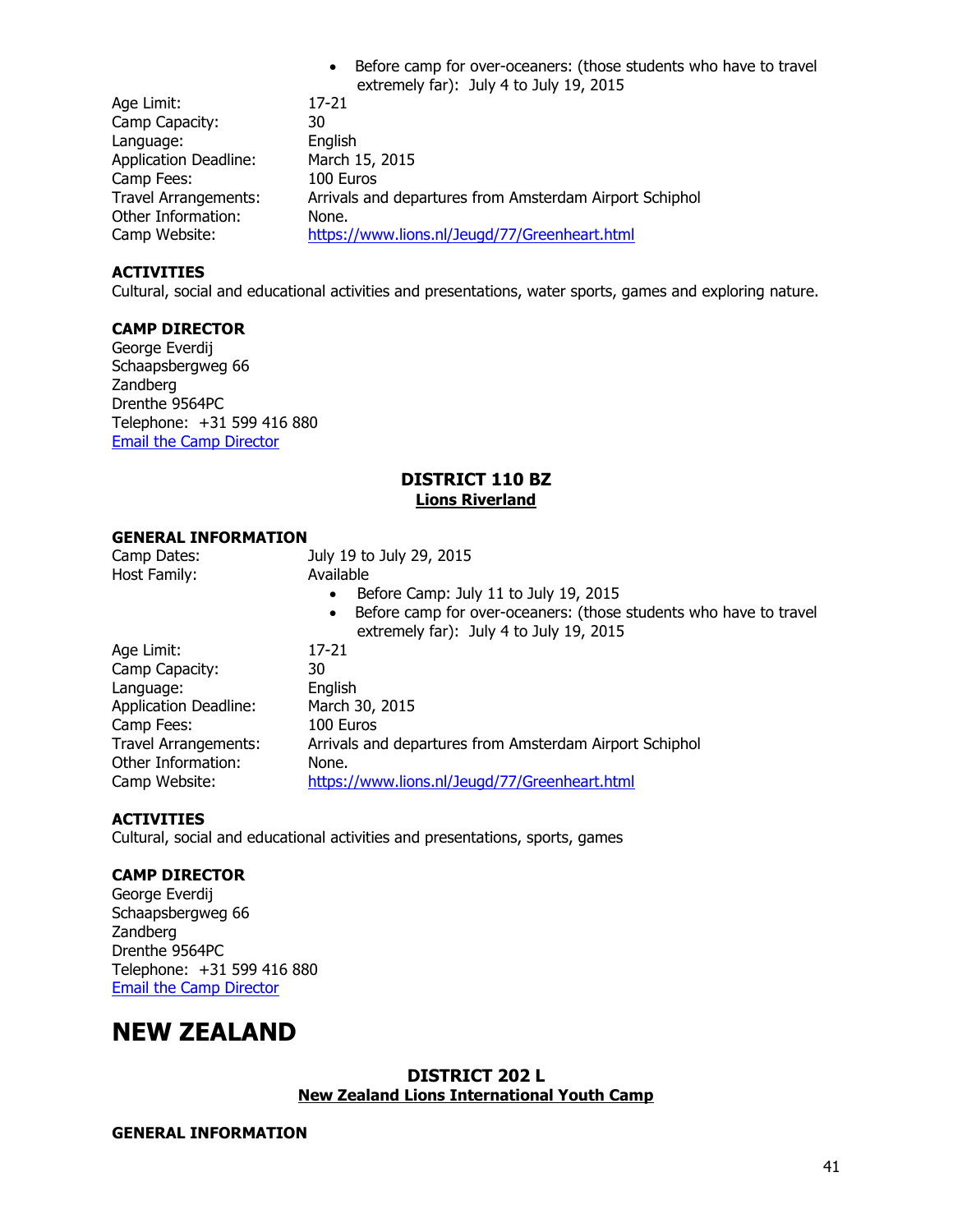| Camp Dates:                  | December 27, 2015 to January 6, 2016                                            |  |
|------------------------------|---------------------------------------------------------------------------------|--|
| Host Family:                 | Available                                                                       |  |
|                              | Before Camp: Exact dates to be determined.                                      |  |
|                              | After Camp: Exact dates to be determined.                                       |  |
| Age Limit:                   | 17-21                                                                           |  |
| Camp Capacity:               | 60                                                                              |  |
| Language:                    | English                                                                         |  |
| <b>Application Deadline:</b> | October 31, 2015                                                                |  |
| Camp Fees:                   | NZ\$600.00                                                                      |  |
| <b>Travel Arrangements:</b>  | All internal travel in New Zealand can be arranged if required. All             |  |
|                              | international youth arriving in New Zealand are to arrive at Auckland           |  |
|                              | International Airport where all youth will be met by our Lions airport greeter. |  |
| Other Information:           | For all camp questions and information please contact the International         |  |
|                              | Youth Camp Coordinator PDG Garry Pavitt.                                        |  |
| Camp Website:                | None.                                                                           |  |

[Tramping,](http://en.wikipedia.org/wiki/Tramping_in_New_Zealand) rock climbing, water activities including kayacking, swimming and having an overnight on the beach (weather permitting), staying on a native Maori\_Marae and preparing traditional food for a Hangi (native way of cooking).Visiting the Geothermal sites, glow worm sights. Experiencing a country of origin concert, learning a Maori song and having a photo shoot in a native costume. Participate in the Zorb & Luge.

#### **CAMP DIRECTOR**

Aaron Cameron 83 Durham Street Ashurst 4810 New Zealand

## **NORWAY**

## **MULTIPLE DISTRICT 104 Lion Camp Fjalir**

#### **GENERAL INFORMATION**

| Camp Dates:                  | June 28 - July 12, 2015                                                                                                                                                                                                                                                                                                                                                                                                                  |
|------------------------------|------------------------------------------------------------------------------------------------------------------------------------------------------------------------------------------------------------------------------------------------------------------------------------------------------------------------------------------------------------------------------------------------------------------------------------------|
| Host Family:                 | Not available.                                                                                                                                                                                                                                                                                                                                                                                                                           |
| Age Limit:                   | $16 - 25$                                                                                                                                                                                                                                                                                                                                                                                                                                |
| Camp Capacity:               | 20                                                                                                                                                                                                                                                                                                                                                                                                                                       |
| Language:                    | English                                                                                                                                                                                                                                                                                                                                                                                                                                  |
| <b>Application Deadline:</b> | March 30, 2015                                                                                                                                                                                                                                                                                                                                                                                                                           |
| Camp Fees:                   | None.                                                                                                                                                                                                                                                                                                                                                                                                                                    |
| <b>Travel Arrangements:</b>  | None.                                                                                                                                                                                                                                                                                                                                                                                                                                    |
| Other Information:           | This camp is designed for youth with disabilities. The theme is personal<br>growth and development with international fellowship. The purpose of this<br>camp is to bring together disabled youth to enable them to explore their<br>personal growth and possibilities while surrounded by beautiful Norwegian<br>scenery. The program is designed to assist disabled youth to participate in<br>outdoor and indoor sporting activities. |
| Camp Website:                | http://www.lions.no/Vaart-arbeid/Camp-Fjalir                                                                                                                                                                                                                                                                                                                                                                                             |

#### **ACTIVITIES**

Physical activities include archery, swimming, canoe trip, fishing, table tennis, etc. Campers should be ready to give a short presentation on their home country. The

#### **CAMP DIRECTOR**

Franzie Lerch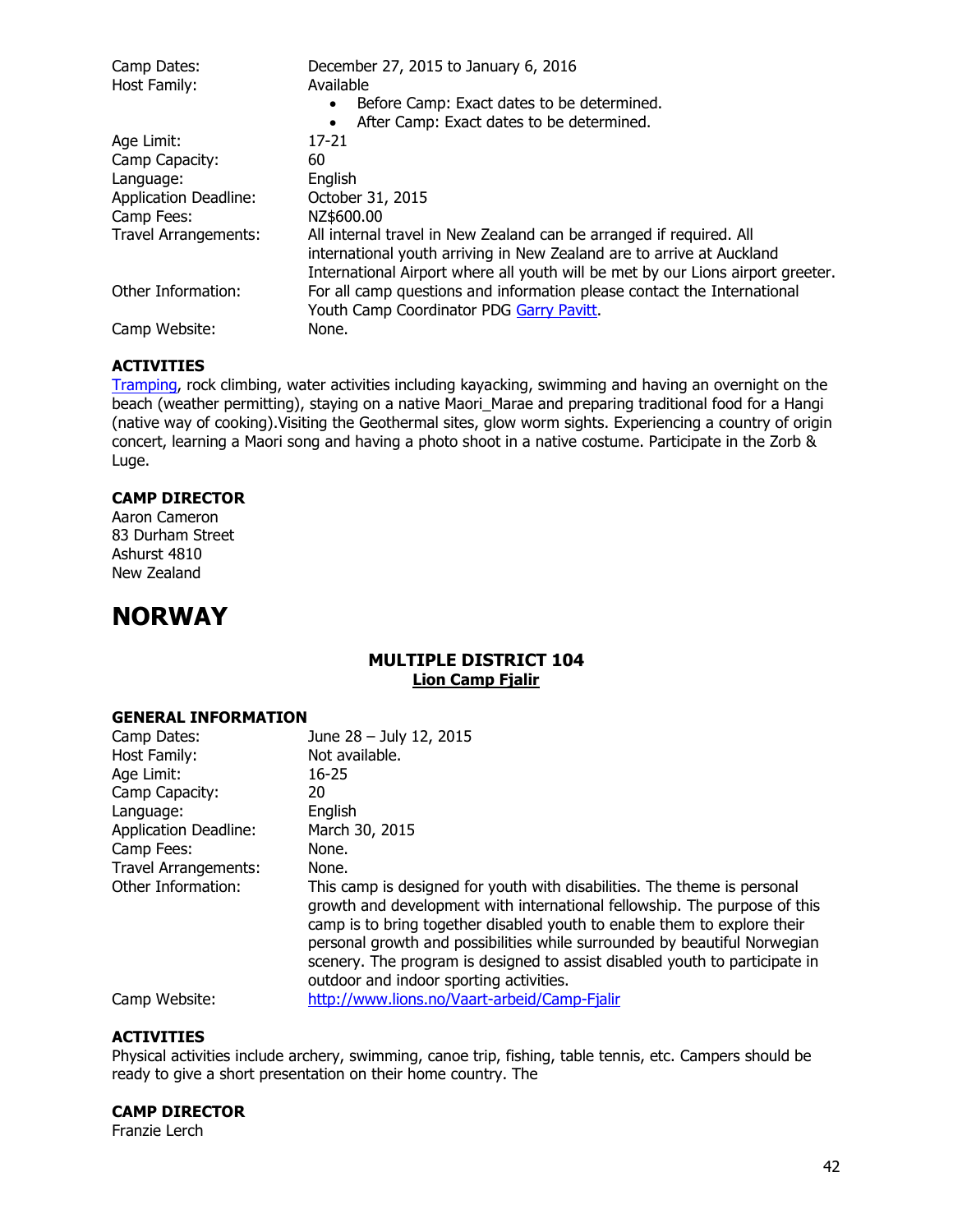### **DISTRICT 104 A Lions Camp 69\*N- Youth Camp 2015**

#### **GENERAL INFORMATION**

| Camp Dates:                  | July 3-22, 2015                                                           |
|------------------------------|---------------------------------------------------------------------------|
| Host Family:                 | Not available.                                                            |
| Age Limit:                   | 18-21                                                                     |
| Camp Capacity:               | 22                                                                        |
| Language:                    | English                                                                   |
| <b>Application Deadline:</b> | March 15, 2015                                                            |
| Camp Fees:                   | None.                                                                     |
| <b>Travel Arrangements:</b>  | Lions club members will meet the campers at Evenes Airport upon arrival.  |
| Other Information:           | Campers must have tickets and personal paper (passports, etc.) available. |
| Camp Website:                | None.                                                                     |
|                              |                                                                           |

#### **ACTIVITIES**

Visit to cultural and historical places, introductions to local business life and various outdoor activities.

#### **CAMP DIRECTOR**

Arne-Ragnar Sorensen Biskop Brattsgate 8 Andenes 8480 Norway Telephone: 4791837103 [Email the Camp Director](mailto:arne.r.sorensen@gmail.com)

## **DISTRICT 104 J Lions Camp Imagine Peace 2015**

#### **GENERAL INFORMATION**

| Camp Dates:                  | July 20 to August 2, 2015                  |
|------------------------------|--------------------------------------------|
| Host Family:                 | Available                                  |
|                              | Before Camp: July 12-20, 2015<br>$\bullet$ |
| Age Limit:                   | 18-21                                      |
| Camp Capacity:               | $25 - 30$                                  |
| Language:                    | English                                    |
| <b>Application Deadline:</b> | April 15, 2015                             |
| Camp Fees:                   | None.                                      |
| <b>Travel Arrangements:</b>  | Arrival at Oslo Gardermoen Airport.        |
| Other Information:           | Bring outdoor clothing.                    |
| Camp Website:                | www.lions.no                               |
|                              |                                            |

#### **ACTIVITIES**

Seven days of excursions where peace will be reflected upon from different perspectives. The activities will be related to and take place in cultural and historical locations.

## **CAMP DIRECTOR**

Stefan Trygve Soos Almveien 14 Torp 1659 Norway Telephone: 4790054623 [Email the Camp Director](mailto:stefan.soos@getmail.no)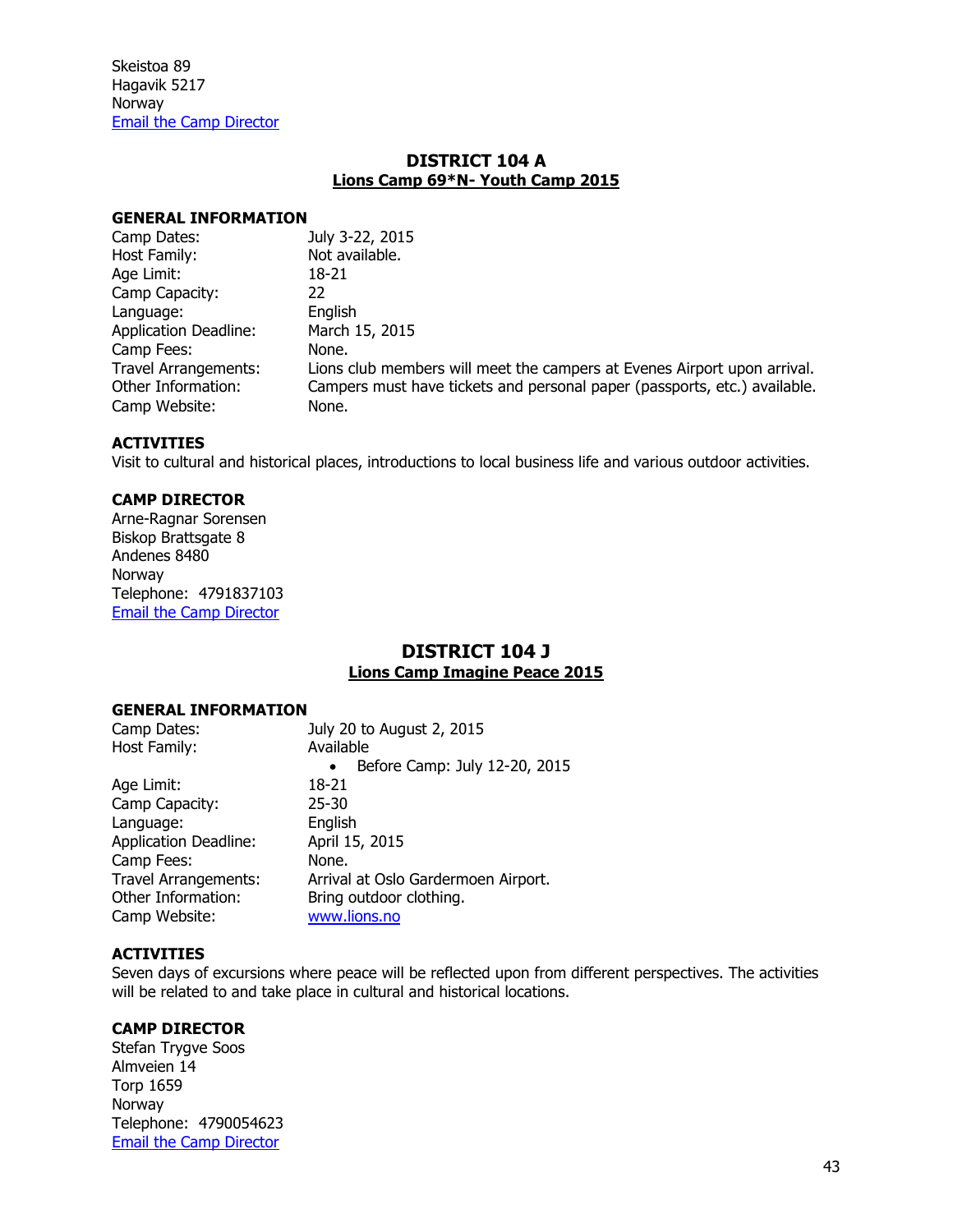## **POLAND**

### **DISTRICT 121 Lions Clubs International Cracow Camp 2015**

#### **GENERAL INFORMATION**

| Camp Dates:                  | August 2-9, 2015                                                                |
|------------------------------|---------------------------------------------------------------------------------|
| Host Family:                 | Available                                                                       |
|                              | Before Camp: July 25 to August 2, 2015<br>$\bullet$                             |
| Age Limit:                   | 18-21                                                                           |
| Camp Capacity:               | 20                                                                              |
| Language:                    | English                                                                         |
| <b>Application Deadline:</b> | March 10, 2015                                                                  |
| Camp Fees:                   | 150 Euros                                                                       |
| <b>Travel Arrangements:</b>  | Airport of arrival will depend on host families address. Airport departure will |
|                              | be Krakow Balice/Cracow Balice                                                  |
| Other Information:           | None.                                                                           |
| Camp Website:                | http://paradygmaty.pl/LCICracow2015/LCICracow2015.htm                           |

#### **ACTIVITIES**

Visit to Cracow, aqua park, Aviation Museum, Wielicska Salt Mine and Zakopne. Dunajec river rafting, trekking, river rafting and cooking class.

#### **CAMP DIRECTOR**

Jacek Legendziewicz Gesia 8 Krakow 31-535 Poland Telephone: 48-601-460-444 [Email the Camp Director](mailto:j.l@jordan.pl)

## **PORTUGAL**

## **DISTRICT 115 Discovering the Algarve with Lions**

#### **GENERAL INFORMATION**

| Camp Dates:                  | July 11 to August 1, 2015                     |
|------------------------------|-----------------------------------------------|
| Host Family:                 | Available                                     |
|                              | 1 week before camp $-$ Dates TBD<br>$\bullet$ |
| Age Limit:                   | 16-20                                         |
| Camp Capacity:               | 20, 10 male 10 female                         |
| Language:                    | English                                       |
| <b>Application Deadline:</b> | March 15, 2015                                |
| Camp Fees:                   | To be determined.                             |
| <b>Travel Arrangements:</b>  | None.                                         |
| Other Information:           | None.                                         |
| Camp Website:                | None.                                         |

## **ACTIVITIES**

Cultural visits, sports, aquatic parks, visit to beaches.

#### **CAMP DIRECTOR**

Julia Maria Lopes Lima Rua D. Frei Joao De Faro, N 42-2 A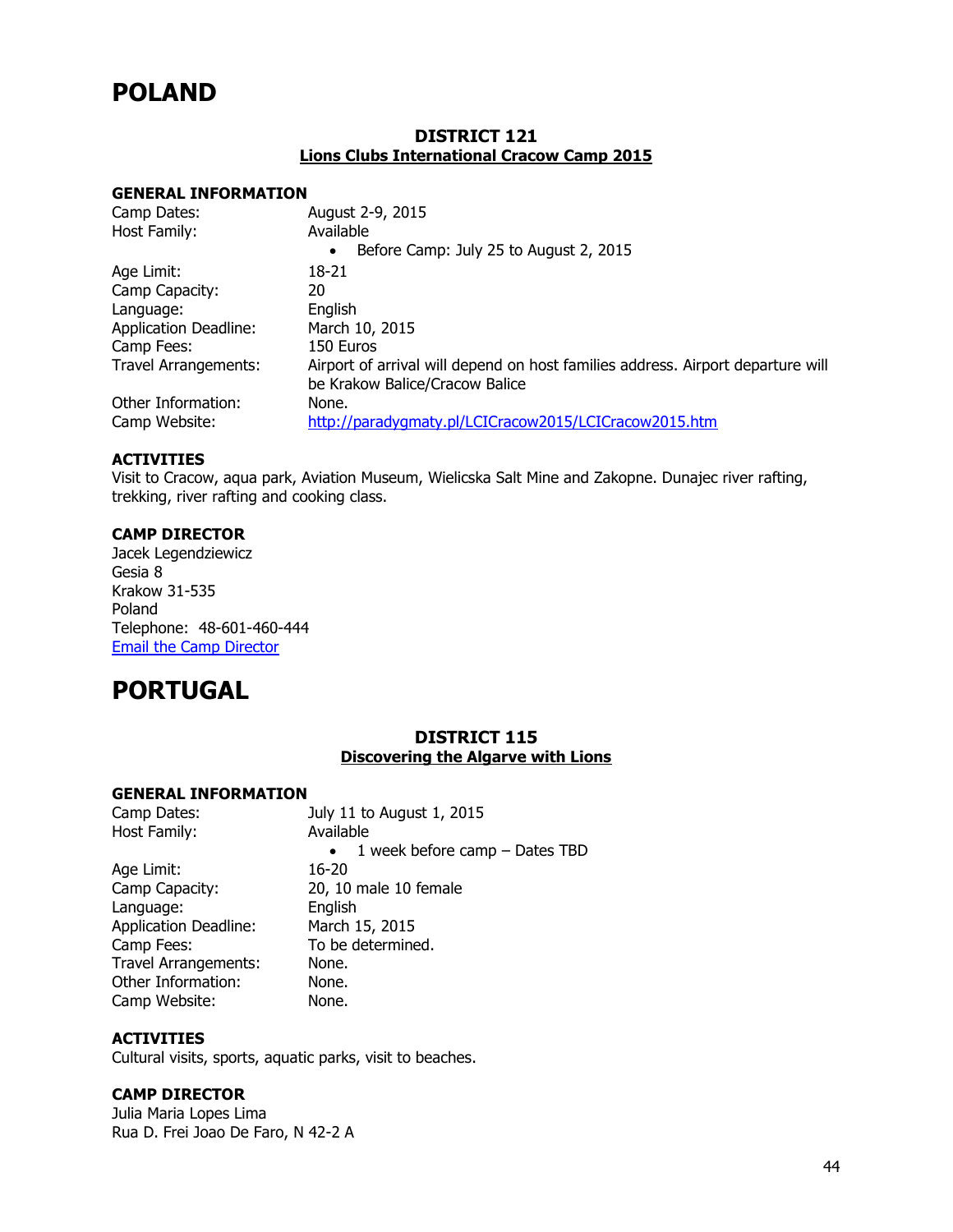## **ROMANIA**

## **DISTRICT 124**

**Diham-Phoenix, International Eco-Mountain Lions Camp, 2015**

### **GENERAL INFORMATION**

| Camp Dates:                 | July 6-17, 2015                                                               |
|-----------------------------|-------------------------------------------------------------------------------|
| Host Family:                | Various host family intervals available                                       |
|                             | • [A] 29 June $-$ 06 July (before Camp) European                              |
|                             | • [B] 23 June – 06 July (before Camp) Non- European                           |
|                             | • [C] 17 July - 24 July (after Camp) European                                 |
|                             | • [D] 17 July - 31 July (after Camp) Non- European                            |
|                             | $\bullet$ [E] 29 June - 06 July (before Camp) and                             |
|                             | 17 July - 24 July (after Camp) Non- European                                  |
| Age Limit:                  | 19-22                                                                         |
| Camp Capacity:              | minimum of 8, maximum of 20                                                   |
| Language:                   | English                                                                       |
| Application Deadline:       | June 1, 2015                                                                  |
| Camp Fees:                  | 150 Euros                                                                     |
| <b>Travel Arrangements:</b> | For host family and travel arrangements please contact: Dr. Agnes Lackner     |
| Other Information:          | Arrival before camp at the host families will be at the nearest airport       |
|                             | according to the host family's locations. Arrival for camp will be at 12pm at |
|                             | the first day of camp. Please see this portion of the website for what        |
|                             | equipment you will need to actively participate during this camp              |
|                             | http://www.lions-ye.ro/doc/                                                   |
| Camp Website:               | www.lions-ye.ro                                                               |

#### **ACTIVITIES**

Hiking, various outdoor activities and survival workshop, sports (including dancing), a brief Leo-Lion Seminar, an environmental protection educational and action informational session, cultural events and contests, a culinary session to cook your own food.

#### **CAMP DIRECTOR**

Andrei Kozma Piata Alba Iulia NR.3 Bloc i2, apart 1 Bucuresti 031103 Romania Telephone: 0040-722-40-70-88 [Email the Camp Director](mailto:yec.romania@gmail.com)

## **SLOVENIA, REPUBLIC OF**

## **DISTRICT 129 Lions Youth Camp "Catch the Rainbow"**

| Camp Dates:  | July 24 to August 3, 2015                           |
|--------------|-----------------------------------------------------|
| Host Family: | Available before camp                               |
|              | • 1 week before camp for European participants      |
|              | • 2 weeks before camp for Non-European participants |
| Age Limit:   | $18 - 22$                                           |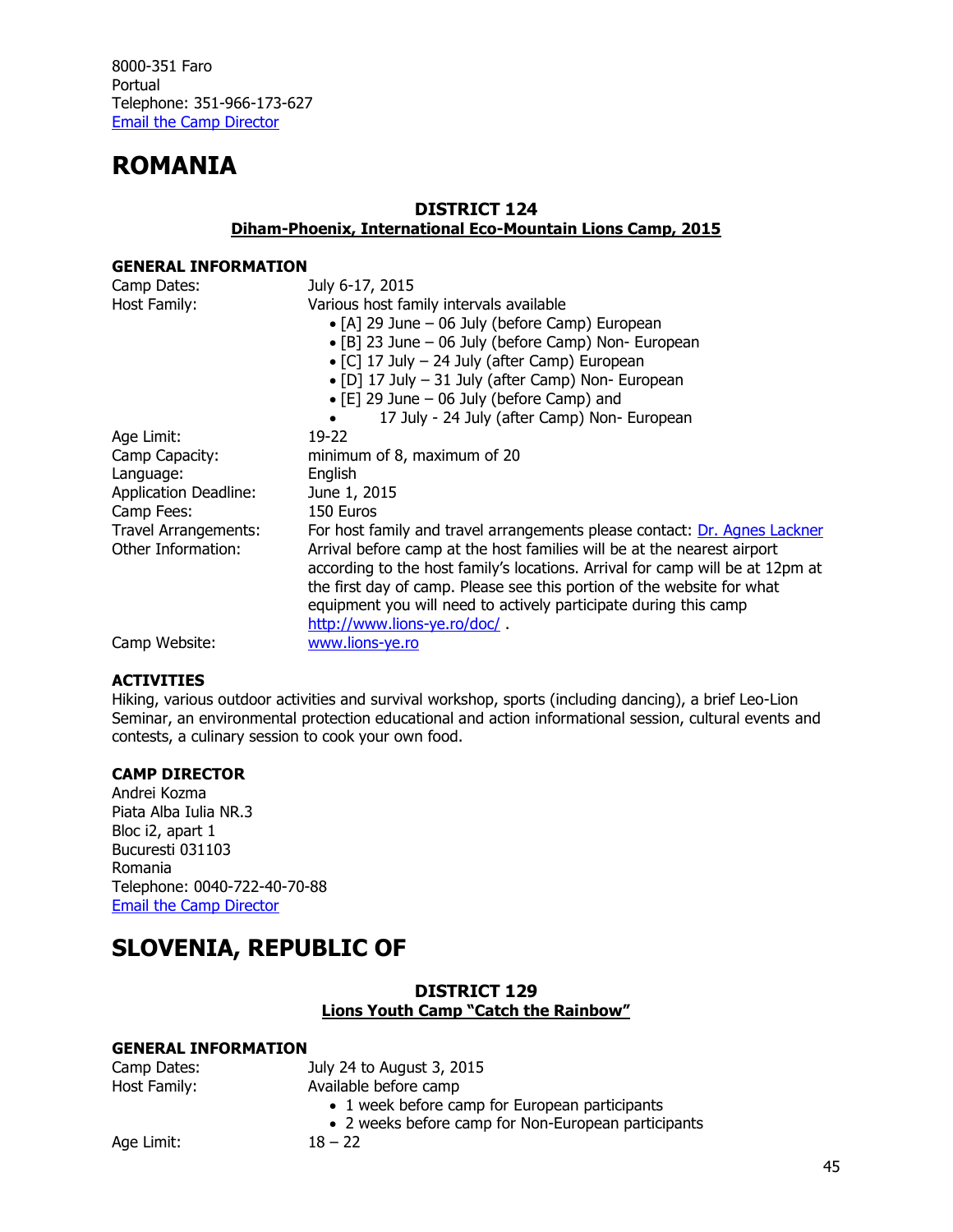| Camp Capacity:               | 25                                                                          |
|------------------------------|-----------------------------------------------------------------------------|
| Language:                    | English                                                                     |
| <b>Application Deadline:</b> | March 31                                                                    |
| Camp Fees:                   | 50 Euros                                                                    |
| <b>Travel Arrangements:</b>  | All arrivals and departures must be to Ljubljana Airport (LJU) or Ljubljana |
|                              | train or bus station.                                                       |
| Other Information:           | Alcohol and smoking restricted.                                             |
|                              | All applications should be sent to: incoming.slovenia.ye@qmail.com          |

Sport activities, sightseeing, workshops (crafts, etc.), visits to museums and famous places, hiking. Program will include a presentation of the countries.

#### **CAMP DIRECTOR**

Mirjam Noč Prosvetna 6 Jesenice, SLO 4270 Slovenia Telephone: 386-41-27-12-38 [Email the Camp Director](mailto:Incoming.slovenia.ye@gmail.com)

## **SOUTH AFRICA**

#### **MULTIPLE DISTRICT 410 Lions International Sound of Africa**

#### **GENERAL INFORMATION**

| Camp Dates:                  | June 27 to July 11, 2015                                               |
|------------------------------|------------------------------------------------------------------------|
| Host Family:                 | Available                                                              |
|                              | After Camp: July 11-25, 2015<br>٠                                      |
| Age Limit:                   | $16 - 22$                                                              |
| Camp Capacity:               | 30                                                                     |
| Language:                    | English                                                                |
| <b>Application Deadline:</b> | May 10, 2015                                                           |
| Camp Fees:                   | 800 Euros                                                              |
| <b>Travel Arrangements:</b>  | Students are responsible for flights.                                  |
| Other Information:           | Students are responsible for the cost of entertainment while with host |
|                              | families and other spending money.                                     |
| Camp Website:                | None.                                                                  |

#### **ACTIVITIES**

Canoeing, rhino experience in Mafikent, vocal training with one of South Africa's artists, trips to Soweto, Maropeng, Sun City, Abseiling.

#### **CAMP DIRECTOR**

Jacqui Doran 9 Kanuhura, van Dalen Street Roodepoort, Gauteng 1737 South Africa Telephone: 27-84-697-2100 [Email the Camp Director](mailto:Swasion2@gmail.com)

## **SRI LANKA, DEMOCRATIC SOCIALIST REPUBLIC OF**

#### **DISTRICT 306 C1 Lions International Youth Exchange Camp**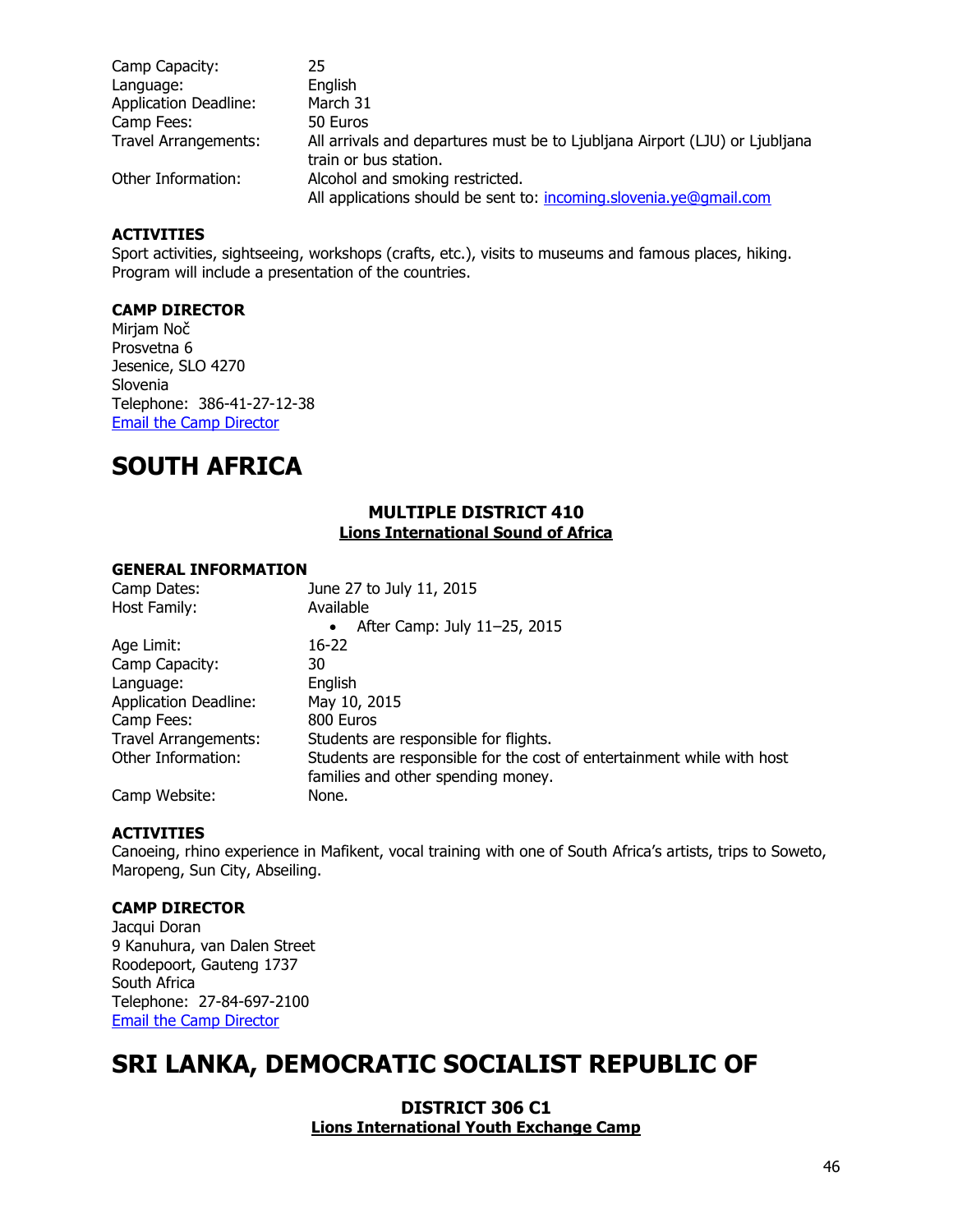#### **GENERAL INFORMATION**

| Camp Dates:                  | January 29 to February 12, 2015                                                                                                                            |  |
|------------------------------|------------------------------------------------------------------------------------------------------------------------------------------------------------|--|
| Host Family:                 | Available                                                                                                                                                  |  |
|                              | Before Camp: To be determined.<br>$\bullet$                                                                                                                |  |
|                              | After Camp: To be determined.<br>$\bullet$                                                                                                                 |  |
| Age Limit:                   | 18-28                                                                                                                                                      |  |
| Camp Capacity:               | 20                                                                                                                                                         |  |
| Language:                    | English                                                                                                                                                    |  |
| <b>Application Deadline:</b> | January 10, 2015                                                                                                                                           |  |
| Camp Fees:                   | US\$400                                                                                                                                                    |  |
| Travel Arrangements:         | Participants have to arrange their flights to Colombo International Airport<br>(CMB). All inland transport will be supplied through our camp coordinators. |  |
| Other Information:           | Applicants will be provided frequent updates.                                                                                                              |  |
| Camp Website:                | None.                                                                                                                                                      |  |

#### **ACTIVITIES**

Leadership training, team building, learning about new cultures, food fiestas, and scene (tours of the most important places in the country). Camp parties that will include music, dancing and campers cooking one dish from their country and a country presentation.

#### **CAMP DIRECTOR**

Sashrien Wijesundera 102/7, Kumaragewatta Battaramulla Sri Lanka Telephone: 94-777-344-285 [Email the Camp Director](mailto:manjubest@hotmail.com)

## **SWEDEN**

## **DISTRICT 101 A Lions Camp Brevik**

#### **GENERAL INFORMATION**

| Camp Dates:                  | August 3 to August 17, 2015                         |
|------------------------------|-----------------------------------------------------|
| Host Family:                 | Available                                           |
|                              | Before Camp: July 27 to August 3, 2015<br>$\bullet$ |
| Age Limit:                   | 17-21                                               |
| Camp Capacity:               | 25                                                  |
| Language:                    | English                                             |
| <b>Application Deadline:</b> | March 15, 2015                                      |
| Camp Fees:                   | None.                                               |
| Travel Arrangements:         | None.                                               |
| Other Information:           | None.                                               |
| Camp Website:                | None.                                               |

#### **ACTIVITIES**

Visits to museums, the archipelago, the cities and the zoo.

#### **CAMP DIRECTOR**

Krister Andersson Vicklebyvagen 97 Skarlblacka 61734 Sweden Telephone: 070-539-1701 [Email the Camp Director](mailto:Kriander_97@hotmail.com)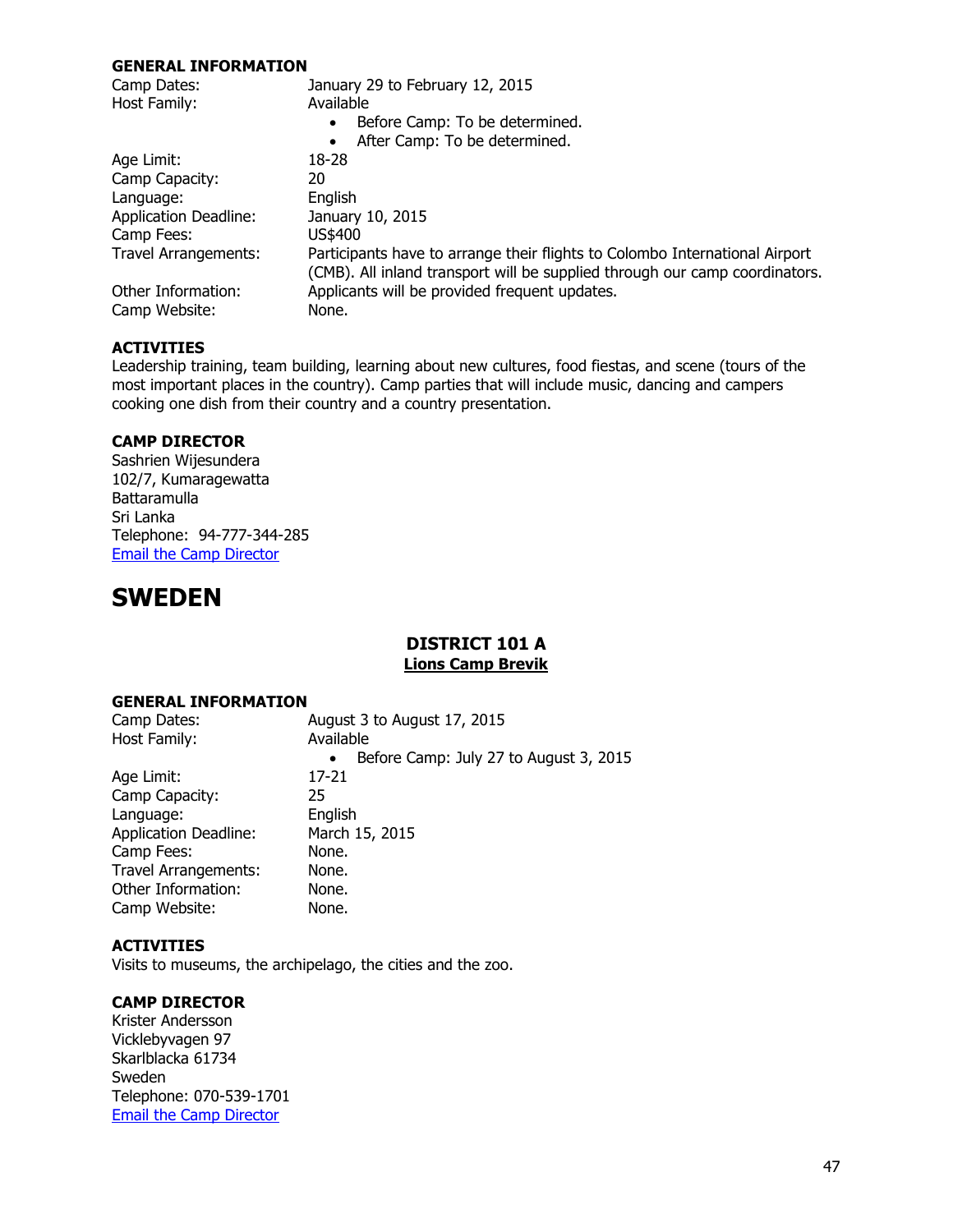## **DISTRICT 101 GD Lions Safsen Dalecarlia Camp**

#### **GENERAL INFORMATION**

| Camp Dates:                  | July 19 to August 2, 2015                                                                                                   |
|------------------------------|-----------------------------------------------------------------------------------------------------------------------------|
| Host Family:                 | Available                                                                                                                   |
|                              | Before Camp: July 12-19, 2015                                                                                               |
|                              | Non-Europeans are offered two extra weeks in host family before or<br>$\bullet$<br>after the camp.                          |
| Age Limit:                   | 17-21                                                                                                                       |
| Camp Capacity:               | 22                                                                                                                          |
| Language:                    | English                                                                                                                     |
| <b>Application Deadline:</b> | March 15, 2015                                                                                                              |
| Camp Fees:                   | None.                                                                                                                       |
| Travel Arrangements:         | Arrival and Departure Airport: Stockholm/Arlanda International Airport.<br>Arrival and Departure Railway station: Borlange. |
| Other Information:           | No drugs or alcohol.                                                                                                        |
| Camp Website:                | None.                                                                                                                       |

#### **ACTIVITIES**

Exploring ancient and modern Dalecarlia. Activities include hiking, visiting a bear park, canoeing, fishing, mountain biking and horse riding, cultural and historical tours to museums and famous places.

## **CAMP DIRECTOR**

Soren Soderlund Yvradsagen 53C 79234 Mora Sweden Telephone: 46702499185 [Email the Camp Director](mailto:cs@safsen.se)

## **DISTRICT 101 SV Lions Camp Hope**

#### **GENERAL INFORMATION**

| July 18 to August 1, 2015                           |
|-----------------------------------------------------|
| Available                                           |
| Before Camp: July 11-18, 2015<br>$\bullet$          |
| 17-21                                               |
| 28                                                  |
| English                                             |
| March 15, 2015                                      |
| None.                                               |
| Arrival and departure from Copenhagen Airport (CPB) |
| No alcohol or drugs during stay in host country.    |
| None.                                               |
|                                                     |

#### **ACTIVITIES**

Lions work for sustainable development learning and environmental concerns. Learning about nature and recycling. The playing of various sports.

#### **CAMP DIRECTOR**

## **DISTRICT 107 VG Lions Camp Lyse**

#### **GENERAL INFORMATION**

Camp Dates: July 20 to August 2, 2015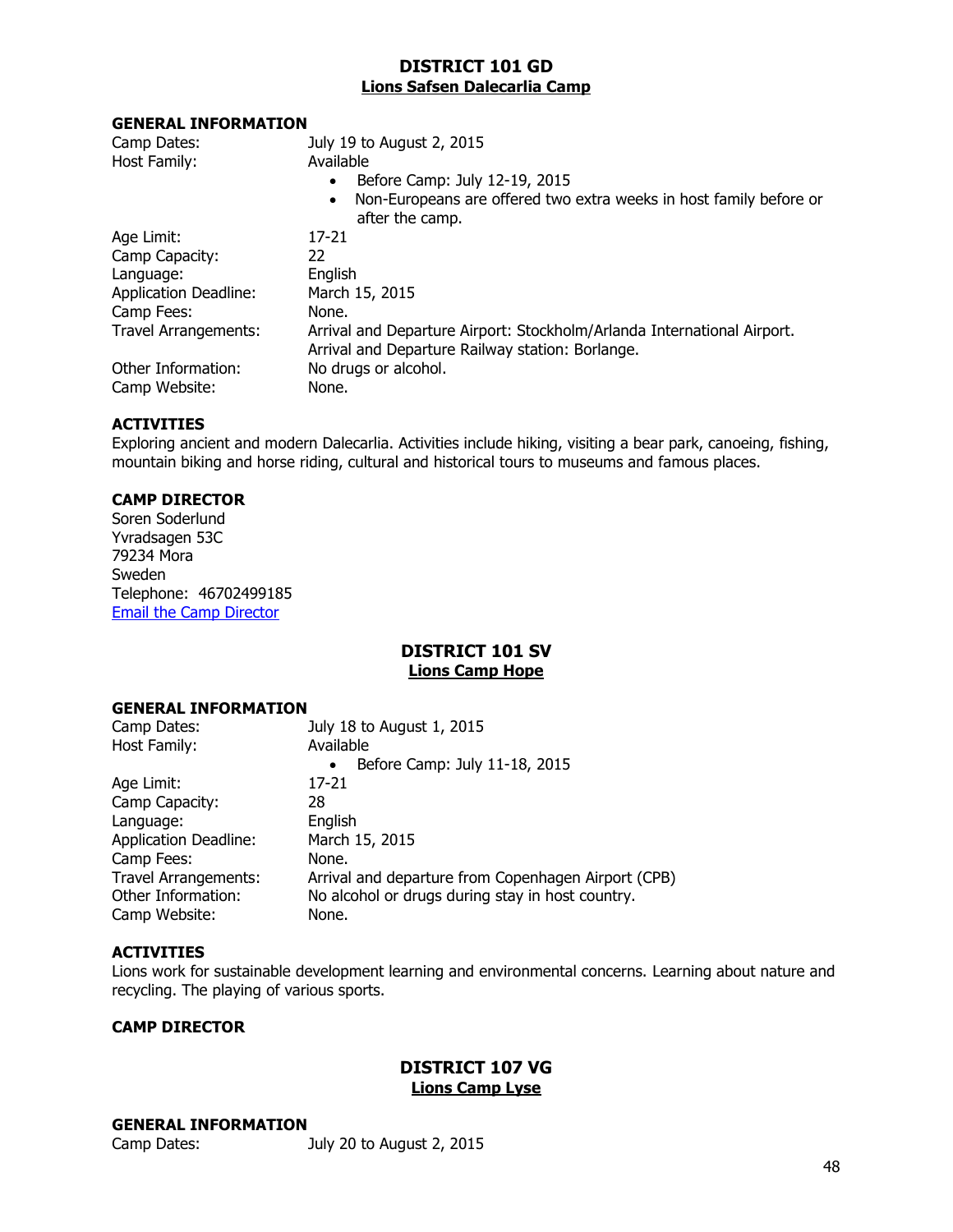| Host Family:                 | Available                                                                                       |
|------------------------------|-------------------------------------------------------------------------------------------------|
|                              | Before Camp: July 12-19, 2015<br>$\bullet$                                                      |
| Age Limit:                   | 17-21                                                                                           |
| Camp Capacity:               | 25                                                                                              |
| Language:                    | English                                                                                         |
| <b>Application Deadline:</b> | March 15, 2015                                                                                  |
| Camp Fees:                   | None.                                                                                           |
| <b>Travel Arrangements:</b>  | Arrival at Landvetter Airport (GOT). Camp staff/host families pick up youth at<br>the airports. |
| Other Information:           | None.                                                                                           |
| Camp Website:                | None.                                                                                           |

Kayaking, rock climbing, hiking, petroglyph viewing, environment and sustainable development.

#### **CAMP DIRECTOR**

Henrik Helleskog Klovervagen 8 SE-44734 Vargarda Sweden Telephone: 0322-621711 [Email the Camp Director](mailto:Henrik.helleskog@qamcom.se)

## **SWITZERLAND**

## **DISTRICT 102 E Lions Swiss Experiences**

#### **GENERAL INFORMATION**

| Camp Dates:                  | July 18 to August 1, 2015                                                   |
|------------------------------|-----------------------------------------------------------------------------|
| Host Family:                 | Available                                                                   |
|                              | Before Camp: July 4-18, 2015<br>$\bullet$                                   |
| Age Limit:                   | 17-21                                                                       |
| Camp Capacity:               | 25                                                                          |
| Language:                    | English                                                                     |
| <b>Application Deadline:</b> | March 15, 2015                                                              |
| Camp Fees:                   | None.                                                                       |
| <b>Travel Arrangements:</b>  | Travel expenses must be paid by attendees.                                  |
| Other Information:           | The attendee will be informed as soon as travel confirmation has been sent. |
| Camp Website:                | In progress.                                                                |

#### **ACTIVITIES**

Tours, excursions and various trips, sports, representation of countries, other festivities.

### **CAMP DIRECTOR**

Marco Minuscoli Wendelstrasse 2 8646 Wagen Switzerland Telephone: 41-79-421-37-89 [Email the Camp Director](mailto:info@vrmbroker.ch)

#### **DISTRICT 102 W Lions Discovery Lakes and Mountains**

#### **GENERAL INFORMATION**

Camp Dates: July 18 to August 1, 2015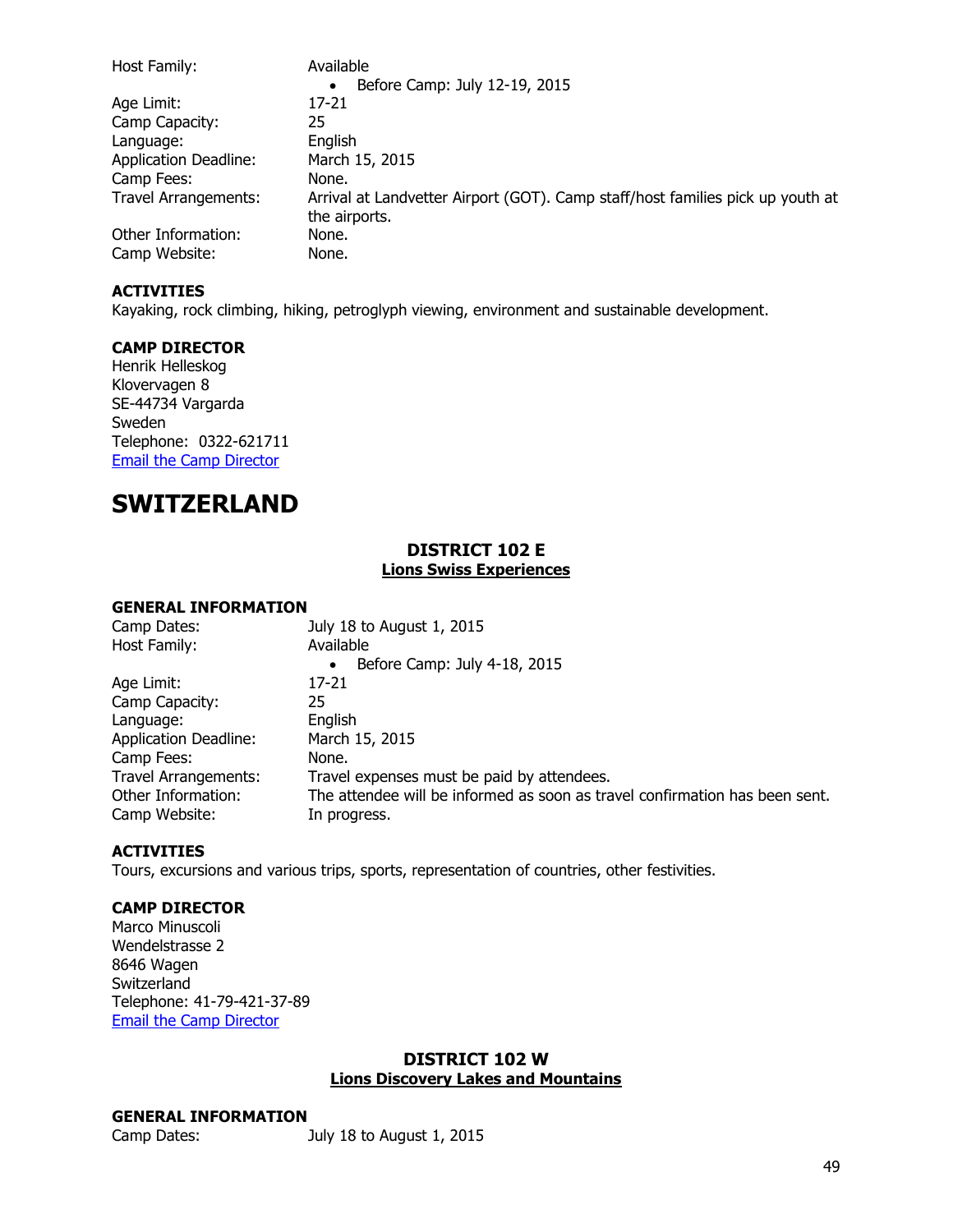| Host Family:                 | Available                                                                   |
|------------------------------|-----------------------------------------------------------------------------|
|                              | Before Camp: July 4-18, 2015<br>$\bullet$                                   |
| Age Limit:                   | 17-21                                                                       |
| Camp Capacity:               | 25                                                                          |
| Language:                    | English                                                                     |
| <b>Application Deadline:</b> | March 15, 2015                                                              |
| Camp Fees:                   | None.                                                                       |
| <b>Travel Arrangements:</b>  | Travel expenses must be paid by attendees.                                  |
| Other Information:           | The attendee will be informed as soon as travel confirmation has been sent. |
| Camp Website:                | In progress.                                                                |

Tours, excursions and various trips, sports, representation of countries, other festivities.

#### **CAMP DIRECTOR**

Sylvie Dellenbach L'Oree des Vignes 1167 Lussy s. Morges **Switzerland** Telephone: 41-79-412-81-60 [Email the Camp Director](mailto:Sylvie.dellenbacj@credit-suisse.com)

## **MD 300 TAIWAN**

## **DISTRICT 300 A2 2015 Taipei International Lions Youth Camp- Exploring the Essence of Taiwan**

#### **GENERAL INFORMATION**

| Camp Dates:<br>Host Family:  | July 31 to August 6, 2015<br>Available                                                                                                                                                                                                                      |
|------------------------------|-------------------------------------------------------------------------------------------------------------------------------------------------------------------------------------------------------------------------------------------------------------|
|                              | Before Camp: July 27-30, 2015<br>$\bullet$                                                                                                                                                                                                                  |
|                              | After Camp: August 7-10,2015<br>$\bullet$                                                                                                                                                                                                                   |
| Age Limit:                   | $16-22$                                                                                                                                                                                                                                                     |
| Camp Capacity:               | 60                                                                                                                                                                                                                                                          |
| Language:                    | <b>English and Mandarin</b>                                                                                                                                                                                                                                 |
| <b>Application Deadline:</b> | May 31, 2015                                                                                                                                                                                                                                                |
| Camp Fees:                   | US\$200                                                                                                                                                                                                                                                     |
| Travel Arrangements:         | Host family will be responsible for picking up participants on July 27, 2015<br>and sending off participants on August 10, 2015. Any other arrival or<br>departure dates other than the two dates indicated are subject to the<br>approval of our YCE Team. |
| Other Information:           | None.                                                                                                                                                                                                                                                       |
| Camp Website:                | None.                                                                                                                                                                                                                                                       |

#### **ACTIVITIES**

Introduction to Taiwanese culture and promotion of cultural exchange, Lions social service participation, Tour of Taipei City, sightseeing the beautiful landmarks of Taiwan and other interesting outdoor activities.

#### **CAMP DIRECTOR**

Kun Hai Hsu 10F 68 Guang Fu N Rd Taipei Taiwan 105 Taiwan (R.O.C) Telephone: 886-2-25781122 [Email the Camp Director](mailto:Lci300a2@so-net.net.tw)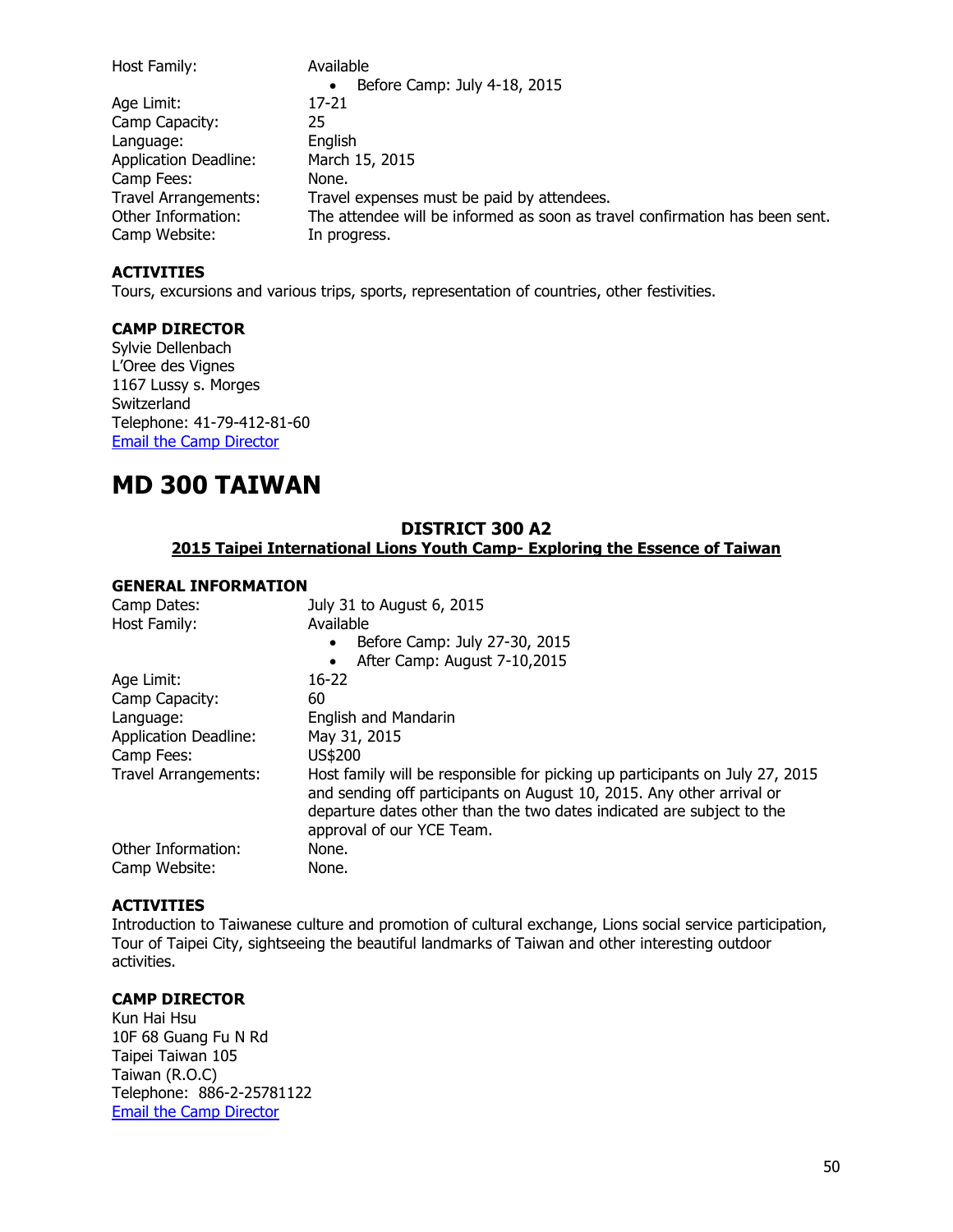#### **DISTRICT 300 G2 2015 Taoyuan International Lions Youth Camp**

#### **GENERAL INFORMATION**

| Camp Dates:                  | August 7-14, 2015                                         |
|------------------------------|-----------------------------------------------------------|
| Host Family:                 | Available                                                 |
|                              | Before Camp: 5 days (Dates to be determined)<br>$\bullet$ |
|                              | After Camp: 5 days (Dates to be determined)<br>$\bullet$  |
| Age Limit:                   | $16 - 21$                                                 |
| Camp Capacity:               | 10 (20 males, 20 females)                                 |
| Language:                    | Mandarin and English                                      |
| <b>Application Deadline:</b> | April 1, 2015                                             |
| Camp Fees:                   | US\$200                                                   |
| <b>Travel Arrangements:</b>  | None.                                                     |
| Other Information:           | None.                                                     |
| Camp Website:                | None.                                                     |

### **ACTIVITIES**

Introduction to Taiwans culture, tour of Taoyuan City and Taipei City, sightseeing of beautiful landmarks, and enjoying various outdoor activities.

## **CAMP DIRECTOR**

Yung-Yuan Chao 8F No. 242-1, Jingguo Rd. Taoyuan City Taoyuan County 33044 Taiwan (R.O.C) Telephone: 103-1358-1777 [Email the Camp Director](mailto:lionsg2@gmail.com)

# **TUNISIA**

## **DISTRICT 414 Lions Youth Camp Tunisia**

## **GENERAL INFORMATION**

| July 21 - 31, 2015                       |
|------------------------------------------|
| Available                                |
| Before Camp: July 14-20<br>$\bullet$     |
| $19 - 23$                                |
| 18                                       |
| French and English                       |
| March 15, 2015                           |
| 200 Euros                                |
| Arrival of youth to Tunis Carthage (TUN) |
| None.                                    |
| None.                                    |
|                                          |

### **ACTIVITIES**

Hiking, rock climbing, sightseeing, swimming, beaches, sports, excursions, nature, cultural activities

## **CAMP DIRECTOR**

Sabri Chaari Ste Rigalo, Imm Essaby Ancienne Rte Mahdia Km2 Sfax, Sfax 3002 Tunisia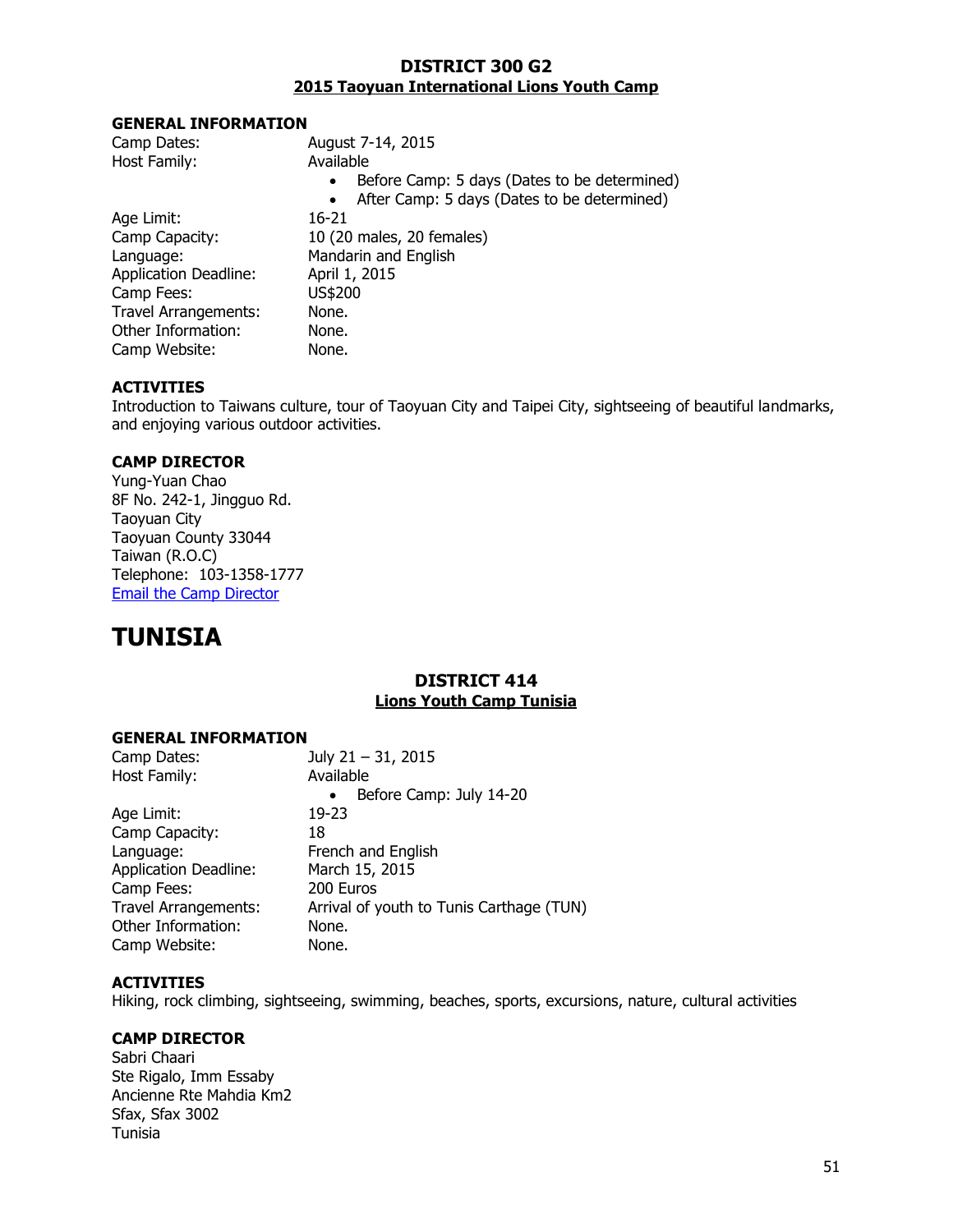# **TURKEY**

### **DISTRICT 118 E 16. Lions Istanbul Dancing at Bosphorus Camp**

#### **GENERAL INFORMATION**

| Camp Dates:                  | July 16 to July 26, 2015                                                                                                                 |
|------------------------------|------------------------------------------------------------------------------------------------------------------------------------------|
| Host Family:                 | Available                                                                                                                                |
|                              | Before Camp: July 5 to July 15, 2015                                                                                                     |
| Age Limit:                   | Boys: 17-21, Girls: 17-23                                                                                                                |
| Camp Capacity:               | 25                                                                                                                                       |
| Language:                    | English                                                                                                                                  |
| <b>Application Deadline:</b> | March 15, 2015                                                                                                                           |
| Camp Fees:                   | 250 Euros                                                                                                                                |
| <b>Travel Arrangements:</b>  | Arrival date: July 5, 2015, Departure date: July 26, 2015. Pick up and<br>transportation for campers only from Istanbul Ataturk Airport. |
| Other Information:           | Non vegetarian accepted. Soft alcohol allowed. Participants must be in good<br>health and should have medical travel insurance.          |
| Camp Website:                | None.                                                                                                                                    |

#### **ACTIVITIES**

Sightseeing of Istanbul, visit historical placed an museums, bowling, presentation of the youths countries, camp games, cinema night, Latin dances workshop, sport activities, social activities, pool parties, visit city center, photography and marbling workshop, optional tours, swimming at the Bosphorus and Black Sea, very well organized Talent Show with over 250 participants, meeting with Leos and Lions members, funny night parties, night life in Istanbul.

#### **CAMP DIRECTOR**

Erel Karamanoglu Siemens Yakacik Caddesi No: 111 Istanbul, Kartal 34870 **Turkey** Telephone: 0090 533 4141956 [Email the Camp Director](mailto:Erel.karamanoglu@siemens.com)

## **DISTRICT 118 E 9. Lions Istanbul Fashion and Cultural Camp**

#### **GENERAL INFORMATION**

| Camp Dates:                  | July 15 to July 26, 2015                                                                                                                 |
|------------------------------|------------------------------------------------------------------------------------------------------------------------------------------|
| Host Family:                 | Available                                                                                                                                |
|                              | Before Camp: July 5 to July 15, 2015<br>$\bullet$                                                                                        |
| Age Limit:                   | Boys: 17-21, Girls: 17-23                                                                                                                |
| Camp Capacity:               | 25                                                                                                                                       |
| Language:                    | English                                                                                                                                  |
| <b>Application Deadline:</b> | March 15, 2015                                                                                                                           |
| Camp Fees:                   | 250 Euros                                                                                                                                |
| <b>Travel Arrangements:</b>  | Arrival date: July 5, 2015, Departure date: July 26, 2015. Pick up and<br>transportation for campers only from Istanbul Ataturk Airport. |
| Other Information:           | Non vegetarian accepted. Soft alcohol allowed. Participants must be in good<br>health and should have medical travel insurance.          |
| Camp Website:                | None.                                                                                                                                    |

#### **ACTIVITIES**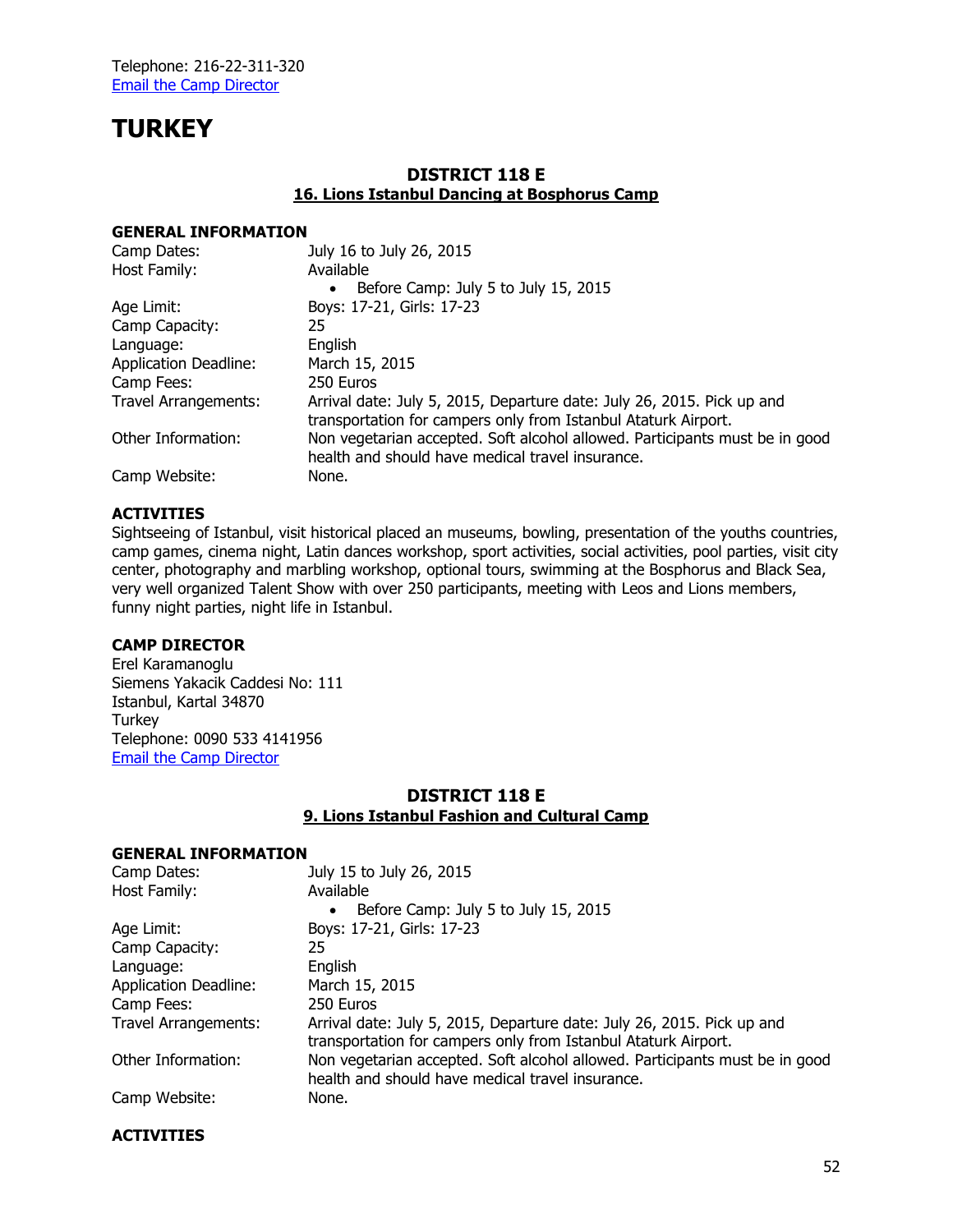Sightseeing of Istanbul, visit historical placed an museums, bowling, presentation of the youth's countries, camp games, cinema night, dancing, fashion workshop, sport activities, social activities, pool parties, visit city center, photography and marbling workshop, optional tours, swimming in the Bosphorus and Black Sea, very well organized talent show with over 250 participants, meeting with Leos and Lions members, funny night parties, night life in Istanbul.

#### **CAMP DIRECTOR**

Erel Karamanoglu Siemens Yakacik Caddesi No: 111 Istanbul, Kartal 34870 **Turkey** Telephone: 0090 533 4141956 [Email the Camp Director](mailto:Erel.karamanoglu@siemens.com)

#### **DISTRICT 118 K Lions Youth Exchange Bursa Camp 2015**

#### **GENERAL INFORMATION**

| Camp Dates:                  | July 2 to July 12, 2015                               |
|------------------------------|-------------------------------------------------------|
| Host Family:                 | Available                                             |
|                              | Before Camp: June 22 to July 2, 2015<br>$\bullet$     |
| Age Limit:                   | $16 - 19$                                             |
| Camp Capacity:               | 24                                                    |
| Language:                    | English                                               |
| <b>Application Deadline:</b> | May 31, 2015                                          |
| Camp Fees:                   | None                                                  |
| <b>Travel Arrangements:</b>  | Must arrive and depart at Atatuk Airport in Istanbul. |
| Other Information:           | No vegetarians.                                       |
| Camp Website:                | None.                                                 |

#### **ACTIVITIES**

Visit to Bursa, Istanbul, Canakkale, Eskisehir, Iznik tours, swimming, boat tour, fun parties, Uludag Mountain trekking, cultural exchanges with Turkish youths, and country presentations by campers.

#### **CAMP DIRECTOR**

Mujdat Sezer Hastavuk A.S. Izmir Yolu 22. Km PK 95 Bursa 16143 **Turkey** Telephone: 90 532 4482289 [Email the Camp Director](mailto:sezerlion@gmail.com)

## **DISTRICT 118 R Lions 118 R Aegean Youth Camp**

| Camp Dates:                  | July 12 to July 22, 2015                                            |
|------------------------------|---------------------------------------------------------------------|
| Host Family:                 | Available                                                           |
|                              | Before Camp: July 1 to July 12, 2015<br>$\bullet$                   |
| Age Limit:                   | 17-21                                                               |
| Camp Capacity:               | 30                                                                  |
| Language:                    | English                                                             |
| <b>Application Deadline:</b> | April 30, 2015                                                      |
| Camp Fees:                   | 200 Euros                                                           |
| <b>Travel Arrangements:</b>  | Arrival and departure must be from Izmir Adnan Menderes ADB between |
|                              | 8:00am and 8:00pm.                                                  |
| Other Information:           | Cannot accommodate vegetarians.                                     |
| Camp Website:                | www.lions118ryecturkey.org                                          |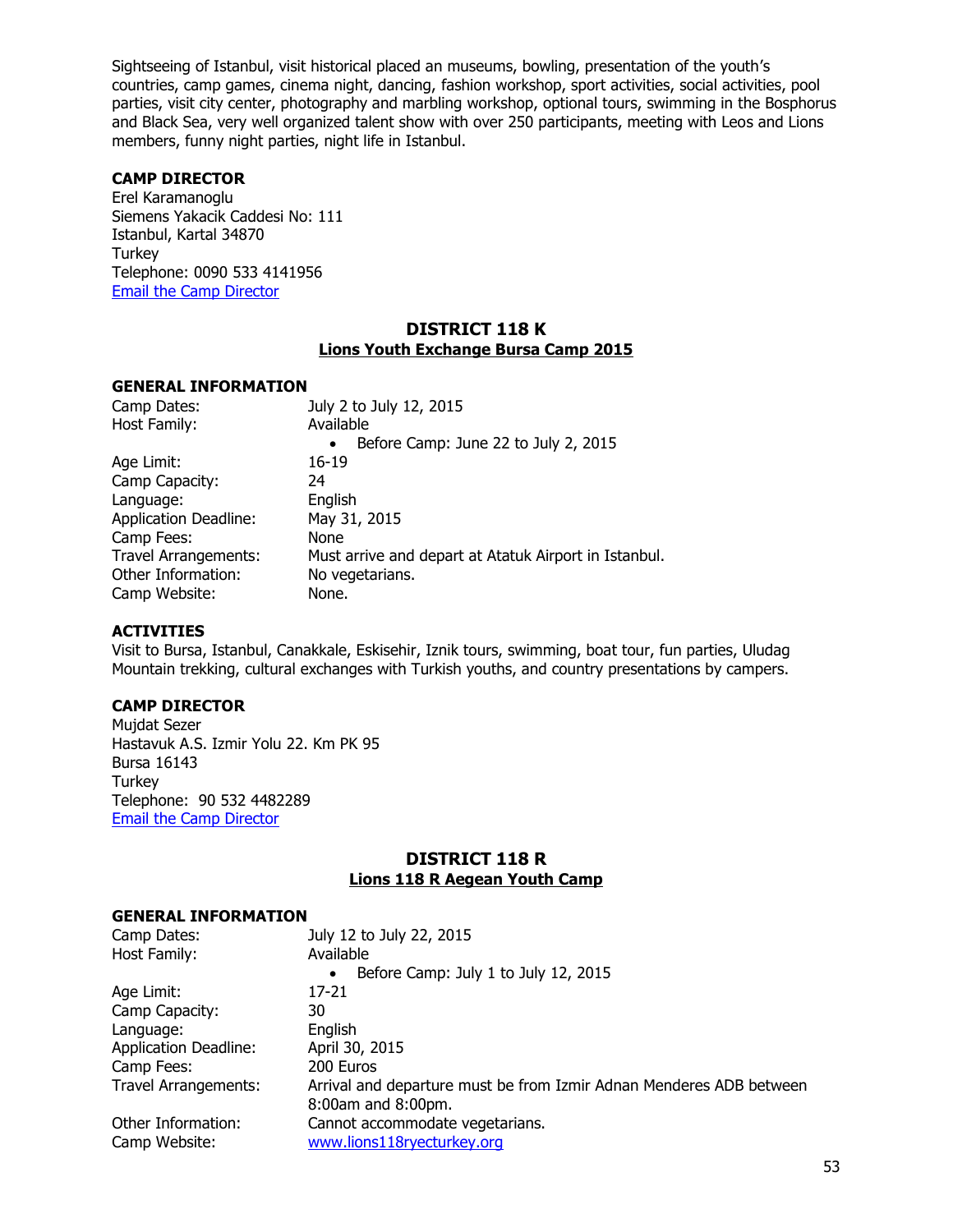Visits to place of natural and historical interest in Alanya and Antalya, rafting, trekking, daily boat tours, swimming, shopping, folkloric dance, country presentations by the youth campers and international food, social activities, Leo seminars, dancing sessions, night life Antalya, gala night, talent show

#### **CAMP DIRECTOR**

Necdet Uludag Sena Recidence C Bloc No:20 Kusadasi/Aydin 09400 **Turkey** Telephone: 90 533 386 1914 [Email the Camp Director](mailto:necdet@lions118ryecturkey.com)

#### **DISTRICT 118 R Lions 118 R Antalya Youth and Exchange Camp**

#### **GENERAL INFORMATION**

| Camp Dates:                  | July 26 to August 5, 2015                                                                |
|------------------------------|------------------------------------------------------------------------------------------|
| Host Family:                 | Available                                                                                |
|                              | Before Camp: July 15 to July 26, 2015<br>٠                                               |
| Age Limit:                   | 17-21                                                                                    |
| Camp Capacity:               | 30                                                                                       |
| Language:                    | English                                                                                  |
| <b>Application Deadline:</b> | April 30, 2015                                                                           |
| Camp Fees:                   | 200 Euros                                                                                |
| <b>Travel Arrangements:</b>  | Arrival and departure must be from ICF Airport in Antalya between 8:00am<br>and 8:00pm.  |
| Other Information:           | Cannot accommodate vegetarians. All campers must be able to swim,<br>insurance required. |
| Camp Website:                | www.lions118ryecturkey.org                                                               |

#### **ACTIVITIES**

Visits to place of natural and historical interest in Alanya and Antalya, rafting, trekking, daily boat tours, swimming, shopping, folkloric dance, country presentations by the youth campers and international food, social activities, Leo seminars, dancing sessions, night life Antalya, gala night, talent show

#### **CAMP DIRECTOR**

Necdet Uludag Sena Recidence C Bloc No:20 Kusadasi/Aydin 09400 **Turkey** Telephone: 90 533 386 1914 [Email the Camp Director](mailto:necdet@lions118ryecturkey.com)

## **DISTRICT 118 T 32nd International Lions Study & Sea, Sun Fun Tour**

| Camp Dates:                  | July 6 to July 27, 2015              |
|------------------------------|--------------------------------------|
| Host Family:                 | Available (in conjunction with camp) |
|                              | Before Camp: June 27 to July 6, 2015 |
| Age Limit:                   | 17-21                                |
| Camp Capacity:               | 25                                   |
| Language:                    | English                              |
| <b>Application Deadline:</b> | May 31, 2015                         |
| Camp Fees:                   | 350 Euros                            |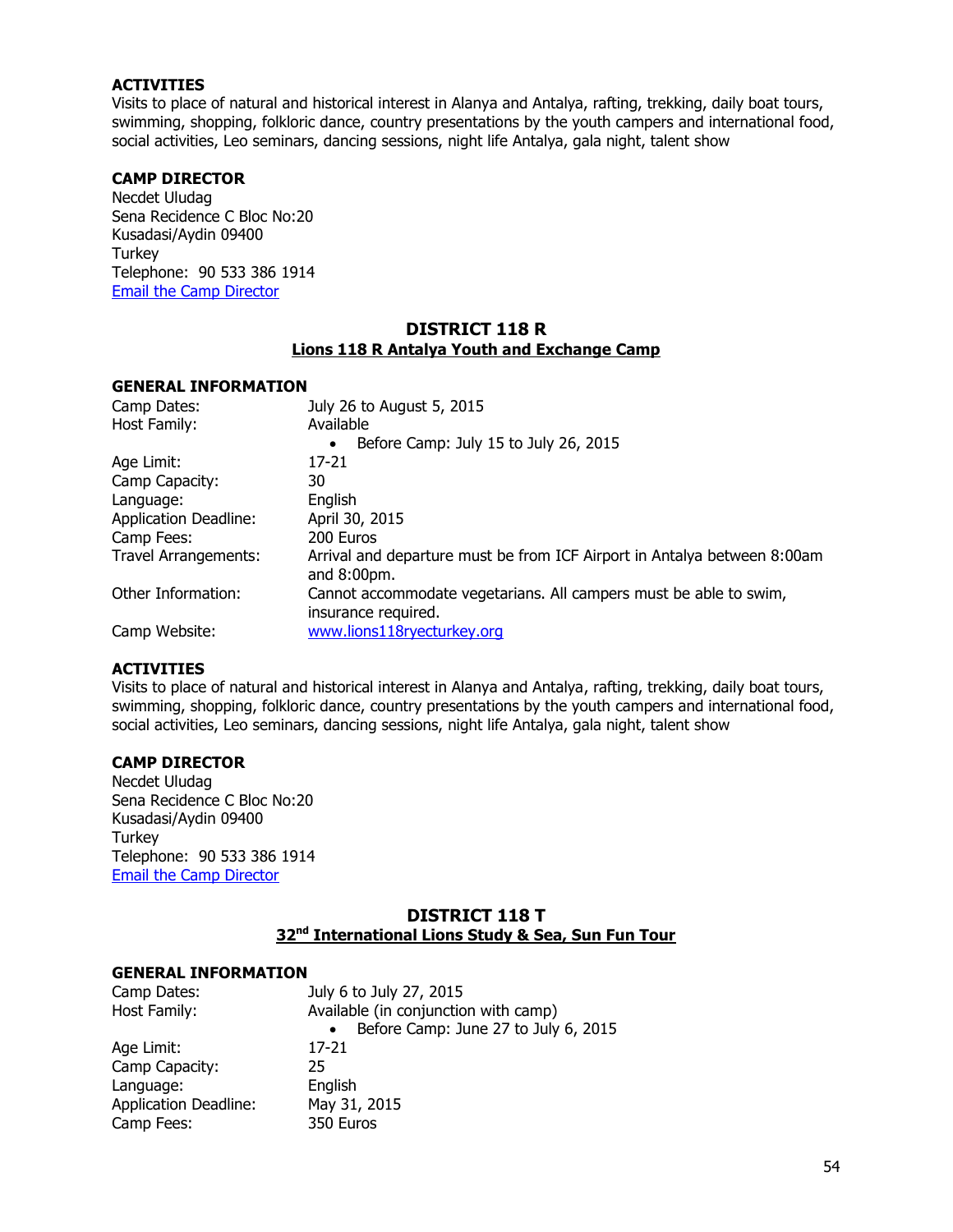Travel Arrangements: Arrivals: Istanbul Ataturk Airport June 27, Departures: Istanbul Ataturk Airport July 16 Other Information: None. Camp Website: [www.lions118-tyouthexchangecamp.weebly.com](http://www.lions118-tyouthexchangecamp.weebly.com/)

#### **ACTIVITIES**

Study tour throughout Aegean and Marmara Regions of Turkey, Visit ruins of ancient civilizations, visit monuments and museums in Galipoli, Troy, Assos, Dardanelles, Bursa and Istanbul, sightseeing, beach parties and workshops

### **CAMP DIRECTOR**

Guniz Ayginin Zeytinoglu C.Murat S. 2/14 Akatlar Besiktas Istanbul Turkey Telephone: 90-532-685-83-09 [Email the Camp Director](mailto:gayginin@aol.com)

#### **DISTRICT 118 U Eurasia Internatinal Lions Camp**

#### **GENERAL INFORMATION**

| Camp Dates:                  | July 13-25, 2015                  |
|------------------------------|-----------------------------------|
| Host Family:                 | Available                         |
|                              | Before Camp: 1 week.<br>$\bullet$ |
| Age Limit:                   | 17-21                             |
| Camp Capacity:               | 02 (10 males, 10 females)         |
| Language:                    | English                           |
| <b>Application Deadline:</b> | May 1, 2015                       |
| Camp Fees:                   | 250 Euros                         |
| <b>Travel Arrangements:</b>  | None.                             |
| Other Information:           | None.                             |
| Camp Website:                | None.                             |

#### **ACTIVITIES**

Sightseeing of Ankara, Istanbul and Cappadocia. Experience a Turkish bath and Bosphorus boat trip, visit historical places, hot air balloon trip, bowling night.

#### **CAMP DIRECTOR**

Didem Akar Ugur Mumcu CAD. No:88 MNG Buiding, 4<sup>th</sup> Floor Gaziosmanpasa, Ankara 06700 **Turkey** Telephone: 90-312-4390812 [Email the Camp Director](mailto:didem_akar@yahoo.com)

## **DISTRICT 118 Y Lions "Catch the Spirit of Istanbul" 2015**

| Camp Dates:    | August 11 to August 22, 2015             |
|----------------|------------------------------------------|
| Host Family:   | Available                                |
|                | Before Camp: August 2 to August 11, 2015 |
| Age Limit:     | 18-22                                    |
| Camp Capacity: | 25                                       |
| Language:      | English                                  |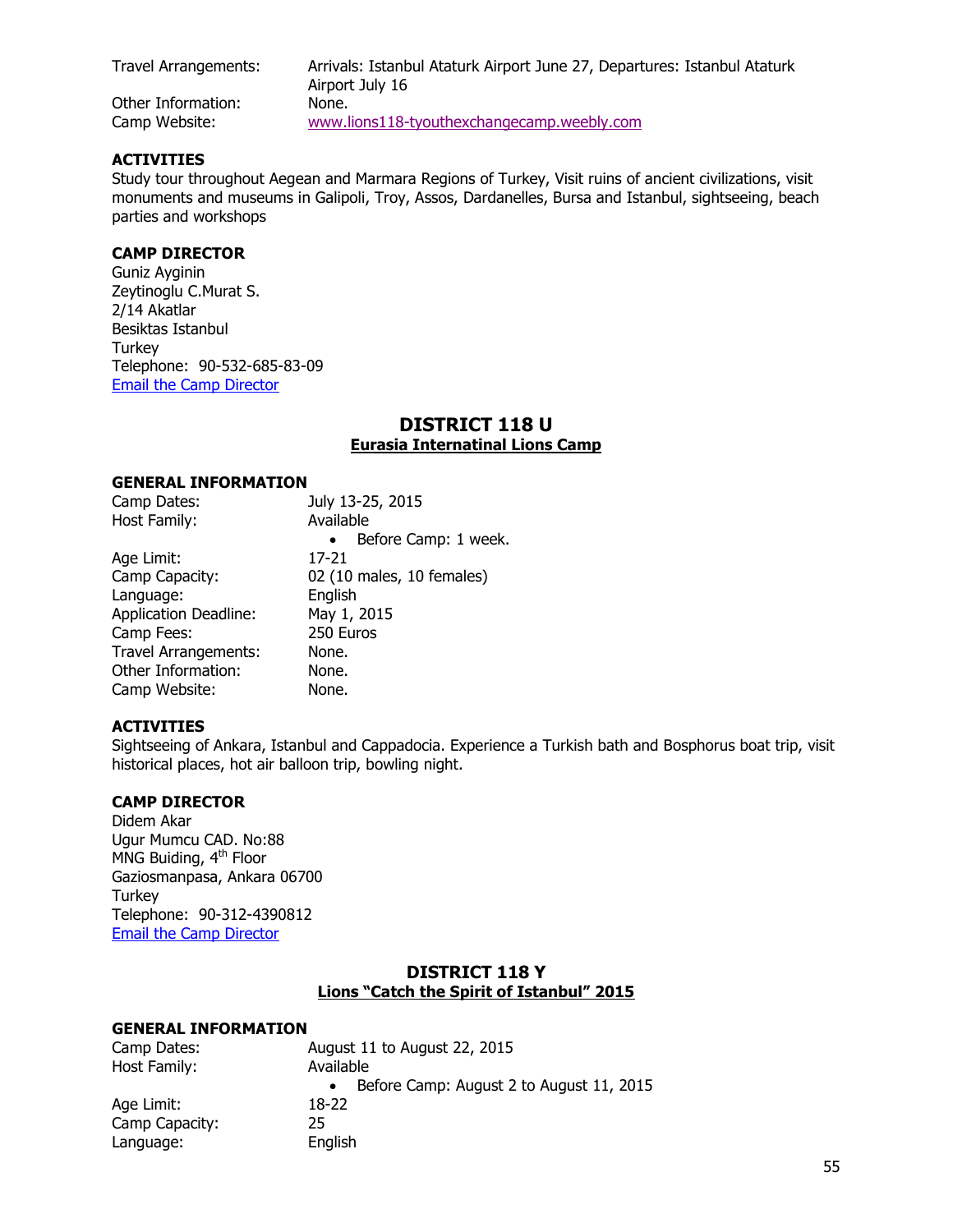| <b>Application Deadline:</b> | April 30, 2015                                                                      |
|------------------------------|-------------------------------------------------------------------------------------|
| Camp Fees:                   | 200 Euros                                                                           |
| <b>Travel Arrangements:</b>  | Istanbul Ataturk Airport (IST)<br>Arrival date: August 2, Departure date: August 22 |
| Other Information:           | Overseas youth will have an extra week of host family stay                          |
| Camp Website:                | None.                                                                               |

Sightseeing, boat tours, cooking Turkish food, Karaoke, Turkish bath, bowling, talent night show, Turkish arts and dance workshops, country presentations, shopping, swimming and open air movies night

#### **CAMP DIRECTOR**

Cagla Tezer Bagdat Cad. No:254 D: 18 Kadikoy Istanbul 34728 Turkey Telephone: 90-532-600-52-75 [Email the Camp](mailto:caglatezer@gmail.com) Director

## **UNITED STATES OF AMERICA**

## **COLORADO**

#### **MULTIPLE DISTRICT 6 Colorado Lions Camp – International Week**

#### **GENERAL INFORMATION**

| Camp Dates:                  | August 9-15, 2015                                                                                                                                                                                                                 |
|------------------------------|-----------------------------------------------------------------------------------------------------------------------------------------------------------------------------------------------------------------------------------|
| Host Family:                 | Available                                                                                                                                                                                                                         |
|                              | Before Camp: 2 weeks<br>$\bullet$                                                                                                                                                                                                 |
|                              | After camp: 1-3 days                                                                                                                                                                                                              |
| Age Limit:                   | 16-18                                                                                                                                                                                                                             |
| Camp Capacity:               | 30                                                                                                                                                                                                                                |
| Language:                    | English                                                                                                                                                                                                                           |
| <b>Application Deadline:</b> | March 15, 2015                                                                                                                                                                                                                    |
| Camp Fees:                   | US\$300                                                                                                                                                                                                                           |
| Travel Arrangements:         | Youth will arrive at various airports depending on the location of their host<br>family.                                                                                                                                          |
| Other Information:           | This is a rustic camp emphasizing international understanding, outdoor<br>activities and the purpose of Lions. Bring something to share from you<br>country such as a dance, traditional costume, music, skit, presentation, etc. |
| Camp Website:                | To be determined.                                                                                                                                                                                                                 |

#### **ACTIVITIES**

Rope course, a night in an American Indian Teepee (weather permitting), sports, games, shorts trips to nearby attractions, cultural interchange, crafts and a game room.

#### **CAMP DIRECTOR**

Steve and Vicki Leroux 36667 Pauline Pl. Windsor, Co 80550 United States Telephone: 970-381-9480 [Email the Camp Directors](mailto:Colo.yep@gmail.com)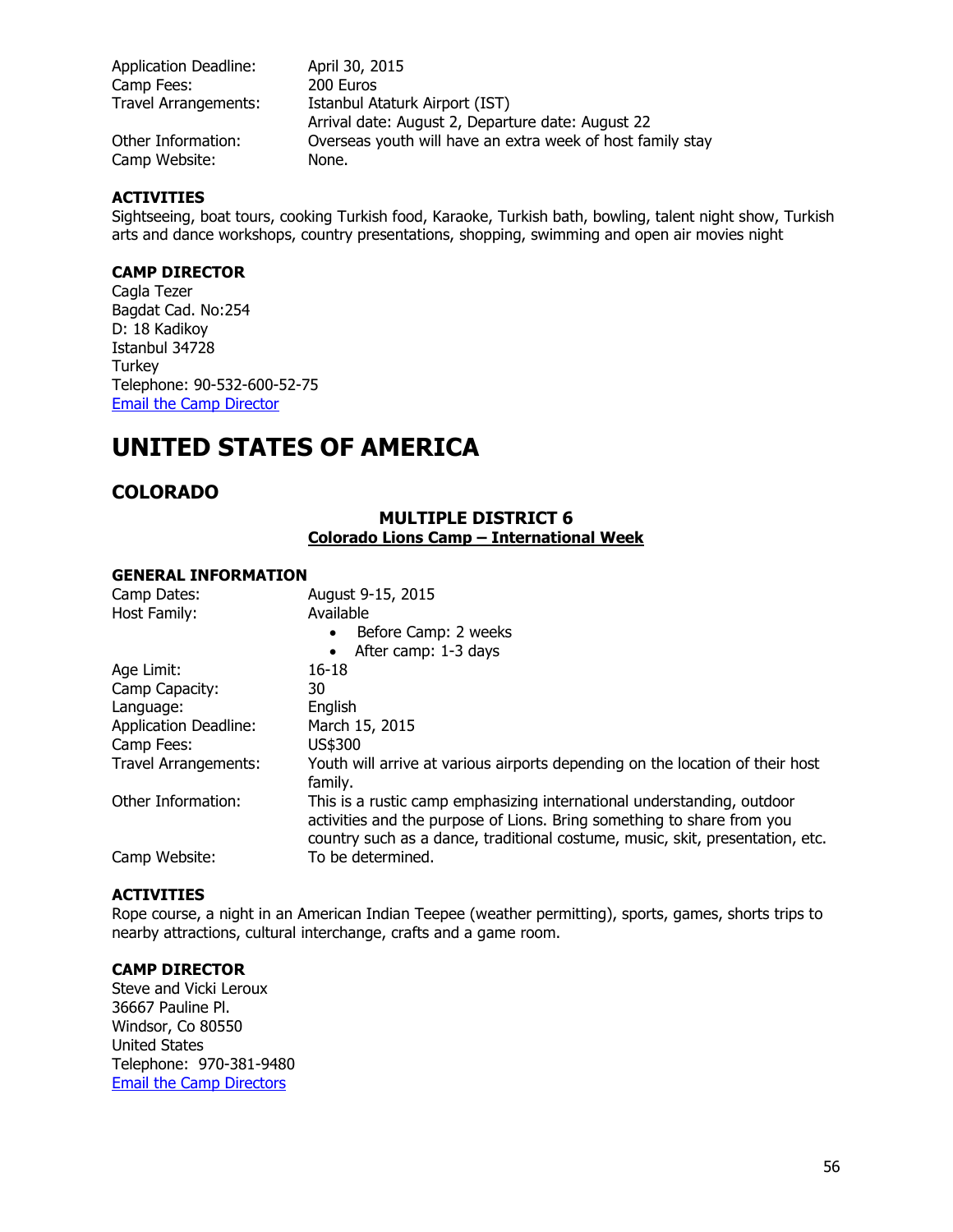## **HAWAII**

### **DISTRICT 50 Hawaii Lions International Youth Camp**

#### **GENERAL INFORMATION**

| Camp Dates:                  | July 20 to August 8, 2015                          |
|------------------------------|----------------------------------------------------|
| Host Family:                 | Available                                          |
|                              | Before Camp: Approximately four days.<br>$\bullet$ |
| Age Limit:                   | 16-18                                              |
| Camp Capacity:               | 25                                                 |
| Language:                    | English                                            |
| <b>Application Deadline:</b> | February 28, 2015                                  |
| Camp Fees:                   | US\$1,100                                          |
| <b>Travel Arrangements:</b>  | None.                                              |
| Other Information:           | None.                                              |
| Camp Website:                | None.                                              |

#### **ACTIVITIES**

Meeting with government officials, cultural exchange activities, completing a service project, meeting with local Lions, their clubs and tasting ethnic foods, beach activities (swimming, surfing, paddling), hiking, horseback riding.

#### **CAMP DIRECTOR**

## **IOWA**

## **MULTIPLE DISTRICT 9 Lions Clubs of Iowa International Youth Exchange and Camp**

#### **GENERAL INFORMATION**

| Camp Dates:                  | July 12-18, 2015                                                           |
|------------------------------|----------------------------------------------------------------------------|
| Host Family:                 | Available                                                                  |
|                              | Before Camp: Jun 27 to July 12, 2015<br>$\bullet$                          |
| Age Limit:                   | 16, 17, 18 at start of camp                                                |
| Camp Capacity:               | 25                                                                         |
| Language:                    | English                                                                    |
| <b>Application Deadline:</b> | March 1, 2015                                                              |
| Camp Fees:                   | US\$60                                                                     |
| Travel Arrangements:         | To be arranged when the hosting if determined. Iowa Airports: Cedar Rapids |
|                              | (CID), Waterloo (WLOO), Des Moines (DSM). Omaha, NE and Sioux City, IA     |
| Other Information:           | None.                                                                      |
| Camp Website:                | www.ilyec.com                                                              |

#### **ACTIVITIES**

Visit Iowa State University, tie dying of camp shirts, wall climbing, canoeing, golf, bowling, wiener roast, visit the capital of Iowa and meet the governor, adventure land visit, the hall of pride, Sons of Norway, the Principal Building, Iowa Cubs baseball, morning flag ceremonies, country talks and Iowa food tasting.

#### **CAMP DIRECTOR**

William Tjaden 3571 Little Wall Lake Rd Jewell, IA 50130 United States Telephone: 319-464-2047 Email the [Camp Director](mailto:wtjaden@ilyec.com)

## **MINNESOTA**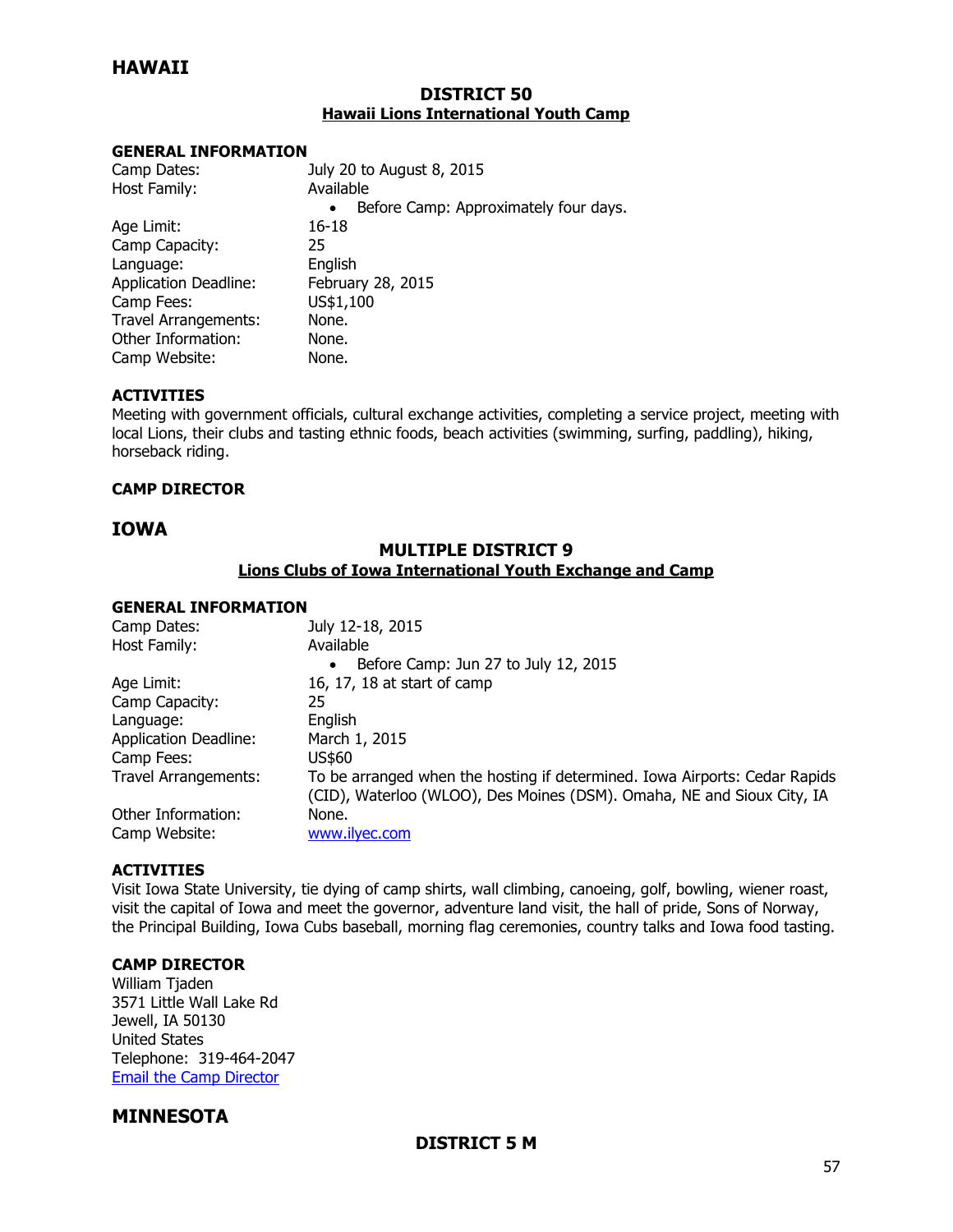### **Lions Camp Spicer**

#### **GENERAL INFORMATION**

| July 18 to July 25, 2015                           |
|----------------------------------------------------|
| Available                                          |
| Before Camp: July 1 to July 17, 2015<br>$\bullet$  |
| After Camp: July 26 to August 1, 2015<br>$\bullet$ |
| $16 - 19$                                          |
| 34                                                 |
| English                                            |
| March 31, 2015                                     |
| US\$100                                            |
| None.                                              |
| None.                                              |
| None.                                              |
|                                                    |

#### **ACTIVITIES**

Minnesota Lions Eye Bank, Lions club, State capitol and St. Paul Cathedral visit. Feed My Starving Children (service project), Team building day, Valley Fair Park, Laser Tag, Mini golf, playing softball, Chanhassen Dinner Theater, Mall of America, cooking a dish from the youths country for the International Banquet

## **CAMP DIRECTOR**

| Cindy Walters                  |
|--------------------------------|
| 1915 Waterford Circle          |
| Chaska, MN 55318               |
| <b>United States</b>           |
| Telephone: 952-484-0404        |
| <b>Email the Camp Director</b> |

## **MISSOURI**

## **MULTIPLE DISTRICT 26 William C. Chandler Lions Youth Camp**

#### **GENERAL INFORMATION**

| Camp Dates:                  | July 19 to July 26, 2015                                                        |
|------------------------------|---------------------------------------------------------------------------------|
| Host Family:                 | Available                                                                       |
|                              | Before Camp: June 29 to July 19, 2015<br>$\bullet$                              |
| Age Limit:                   | 17-21                                                                           |
| Camp Capacity:               | 16                                                                              |
| Language:                    | English                                                                         |
| <b>Application Deadline:</b> | March 30, 2015                                                                  |
| Camp Fees:                   | US\$250                                                                         |
| <b>Travel Arrangements:</b>  | Notification of airport after youth is accepted and host family is established. |
| Other Information:           | Youth will be met at airport by host family and camp director. This camp only   |
|                              | accepts nonsmokers.                                                             |
| Camp Website:                | www.campbrimshire.com                                                           |

#### **ACTIVITIES**

Sharing of youth's country information, food and local Lions service projects. Games, swimming, tours.

#### **CAMP DIRECTOR**

Toni Mahoney P.O. Box 138 Richwoods, MO 63071 United States Telephone: 314-805-7391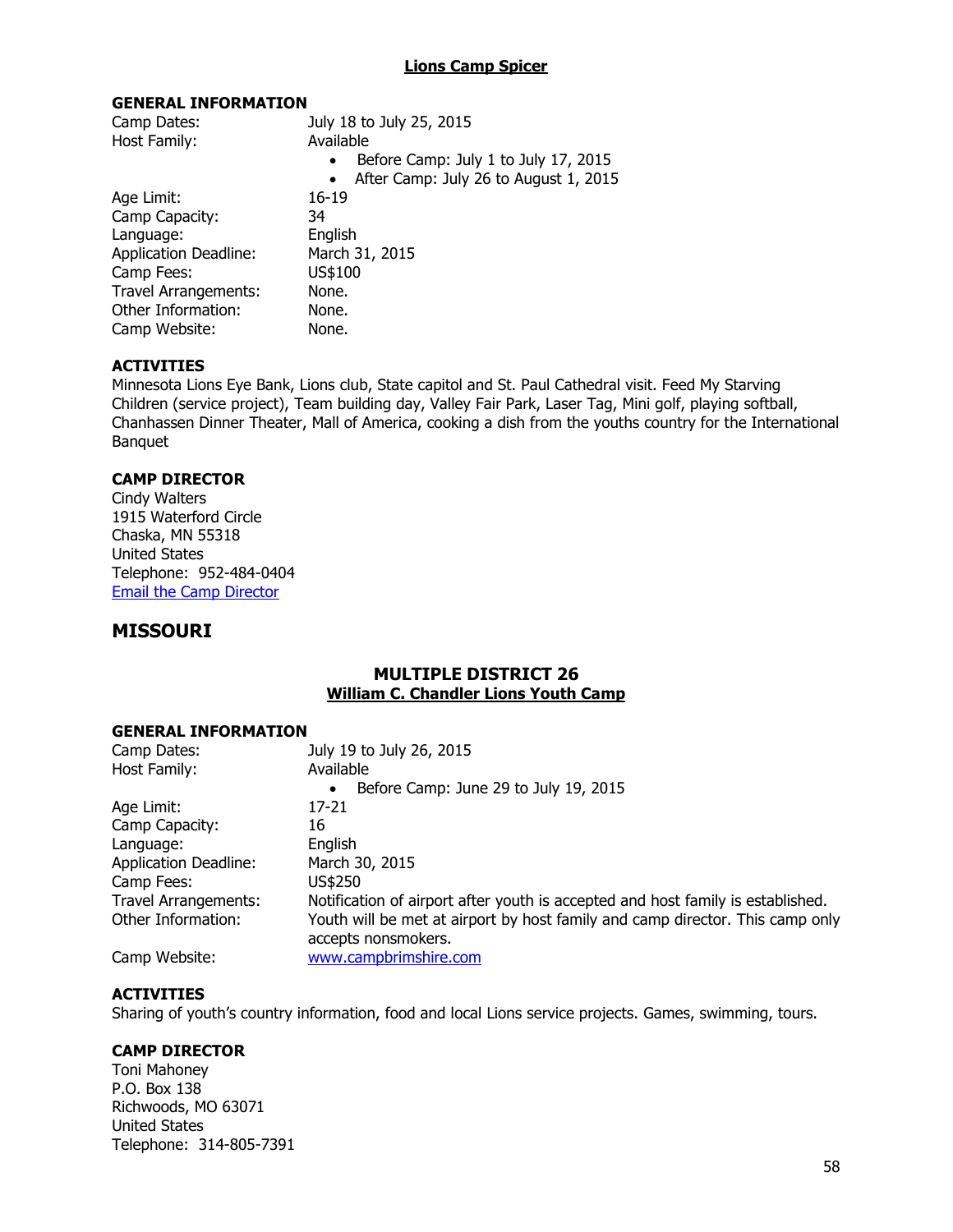## **SOUTH DAKOTA**

### **DISTRICT 5 SW MD 5 Lions Youth Exchange Camp**

#### **GENERAL INFORMATION**

| Camp Dates:                  | July 12 to July 18, 2015                                |
|------------------------------|---------------------------------------------------------|
| Host Family:                 | Available                                               |
|                              | Before Camp: TBD<br>$\bullet$                           |
|                              | After Camp: TBD<br>$\bullet$                            |
| Age Limit:                   | 16-18                                                   |
| Camp Capacity:               | 45 total: 25 youth from MD 5, 20 youth from other areas |
| Language:                    | English                                                 |
| <b>Application Deadline:</b> | March 31, 2015                                          |
| Camp Fees:                   | US\$400                                                 |
| Travel Arrangements:         | None.                                                   |
| Other Information:           | None.                                                   |
| Camp Website:                | None.                                                   |

#### **ACTIVITIES**

Swimming, hiking, sightseeing

## **CAMP DIRECTOR**

Kenneth Wetz P.O. Box 204 Newell, SD 57760 United States Telephone: 605-490-0565 [Email the Camp Director](mailto:knew@sdplains.com) or [Email the Camp Director](mailto:dowetz@yahoo.com)

## **SOUTH CAROLINA**

## **DISTRICT 32 South Carolina Lions Youth Exchange Program**

#### **GENERAL INFORMATION**

| Camp Dates:                         | July 25 to August 8, 2015                                                                                  |
|-------------------------------------|------------------------------------------------------------------------------------------------------------|
| Host Family:                        | Available                                                                                                  |
|                                     | Before Camp: July 11 to July 25, 2015<br>$\bullet$                                                         |
| Age Limit:                          | 15-18                                                                                                      |
| Camp Capacity:                      | 12                                                                                                         |
| Language:                           | English                                                                                                    |
| <b>Application Deadline:</b>        | April 1, 2015                                                                                              |
| Camp Fees:                          | US\$500                                                                                                    |
| <b>Travel Arrangements:</b>         | Fly into Columbia, SC (CAE) airport on July 11, 2015 and depart from the<br>same airport on August 8, 2015 |
| Other Information:<br>Camp Website: | Participants are required to attend both the camp and host family program.<br>Not available.               |

#### **ACTIVITIES**

Lake adventure, white water rafting, theme park visit, ocean time, historic gardens, state house tour, time with local Lions clubs, various other activities.

#### **CAMP DIRECTOR**

James (Jim) Varn 507 Bruce Drive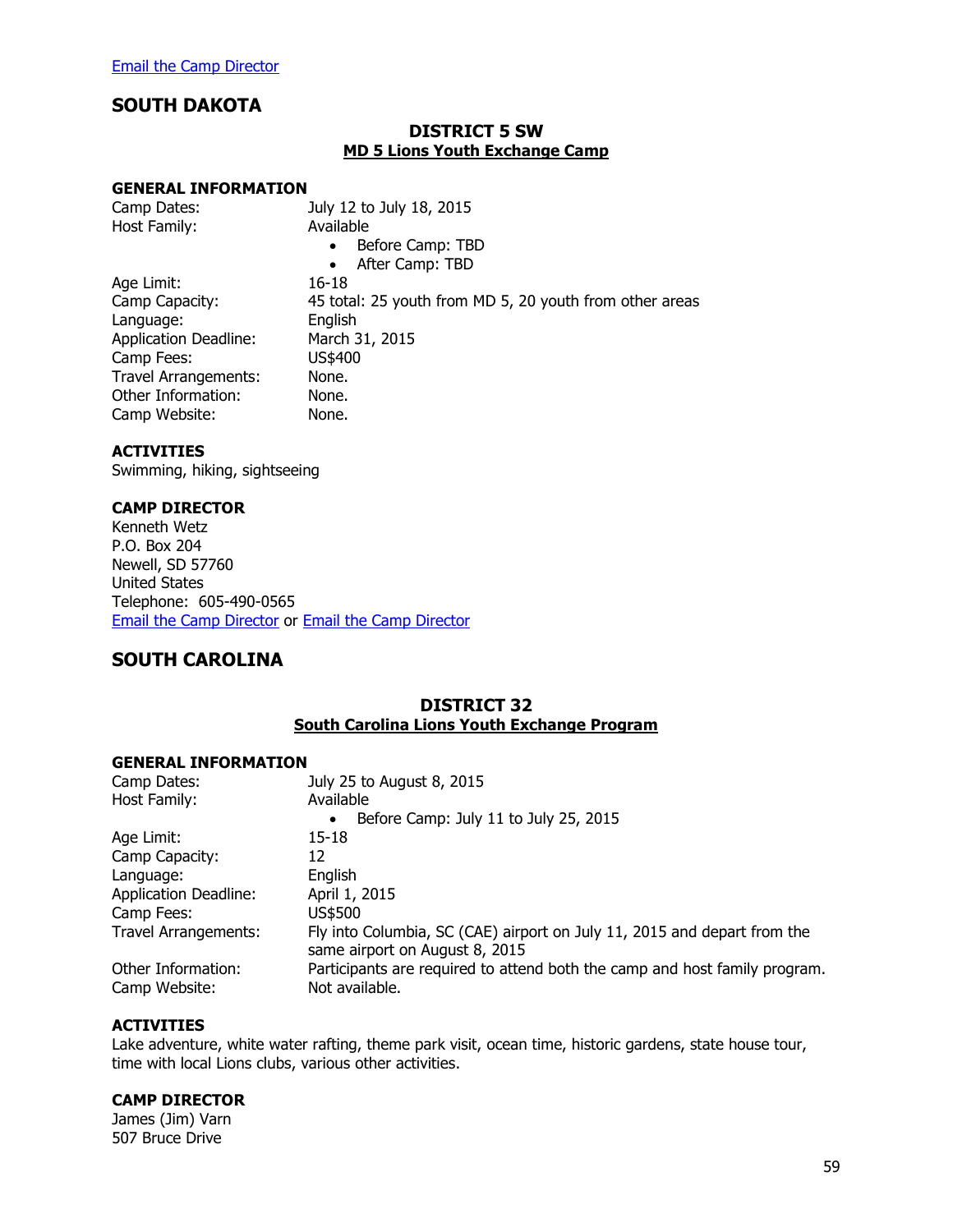Camden, SC 29020 United States Telephone: 803-432-5093 [Email the Camp Director](mailto:jimvarn@varnhaus.net)

## **TEXAS**

## **DISTRICT 2 E2 Julien C Hyer Lions Youth Camp**

#### **GENERAL INFORMATION**

| Camp Dates:                  | June 28 to August 2, 2015                                                                                                                                     |
|------------------------------|---------------------------------------------------------------------------------------------------------------------------------------------------------------|
| Host Family:                 | Available                                                                                                                                                     |
|                              | Before Camp: TBD<br>$\bullet$                                                                                                                                 |
|                              | After Camp: TBD<br>$\bullet$                                                                                                                                  |
| Age Limit:                   | $17 - 20$                                                                                                                                                     |
| Camp Capacity:               | 35                                                                                                                                                            |
| Language:                    | English                                                                                                                                                       |
| <b>Application Deadline:</b> | April 30, 2015                                                                                                                                                |
| Camp Fees:                   | None.                                                                                                                                                         |
| Travel Arrangements:         | Arrival and departure out of the Dallas/Fort Worth (DFW) airport.                                                                                             |
| Other Information:           | Youths will be staying with a main host family and with host families in<br>Austin and Lubbock. They will also spend a week at camp with all other<br>youths. |
| Camp Website:                | None.                                                                                                                                                         |

### **ACTIVITIES**

Visiting Austin and Lubbock, museums, amusement park, major league baseball game, college campuses and a trip to a waterpark.

## **CAMP DIRECTOR**

Deanna Lovell 3520 Hidden Forest Drive Flower Mudd, TX 75028 United States Telephone: 214-732-7207 [Email the Camp Director](mailto:deannallt@yahoo.com)

## **VIRGINIA**

## **DISTRICT 24 D John M White International Lions Youth Exchange Camp**

| Camp Dates:                  | July 19 to July 31, 2015                                                                                                                                                                           |
|------------------------------|----------------------------------------------------------------------------------------------------------------------------------------------------------------------------------------------------|
| Host Family:                 | Available                                                                                                                                                                                          |
|                              | • Before Camp: July 2 to July 19, 2015                                                                                                                                                             |
|                              | • After Camp: July 31 to August 2, 2015                                                                                                                                                            |
| Age Limit:                   | $16 - 19$                                                                                                                                                                                          |
| Camp Capacity:               | 30                                                                                                                                                                                                 |
| Language:                    | English                                                                                                                                                                                            |
| <b>Application Deadline:</b> | March 1, 2015                                                                                                                                                                                      |
| Camp Fees:                   | US\$450                                                                                                                                                                                            |
| Travel Arrangements:         | Travel to be arranged by the camper. Travel to the camp must include arrival<br>on July 2, 2015 and departure on August 1, 2015 only. Travel must directly<br>to camp and home, no side trips.     |
| Other Information:           | It is required that youth complete the host family stay and then participate in<br>the camp. Travel itinerary must be approved before camp acceptance will be<br>made, all rules will be enforced. |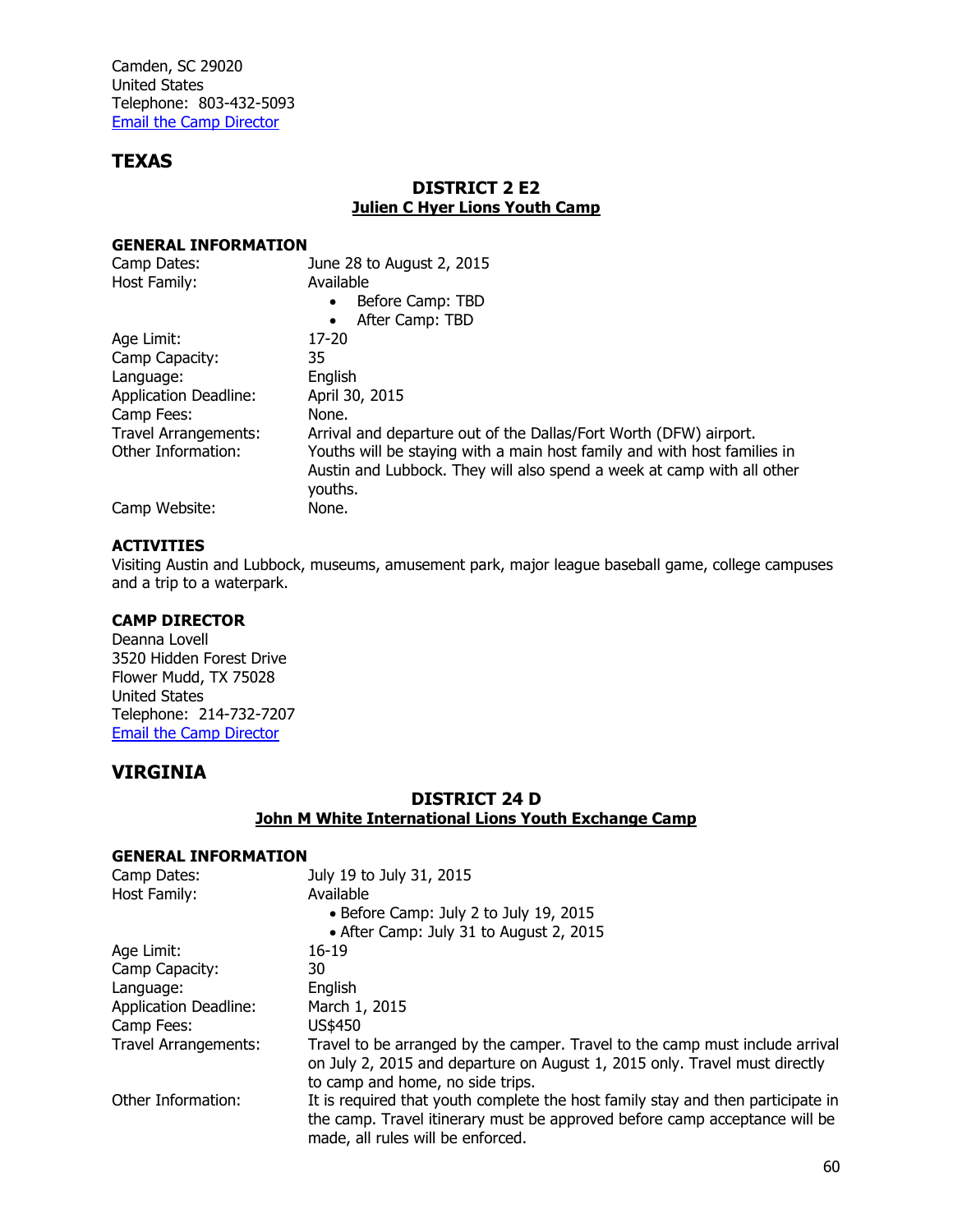Camp Website: Not available.

### **ACTIVITIES**

Educational and recreational camp activities, sightseeing trip throughout Virginia and to Washington D.C.; beach trips to Virginia Beach, James River and Chesapeake Bay; fishing in the Chesapeake Bay, major league baseball game and mall shopping

### **CAMP DIRECTOR**

Patricia Morrell 21 Jonquil Lane Newport News, VA 23606 United States Telephone: 757-930-3299 [Email the Camp Director](mailto:Pmsm56@aol.com)

## **WISCONSIN**

## **MULTIPLE DISTRICT 27 Lions Youth Exchange Camp Vista, Dundee, WI**

#### **GENERAL INFORMATION**

| Camp Dates:                  | July 19 to July 26, 2015                                                                                                                                                   |
|------------------------------|----------------------------------------------------------------------------------------------------------------------------------------------------------------------------|
| Host Family:                 | Available                                                                                                                                                                  |
|                              | Before Camp: TBD<br>$\bullet$                                                                                                                                              |
|                              | After Camp: TBD<br>$\bullet$                                                                                                                                               |
| Age Limit:                   | $17 - 20$                                                                                                                                                                  |
| Camp Capacity:               | 55                                                                                                                                                                         |
| Language:                    | English                                                                                                                                                                    |
| <b>Application Deadline:</b> | April 1, 2015                                                                                                                                                              |
| Camp Fees:                   | None.                                                                                                                                                                      |
| <b>Travel Arrangements:</b>  | Final flight destination information will be given once a host family is located<br>from a major international airport. PLEASE follow this information for your<br>safety. |
| Other Information:           | Wisconsin has poor, very limited public transportation. No internet at camp.<br>Personal spending money will be needed. Only completed applications will be<br>accepted.   |
| Camp Website:                | http://www.wisconsinlionsyouthexchange.org/                                                                                                                                |

### **ACTIVITIES**

Trip to state capitol and Wisconsin Eye Bank, shopping, crafts, water activities, peace and world chats, dance night, Native American presentation, camp Olympics, ethnic meals, group country presentations (no commercial videos, original presentations requested, 8-10minutes in length).

## **CAMP DIRECTOR**

Raymond Tweedale 1757 Kettering Ridge Rd Richfield, WI 53076 United States Telephone: 1-262-628-2299 [Email the Camp Director](mailto:tweedale@charter.net)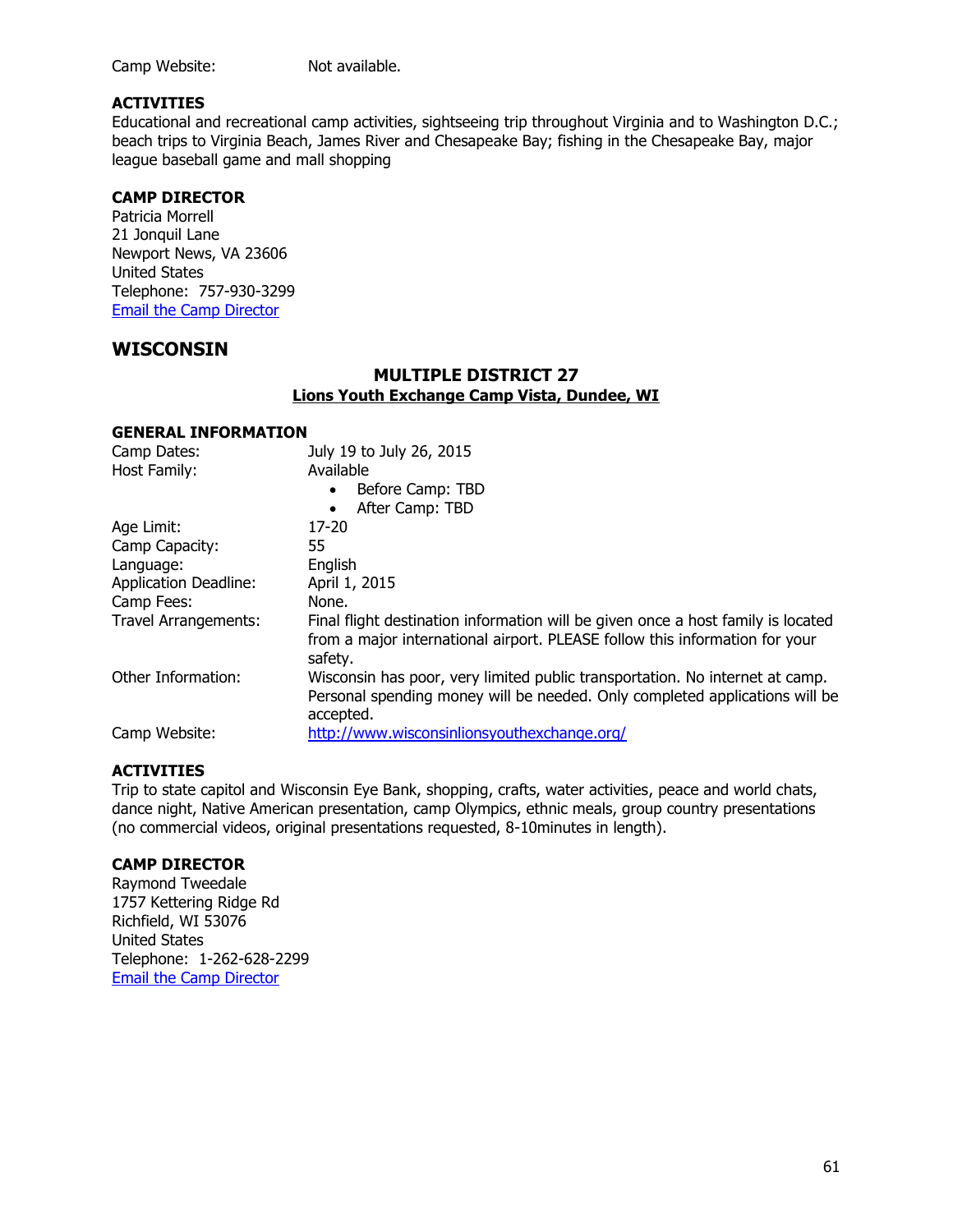## **------------------------------------------------------------------- YOUTH CAMP AND EXCHANGE CHAIRPERSONS**

**-------------------------------------------------------------------**

**YCE Chairpersons - Please Note**: If you are listed as a district or multiple district YCE chairperson in this directory, it is likely that you will receive a number of communications from other YCE chairpersons, or potential participants in your district's or multiple district's YCE Program. As stated in Chapter XXIII of the LCI Board Policy Manual, good communications are absolutely vital to operations of the Youth Camp and Exchange Program. It is the obligation of all participants to keep all concerned parties informed and to respond promptly to every communication of any type. The sender must be informed promptly, whether the answer is favorable or not, or to be decided at a later date. We appreciate your attention to this vital component of serving as a YCE chairperson. Thanks to all of you for the work you do on behalf of youth around the world! \*\*\*\*\*\*\*\*\*\*\*\*\*\*\*\*\*\*\*\*\*\*\*\*\*\*\*\*\*\*\*\*\*\*\*\*\*\*\*\*\*\*\*\*\*\*\*\*\*\*\*\*\*\*\*\*\*\*\*\*\*\*\*\*\*\*\*\*\*\*\*\*\*\*\*\*\*\*\*\*\*\*\*\*\*

## **AUSTRALIA**

## **MULTIPLE DISTRICT 201**

Bill Shepherd 1 Dickson Street Nambucca Heads, NSW 2448 Australia Telephone: 0428-004-035 [Email Lion Shepherd](mailto:md201ye@gmail.com)

## **DISTRICT 201 N3**

Keryn Randall 2/20 Railway Parade Cardiff, NSW 2285 Australia Telephone: 61-413-318-660 [Email Lion Randall](mailto:md201ye@gmail.com)

## **DISTRICT 201 Q2**

Damien Mott 54 Chapman Street Proserpine, QLD 4800 Australia Telephone: 61-416-244-485 [Email Lion Mott](mailto:md201ye@gmail.com)

## **DISTRICT 201 Q3**

Tony Reading 140 Pioneer Cres Bellbowrie, Qld 4070 Australia Telephone: 617-3202-8304 [Email Lion Reading](mailto:md201ye@gmail.com)

## **DISTRICT 201 V2**

Susan Eyton 290 O'Neils Lane Anakie, Victoria 3213 Australia Telephone: 61-408-588-841 [Email Lion Eyton](mailto:md201ye@gmail.com)

## **DISTRICT 201 V6**

Stephen Kazenwadel 21 Pelican Court Wangaratta, VIC 3677 Australia Telephone: 361357229907 [Email Lion Kazenwadel](mailto:akazenwa@bigpond.net.au)

# **AUSTRIA**

## **MULTIPLE DISTRICT 114**

Friedrich Drobesch Hallerstrasse 332 Hall bei Admont 8911 Austria Telephone: 43 664 73588148 [Email Lion Drobesch](mailto:Yce.austria@gmail.com)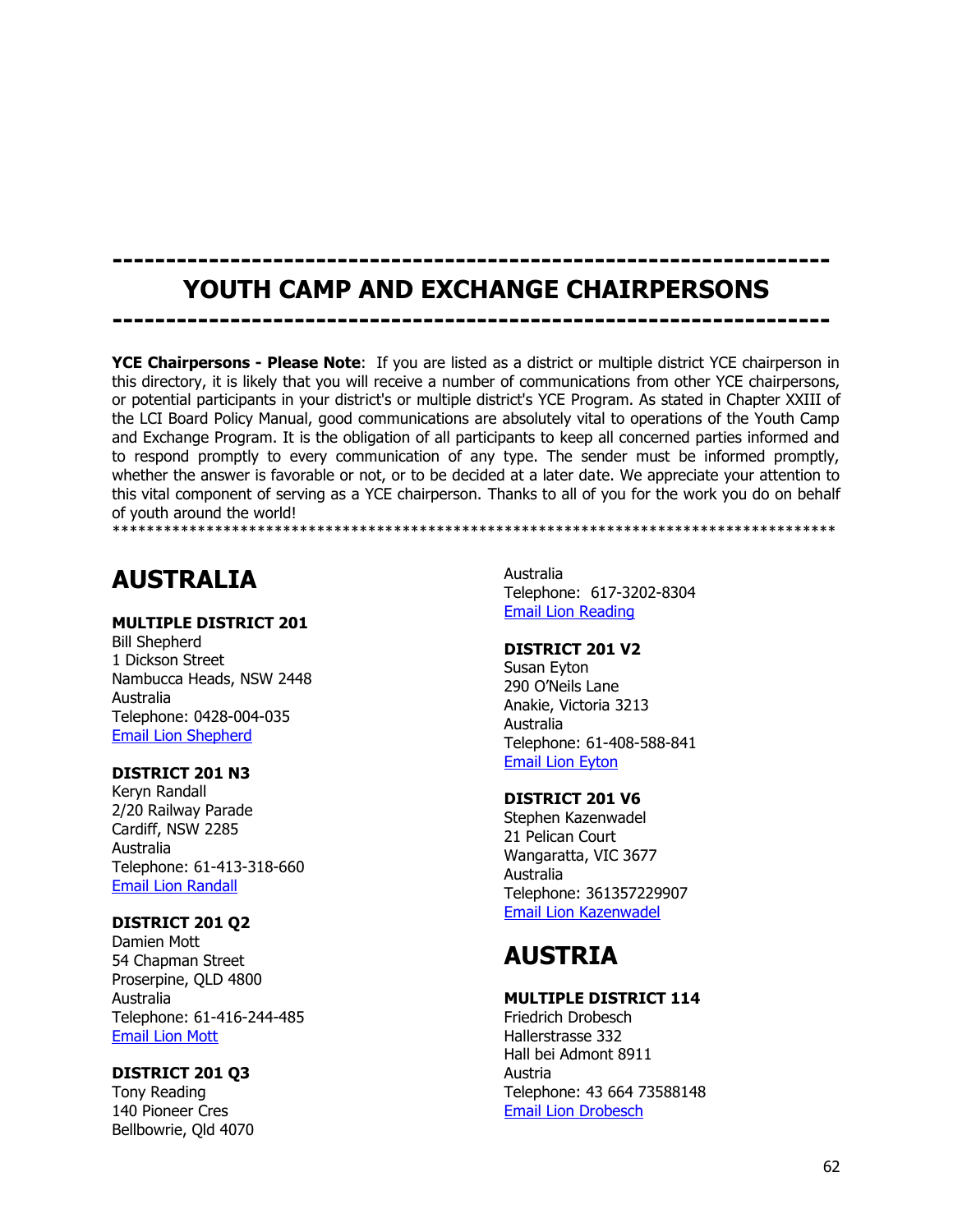## **DISTRICT 114 M**

Friedrich Drobesch Hallerstrasse 332 Hall bei Admont 8911 Austria Telephone: 43 664 73588148 [Email Lion Drobesch](mailto:Yce.austria@gmail.com)

## **DISTRICT 114 O**

Ernst Gottscholy Muehlgasse 11 Bruck a.d. Leitha A -2460 Austria Telephone: 43 -664 -3555552 [Email Lion Gottscholy](mailto:Ernst.gottscholy@lc-bruckleitha.at)

## **BANGLADESH, REPUBLIC OF**

## **MULTIPLE DISTRICT 315**

Md. Ziarul Islam House – 247 (5c) Eastern Housing 2nd Phase Pallabi (ext.) Dhaka 1216 Bangladesh Telephone: 8801712567705 [Email Lion Islam](mailto:Ziarul567@yahoo.com)

### **DISTRICT 315 A 1**

Saiful Islam Flat 4ª, House 241, Road 6 Mohammadi Houseing LTD Mohammadpur, Dhaka Dhaka 1207 Bangladesh, Republic of Telephone: 88 -01713 -095607 [Email Lion Islam](mailto:Saiful.islum@gmail.com)

#### **DISTRICT 315 B 2**

Md. Jafar I qbal Aminsons, 183 Fakiraphool, Motijheel Dhaka 1000 Bangladesh, Republic of Telephone: 88 -01819292408 [Email Lion Igbal](mailto:Aminsons72@gmail.com)

## **DISTRICT 315 B3**

Arch. Shah Abu Rusd Al Moner House 31/A Road 3 Flat A/5 Shymoli Dhaka 1207 Bangladesh, Republic of Telephone: 8801711680445 [Email Lion Muneer](mailto:archmuneer@yahoo.com)

## **BELGIUM**

#### **MULTIPLE DISTRICT 112**

Franky Lycke Mispelbilk 26 Assebroek 8310 **Belgium** Telephone: 32 -474 -845 -325 [Email Lion Lycke](mailto:franky.lycke@telenet.be)

## **BRAZIL**

## **DISTRICT LC 5**

Ari Tomazi Av Luiz Dumont Villares, 525 - Jardim Sao Paulo CEP 02085 -000 Brazil [Email Lion Tomazi](mailto:aritomazi@uol.com.br)

#### **DISTRICT LD 1**

Liu Rigo Comend. Antonio D. Barros 240 Curitiba, Paran 82520 -670 Brazil Telephone: 55 41 32621016 [Email Lion Rigo](mailto:rigoliu@gmail.com)

## **BULGARIA**

## **DISTRICT 130**

Patya Kirilova 27 Kapitan Danadjiev Targovishte, Targovishte 7700 **Bulgaria** Telephone: 359 -893 -490 -700 [Email Lion Kirilova](mailto:pnkirilova@abv.bg)

## **CANADA**

#### **MULTIPLE DISTRICT A**

William John Oatway 122 Manninen Rd Worthington, Ontario P0M3H0 Canada Telephone: 705 -866 -2736 [Email Lion Oatway](mailto:Sharon.jacko@yahoo.ca)

#### **DISTRICT A 1**

Evelyn Spiering 4 Glenbanner St. St. Thomas, Ontario N5R 1H4 Canada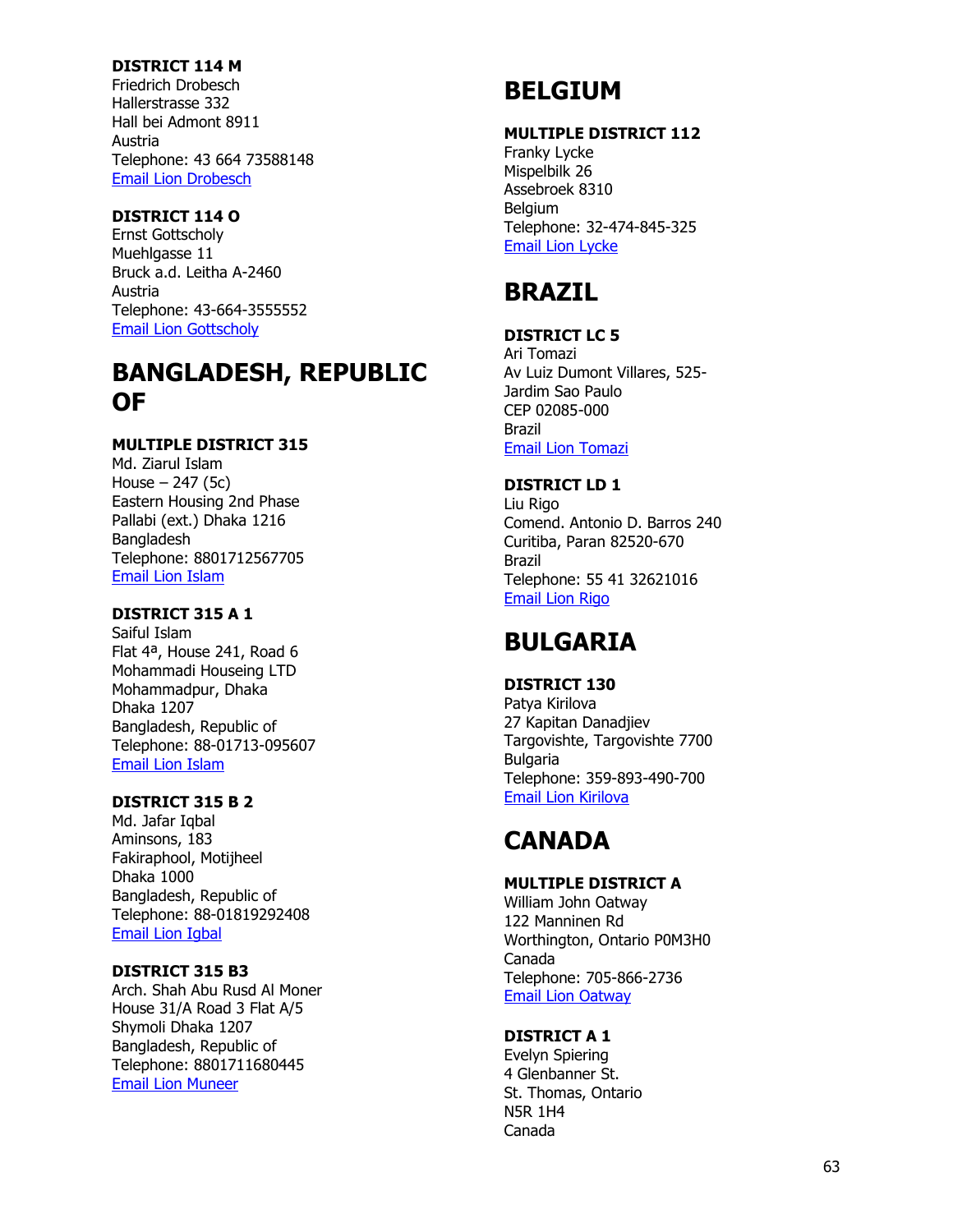Telephone: 519 -631 -1625 [Email Lion Evelyn](mailto:pdglionev@gmail.com)

## **DISTRICT A 2**

Joyce Harvey 102 Concession 16, R. R. 1 Hagresville, Ontario NOA IHO Canada Telephone: 905 -768 -3498 [Email Lion Harvey](mailto:harv@optionsdsl.ca)

## **DISTRICT A 9**

Hank Van Moorsel 47 Carter Drive Port Elgin, Ontario N0H2C6 Canada Telephone: 519 -832 -6844 [Email Lion Van Moorsel](mailto:hvanm@eastlink.ca)

## **MULTIPLE DISTRICT 5**

Marie Boutin 192 -26 St. W. Box 448 Battleford, Sask SOM OEO Canada Telephone: 306 -937 -7147 [Email Lion Boutin](mailto:Mbdg.2008@sasktel.net)

## **DISTRICT A 12**

Leonard Day 147 Fox Run Barrie, Otario L4N 6C9 Canada Telephone: 705 -715 -7773 [Email Lion Day](mailto:exchange@a12lions.org)

## **DISTRICT A 15**

Rudy Boogerman 602 Fox Hollow Court Woodstock, Ontario N4T1W3 Canada Telephone: 519 -290 -1402 [Email Lion Boogerman](mailto:ycex@a15lions.org)

## **DISTRICT A 711**

Rudy Misir 25 Patterson Crescent Ajax, Ontario L1s 6R2 Canada Telephone: 905 -239 -6413 [Email Lion Misir](mailto:kaiteurlions@gmail.com)

### **DISTRICT 5 SKN**

Wanda Aamodt Box 395 Martensville, Sask SOK 2TO Canada Telephone: 306 -931 -8979 [Email Lion Aamodt](mailto:waarnodt@sasktel.net)

## **DISTRICT 5 SKS**

Edie Lozinsky Box 724 Leader, Sask SON 1HO Canada Telephone: 306 -628 -4322 [Email Lion Lozinsky](mailto:t.e.lozy@sasktel.net)

## **DISTRICT 37 O**

Bruce Bishop Box 2171 Strathmore, Alberta T1P 1K2 Canada Telephone : 403 -934 -6630 [Email Lion Bishop](mailto:b.b.bishop@shaw.ca)

## **DISTRICT 37 N**

George Takashima 3112 -29 Street S. Lethbridge, AB T17J9 Canada Telephone: 403 -328 -0156 [Email Lion Takashima](mailto:gptak@shaw.ca)

## **DISTRICT N 4**

Jennifer Hutchings 2189 Topsail Road Conception Bay South, NL A1W 5R5 Canada Telephone: 709 -240 -2025 [Email Lion Hutchings](mailto:jennifer_pennell21@hotmail.com)

# **CYPRUS**

#### **DISTRICT 117 B**

Doris Papadopoulou 22, 25th od March Street Limassol Limassol 3095 Cyprus Telephone: 357 99 371957 [Email Lion Papdopoulou](mailto:dorisafp@gmail.com)

## **CZECH / SLOVAK REPUBLIC**

## **DISTRICT 122**

Martin Rafaj Ignacac Gesaja 17 Zalesie 90028 Czech/Slovak Republic Telephone: 43 -650 -300 -5551 [Email Lion Rafaj](mailto:Youthexchanged122@gmail.com)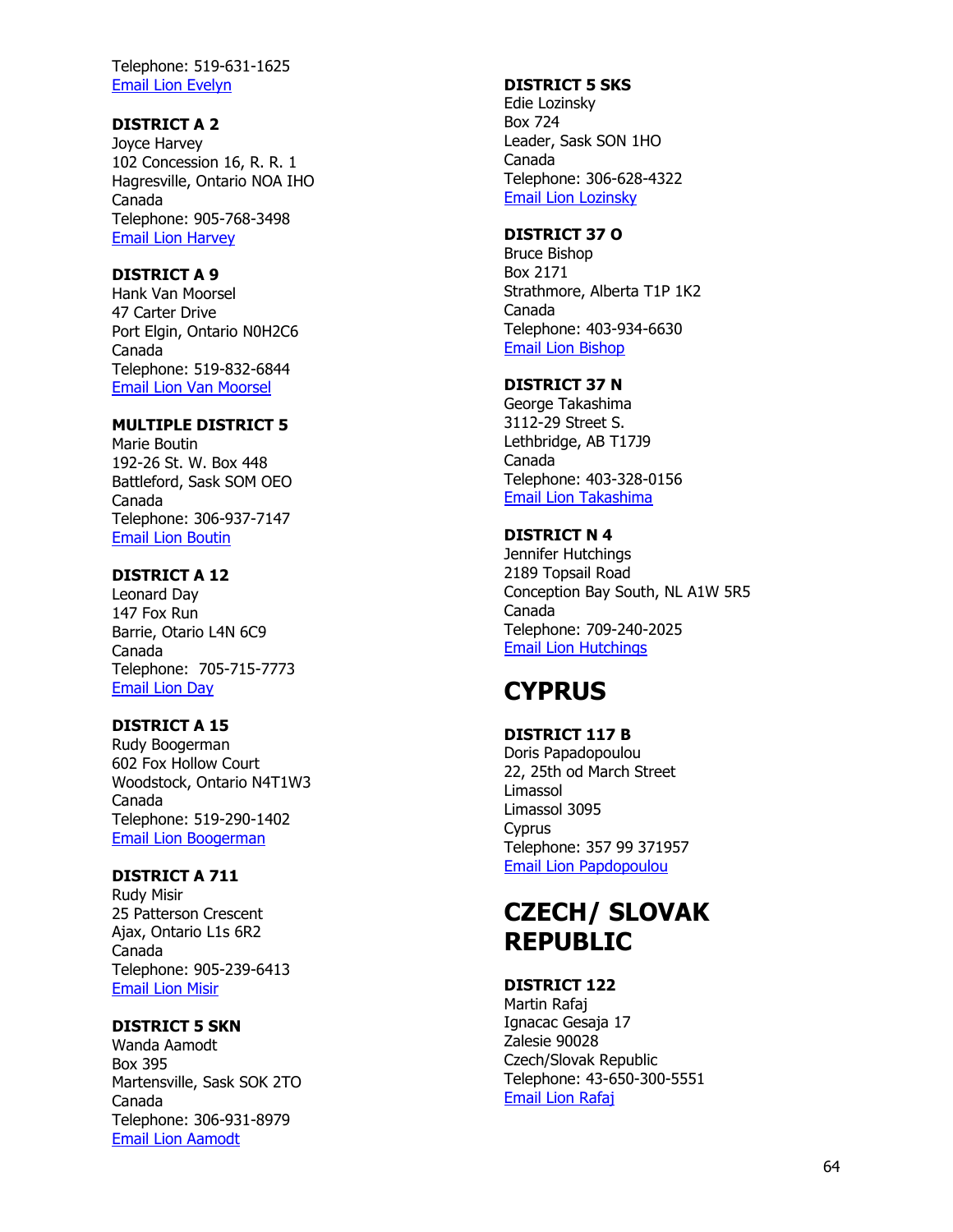# **DENMARK**

## **MULTIPLE DISTRICT 106**

Soren Klingemann Klostermosen 4 Karlslunde 2690 Denmark Telephone: 45 40450153 [Email Lion Klingemann](mailto:Yced.md@lions.dk)

## **DISTRICT 106 B**

Karl Joh an Clemmensen Smedevej 2 Skoerping 9520 Denmark Telephone: 45 -20110516 [Email Lion Clemmensen](mailto:Ycec.b@lions.dk)

## **DISTRICT 106 C**

Mogens Bodenhoff Storegade 18, Krogager Grindsted 7200 Denmark Telephone: 45 -51181363 [Email Lion Bodenhoff](mailto:Ycec.c@lions.dk)

## **DISTRICT 106 D**

Susanne Hjort Pedersen Krakasvej 9 Oelstykke 3650 Denmark Telephone: 45 -31257650 [Email Lion Pedersen](mailto:Ycec.d@lions.dk)

## **ENGLAND**

## **MULTIPLE DISTRICT 105**

Paul Withers 1 Cranleigh Chase, The Commo n Cranleigh, Surrey GU6 7EF **England** Telephone: 44 - 0 -1783 -273680 [Email Lion Withers](mailto:lionpaulwithers@msn.com)

## **DISTRICT 105 A**

Raza Ismail 132 Church Street Edmonton, London N9 9AS England Telephone: 07860 -272 -596 [Email Lion Ismail](mailto:Lionraza132@yahoo.co.uk)

# **ESTONIA**

**DISTRICT 120** Margus Malla

Pollu 1 -21 Saku, Harju 75501 Estonia Telephone: 3725177485 [Email Lion Malla](mailto:margus@kaidukorraldaja.ee)

# **FINLAND**

## **MULTIPLE DISTRICT 107**

Pirkko Kokkonen Viherkatu 2 Aanekoski 44120 Telephone: 358 44 3314086 [Email Lion Kokkonen](mailto:Pirkko.kokkonen@lions.fi)

## **DISTRICT 107 A**

Heini Brushane Hehtokatu 6 A 2 Turku 20540 Finland Telephone:358 41 4588442 [Email Lion Brushane](mailto:Heini.brushane@lions.fi)

## **DISTRICT 107 B**

Mika Skarp Illansuu 4 A Espoo 02230 Finland Telephone: 358 50 5829809 [Email Lion Skarp](mailto:Mika.skarp@lions.fi)

## **DISTRICT 107 C**

Minna Raisanen -Ojapalo Ainikinpolku 9 Riihimaki 11120 Finland Telephone: 358 50 3837256 [Email Lion Raisanen](mailto:Minna.raisnanen-ojapalo@outlook.com) -Ojapalo

## **DISTRICT 107 D**

Timo Iivarinen Kauriinkatu 17 Lappeenranta 53850 Finland Telephone: 358 400 507771 [Email Lion](mailto:Time.iivarinen@lions.fi) Iivarinen

## **DISTRICT 107 E**

Tuula Kairimo Pajakallionkatu 10 B 18 Nokia 37150 Finland Telephone: 358 40 5428601 [Email Lion Kairimo](mailto:Tuula.kairimo@lions.fi)

## **DISTRICT 107 F**

Heikki Honkola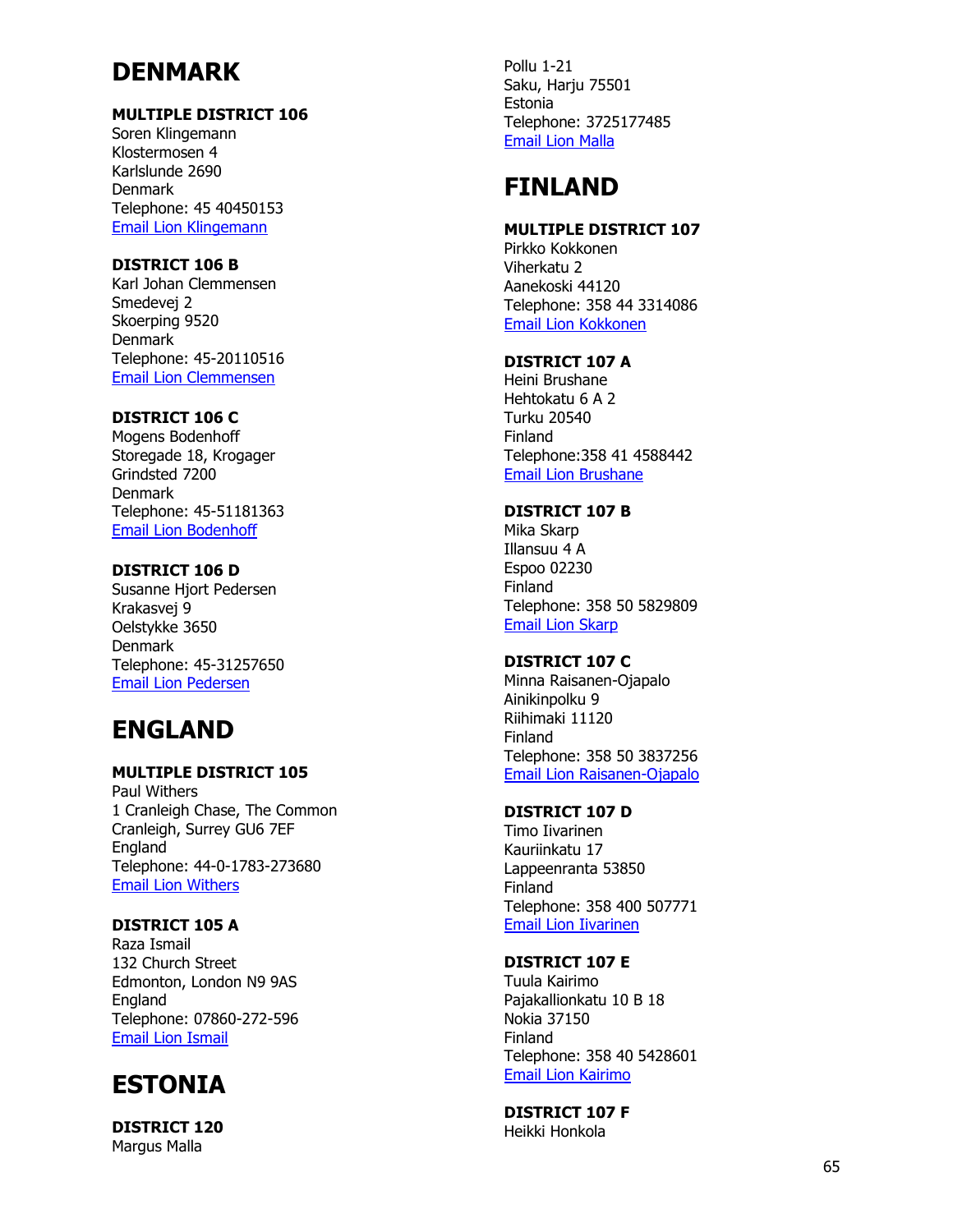Moisiontie 7 Lehtimaki 63500 Finland Telephone: 358 50 5270432 [Email Lion Honkola](mailto:hhonkola@msn.com)

## **DISTRICT 107 G**

Martti Ronkainen Metsatie 9 Muurame, FI 40950 Soumi Finland Telephone:358400642064 [Email Lion Ronkainen](mailto:Martti.ronkainen@lions.fi)

## **DISTRICT 107 H**

Hannu Kinnunen Kyykerinkadun Jatko 2 Outokumpu 83500 Suomi Telephone: 358405495715 [Email Lion Kinnunen](mailto:Hannu.kinnunen@lions.fi)

## **DISTRICT 107 I**

Heikki Nilkku Kirkkotie 33 Suomussalmi 89800 Finland Telephone: 358 40 8224627 [Email Lion Nilkku](mailto:Heikki.nilkku@edu.suomussalmi.fi)

## **DISTRICT 107 K**

Hannu Jarvinen Kantalantie 158 B Naarajarvi 76850 Finland Telephone: 358 40 7380711 [Email Lion Jarvinen](mailto:Hande.jarvinen@gmail.com)

## **DISTRICT 107 L**

Erkki Kamarainen Hirvipolku 23 Rovaniemi 96500 Finland Telephone: 358 40 7341365 [Email Lion Kamareinen](mailto:Erkki.kamarainen@pp.inet.fi)

## **DISTRICT 107 M**

Kaija Valtonen Puolukkapolku 19 Ulvila 28400 Finland Telephone: 358 50 339 7258 [Email Lion Valtonen](mailto:Kaija.valtonen@lions.fi)

#### **DISTRICT 107 N**

Riikka Flaaming Puistokatu 1 a B 41 Turku 20100

Finland Telephone: 358 40 5943621 [Email Lion Flaaming](mailto:Riikka.flaaming@lions.fi)

## **DISTRICT 107 O**

Torolf Hoglund Latnevagen 113 Vora 66600 Finland Telephone: 358 -50 5218418 [Email Lion Hoglund](mailto:torolfhoglund@netikka.fi)

# **FRANCE**

## **MULTIPLE DISTRICT 103**

Eric Gilles 7 Avenue de Burbon Chantilly 60500 France Telephone: 33 - 0 - 6 -20 -83 -46 -04 [Email Lion Gilles](mailto:Ericgilles23@sfr.fr)

## **DISTRICT 103 CE**

Georges Truffaut 20, Rue Des Fleurs Creuzier le Vieux 03300 France Telephone: 06 -07 -56 -00 -58 [Email Lion Truffaut](mailto:Georges.truffaut@wanadoo.fr)

## **DISTRICT 103 CS**

Jean -Marcel Charrier 15 Chemin Du Paradis Vieugy. Seynod 74600 **France** Telephone: 33680305322 [Email Lion Charrier](mailto:jmcharrier@charrier.fr)

## **DISTRICT 103 Nord**

Eric Gilles 7 Avenue de Burbon Chantilly 60500 France Telephone: 33 - 0 - 6 -20 -83 -46 -04 [Email Lion Gilles](mailto:Ericgilles23@sfr.fr)

## **FRENCH GUIANA**

#### **DISTRICT 63**

Jean -Marc Ambroise Lot. Cabassou, Bat.F Appartement 118 Cayenne 97300 French Guiana Telephone: 0694-40-80-13 [Email Lion Ambroise](mailto:ambroisejeanmarc24@yahoo.fr)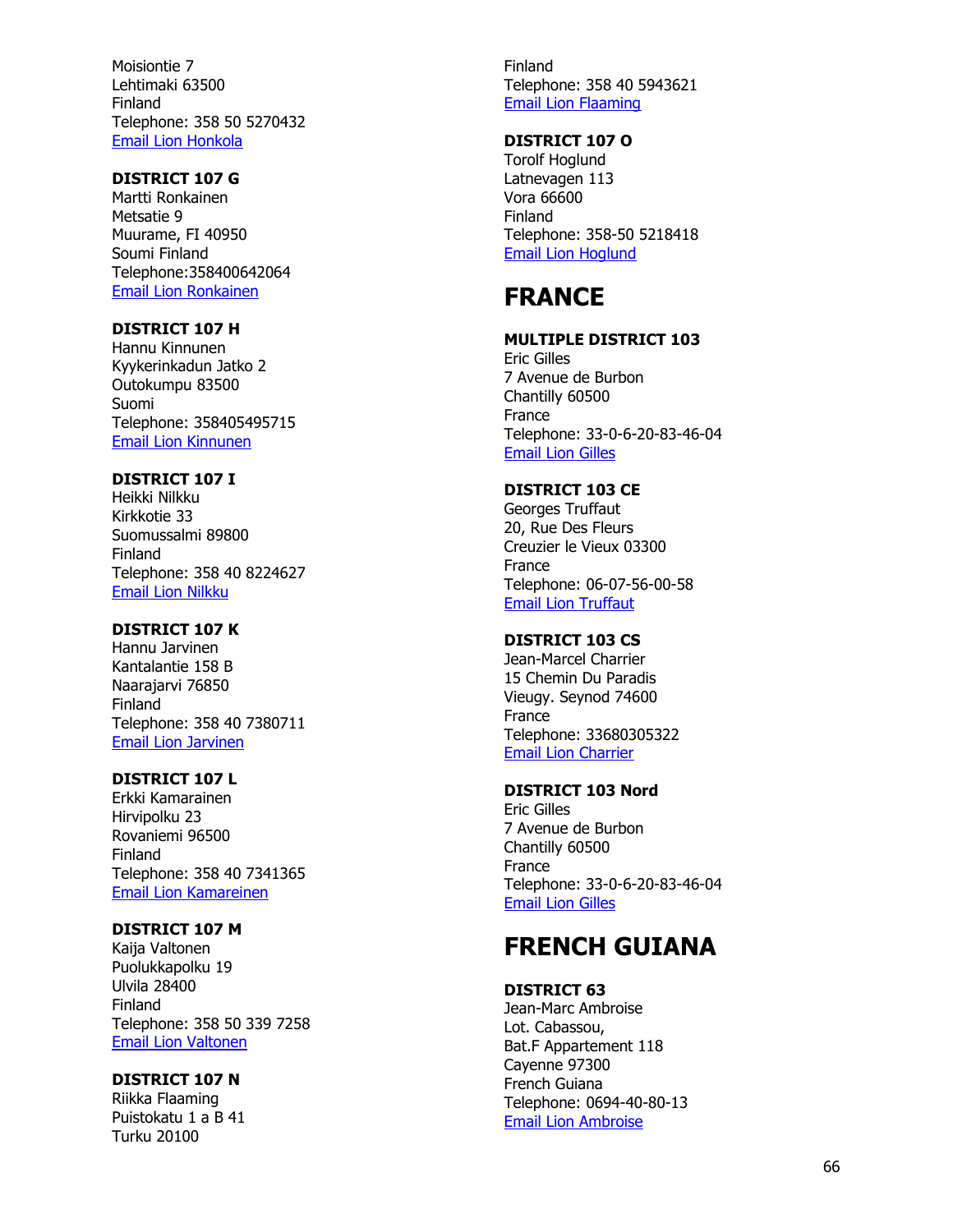# **GEORGIA, REPUBLIC OF**

## **UNDISTRICTED**

Tamara Gegenava #2 Pekini Str. Apt. 36 Tbilisi 0171 Georgia Telephone: 995 -599 -565600 [Email Lion Gegenava](mailto:lions_tgegenava@yahoo.com)

## **GERMANY**

## **DISTRICT 111 BN**

Harald Riegel D. -Meiser -Strasse 2ª. 97437 Hassfurt Germany Telephone: 0049 -9521 -3301 [Email Lion Riegel](mailto:Herald.riegel@gmail.com)

## **DISTRICT 111 BS**

**(For Camps)** Gerald Kreuwel Arzbacher Str. 37 83646 Bad Tolz **Germany** Telephone: 49 -172 -5241534 [Email Lion Kreuwel](mailto:Gerald.kreuwel@lions-bayern-sued.de)

## **DISTRICT 111 BS**

**(For Exchange)** Ulrike Schauf Theresienhohe 9 80339 Munchen Germany Telephone: 49 -89 -5024232 [Email Lion Schauf](mailto:Ulrike.schauf@lions-bayern-sued.de)

## **District 111 MS**

Haral d Dauth Treburger Str. 3 65474 Bischofsheim Germany Telephone: 06144 -33214 [Email Lion Dauth](mailto:Harald.dauth@googlemail.com)

## **DISTRICT 111 N**

Karl -Heinrich Mohr Goldammerweg 49 D-24558 Henstedt-Ulzburg Germany Telephone: 46 -4193 -723 5 [Email Lion Mohr](mailto:kia@111n.de)

## **DISTRICT 111 NH**

Michele Donadei Ahltenerstrasse 78a

D -31275 Lehrte Germany Telephone: 495132 -3465 [Email Lion Donadei](mailto:ginosa@live.de)

## **DISTRICT 111 OS**

Dieter Mannel Zillestrabe 28 Wurzen 04808 Germany Telephone: 00491738485613 [Email Lion Mannel](mailto:k.d.mannel@online.de)

## **DISTRICT 111 RN**

Heinz Brommundt Zieglerstrasse 33 47058 Duisbyrg **Germany** Telephone: 49 -203 -44096840 Email [Lion Brommundt](mailto:heinzb@brommundt.com)

## **DISTRICT 111 RS**

Heinz Brommundt Zieglerstrasse 33 47058 Duisbyrg **Germany** Telephone: 49 -203 -44096840 [Email Lion Brommundt](mailto:heinzb@brommundt.com)

## **DISTRICT 111 SN**

Wolfgand Bock Am Ladenbergle 16 Kraichtal 76703 Germany Telephone: 49 7251 96850 [Email Lion Bock](mailto:Wolfgang-bock@t-online.de)

## **DISTRICT 111 WR**

Martin Klinger Bochumer Str. 163 Herne 4465 Germany Telephone: 49 163 8584830 Telephone: 49 2323 10010 Fax: 49 2323 9593840 [Email Lion Klinger](mailto:klinger-mail@t-online.de)

# **HONG KONG, CHINA**

## **DISTRICT 303**

Yuk Ying Pappy Au Unit 8, 4/F, Winful Ctr. No. 30 Ching Yip St. Kwun Tong, Kowloon Hong Kong Telephone: 852 -91280894 [Email Lion](mailto:%20youthexchange2015@gmail.com) Au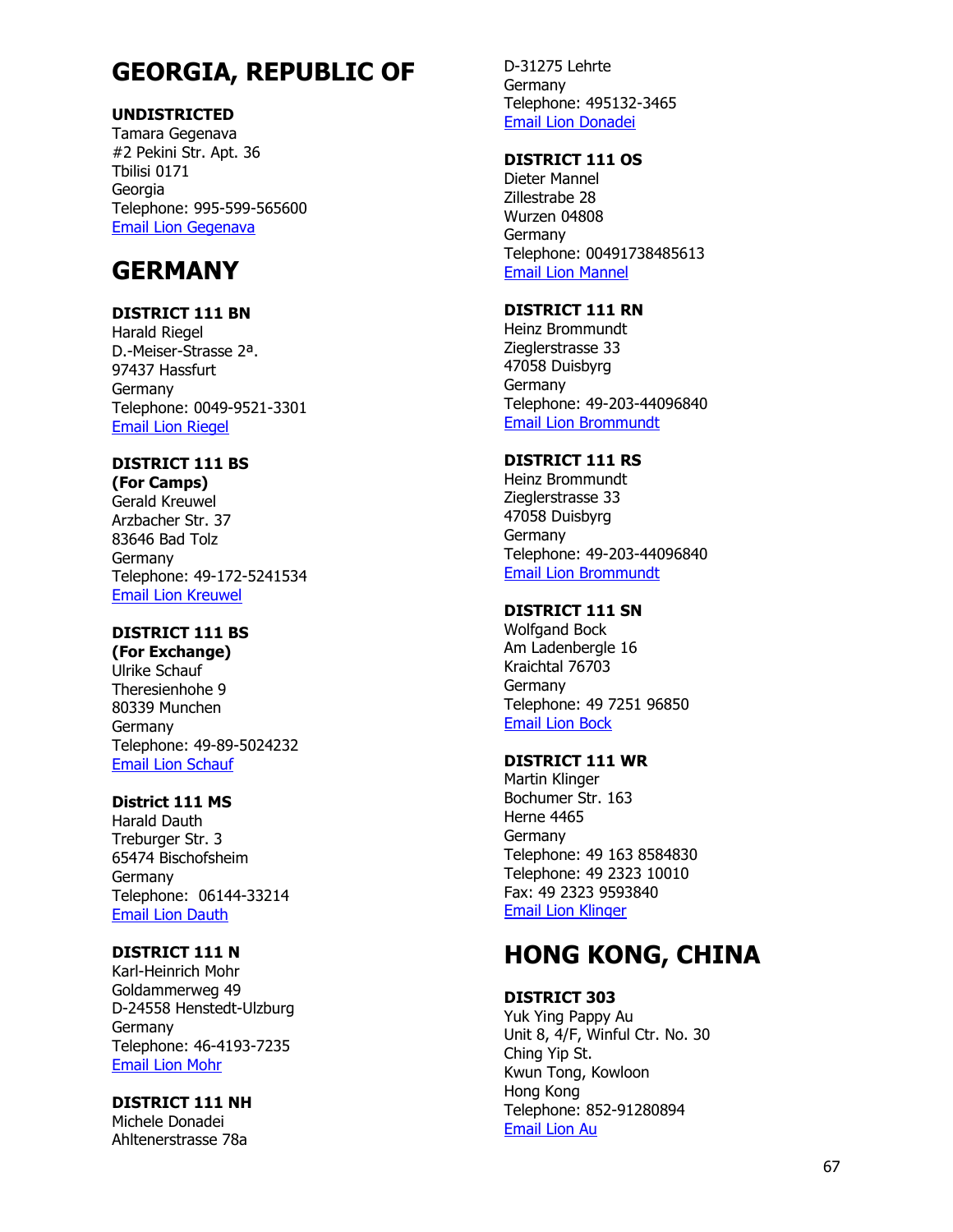# **HUNGARY**

## **DISTRICT 119**

Laszlo Kende Kiralylaki ut 120 Budapest H-1037 **Hungary** Telephone: 36-30-932-4865 [Email Lion Kende](mailto:Kende-laszlo@t-online.hu)

# **ICELAND**

## **MULTIPLE DISTRICT 109**

Palmi Hannesson Klapparstig 12 Njarovik 260 Iceland Telephone: 00354-897-7820 [Email Lion Hannesson](mailto:palmiha@simnet.is)

# **INDIA**

## **DISTRICT 321 A2**

Sanjeev Soni 3417-19,  $1<sup>st</sup>$  Floor, Street No. 1 Regharpura, Krol Bagh New Delhi, Delhi 11005 India Telephone: 9958296000 [Email Lion Soni](mailto:Sanjeev007soni@gmail.com)

## **DISTRICT 323 A2**

Sudhir Saxena J-18, Sector-6, Vashi Navi Mumbai, Mahara 400703 India Telephone: 00-917738045037 [Email Lion Saxena](mailto:Sudh_blast@yahoo.co.in)

# **INDONESIA, REPUBLIC OF**

## **MULTIPLE DISTRICT 307**

Paulus Wibowo Jln. Masjid No 2 Central Java 56311 Indonesia Telephone: 62-812-3527884 [Email Lion Wibowo](mailto:%20ppwibowo@yahoo.com)

## **DISTRICT 307 B2**

Jeannette Tanuatmadja JL. Geusanulun No. 17 Bandung, West Java 40115 Indonesia Telephone: 62-22-420-1587 [Yecd307b2@yahoo.com](mailto:Yecd307b2@yahoo.com)

# **ISRAEL**

## **DISTRICT 128**

Dorit Nitzani Sireni 5 Givataym 5324105 Israel Telephone: 972-54-4607470 [Email Lion Nitzani](mailto:Nit_chen@netvision.net.il)

# **ITALY, REPUBLIC OF**

## **MULTIPLE DISTRICT 108**

Loris Baraldi Mazzini, 164 Sassoulo 41049 Italy Telephone: None. [Email Lion Baraldi](mailto:lorisbaraldi@gmail.com)

## **DISTRICT 108 A**

Carlo Vinieri Via Marzari 182 48014 Castel Bolognese RA Italy Telephone: 3356940085 [Email Lion Vinieri](mailto:cvinieri@libero.it)

## **DISTRICT 108 AB**

Domingo Pace C.SO Musacchio 53 Gravina In Puglia 70024 Italy Telephone: 3939161734 [Email Lion Pace](mailto:ingdomingopace@gmail.com)

## **DISTRICT 108 IA 2**

Gianpaolo Pascotto Via Pascotto 27 19020 Beverino SP Italy Telephone: 393351006643 [Email Lion Pascotto](mailto:g.pascotto@integrazlone.blz)

## **DISTRICT 108 IB 1**

Flaminio Benetti Piazzette Gualzetti, 10 Sondrio 23100 Italy

## **DISTRICT 108 IB 2**

Laura Schiffo Via Corfu' 84 Brescia 25124 Italy [Email Lion Schiffo](mailto:studiolegalelsgm@interfree.it)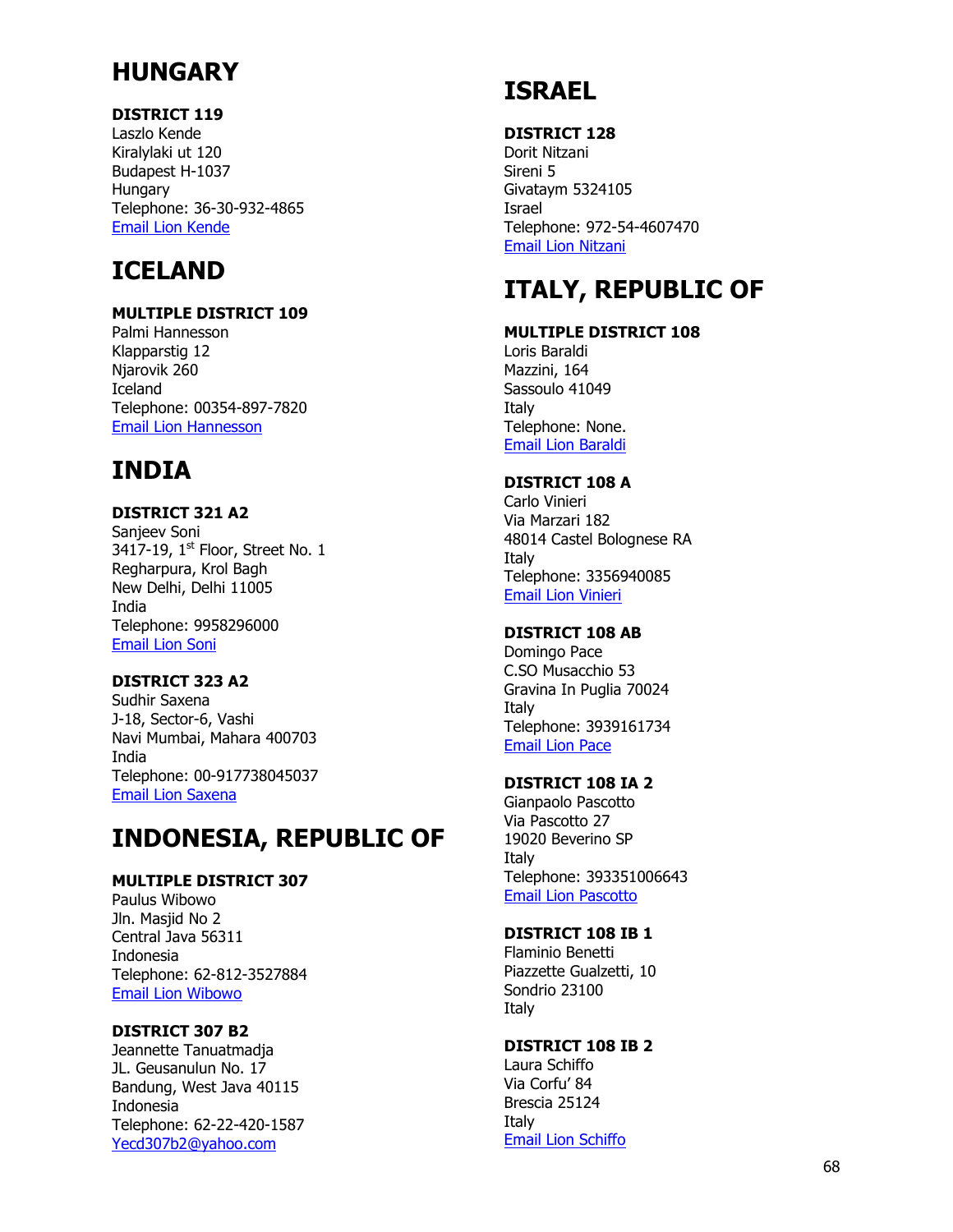#### **DISTRICT 108 L**

Fabrizio Carmenati Via Mura dei Francesi 122/F Ciampino (Roma) 00043 Italy Telephone: 393356217419 [Email Lion Carmenati](mailto:fabrizio@carmenati.it)

## **DISTRICT 108 LA**

Roberto Sottani V. Urbano Rattazzi 1 Firenze 50136 Italy Telephone: 055679534 [Email Lion Sottani](mailto:sottani@alice.it)

## **DISTRICT 108 LA 1**

Gualtireo Roccati Via San Quintine n. 4 Torino 10121 Italy Telephone: 39 011539998 [Email Lion Roccati](mailto:gualtroc@tin.it)

#### **DISTRICT 108 LA 3**

Attilio Beltrametti Via Verzellino 6/1 Savona 17100 Italy Telephone: Unavailable [Email Lion Beltrametti](mailto:attilio@beltrametti.it)

## **DISTRICT 108 TA 1**

Franco Pollini Via Matteotti 52 Romano D'Ezzelino 36060 Italy Telephone: 393687836035 [Email Lion Pollini](mailto:carlottagiolai60@hotmail.com) 

## **DISTRICT 108 TA 2**

Mario Nioloso Via Roma 35 Maiano 33030 Italy Telephone: 39 0432948241 [Email Lion Nioloso](mailto:marionicoloso@alice.it)

## **DISTRICT 108 TA 3**

Enrico Barbato Via Monte Civetta n.5 Selvazzano Dentro (PD) 35030 Italy Telephone: 3935937429 [Email Lion Barbato](mailto:avvbarbatoe@interfree.it)

## **DISTRICT 108 TB**

Loris Baraldi Va Mazzini 164 Sassuolo 41049 Italy Telephone: 39 3388079280 [Email Lion Baraldi](mailto:lorisbaraldi@gamil.com)

## **DISTRICT 108 YA**

Maria Martino Via E Salgari 18 Matera 75100 Italy Telephone: 393393143276 [Email Lion Martino](mailto:Martino.maria@gmail.com)

#### **DISTRICT 108 YB**

Stefania Trovato Piazza Boris Giuliano 2 Piazza Armerina 94015 Italy Telephone: 3933323165 [Email Lion Trovato](mailto:acordaro2@alice.irt)

## **DISTRICT 114 W**

Christian Pircher Von Kurz Platz 3 39039 Niederdorf Italy Telephone: 35 -335 -7888585 [Email Lion Pircher](mailto:Yce.114w@lions.at)

## **JAPAN**

### **MULTIPLE DISTRICT 331**

Katsuo Osawa Oda Bldg. 5F Kita 9 Nishi 3 Kita -ku, Sapporo Hokkaido 060 -0809 Japan Telephone: 81 -11 -758 -8866 [Email Lion Osawa](mailto:Md331@ruby.ocn.ne.jp)

## **DISTRICT 332 A**

Kansyo Ogasawara Nichishigemori 2 - 9 - 1 Hirosaki, Aomori 036 -8273 Nihon Japan Telephone:0172 -32 -6556 [Email Lion Ogasawara](mailto:Ayano3@seagreen.ocn.ne.jp)

## **MULTIPLE DISTRICT 333**

Kazuo Kanai 2-18-7-401 Higashi -Ueno, Taito -ku Tokyo 110 -0015 Japan Telephone: 81 - 3 -5688 -6436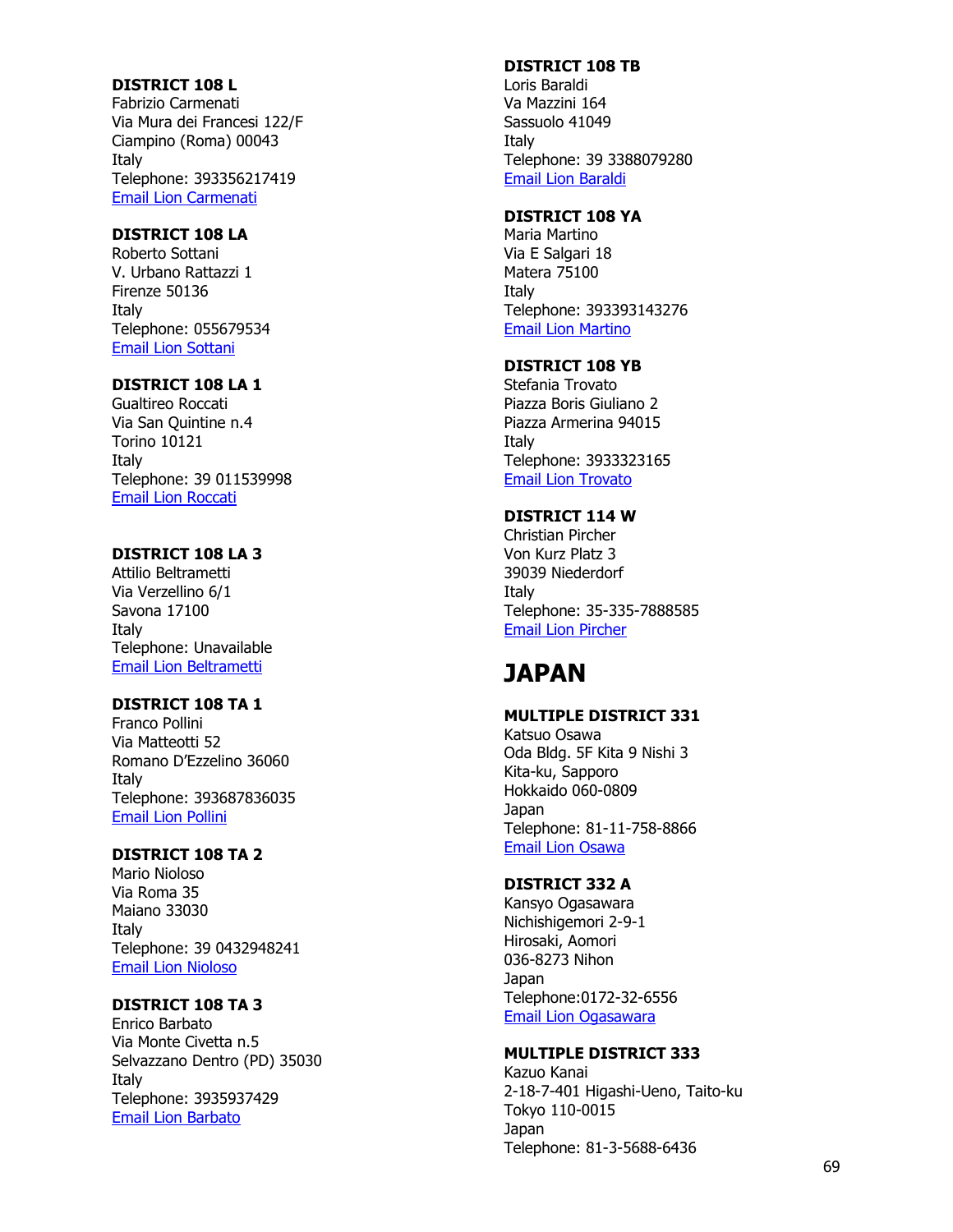#### [Email Lion Kanai](mailto:Md333@nifty.com)

## **MULTIPLE DISTRICT 334**

Katsuya Sugawara 148 Fumizoe, Hidaka-cho Konan-shi, Aichi-ken 783-8339 Japan Telephone: 81 - 0 -587 -55 -2323 Telephone: 81 - 0 -3259 -9609 [Email Lion Sugawara](mailto:Union-kiki@mui.biglobe.ne.jp)

## **DISTRICT 334 A**

Masanori Ishii 609 Daitokai Bldg, Meieki, Nakamura -ku Nagoya-shi, Aichi-ken 450-0002 Japan Telephone: 81 -52 -589 -0151 [Email Lion Ischii](mailto:cabinet@lc334a.gr.jp)

## **DISTRICT 334 C**

Kenji Mizuno Minami -Cho 6 -1. Bri1bld.3F Suruga -ku Shizuoka Shizuoka 422 -8067 Japan Telephone: 054 -286 -8922 [Email Lion Mizuno](mailto:webmaster-yce@lions334-c.org)

## **DISTRICT 334 D**

Koichi Asatani Ni 171 -1 Asanohonmachi, Kanazawa -shi Ishikawa -Ken 920 -0841 Japan Telephone: 076 -262 -5654 [Email Lion Asatani](mailto:kouichi@bkt.jp)

## **MULTIPLE DISTRICT 335**

Yuji Tsuda Ekimae Daisan BLDG 1 -1 -3 Umeda Kita -Ku Osaka 530 -0001 Japan Telephone: 06 -6345 -3135 [Email Lion Tsuda](mailto:Md335@lionsclubs.gr.jp)

## **DISTRICT 335 A**

Kooichi Amatake Kobe Portpia Hotel, 6 -10 - 1 Minatojimanakamachi, Kobe Hyogo 650 -0046 Japan Telephone:81 -78 -303 -0303 [Email Lion Amatake](mailto:Cabinet335a@lc335a.gr.jp)

#### **DISTRICT 335 B**

Toru Hayase

2F, Kawaramachi 4 -Chrome Bldg. 4 - 4 -8, Kawaramachi, Chuo -ku Osaka 541 -0048 Japan Telephone: 81 - 6 -6222 -7331 [Email to Lion Hayase](mailto:ye@lc335b.gr.jp)

## **MULTIPLE DISTRICT 336**

Kazuo Hasegawa MD 336 Office ORIX Okayama Shimoishi Bldg. 9F 2-1-18 Shimoishii, Kitaku Okayama 700 -0907 Japan Telephone: 086 -234 -0695 [Email Lion Hasegawa](mailto:yce@lions-md336.org)

### **DISTRICT 336 A**

Kumiko Yamamoto Donari T anaka 77 Donaricho, Awa Tokushima 771 -1506 Japan Telephone: 81 -88 -695 -3380 [Email Lion Yamamoto](mailto:yamamoto@nihon-bio.jp)

#### **DISTRICT 336 C**

Mituteru Horiuchi 6342 -1 Atocho, Aki -ku Hioshima, Hiroshima 731 -4231 Japan Telephone: 81 -90 -3935 -2390 [Email Lion Horiuchi](mailto:hokennsennta-higasihirosima@nifty.com)

#### **DISTRICT 336 D**

Noboru Miyoshi 1-28-15 Maruubiru 702 Houfu Hachiouji Yamaguchi 747 -0037 Japan Telephone: 0081 -835 -24 -3323 [Email Lion Miyoshi](mailto:Izk07515@nifty.ne.jp)

### **MULTIPLE DISTRICT 337**

Isao Yoshida Hakataekihigashi 1 - 1 -33 Hakataku, Fukuoka Fukuoka 812 -0013 Japan Telephone: 092 -432 -7211 [Email Lion Yoshido](mailto:Md337@ceres.ocn.ne.jp)

#### **DISTRICT 337 A**

Shigeomi Kuwahara New Futamatadaiichi Bldg. 8F 40 -13 Higashi -Machi Kurume -Shi Fukuoka -ken 830 -0032 Japan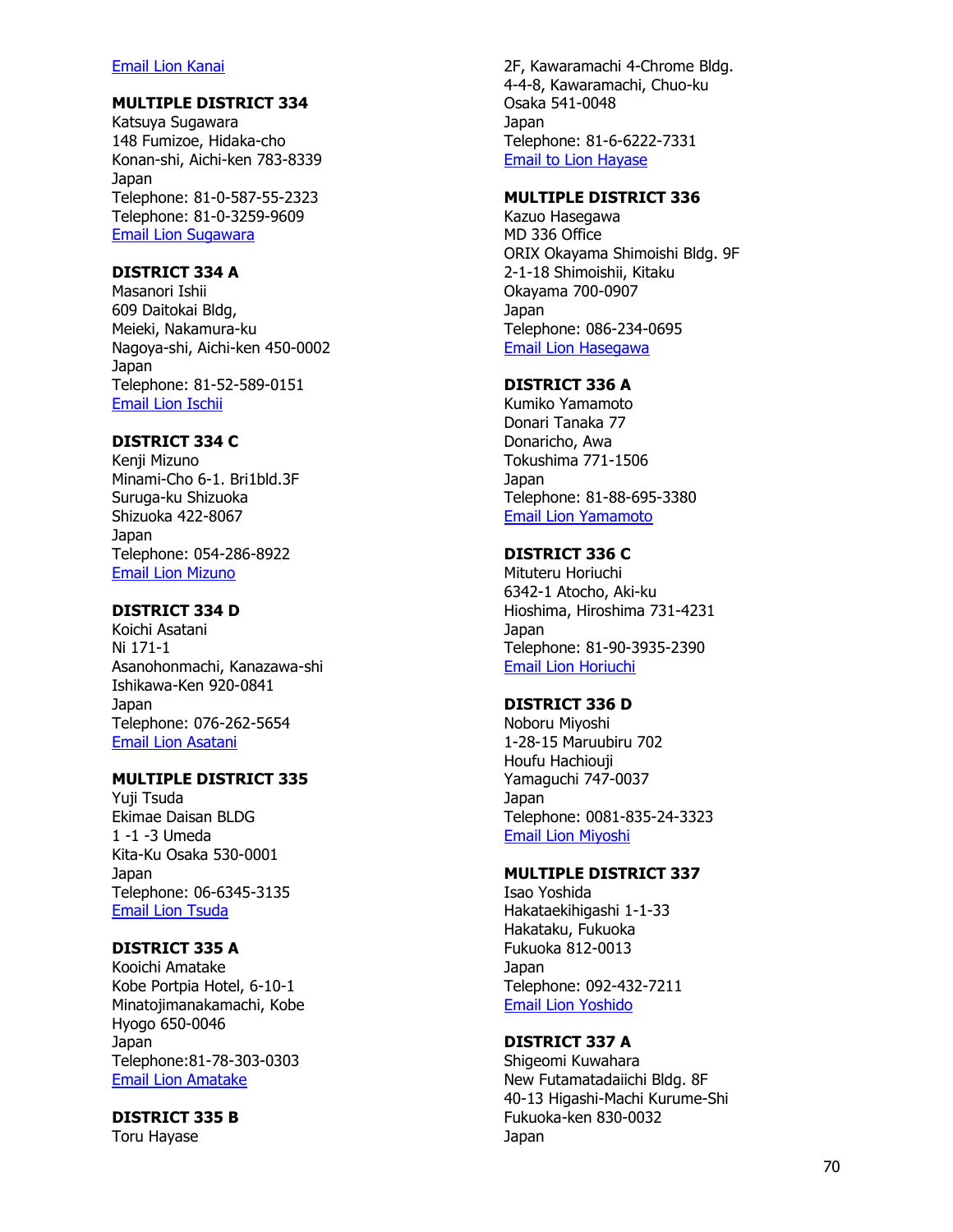Telephone: 0942-37-8801 [Email Lion Kuwahara](mailto:Lions337a@mx3.tiki.ne.jp)

# **KOREA, REPUBLIC OF**

**MULTIPLE DISTRICT 354** Kwang-Rok Jung Republic Of Korea

**DISTRICT 354 A** Jin-Nam Lim Republic Of Korea [Email Lion Lim](mailto:master@lionsclub354a.org)

#### **DISTRICT 354 B** Young-Sung Kim Republic Of Korea [Email Lion Kim](mailto:dist354b@hanmail.net)

**DISTRICT 354 G** Yong Yang Republic Of Korea [Email Lion Yang](mailto:lions354g@naver.com)

**DISTRICT 354 H** Ju Hyung Kim Republic Of Korea [Email Lion Kim](mailto:dist354h@hanmail.net)

**DISTRICT 355 B1** Young Choi Republic Of Korea [Email Lion Choi](mailto:355b1@hanmail.net)

**DISTRICT 355 B2** Gi-Man Park Republic Of Korea [Email Lion Park](mailto:lions355b2@hanmail.net)

**DISTRICT 355 B3** Wan-Hee Lee Republic Of Korea [Email Lion Lim](mailto:lions@lions355-b3.kr)

**DISTRICT 355 C** Pan Chul Hong Republic Of Korea [Email Lion Hong](mailto:lions355c@hanmail.net)

**DISTRICT 356 D** Jong-Rak Mun Republic Of Korea [Email Lion Mun](mailto:356-d@hanmail.net)

# **LITHUANIA, REPUBLIC OF**

**DISTRICT 131**

Tomas Grigas Rokantiskiu St. 15 Vilnius LT-10229 Lithuania Telephone: 37068667876 [Email Lion Grigas](mailto:yce@lionsclubs.lt)

# **MALAYSIA, FEDERATION OF**

## **DISTRICT 308 B 2**

Kean Song Lee 8 Lenkok Hijau Green Lane, Penang 11600 Malaysia Telephone: 60-124316868 [Email Lion Lee](mailto:Yce308b2@gmail.com)

# **MAURITANIA**

**DISTRICT 403 A 1** Fodie Amadou Diagana

ILOK-Ext 101 Nouakchott 1698 Mauritanie Telephone: 00-222-46-41-74-73 [Email Lion Diagana](mailto:fodiediagana@yahoo.fr)

# **MEXICO**

## **MULTIPLE DISTRICT B**

Adriana Acevedo-Jones Colorines 3 Santa Maria de Guido Morelia, Michoacan 58090 Mexico Telephone: 52-443-1357965 [Email Lion Acevedo-Jones](mailto:lionsmexicoye@hotmail.com)

## **DISTRICT B 4**

Manuel Lopez Av Latinoamericana 7 A Uruapan, Mich 60080 Mexico Telephone: 52 452 524 1804 Telephone: 52 452 525 5057 [Email Lion Lopez](mailto:viajescupaseo@prodigy.net.mx)

## **DISTRICT B 8**

Gladys Ruselly Peniche Gonzalez Calle 20a no. 482 x 25 Col. Los Pinos Merida, Yucatan 97138 Mexico Telephone: 52-9999-474901 [Email Lion Gonzalez](mailto:Eduglad.cem@hotmail.com)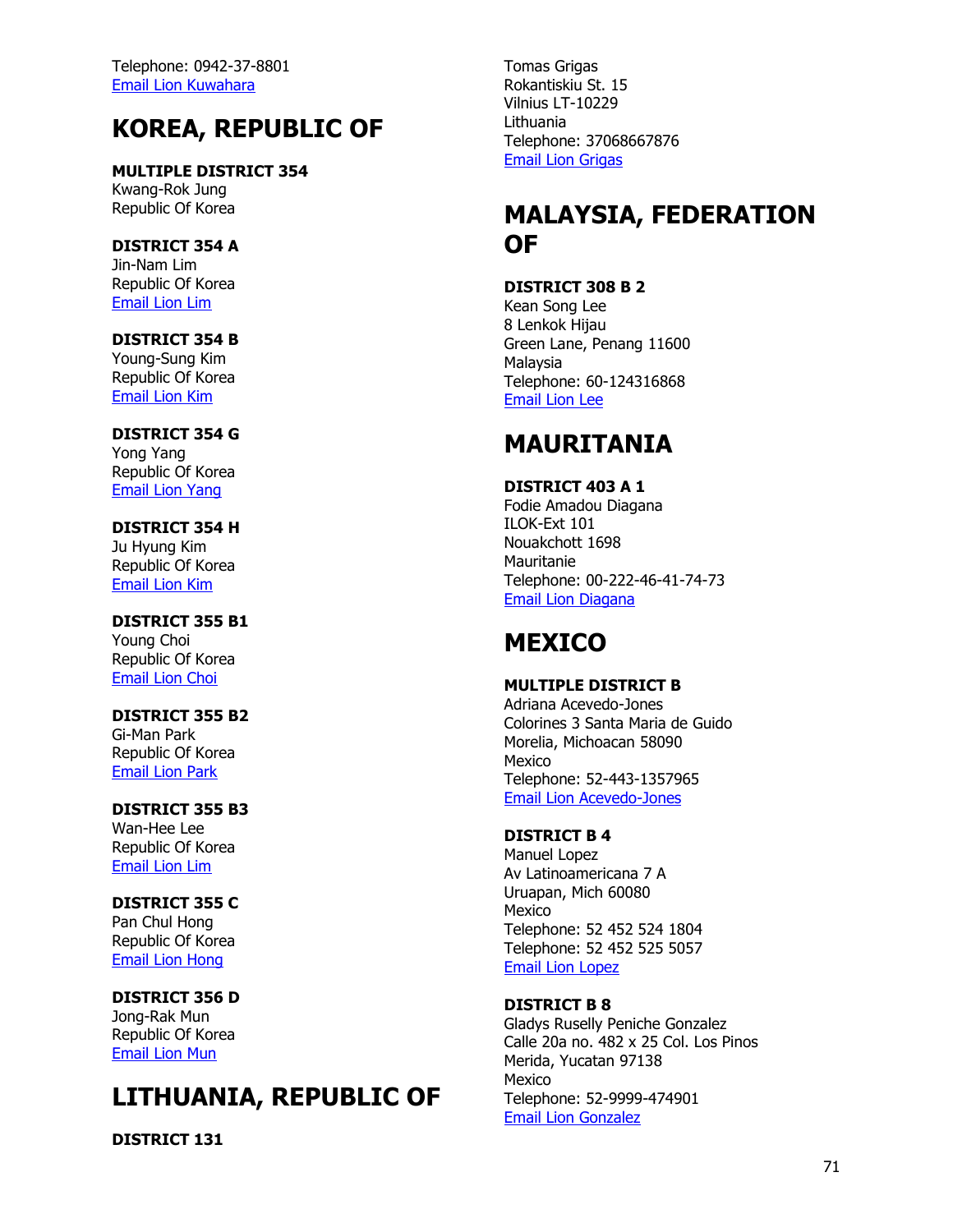# **NEPAL**

## **DISTRICT 325 A2**

Pranita Sharma Baral Lokanthali 16, Madhyapur Thimi Municipality Bhaktapur Nepal Telephone: 00977-9851086241 [Email Lion Baral](mailto:Psbaral1248@gmail.com)

# **NETHERLANDS, KINGDOM OF THE**

## **DISTRICT 110 AN**

Symone Hoogstins Bevelandseweg 146 Heerhugowaard, NH 1703AX The Netherlands Telephone: 31 725 718 188 [Email Lion Hoogstins](mailto:symone@hoogstinstravel.nl)

## **DISTRICT 110 AZ**

Jacueline de Leeuw-Schippers Nimfkruidvaart 30 Zoetermeer, ZH 2724ST The Netherlands Telephone: 31 626 330 463 [Email Lion Leeuw-Schippers](mailto:Leeuw.lions@gmail.com)

## **DISTRICT 110 BN**

Ralph Mulders Tolhuisweg 17 Raalte, Overijssel 8101NV The Netherlands Telephone: 31 572 364 177 [Email Lion Mulders](mailto:Venemans.mulders@hccnet.nl)

## **DISTRICT 110 BZ**

Weirdy de Haan De Bosrand 9 Zutphen, GLD 7207ME The Netherlands Telephone: 31 575 472 972 [Email Lion Haan](mailto:w.dehaan@me.com)

## **DISTRICT 110 CO**

Wim de Jong Burg. J. Duijsensstraat 9 Mesch-Eijsden Limburg 6245KJ The Netherlands Telephone: 31 434 092 101 [Email Lion jong](mailto:Wim.de.jong1@home.nl)

## **DISTRICT 110 CW**

Dick Westerhof

Kleine Melanen 6 Bergen op Zoom, N. Brabant 4614RG The Netherlands Telephone: 31 164 244 391 [Email Lion Westerhof](mailto:denlwesterhof@home.nl)

# **NEW ZEALAND**

## **DISTRICT 202 J**

Anthony Trevor Thomas 110 Northbank Road R D 13 Canterbury 7783 New Zealand Telephone: Unavailable [Email Lion Thomas](mailto:at.sa.thomas@xtra.co.nz)

## **DISTRICT 202 L**

Garry Pavitt 6 Bridge St. Opotiki 3122 New Zealand Telephone: 064073156398 [Email Lion Pavitt](mailto:gpavitt@xtra.co.nz)

# **NORWAY**

## **MULTIPLE DISTRICT 104**

Franzie Lerch Skeistoa 89 5217 Hagavik Norway Telephone: 4795933149 [Email Lion Lerch](mailto:franzie.lerch@bkkfiber.no)

## **DISTRICT 104 A**

Tove Bygdevoll Seljeveien 3 Bardu 9365 Norway Telephone: 4797104766 [Email Lion Bygdevoll](mailto:ycea@lions.no)

## **DISTRICT 104 D**

Trees Gerla Kvalsvegen 39 5730 Ulvik **Norway** Telephone: 0047-480909-36 [Email Lion Gerla](mailto:Trees.gerla@ulvik.org)

## **DISTRICT 104 J**

Stefan Trygve Soos Almveien 14 Torp 1659 Norway Telephone: 4790054623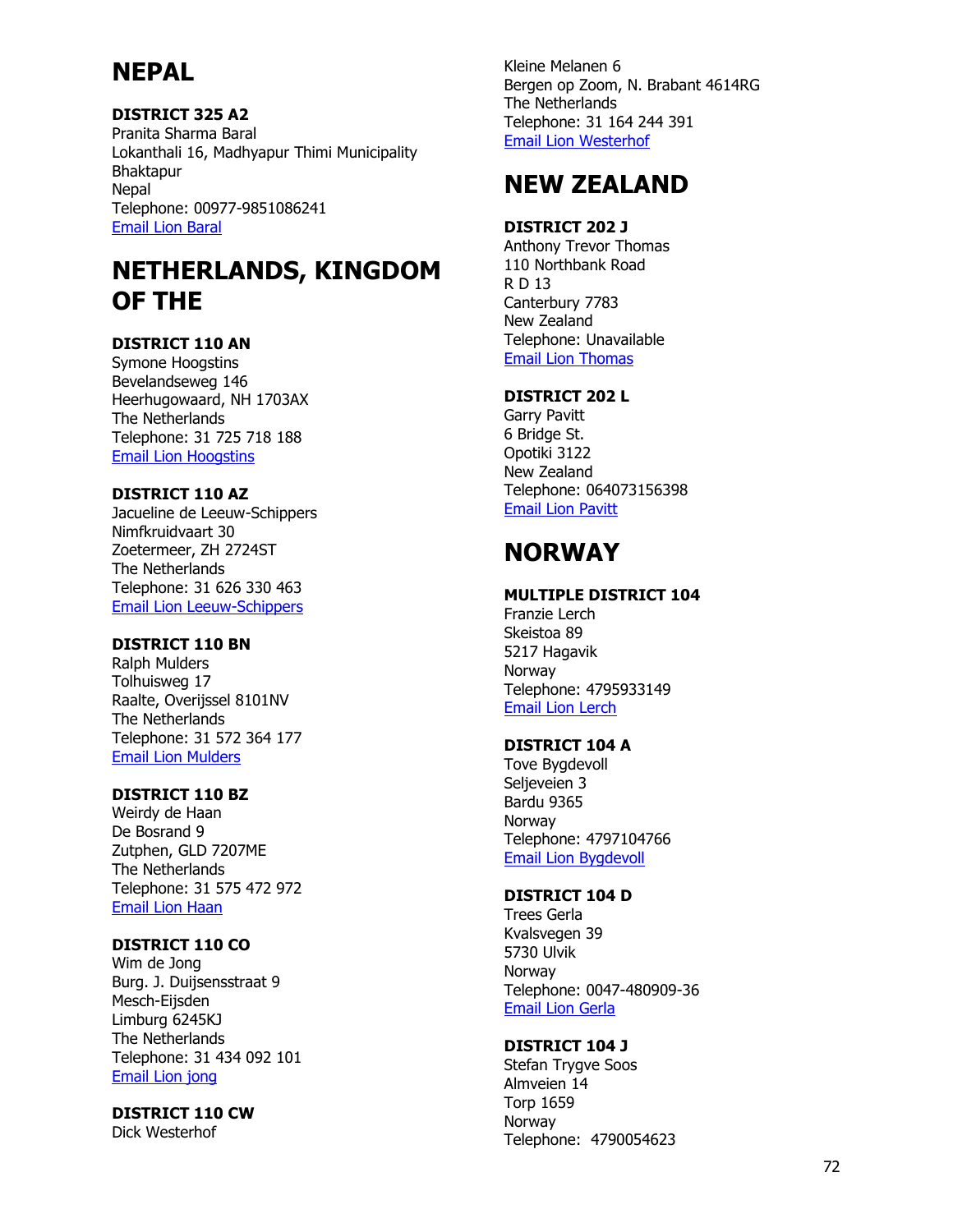#### [Email Lion Soos](mailto:stefan.soos@getmail.no)

## **DISTRICT 104 K**

Harald Rotterud Gamlevegen 24 2150 Arnes Norway Telephone: 0047-905-72-148 [Email Lion Rotterud](mailto:har.tor@online.no)

# **PHILIPPINES**

## **DISTRICT 301 C**

Joey Ortega #5 Gov. Lucero Street San Fernando, La Union 2500 **Philippines** Telephone: 63908-81231-66 [Email Lion Ortega](mailto:jortegahk@yahoo.com)

# **POLAND**

## **DISTRICT 121**

Krysztof Muszynski Kryzowa 71 Poznan 64-545 Poland Telephone: 48-510-093-558 [Email Lion Muszynski](mailto:k.muszynski@lions.org.pl)

# **PORTUGAL**

## **MULTIPLE DISTRICT 115**

Julia Maria Lopes Lima Rua D. Frei Joao De Faro, N 42-2 A 8000-351 Faro Portual Telephone: 351-966-173-627 [Email Lion Lima](mailto:julialopeslima@gmail.com)

# **ROMANIA**

## **DISTRICT 124**

Andrei Kozma Piata Alba Iulia NR.3 Bloc i2, apart 1 Bucuresti 031103 Romania Telephone: 0040-722-40-70-88 [Email Lion Kozma](mailto:dr.ka.mailbox@gmail.com)

# **RUSSIAN FEDERATION**

**DISTRICT 123**

Victor Chizhukhin Novostroek 27-17 St Petersburg 198152 Russian Federation Telephone: 79118129388 [Email Lion Chizhukhin](mailto:chizhukhin@msn.com)

# **SLOVENIA, REPUBLIC OF**

## **DISTRICT 129**

Primoz Stosicki Hudovernikova 8 Ljubljana SLO 1000 Telephone: 386-40-42-60-41 [Email Lion Stosicki](mailto:Lions.ye.slovenia@gmail.com)

# **SOUTH AFRICA**

## **MULTIPLE DISTRICT 410**

Marian Ceronio-Duxbury 10 Alaska Honeyridge Residential Estate Emily Hobhouse Street, Wilgeheuwel Roodepoort, Gauteng 1724 South Africa Telephone: 27-82-852-4454 [Email Lion Ceronio-Duxbury](mailto:Marian.ceronio-duxbury@kpmg.co.za)

# **SPAIN**

## **MULTIPLE DISTRICT 116**

Cristobal Herrero-Garcia Avda. Caballerizas, 2 Malaga 29016 Spain Telephone: 34 952224754 [Email Lion Herrero-Garcia](mailto:lions@arquired.es)

## **DISTRICT 116 B**

Cristobal Herrero-Garcia Avda. Caballerizas, 2 Malaga 29016 **Spain** Telephone: 34 952224754 [Email Lion Herrero-Garcia](mailto:lions@arquired.es)

# **SRI LANKA, DEMOCRATIC SOCIALIST REPUBLIC OF**

## **DISTRICT**

Sashrien Wijesundera 102/7, Kumaragewatta Battaramulla Sri Lanka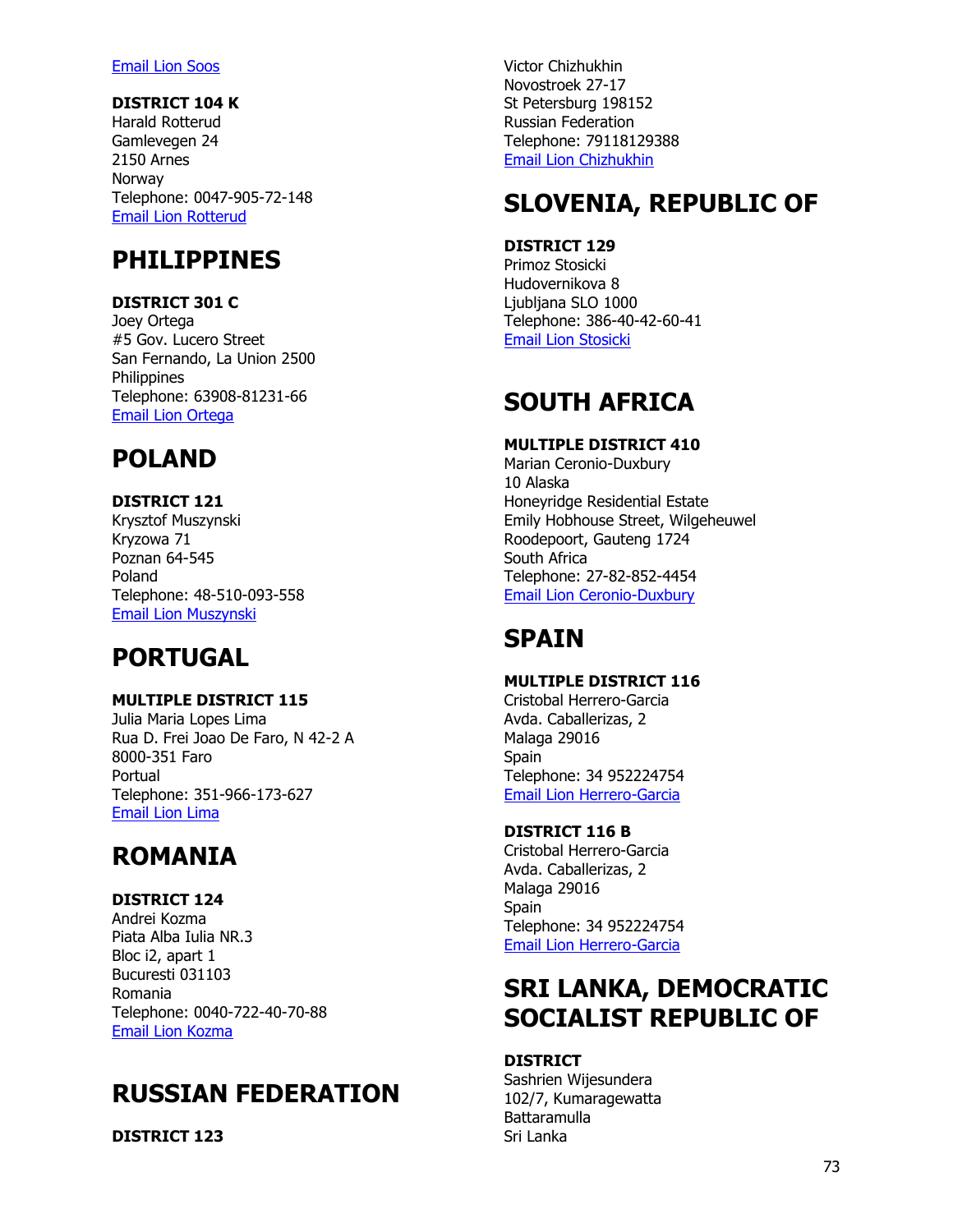Telephone: 94 -777 -344 -285 [Email Lion Wijesundera](mailto:manjubest@hotmail.com)

# **SWEDEN**

## **DISTRICT 101 A**

Krister Andersson Vicklebyvagen 97 Skarlblacka 61734 Sweden Telephone: 070 -539 -1701 [Email Lion Andersson](mailto:Kriander_97@hotmail.com)

## **DISTRICT 101 GD**

Jan Setterberg Storsveden 430 82291 Alfta Sweden Telephone: 46705271810 [Email Lion Setterberg](mailto:Janne.setterberg@gmail.com)

## **DISTRICT 101 P**

Maria Faltmark Hedensbyvägen 248 Överkalix 95691 Sweden Telephone: 070 -3388545 [Email Lion Faltmark](mailto:Maria.faltmark@telia.com)

### **DISTRICT 101 SM**

Anita Hult Bjorkangsvagen 3 57433 Vetlanda Sweden Telephone: 46732481613 [Email Lion Hult](mailto:Hult_anita@hotmail.com)

## **DISTRICT 101 SV**

Jan Lunden Snorres Vag 3 Hassleholm 281 43 Sweden Telephone: 46 - 0 -45181753 [Email Lion Lunden](mailto:Jan.o.lunden@telia.com)

## **DISTRICT 101 U**

Goran Pilstrom Matrosgatan 38 74241 Oregrund Sweden Telephone: 46 -702581574 [Email Lion Pilstrom](mailto:Pilstrom.mapi@telia.com)

## **DISTRICT 101 VG**

Per Blomstrand Nordens Vag 1F SE -451 43 Uddevalla Sweden

Telephone: 46739 -346298 [Email Lion Blomstrand](mailto:Per.blomstrand@gmail.com)

# **SWITZERLAND**

### **MULTIPLE DISTRICT 102**

Urs Muller Panoramaweg 25 6376 Emmetten **Switzerland** Telephone: 41 -79 -736 -33 -78 [Email Lion Muller](mailto:Urs.mueller@zurich-airport.com)

# **MD 300 TAIWAN**

### **DISTRICT 300 A 1**

C T Ku 5F, 52, Chang An E Rd., Sec. 2 Taipei 104 Taiwan Telephone: 8862 -2771 -0474 [Email Lion Ku](mailto:Lc300a1@ms42.hinet.net)

## **DISTRICT 300 A2**

Meng -Chen Hu 10F 68 Guang Fu N Rd Taiwan (R.O.C) Telephone: 886 - 2 -25781122 [Email Lion hu](mailto:Lci300a2@so-net.net.tw)

## **DISTRICT 300 C 2**

Yu Sung Lin 9h, 186, Sec. 2 Mei Tsuen Rd. Taichung City 40244 Taiwan Telephone: 04 -22635500

## **DISTRICT 300 E 1**

Po -Hung Chen 2F, No. 271, Minsheng 1st Rd Xinxing District Kaohsiung City 800 Taiwan (R.O.C.) Telephone: 886 - 7 -2812458 [Email Lion Chen](mailto:Lions.e1300@msa.hine.net)

## **DISTRICT 300 G 2**

Kuan Nan Shih 8F, No242 -1 Jingquo Rd Taoyuan City, Taouyuan County 33044 Taiwan (R.O.C.) Telephone: 03 -358 -1777 [Email Lion Shih](mailto:Bill_shihkuannan@yahoo.com.tw)

# **TUNISIA**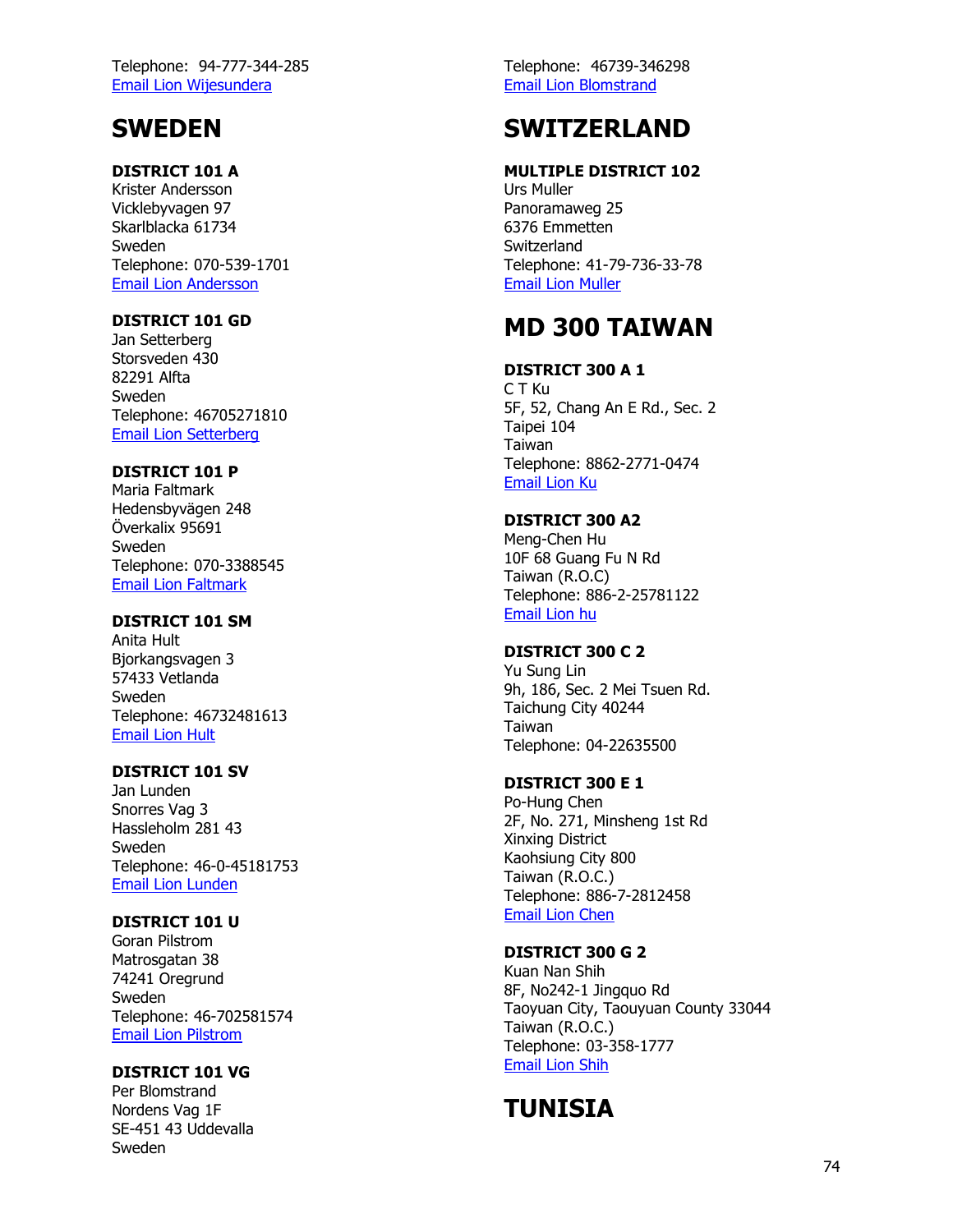#### **DISTRICT 414**

Saloua Cherif 9 Rue De La Justice Cite Mimosas 2070 La Marsa Tunisia Telephone: 0021698220488 [Email Lion Cherif](mailto:cherifsaloua@yahoo.fr)

# **TURKEY, REPUBLIC OF**

## **DISTRICT 118 E**

Erel Karamanoglu Siemens Yakacik Caddesi No: 111 Istanbul, Kartal 34870 **Turkey** Telephone: 0090 533 4141956 [Email Lion Karamanoglu](mailto:Erel.karamanoglu@siemens.com)

## **DISTRICT 118 K**

Serkan Demirag Besevler Kucuk Sanayi Sitesi 6. Blok No: 15 Bursa, Nilufer 16000 **Turkey** Telephone: 90 532 6154817 [Email Lion Demirag](mailto:serkangadkomitesi@gmail.com)

## **DISTRICT 118 R**

Necdet Uludag Sena Recidence C Bloc No:20 Kusadasi/Aydin 09400 **Turkey** Telephone: 90 533 386 1914 [Email Lion Uludag](mailto:necdet@lions118ryecturkey.com)

## **DISTRICT 118 T**

Guniz Ayginin Zeytinoglu Cd. Murat S. Nr. 2/14 Akatlar/Istanbul 34335 **Turkey** Telephone: 90 -532 -685 -83 -09 [Email Lion Ayginin](mailto:gayginin@aol.com)

## **DISTRICT 118 U**

Didem Akar Ugur Mumcu CAD. No:88 MNG Buiding, 4<sup>th</sup> Floor Gaziosmanpasa, Ankara 06700 **Turkey** Telephone: 90 -312 -4390812 [Email Lion Akar](mailto:didem_akar@yahoo.com)

### **DISTRICT 118 Y**

Cagla Tezer Bagdat Cad. No: 254 D:18 Kadikoy Istanbul 34728

**Turkey** Telephone: 90 -532 -600 -52 -75 [Email Lion Tezer](mailto:caglatezer@gmail.com)

# **UNITED STATES OF AMERICA**

## **ARKANSAS**

#### **MULTIPLE DISTRICT 7**

Arthur Ritter 1213 Oak Acres Bryant, AR 72019 United States Telephone: 501 -847 -8268 [Email Lion Ritter](mailto:arritter@ieee.org)

# **CALIFORNIA**

### **MULTIPLE DISTRICT 4**

Mel Komatsu 13598 Silver Stirrup Drive Corona, CA 92883 United States Telephone: 951 -756 -2213 [Email Lion Komatsu](mailto:mhk69@aol.com)

# **GEORGIA**

### **DISTRICT 18**

Hannah Flynn 4067 Stovall Road Greenville, GA 30222 United States Telephone: 706 -594 -5549 [Email Lion Flynn](mailto:Hannah.flynn@att.net)

# **HAWAII**

## **DISTRICT 50**

Cynthia Chun 5634 Kanau St. Honolulu, HI 96821 United States Telephone: 808 - 373 -9443 [Email Lion Chun](mailto:Ckychun47@gmail.com)

# **IOWA**

## **MULTIPLE DISTRICT 9**

William Tjaden 3571 Little Wall Lake Rd Jewell, IA 50130 United States Telephone: 319 -464 -2047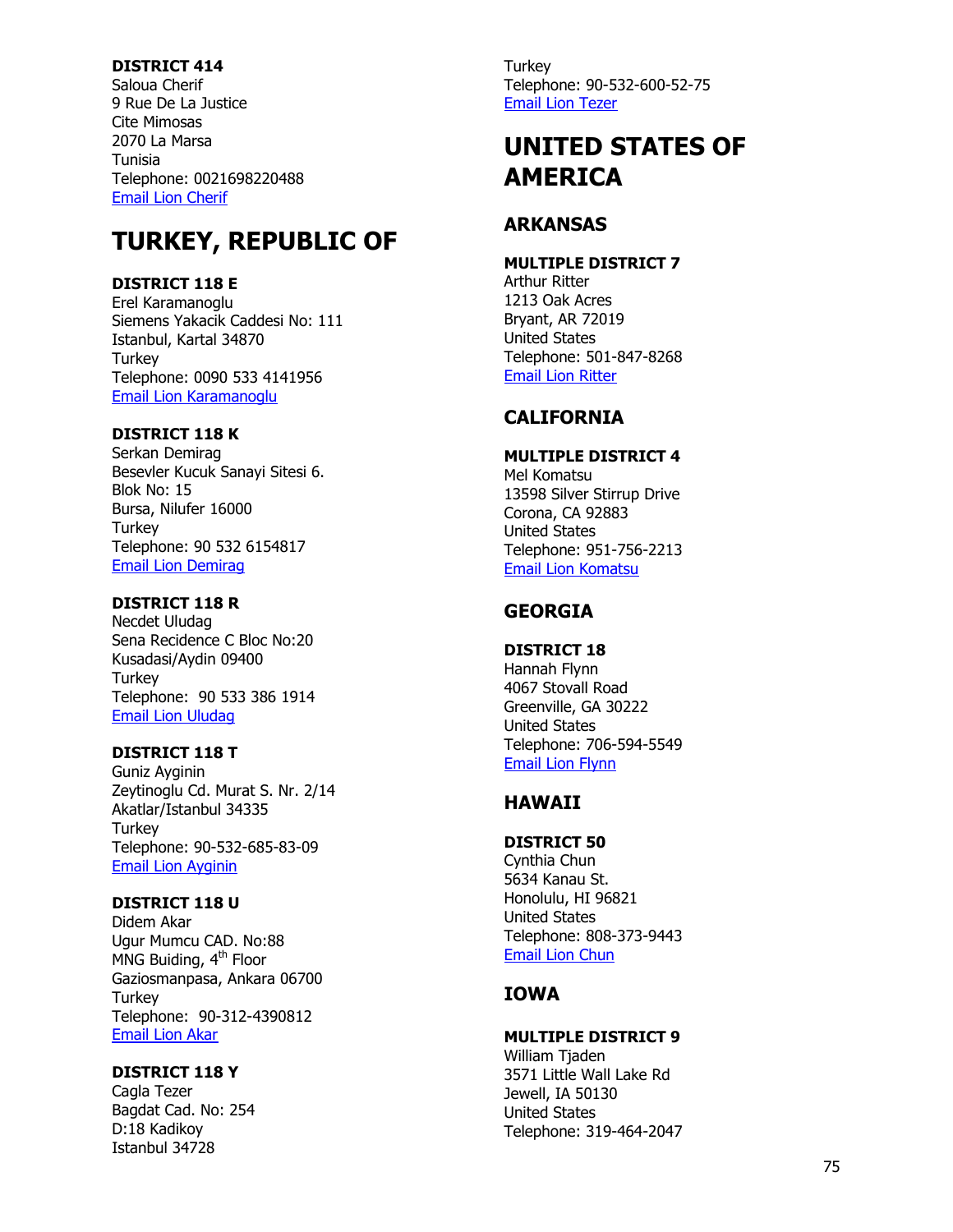#### [Email Lion Tjaden](mailto:wtjaden@ilyec.com)

## **KENTUCKY**

### **DISTRICT 43 E**

Paul Witten 230 Maple Leaf Ln. Leitchfield, KY 42754 United States Telephone: 270 -589 -2044 [Email Lion Witten](mailto:pwitten@hotmail.com)

## **MICHIGAN**

### **MULTIPLE DISTRICT 11**

Debra VanTol 4851 Raymond Rd. Midland, MI 49652 Telephone: 989 -430 -1824 [Email Lion VanTol](mailto:liondebravantol@gmail.com)

### **District 11 B1**

Peggy Allen 19230 Sharon Valley Rd. Manchester, MI 48158 United States Telephone: 734 -428 -7034 [Email Lion Allen](mailto:Peggya7747@aol.com)

## **MINNESOTA**

## **MULTIPLE DISTRICT 5 M**

Susan Mullen 4177 156th Street W. Rosemount, MN 55068 United States Telephone: 651 -280 -7627 [Email Lion Mullen](mailto:semlions@aol.com)

## **MISSOURI**

### **MULTIPLE DISTRICT 26**

Toni Mahoney P.O. Box 138 Richwoods, MO 63071 United States Telephone: 314 -805 -7391 [Email Lion Mahoney](mailto:Tkmahoney54@gmail.com)

# **NORTH DAKOTA**

### **DISTRICT 5 NW**

Judith Beaudry 1002 Cannon Lane Washburn, ND 58577 United States

Telephone: 701 -462 -3433 [Email Lion Beaudry](mailto:jbeaudry@westriv.com)

## **OHIO**

## **DISTRICT 13 C**

James Klages 38010 Tamarac Blvd #117 Willoghby, O H 44094 United States Telephone: 216 -712 -3723 [Email Lion Klages](mailto:jamesklagessr@aol.com)

## **OREGON**

## **MULTIPLE DISTRICT 36**

Trevor Lewis 16926 S.E. Mill St. Portland, OR 97233 United States Telephone: 971 -235 -3088 [Email Lion Lewis](mailto:Trl1005@yahoo.com)

# **SOUTH CAROLINA**

#### **DISTRICT 32** James (Jim) Varn 507 Bruce Drive Camden, SC 29020 United States Telephone: 803 432 5093 [Email Lion Varn](mailto:jimvarn@varnhaus.net)

## **SOUTH DAKOTA**

## **DISTRICT 5 SE**

Desiree Lamb 1015 N smith St. Clark, SD 57225 United States Telephone: 605 -532 -3614 [Email Lion Lamb](mailto:desilamb@itctel.com)

#### **DISTRICT 5 SW**

Donna Wetz Box 204 Newell, SD 57760 United States Telephone: 605 -490 -0567 [Email Lion Wetz](mailto:dowetz@yahoo.com)

## **TEXAS**

### **MULTIPLE DISTRICT 2**

Bill Hull Po Box 1893